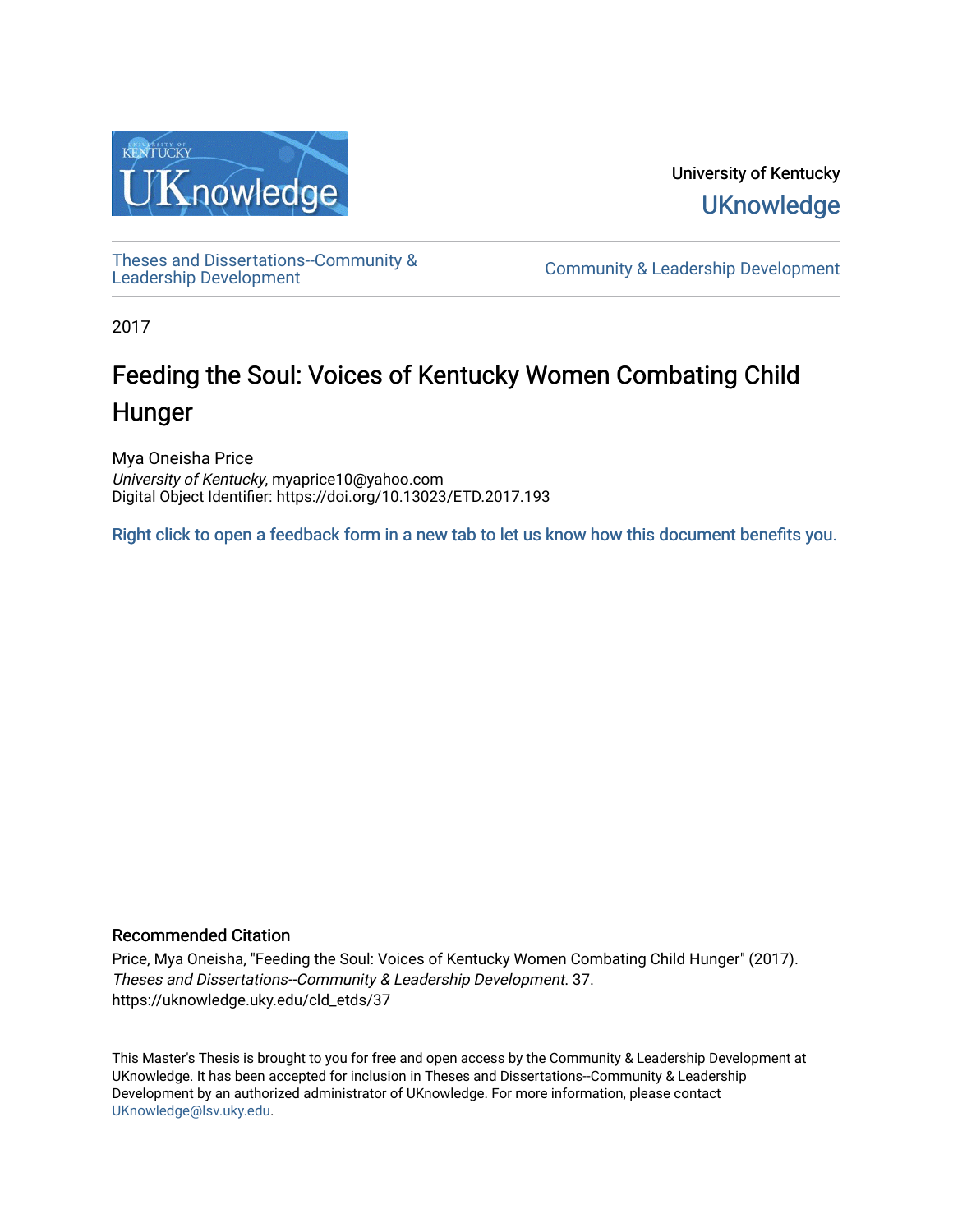## STUDENT AGREEMENT:

I represent that my thesis or dissertation and abstract are my original work. Proper attribution has been given to all outside sources. I understand that I am solely responsible for obtaining any needed copyright permissions. I have obtained needed written permission statement(s) from the owner(s) of each third-party copyrighted matter to be included in my work, allowing electronic distribution (if such use is not permitted by the fair use doctrine) which will be submitted to UKnowledge as Additional File.

I hereby grant to The University of Kentucky and its agents the irrevocable, non-exclusive, and royalty-free license to archive and make accessible my work in whole or in part in all forms of media, now or hereafter known. I agree that the document mentioned above may be made available immediately for worldwide access unless an embargo applies.

I retain all other ownership rights to the copyright of my work. I also retain the right to use in future works (such as articles or books) all or part of my work. I understand that I am free to register the copyright to my work.

## REVIEW, APPROVAL AND ACCEPTANCE

The document mentioned above has been reviewed and accepted by the student's advisor, on behalf of the advisory committee, and by the Director of Graduate Studies (DGS), on behalf of the program; we verify that this is the final, approved version of the student's thesis including all changes required by the advisory committee. The undersigned agree to abide by the statements above.

> Mya Oneisha Price, Student Dr. Patricia Dyk, Major Professor Dr. Patricia Dyk, Director of Graduate Studies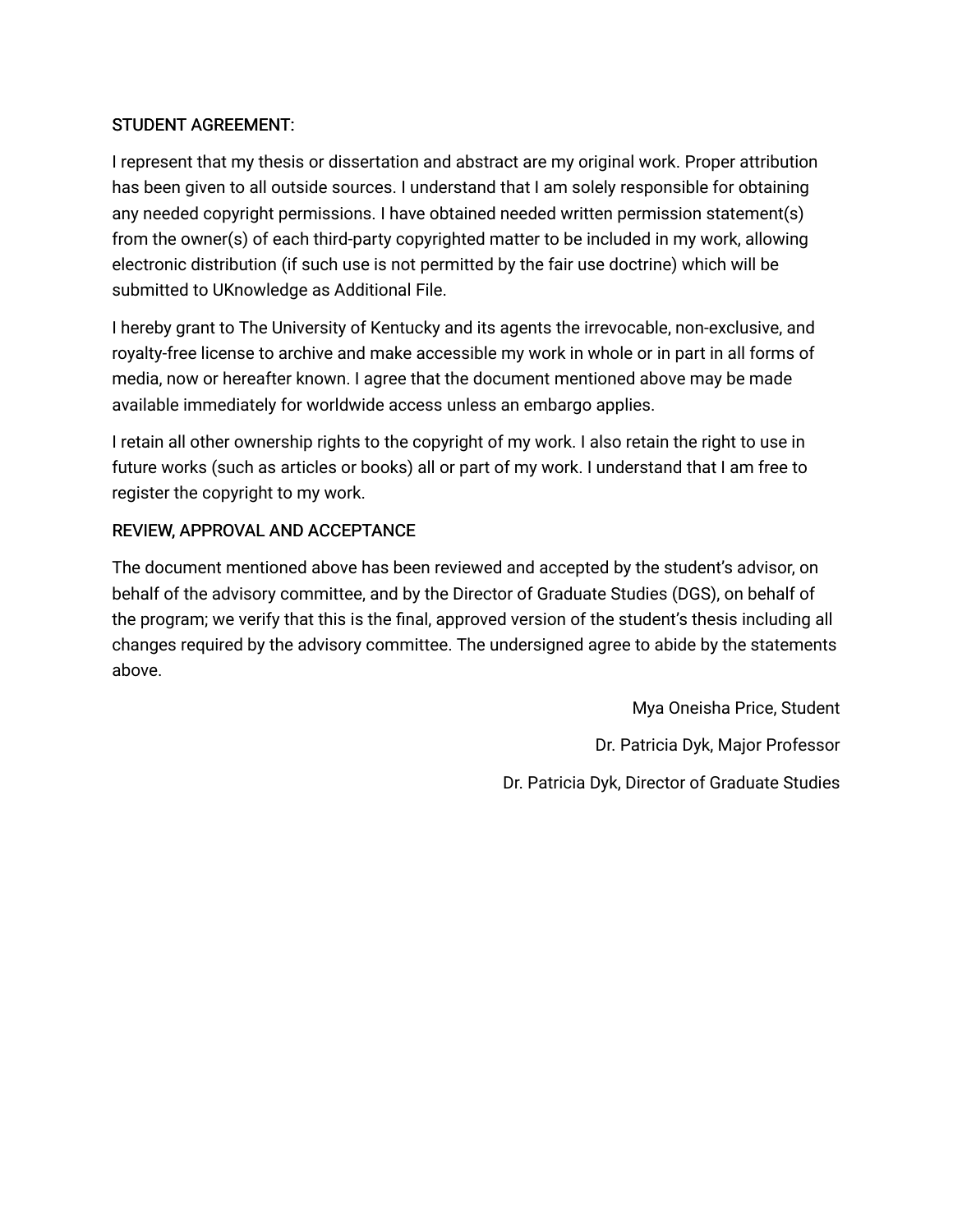## FEEDING THE SOUL:

#### VOICES OF KENTUCKY WOMEN COMBATING CHILD HUNGER

#### THESIS

A thesis submitted in partial fulfillment of the requirements for the degree of Community and Leadership Development in the College of Agriculture at the University of Kentucky

By

Mya Price

Lexington, Kentucky

Director: Dr. Patricia Dyk Professor of Community and Leadership Development

Lexington, Kentucky

2017

Copyright Mya Oneisha Price 2017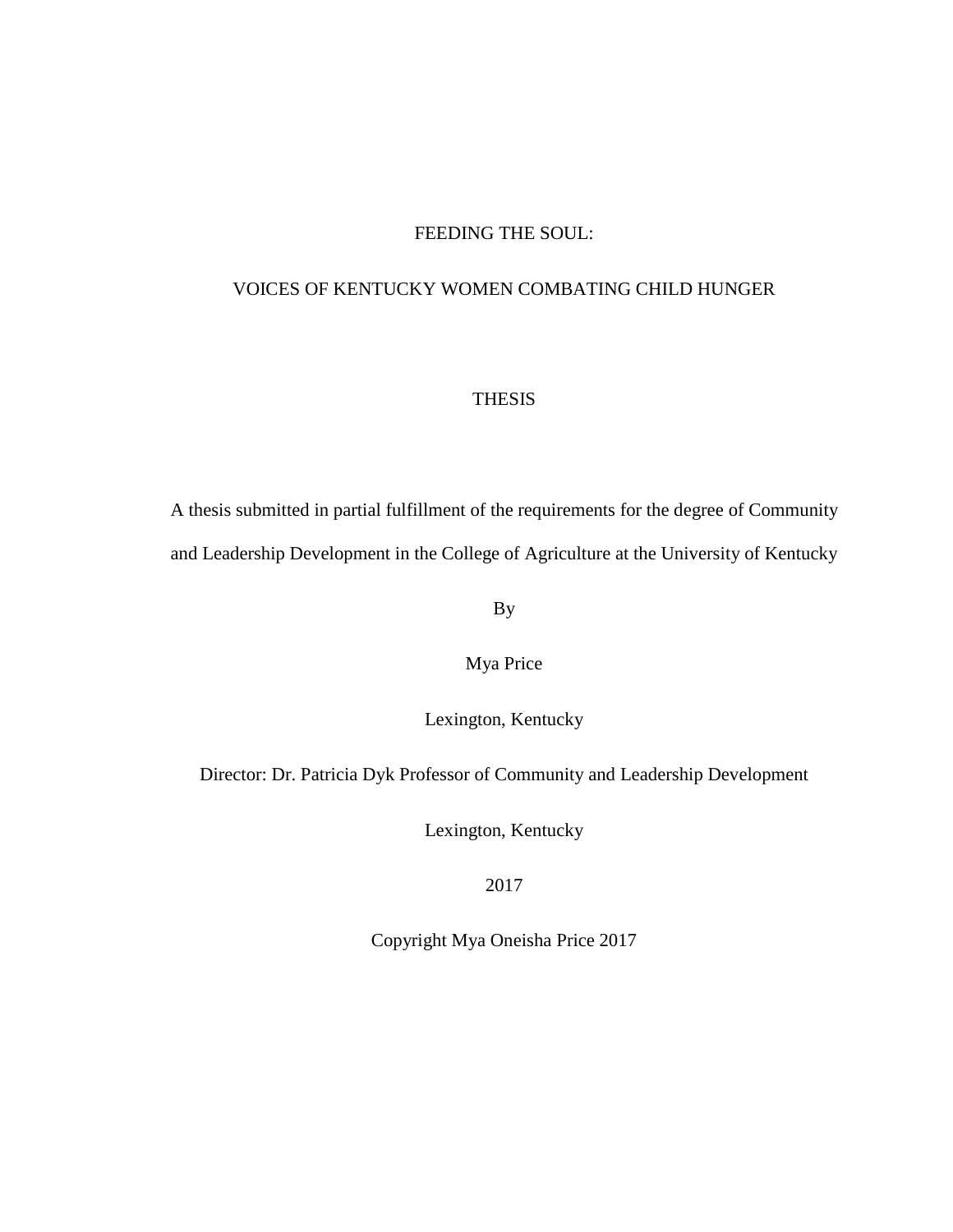#### ABSTRACT OF THESIS

#### FEEDING THE SOUL:

## VOICES OF KENTUCKY WOMEN COMBATING CHILD HUNGER

This study addresses the overarching topic of food insecurity by giving voice to individuals who are dedicating their careers toward combating child food insecurity throughout their communities. Voices are uplifted through the representation of narratives by volunteer coordinators overseeing child feeding programs, which have been established throughout Kentucky as an effort to help alleviate child hunger. This study is guided by London's theory on career motivation, with the outcomes of this study serving as a pilot for future research centered around individuals working to combat child food insecurity. The narratives collected from this study will be used as a resource for generating public conversation, spreading awareness*,* and to "tell the story" in regards to child hunger across Kentucky.

KEYWORDS: Food insecurity, child hunger, alleviate, narratives

*\_\_\_\_ Mya Price* \_\_\_\_\_\_\_\_

 $-$  04/25/2017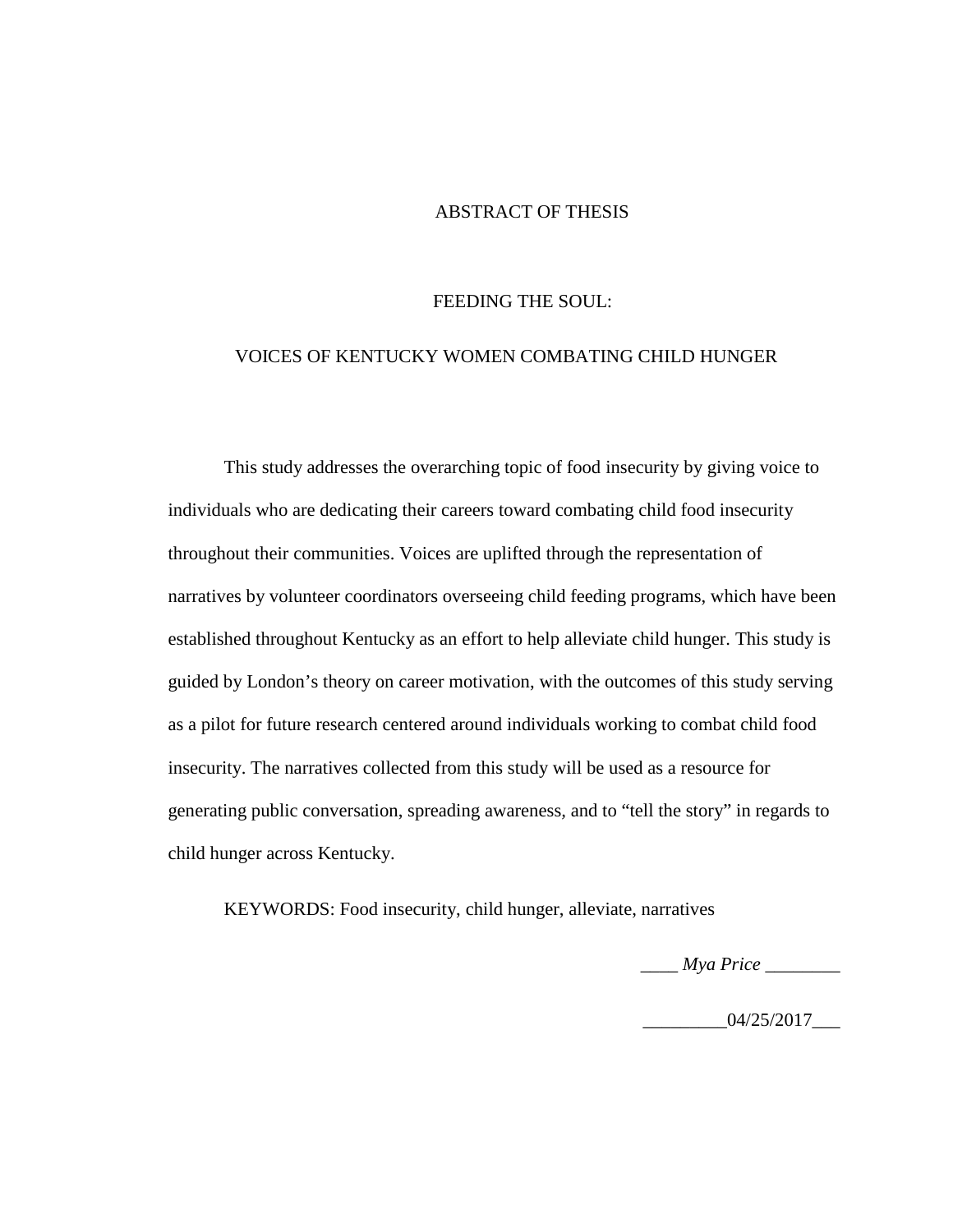## FEEDING THE SOUL:

## VOICES OF KENTUCKY WOMEN COMBATING CHILD HUNGER

By

Mya Oneisha Price

\_\_\_\_\_Dr. Patricia Dyk\_\_\_\_\_\_\_\_\_\_\_\_

Director of Thesis

\_\_\_\_\_Dr. Patricia Dyk\_\_\_\_\_\_\_\_\_\_\_\_

Director of Graduate Studies

\_\_\_\_\_\_\_\_04/25/2017\_\_\_\_\_\_\_\_(Date)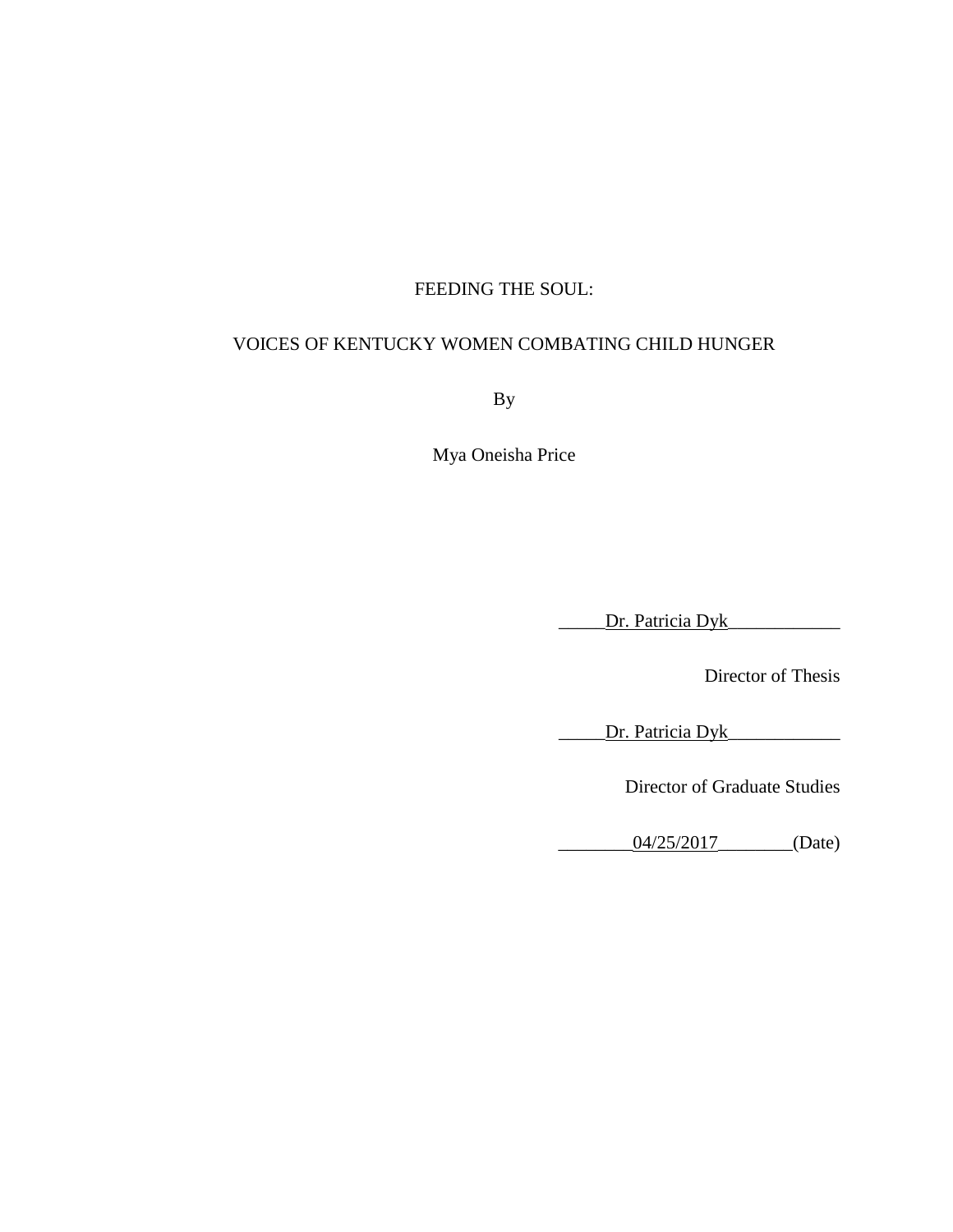## TABLE OF CONTENTS

| <b>Chapter One: Introduction</b>                                                                                                                                                                                                             |
|----------------------------------------------------------------------------------------------------------------------------------------------------------------------------------------------------------------------------------------------|
|                                                                                                                                                                                                                                              |
| Chapter Two: Literature Review                                                                                                                                                                                                               |
| Child and Adult Care Food Service Program (CACFP) 15<br>National School Lunch Program (NSLP) and School Breakfast Program<br>Afterschool and Summer Food Assistance Program  27<br>Importance of Volunteer Involvement in Combating Child 29 |
| <b>Chapter Three: Methodology</b>                                                                                                                                                                                                            |
|                                                                                                                                                                                                                                              |
| <b>Chapter Four: Findings</b>                                                                                                                                                                                                                |
| Program Insight                                                                                                                                                                                                                              |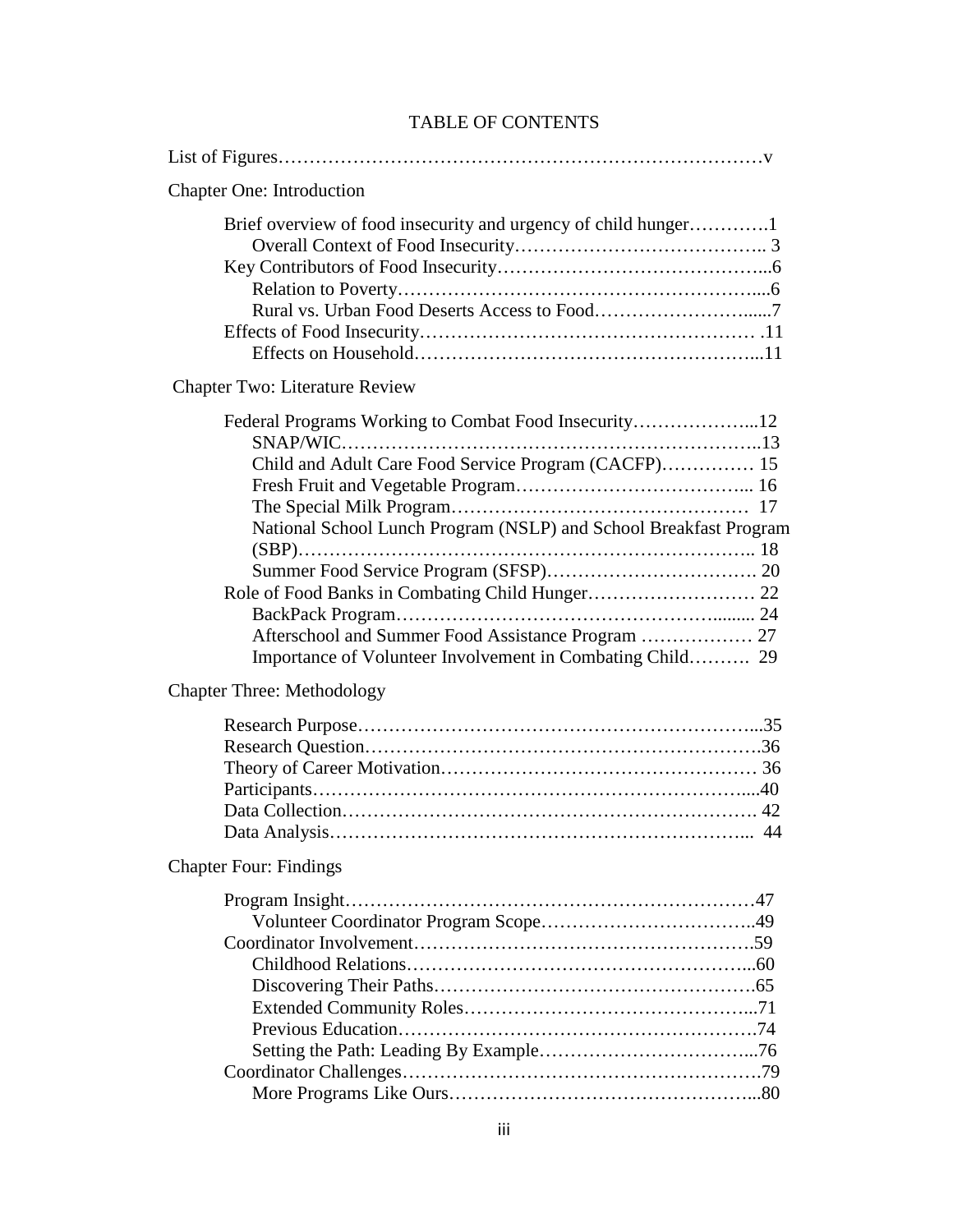## Chapter Five: Conclusions

| Appendices |  |
|------------|--|
|            |  |
|            |  |
|            |  |
|            |  |

Vita……………………………………………………………………………...135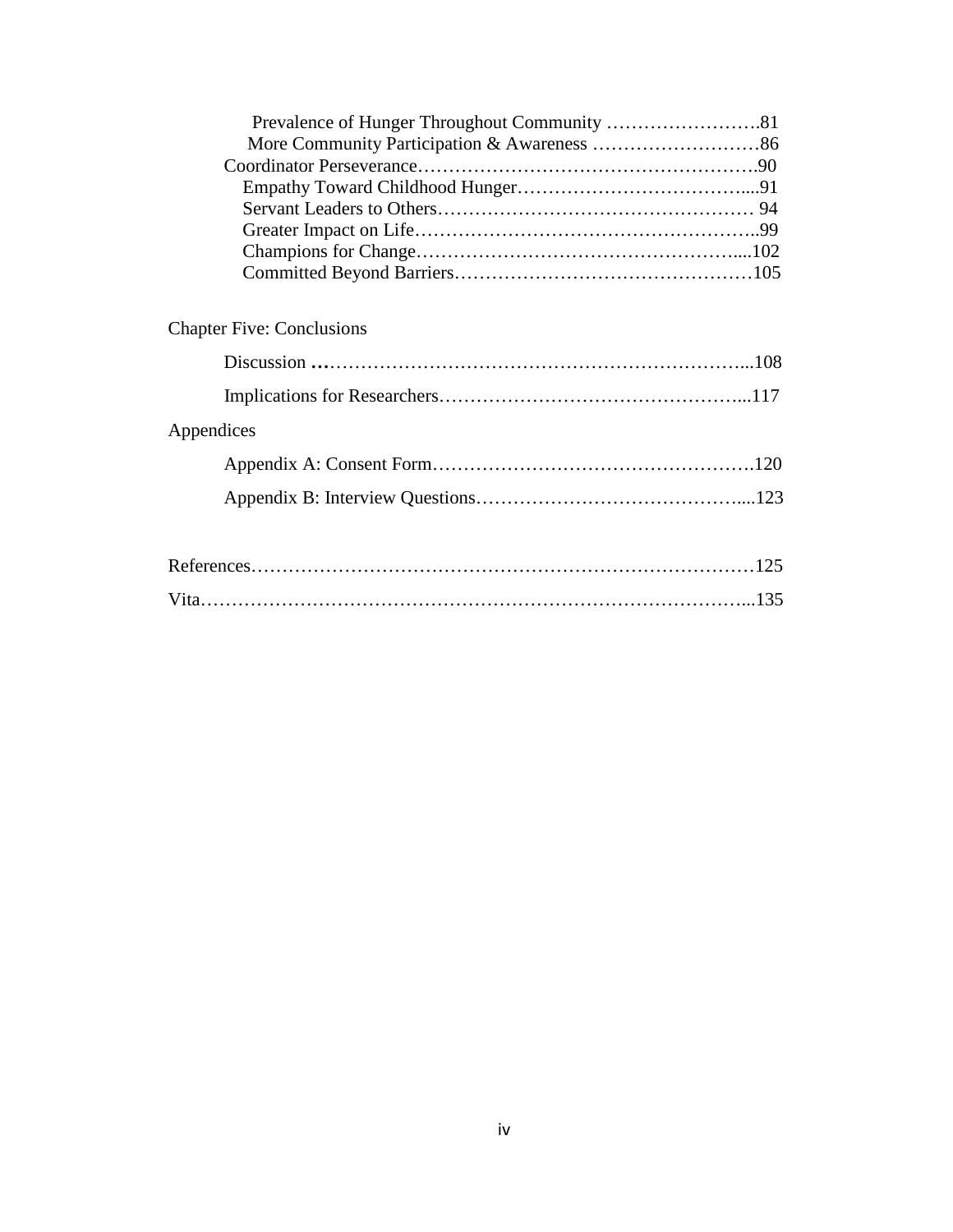## LIST OF FIGURES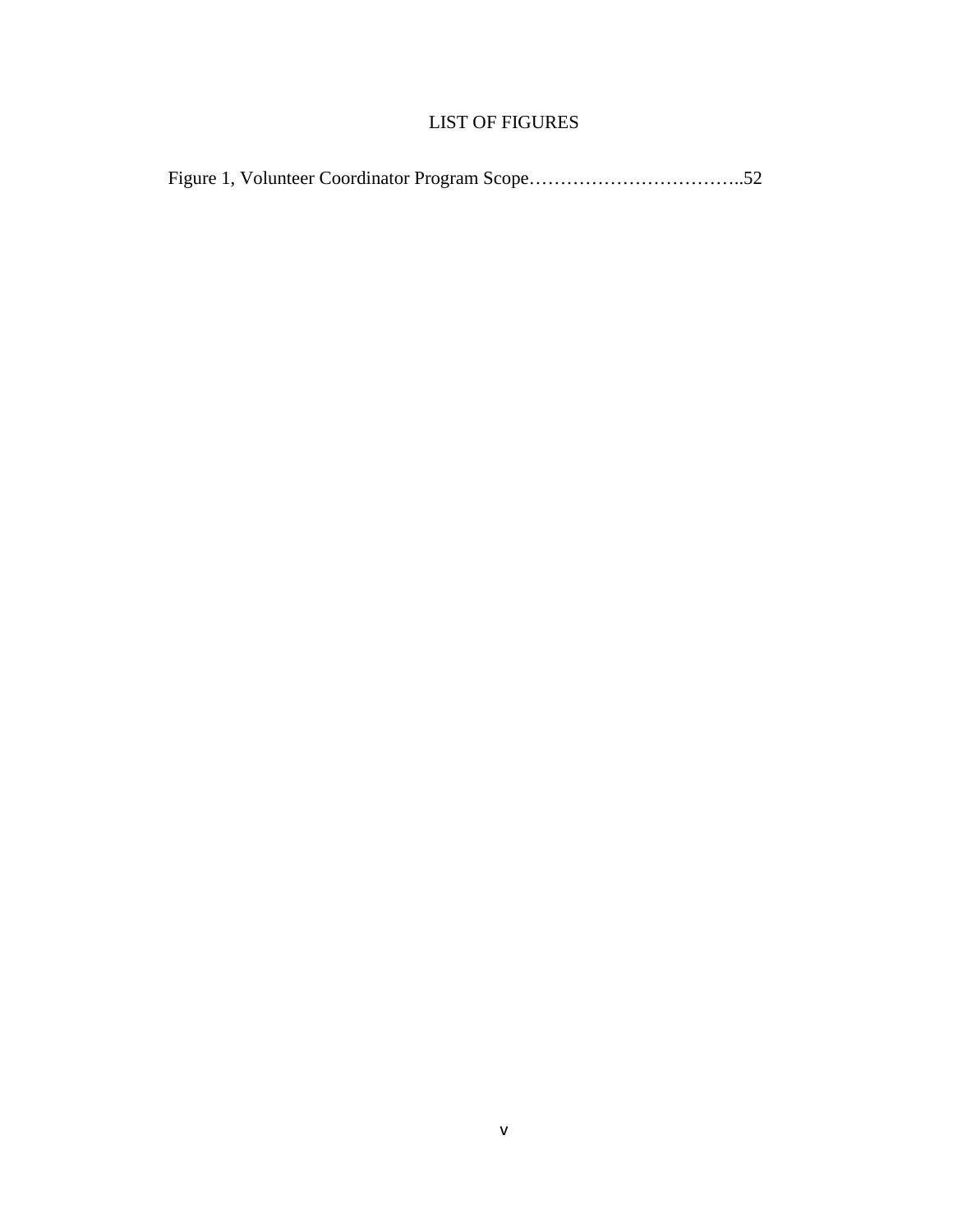#### **Chapter I: Introduction**

Food insecurity is defined as limited or uncertain availability of nutritiously adequate and safe foods or limited or uncertain ability to acquire acceptable foods in socially acceptable ways, is still a problem in the United States (Ashiabi et al., 2008). In 2014, there were reportedly 48 million people (15.4%) who were food insecure in the United States (Feeding America, 2014). Of the 48 million who were food insecure in 2014, in the year of 2015, Feeding America reported that 13.1 million children lied in food-insecure households (Feeding America, 2015). Some of the top states in which were reported to have some of the lowest rates of food-insecure children under 18 included North Dakota, Massachusetts, Minnesota, New Hampshire, and Virginia, but unfortunately not the state of Kentucky (Feeding America, 2014).

While most may consider the United States to be a thriving nation with an abundance of job opportunities and available food resources, as of 2014, an overall total of 743, 310 (16.8%) people were considered to be food insecure and 222,380 (21.9%) of children were considered to be food insecure throughout the state of Kentucky (Feeding America, 2014). To this day, statistics such as these continue to be pertinent in many households across the United States, as adults continue to struggle to provide food on the table for their children. Instead, many adults across the nation are faced with the decisions to either pay their light, water, or car payment bills as a replacement of putting food on the table. Making tough choices such as these cause many households to struggle with accessing food resources for their families, especially for their children who have no choice in the matter.

1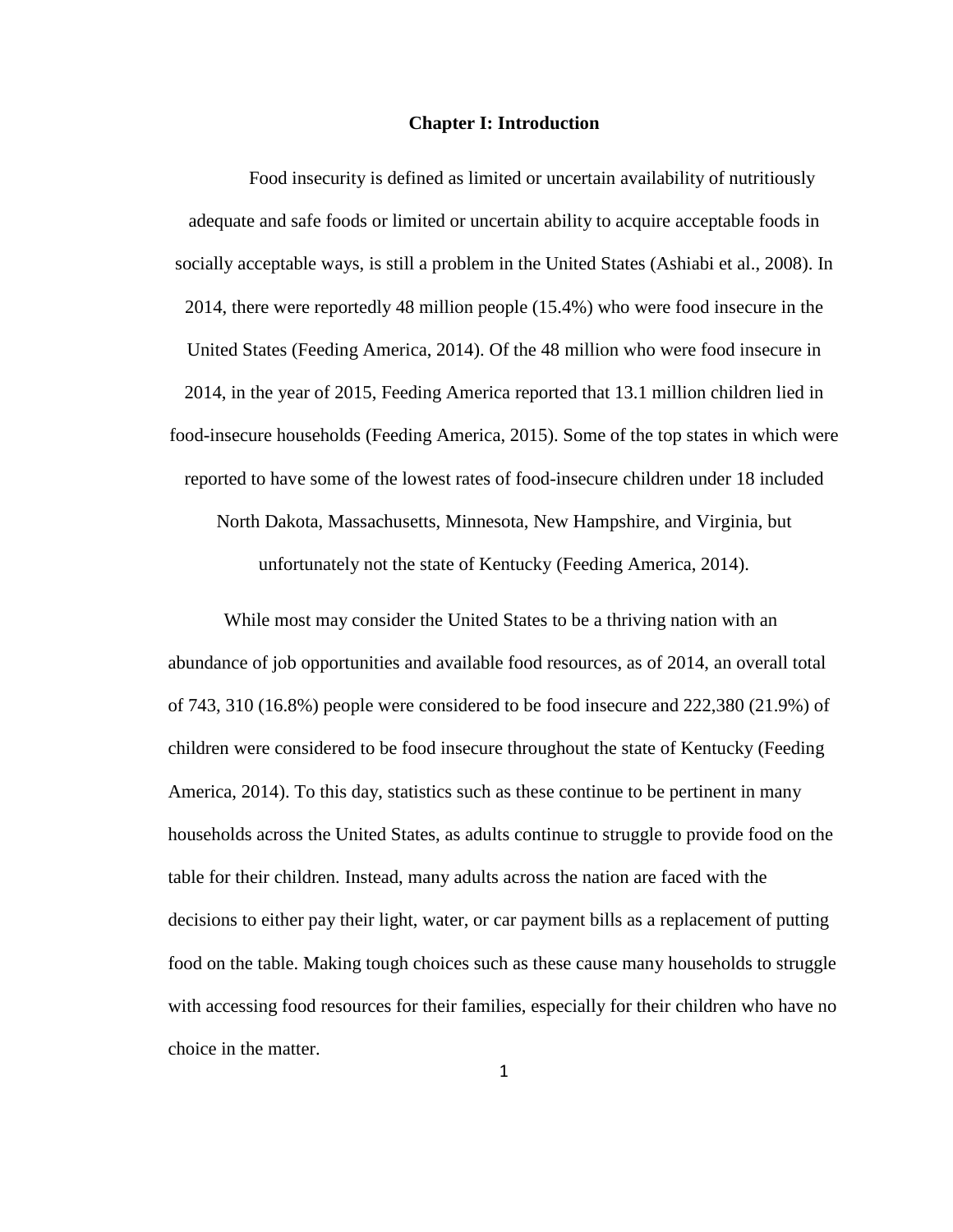According to the Kentucky Food Bank Association, there are over 700,000 Kentuckians, or 1 in 7, adults who do not always know where their next meal will come from (Kentucky Food Bank Association, 2016). Additionally, close to 1 in 4 of Kentucky's children lack consistent access to enough food for a healthy, active lifestyle (Kentucky Food Bank Association, 2016). In March of 2013, Governor Beshear announced that Kentucky was awarded a \$3.2 million grant award to help reduce childhood hunger. The funding that Kentucky received through this grant would go toward a project that will focus on poverty and food insecurity among children in southeastern counties and would test the impact of providing households with children with an additional transportation deduction that may increase the amount of Supplemental Nutrition Assistance Program (SNAP) and food benefits they would receive (Kentucky.gov, 2016). Beshear noted that, "This pilot project takes into account the high cost of transportation to and from the grocery stores for families in rural communities, where a trip into town is not an easy task. Additionally, he stated that, "We expect this project to enhance the lifeline of food benefits and help keep children from going hungry" (Kentucky.gov, 2016). Prior to receiving the grant funding to help combat food insecurity throughout the state, Kentucky has consistently ranked as the  $4<sup>th</sup>$  highest state in the nation for poverty (Feeding America, 2013).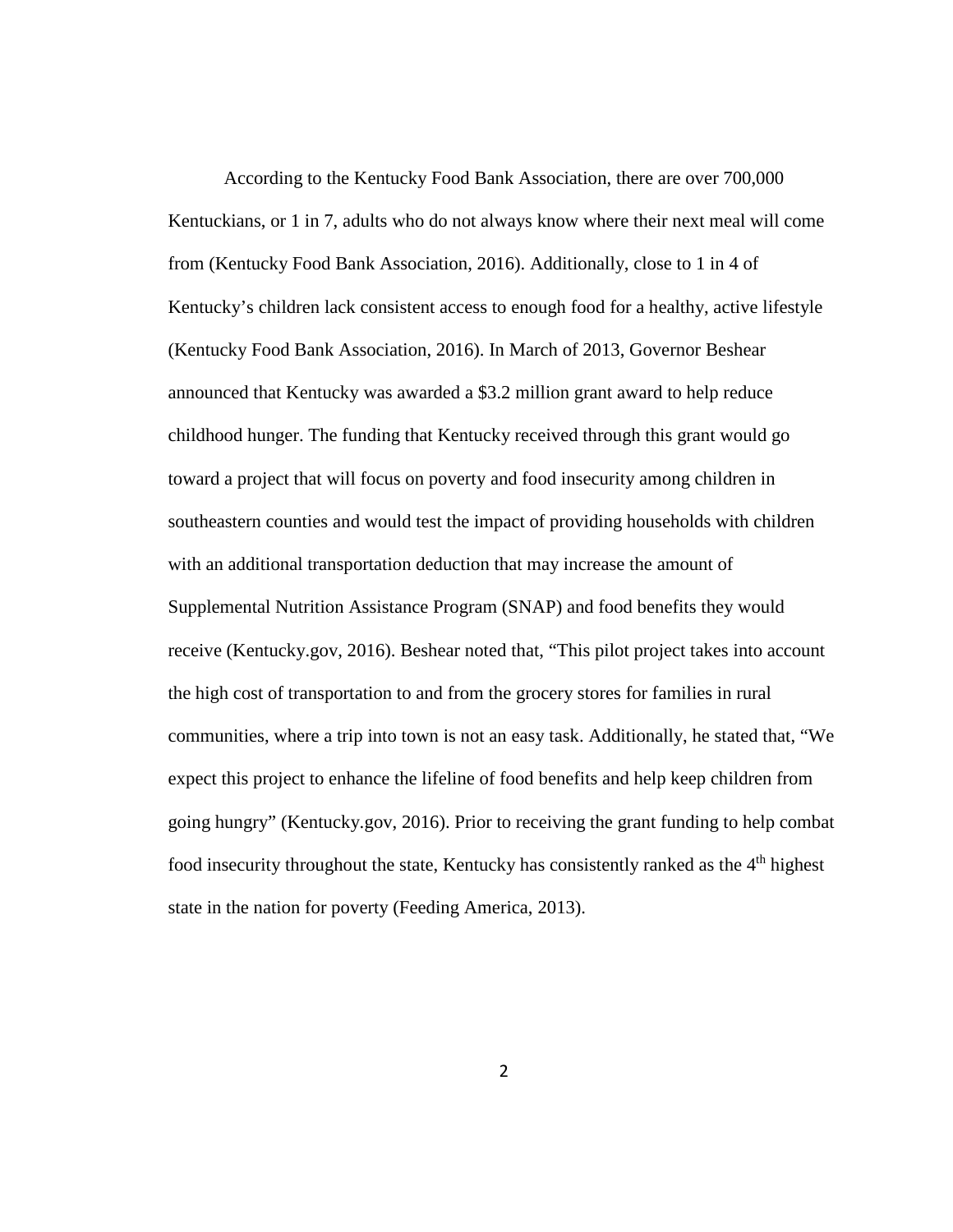#### **Overall Context of Food Insecurity**

 In addition to Kentucky, from Kentucky, high rates of food insecurity are a significant problem throughout the United States (Heflin et al., 2015). Current estimates show that almost 49 million people live in food-insecure households, meaning that at some time during the previous year they were unable to to acquire enough food or were uncertain of having enough food to meet their basic needs due to inadequate household resources (Heflin et al., 2015). Although food insecurity is a growing concern nation wide, estimated rates and patterns of food insecurity remain tenuous because food insecurity is difficult to measure amongst low-income families (Bartfield et al., 2006). Many households effected by food insecurity, exist in undernourished low-income communities, that may lack resources, compared to communities that aren't geographically or physically considered to be in low-income areas (Jenson, 2002)

In the United States, food insecurity is accessed in the United States using an 18 item scale developed by the USDA in which questions ask about several dimensions of food deprivation and include a blend of psychological consequences of food insecurity and hunger (Ashiabi et al., 2008). Households are classified as food secure, food insecure without hunger, and food insecure with hunger. In stating this, food insecurity does not revolve around reducing the quantity of food intake but emerges in the concern of the sufficiency of food supply, diet quality, and variety of intake. For example, at moderately severe levels, adults reduce meal or serving sizes and/or skip meals, which sometimes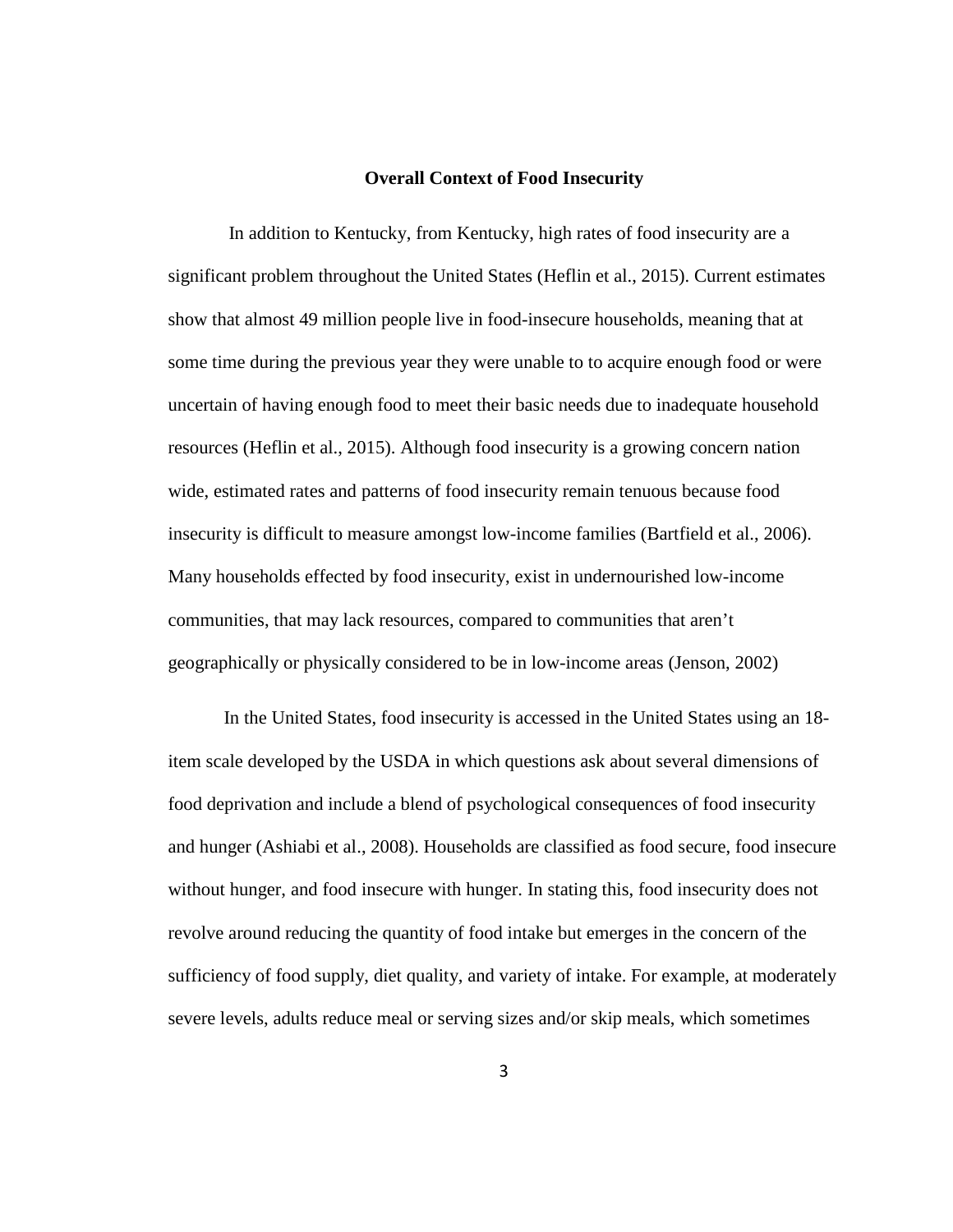leads to hunger (Ashiabi et al., 2008). At more severe levels of hunger, families with children face the greatest challenges in that children's intake are reduced, along with adult intake, in which creates a lesser capacity of food intake by both populations. As these labels were deemed to be ineffective to the inclusion of the child population, in 2006, the USDA re-introduced new labels for ranges of children's food insecurity.

These labels included high or marginal food security, low food security, and very low food security, in which replaced "food insecure without hunger" and "food insecure with hunger" (Ashiabi et al., 2008). In a continuing process of developing a more effective survey to measure both adult and child food insecurity, the weakness of the 18-item scale, overestimates the rate of children's hunger in households with no child aged 5 years and underestimates the prevalence of hunger for children aged 6-17 years (Ashiabi et al., 2008). The following updated thresholds have been established by the USDA when measuring food insecurity within a household:

- 1. *Food security*: All household members had access at all times to enough food for an active, healthy life.
- 2. *Low food security*: At least some household members were uncertain of having, or unable to acquire, enough food because they had insufficient money and other resources of food.
- 3. *Very low food security*: One or more household members were hungry, at least sometime during the year, because they couldn't afford enough food.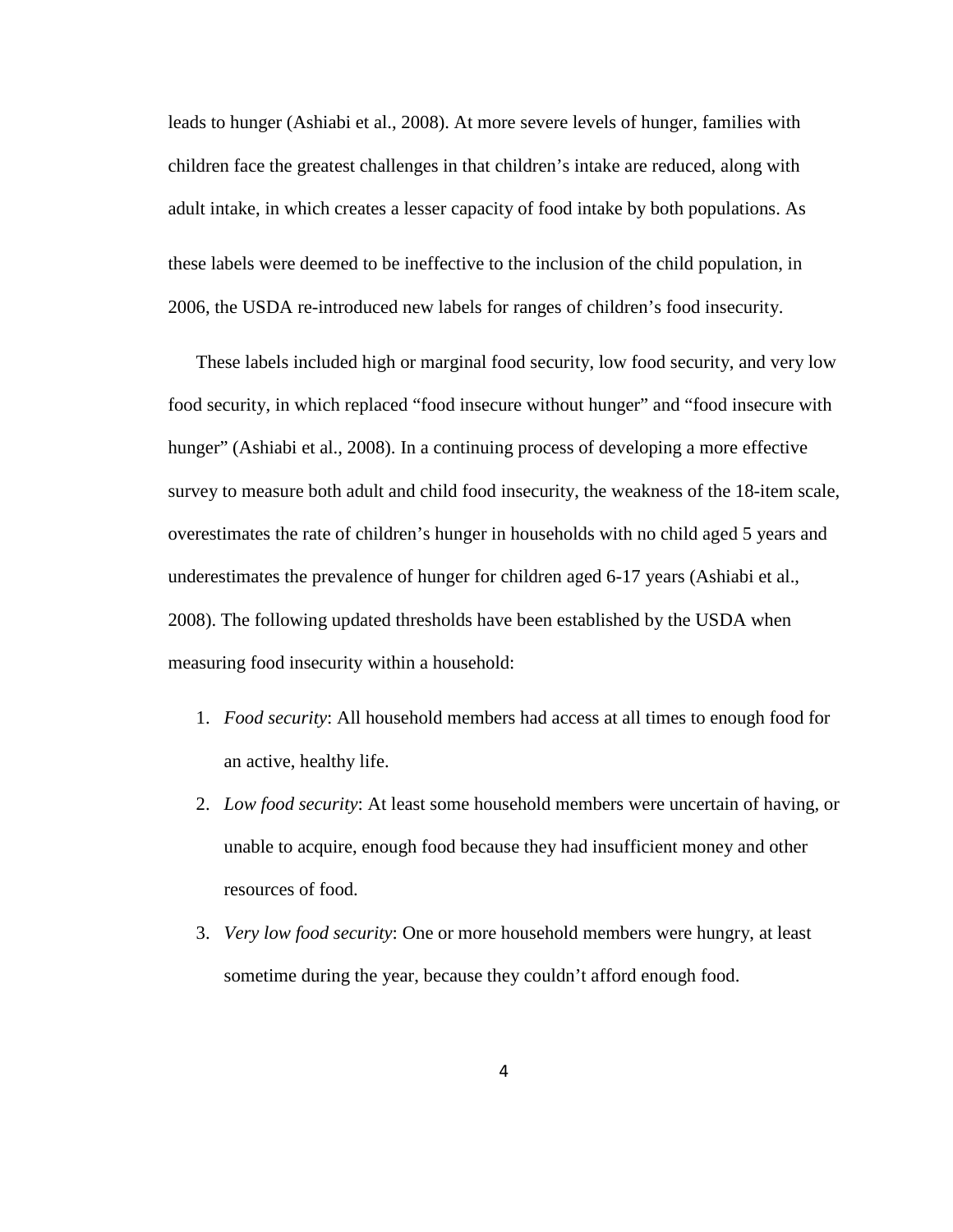4. *Marginal food security:* All households falling into the marginal, low, or very low food secure categories are said to be "marginally food insecure."

(Gundersen, 2015)

According to Gundersen et al., (2015), much of the work of understanding hunger comes from the Research Program on Childhood Hunger at the University of Kentucky Center for Poverty Research, which was underwritten by the Food and Nutrition Service of the USDA (Gundersen, 2015). According to Jenson (2000), the United States Department of Agriculture (USDA) estimates that, 10.5% of households (11 million households) faced food insecurity in the past year. These households represent over 33 million individuals in the country who experience hunger (Jenson, 2002). While understanding food insecurity in the context of the United States' economic and social environment is complex and food is widely available in stores and is relatively low priced (by world and historical standards), low income households report having concerns that their food supplies would not last, or skipping meals because of the lack of financial resources (Jenson, 2002). Food insecurity, in both urban and rural communities, causes people to have inadequate nutrients and to then rely heavily upon foods that increase health risks, along with the ultimate challenges in living a healthier lifestyle (Zhang et al., 2013). Not only do risks such as these affect the parents, but creates a generational effect, in which their children also suffer (Zhang et al, 2013).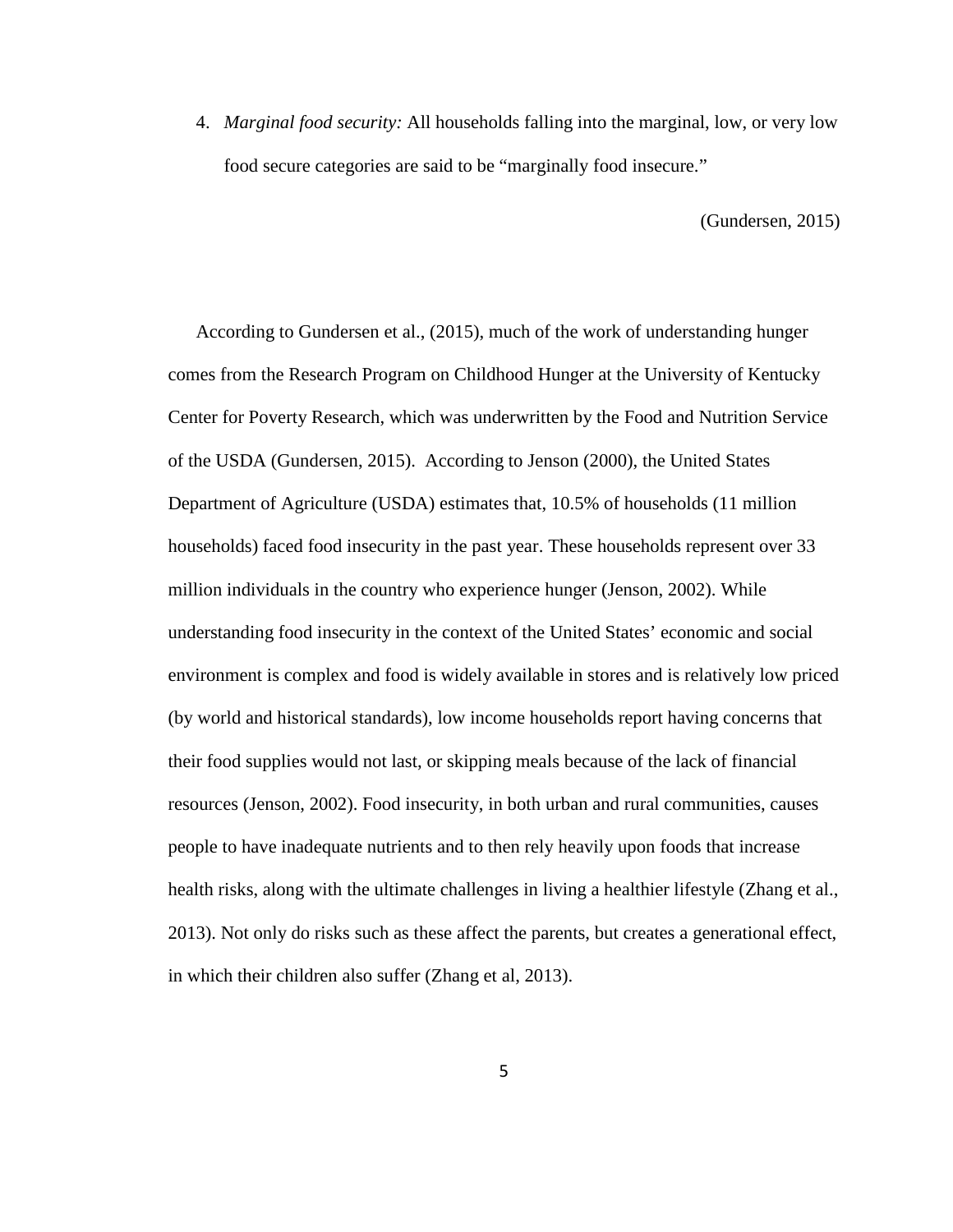#### **Key Contributors of Food Insecurity**

#### **Relation to Poverty**

According to Raphel (2014), hunger is principally caused by poverty. Though the populations affected by poverty and food insecurity overlap, they are not identical in the fact that not all poor people are food insecure, and the risk of food insecurity extends to people living above the federal poverty level. In stating this, food insecurity plays a major role on the financial resources available within a household. In 2012, 10% of US households had food insecure children, meaning that access to adequate food for children was limited by their households' lack of money and other resources (Miller et al., 2014). Lack of access to adequate food by U.S. households increases the demand for financial resources such as resources derived from cash and in-kind assistance provided by pubic and safety-net programs. These public and safety-net programs include food assistance programs, housing subsidies, and energy assistance programs (Cook et al., 2008). A household's access to food assistance programs is measured by poverty thresholds and are predetermined amounts in which the federal government estimates to be approximate levels of necessity for families of different sizes and composition (i.e. number of people in the household and number of children or elderly) (Cook et al., 2008).

While these thresholds have been predetermined (financial assistance amounts set be the federal government), both the definition of poverty and its thresholds have been criticized on the grounds that they do not accurately reflect a families' true financial resources or the amount of financial assistance a family may need to be economically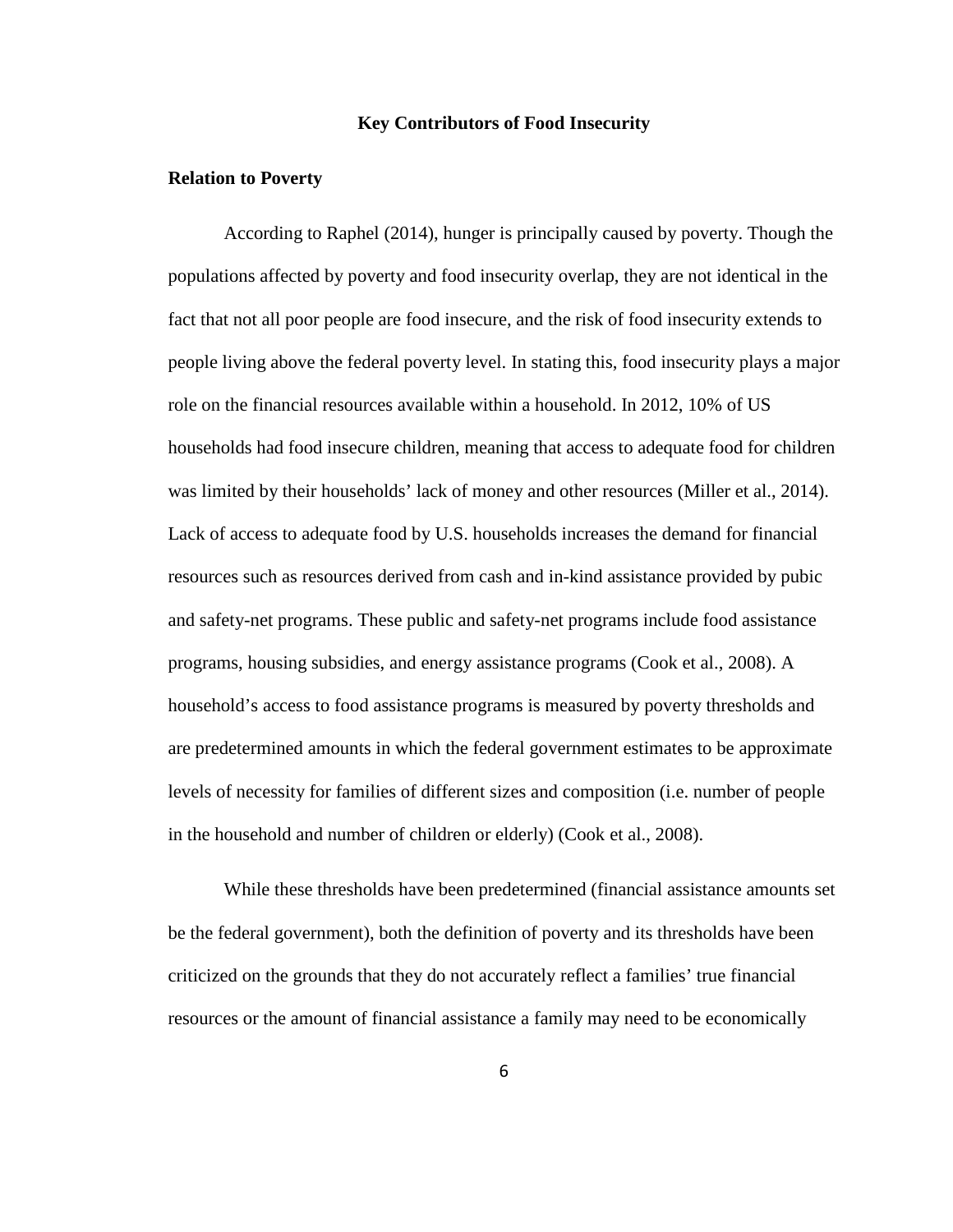stable. As a note, people who are homeless or living in marginal housing when surveys are conducted throughout the U.S. in regards to evaluating food insecurity may not be included (Gundersen et al., 2015). Additionally, many overlooked groups are likely to have substantially higher food insecurity rates than those of the general population when it comes to understanding food insecurity through hard-to-reach groups (Gundersen et al., 2015).

For families affected in some level by food insecurity, many of these families' incomes exceed the eligibility cutoff for federal food assistance programs and may be unable to avoid food insecurity without assistance, if the cost of competing needs such as energy or housing are overwhelming (Cook et al., 2008). Additionally, in the year of 2005 there were 35 million food-insecure people (12.1%) lived in food-insecure households and there were 24.3 million in households without hunger. Of the 35 million people who were food-insecure, there were 12.4 million who were children that were younger than 18 years (Cook et al., 2008).

#### **Rural vs. Urban Food Deserts Access to Food**

*"*It's about overwhelming access to really-bad-for-you foods"*,* says Mark Swanson, a social anthropologist at the University of Kentucky (Quick, 2014). In addition, "people tend to buy and eat what's available", noted Swanson (Quick, 2014). Rural areas have some unique characteristics affecting food availability and acquisition that greatly contribute to the higher prevalence of food insecurity in nonmetropolitan areas, in which include the limited number of supermarkets, limited availability of food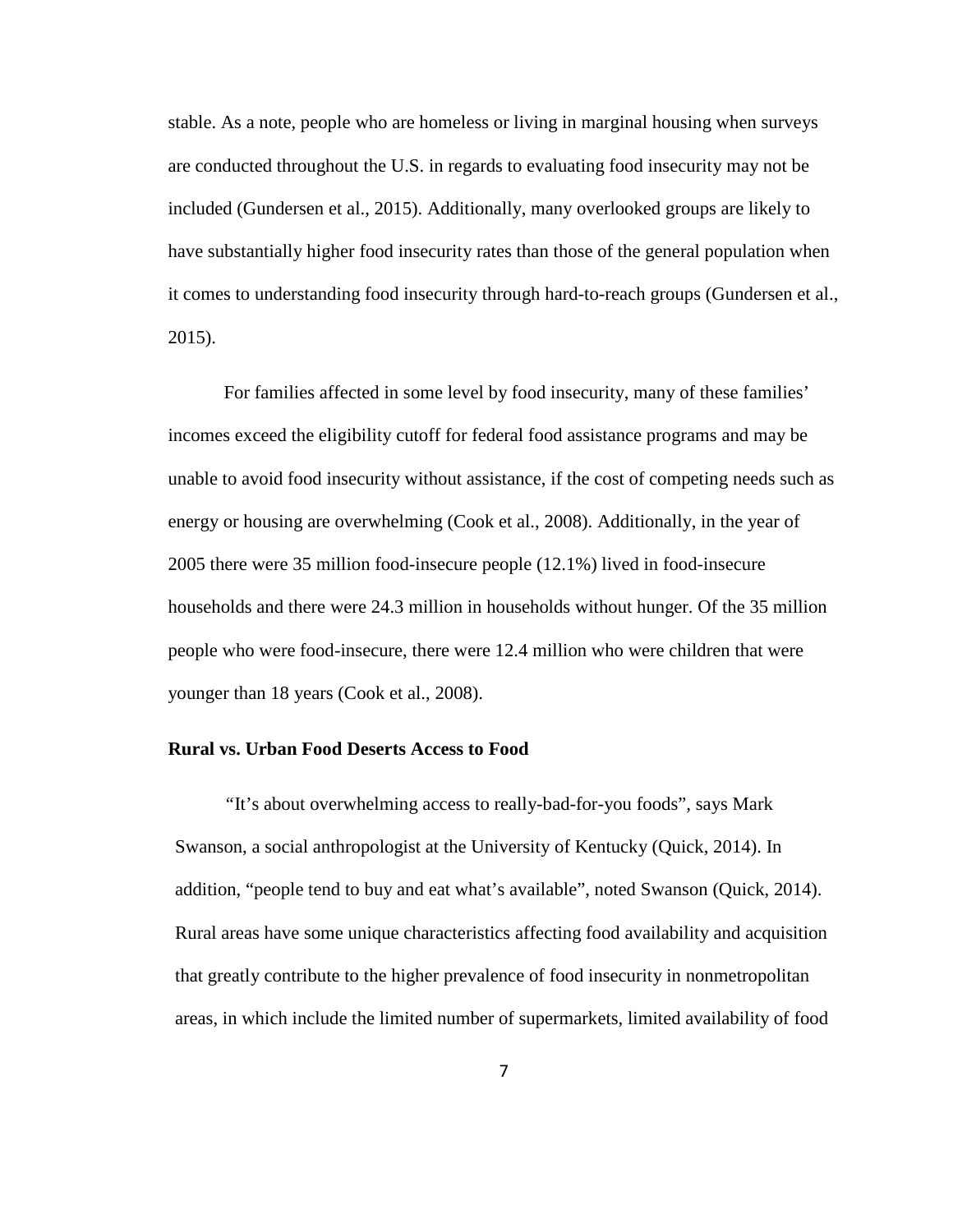items, and high relative costs of food (Olson et al., 2004). Specifically, Appalachian communities are disproportionately affected by the leading causes of morbidity and mortality, and the region has some of the nation's highest heart disease death rates, according to the Center for Disease Control and Prevention (Quick, 2014). In rural America, a food desert is as 10 miles or more from the nearest supermarket and it's estimated that there are more than 23 million people, more than half of them lowincome, living in food deserts (Quick, 2014).

Four aspects of rural poverty and well-being are discussed and compared with urban poverty areas. These include the rural poverty rates, the socioeconomic well-being of rural children, levels of food security in rural households, and housing problems in rural America (Poverty and Well-Being in Rural America, 1999). Sharkey et al., (2011) suggest that rural residents have a socioeconomic disadvantage and the worse access to local and healthier food sources. Lack of availability has increased their risk for chronic disease, food insecurity, and poor dietary behaviors. It was noted from the results of the study that a greater proportion of rural adults infrequently consumed a regular breakfast meal and ate less than three daily servings of fruit and vegetables (Sharkey et al., 2011) In stating this, lower level fruit and vegetable intake among rural adults may be the result of limited access to fruit and vegetables, store availability, and transportation infrastructure (Sharkey et al., 2011).

Compared to rural areas, in urban areas the U.S Department of Agriculture considers food deserts an an area with no ready access to a store with fresh and nutrition food options within a mile (Quick, 2014). Access disparities in urban areas has different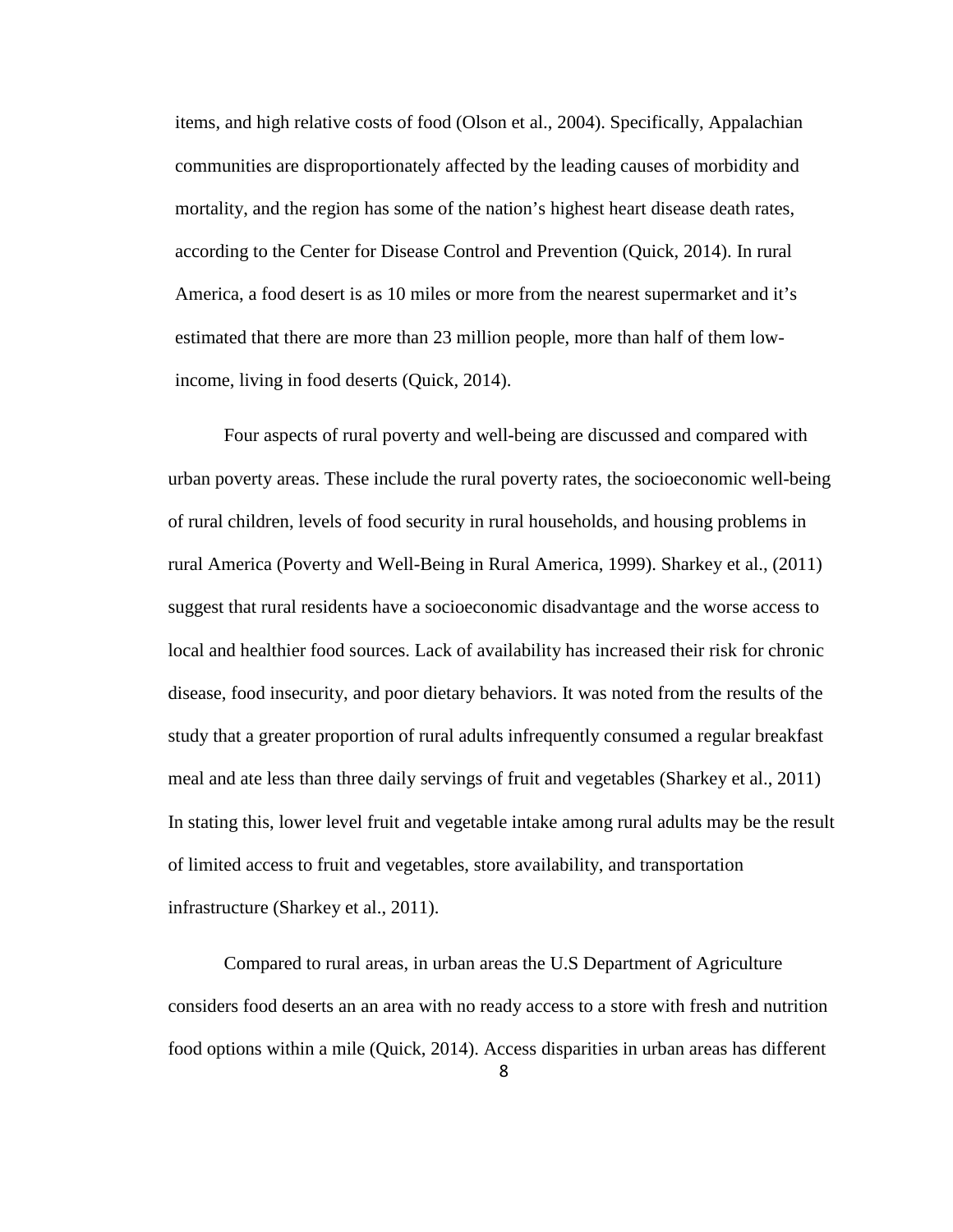characteristics to poverty than in rural areas, in terms of relatively high market prices for basic goods and services (Shaw et al., 1994). While urban dwellers have to cope with the relatively high market prices, rural dwellers are vulnerable to food insecurity as a result of both chronically low incomes and sudden disruptions in the food system (Shaw et al., 2011). Due to the higher prices that low-income residents find themselves paying, poor urban dwellers are highly vulnerable to food insecurity as a result of both chronically low incomes and sudden disruptions in the food system (Shaw et al, 1994). Not only do risk such as these effect parents who are living within the households, but this creates a generational effect, in which the children of the households also suffer (Shaw et al., 1994).

Food insecurity in urban neighborhoods causes residents to suffer from dietary needs and then rely heavily upon foods that increase the health risks in living a healthier lifestyle (Zhang et al., 2013). Just as people living in rural areas face barriers such as transportation infrastructure, people in urban areas also face some of these common challenges in accessing nutritious foods. However, Nancy Schoenberg, a medical anthropologist with the University of Kentucky suggest that, "Peoples' lives in rural America look in many ways like urban or suburban peoples' lives'." Additionally, noting that people in urban areas, "have jobs, soccer practice, ballet. They are spending their time working and doing but not necessarily cooing in their kitchens and healthy convenience stores aren't available" (Quick, 2014).

**Case Study**. Beginning in 2005, the New York City Department of Health and Mental Hygiene used the social-ecological model to develop a multifaceted effort to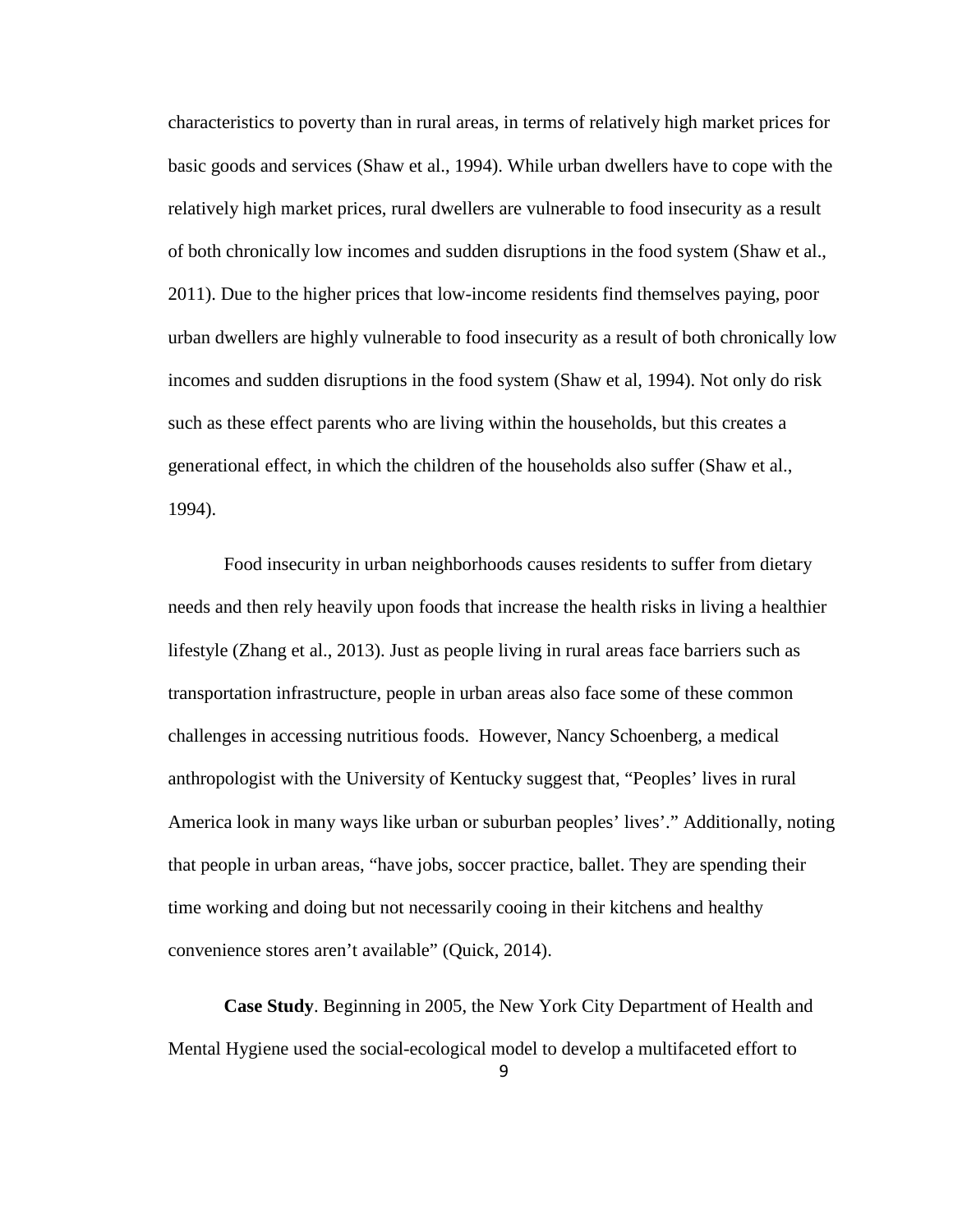increase fruit and vegetable access citywide, with emphasis in low in-come neighborhoods (Sacks, 2015). The results from this research showed that the overall percentage of New York City adults who reported consuming no fruits and vegetables in the previous day decreased slightly over a 10-year period (Sacks, 2015). The price, the availability, and other structural factors serve as barriers to fruit and vegetable consumption in the general population, and particularly in low-income adults that are most likely to live within urban neighborhoods. In low-income neighborhoods, small corner grocery stores are most likely to be located in predominantly African-American neighborhoods (Love, 2008). Higher food prices in poverty areas could be explained by a greater cost of shopping for food, smaller size of food retailers, small package size, or the level of market concentration (Finke et al, 1997).

Smaller grocery stores such as corner stores create an economic barrier for lowincome residents, because a majority of items are highly priced; therefore, making it difficult for resident low-income neighborhood to purchase (Love, 2008). Due to the higher prices that low-income residents find themselves paying, poor urban dwellers are highly vulnerable to food insecurity as a result of both chronically low incomes and sudden disruptions in the food system (Shaw et al, 1994). In stating this, low-income urban dwellers often have to cope with relatively high market prices for basic goods and services (Shaw et al., 1994).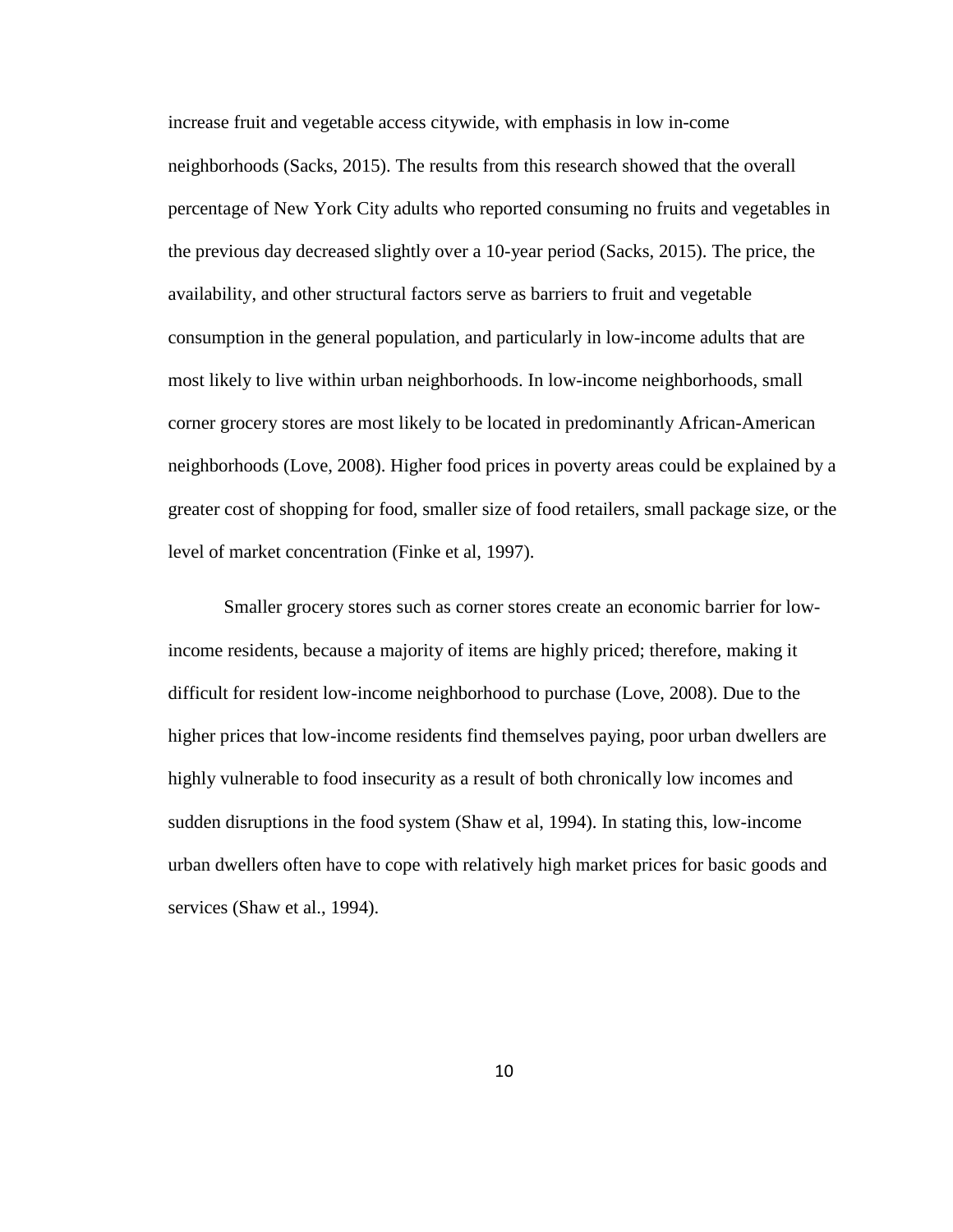#### **Effects of Food Insecurity**

#### **Effects on Household**

Household income has been a traditional measure of economic well-being used in poverty statistics; however, needs (both basic and non-basic) are not identical across families and therefore, income alone does not explain if a family can afford housing or adequate food or personal care (Mammen et al., 2009). Lack of adequate income is a major reason why families experience food insecurity and as of 2005, there were more than 42% of households with incomes below the federal poverty line (\$19,350 for a family or 4) were food insecure (Mammen et al., 2009). Households with children experience rates of food insecurity that are double those of the household without children, while black and Latino families experience food insecurity at rates that are three times higher than those of white families (Silverbush et al., 2010). According to Miller et al., (2014), traditionally households headed by single mothers have had the highest rates of child food insecurity (CFI) whereas married-couple households have had the lowest rates (18.7% versus 6.3%, according to the most recent data from the USDA. Gundersen et al., (2015) notes that food insecurity among children was more than twice as prevalent among households headed by black and Hispanic persons, than among those headed by white non-Hispanics. Additionally, with households with very low food security among children, was made up of nearly equal number of white non-Hispanic, black non-Hispanic, and Hispanic households (Gundersen et al., 2015).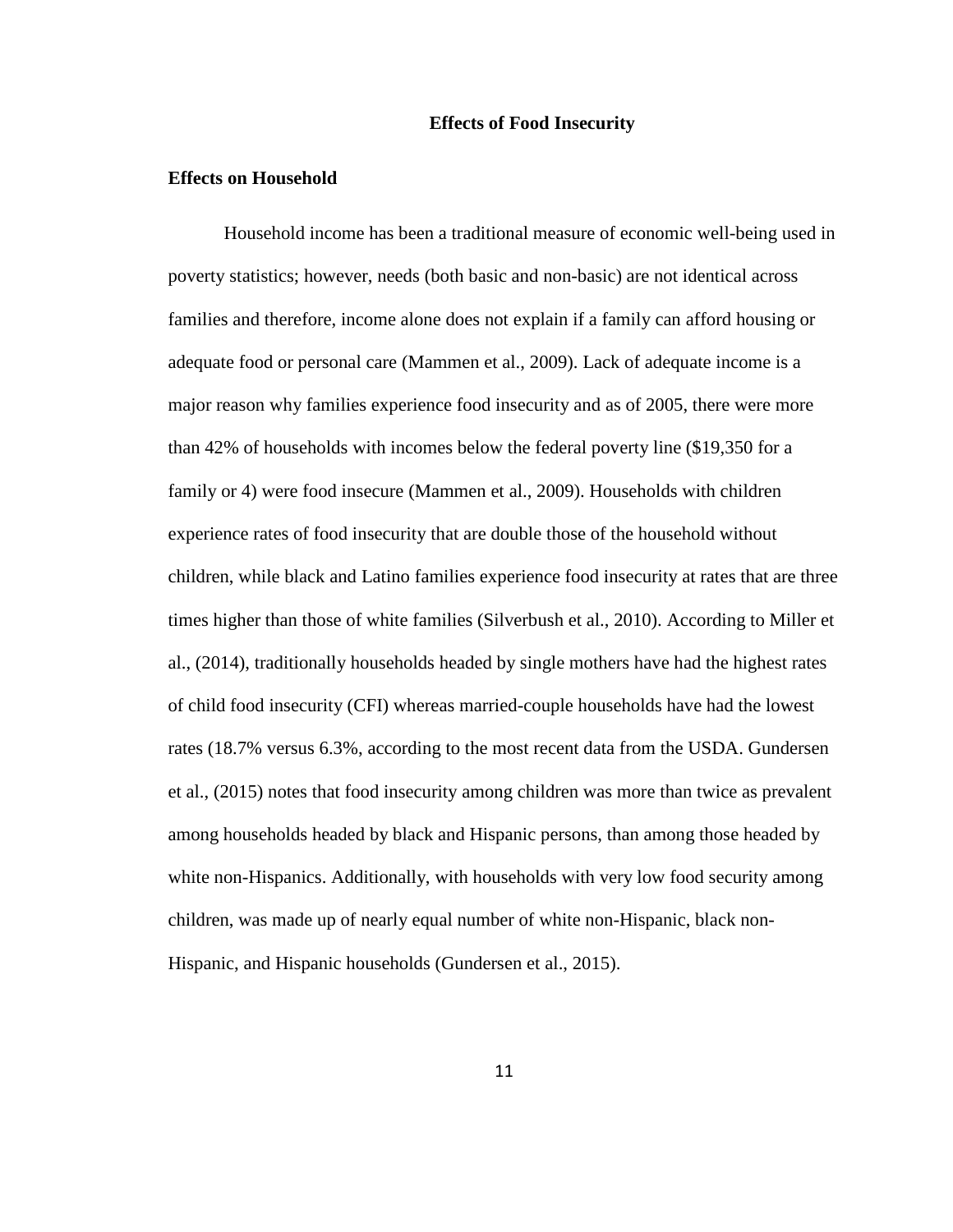As of today, there are 1 in 5 children throughout the United States who are born to cohabiting, but not married, parents (Miller et al., 2014). For children in this type of household, previous research has suggested that stepparents may be underinvested in nonbiological children, because they may be less committed to children who are not their own (Family Structure and Child Food Insecurity). In stating this, the dynamics of food insecurity suggest that the decisions that are made regarding food purchase in strongly dependent on decisions driven in part by the family members living within the household and also their goal of maintaining consistent food consumption over time. In the decision making process, disabled persons within the households also play a major role decision regarding food purchase along with financial decisions. Gundersen et al., (2015) states that families who do not receive public benefits for which they are income eligible (either because of bureaucratic barriers or because the programs are not entitlements and are insufficiently funded to reach all who are eligible), may be more likely to be food insecure. Therefore, families who face these types of barriers are households who are facing the greatest struggle with food insecurity.

#### **Chapter II: Literature Review**

#### **Federal Programs Working to Combat Food Insecurity**

In order to ensure that food-insecure households have greater access to food resources, federal nutrition assistance programs represent a major policy commitment to meeting the food-related needs of vulnerable segments of the populations (Barfield et al., 2006). While each federal program may different from state to state, and even from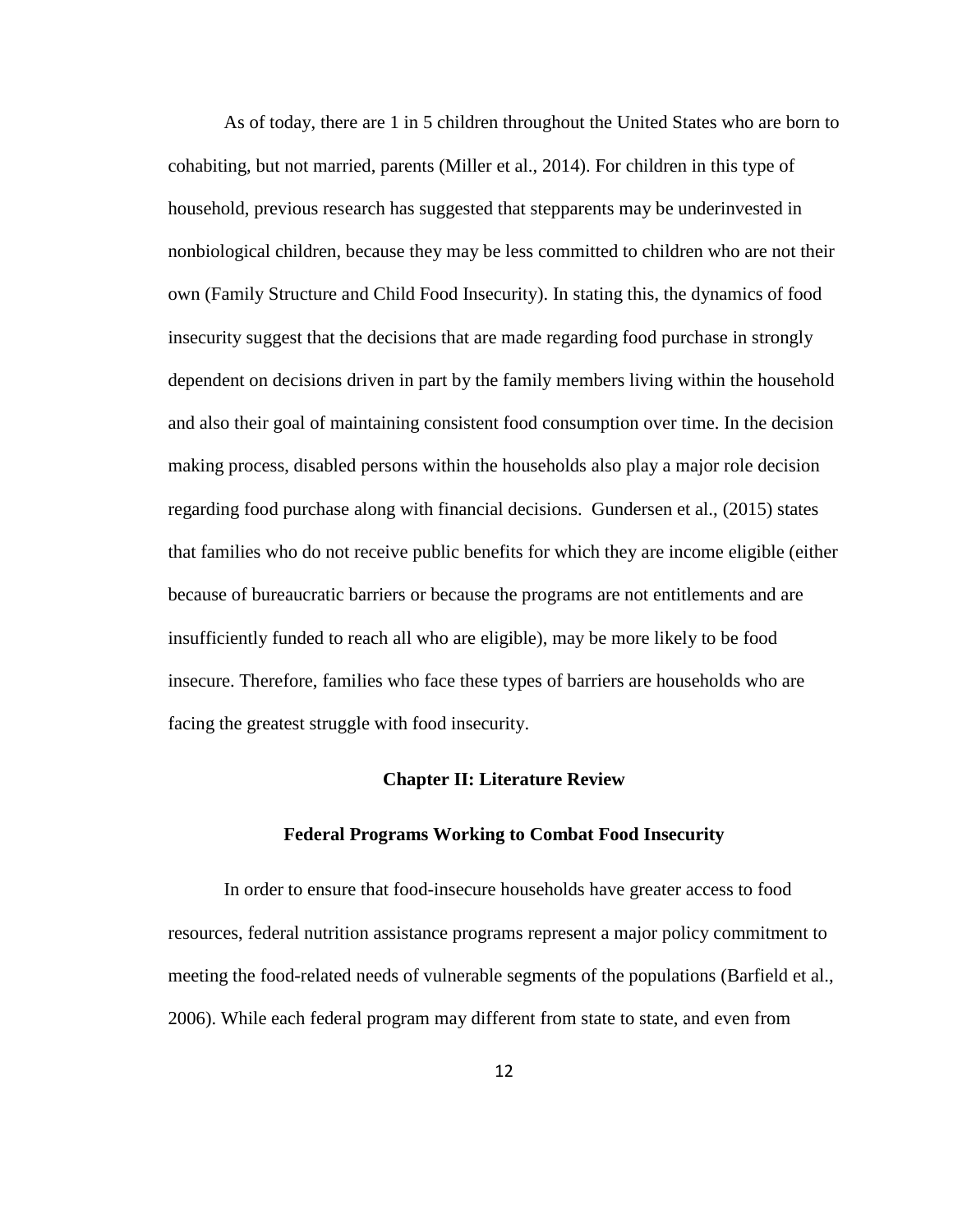community to community, different geographic locations differ in the availability of these programs as sources to support (Barfield et al., 2006). The U.S. Department of Agriculture is aware that throughout the United States, food insecurity is a situation that exists when all people, at all times, don't have physical, social, economic access to sufficient, safe and nutritious food that meets their dietary needs and food preferences for an active and heathy lifestyle (Zhang et al, 2013). As a way of helping to combat food insecurity throughout the United States, each year the USDA spends 60 million annually on domestic food and nutrition assistance programs to ensure access to nutritious, healthful diets for all Americans (Bartfield et al., 2006). The largest programs SNAP, WIC, and NSLP has a combined budget of almost \$100 billion, as these programs were established to increase food consumption and, in the process, improve children's health by, for example, reducing food insecurity (Gundersen, 2015). Federal programs such as these have play a vital role in the reducing childhood hunger amongst children who are residing in low-income families throughout the United States. According to Gundersen (2015), food assistance programs have long been an important part of the social safety net for U.S. children, especially SNAP that has increased over the past 20 years, while nonfood assistance programs have decreased over the years.

#### **SNAP/WIC**

Compared to the other federal food assistance programs provided in the United States, the Supplemental Nutrition Assistance Program (SNAP) is viewed as the most powerful and effective anti-hunger program for approximately 23 million children nationally (Raphel, 2014). Previously called the Food Stamp Program, provides food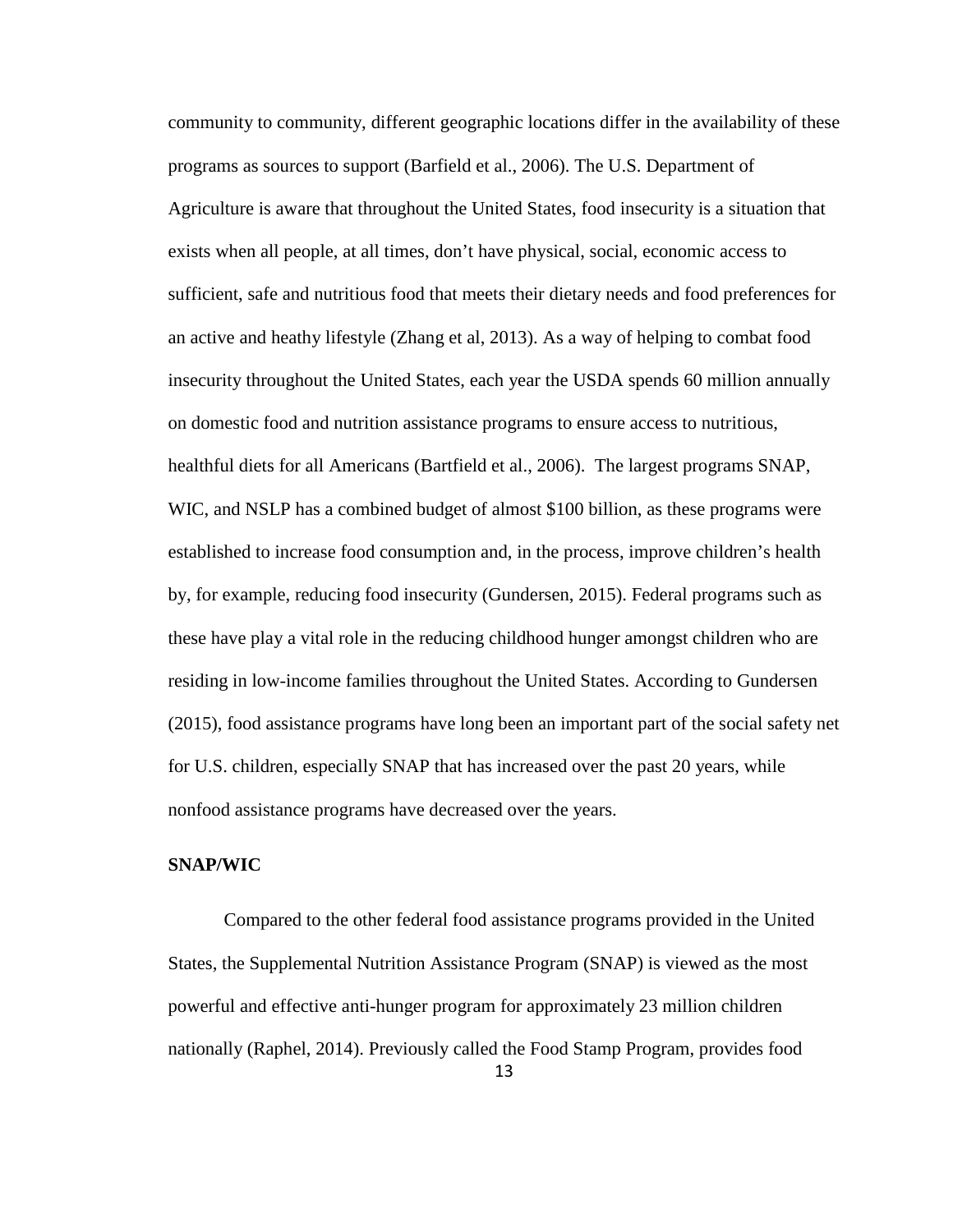assistance nationwide to all households solely on the basis of financial need and is central to the food assistance safety net for low-income children (Gundersen, 2015). SNAP improves children's wellbeing in various ways that reduce poverty, improves birth outcomes and general health, and increases the survival among low-weight infants (Gundersen, 2015). In helping to break the barriers that low-income residents face in accessing healthier options, local neighborhood food initiatives are geared toward helping to serve low-income residents who naturally wouldn't have access to localized fresh produce options. The Supplemental Nutrition Assistance Program is the single largest component of the U.S. Farm Bill and as of 2011, SNAP provided almost \$72 million in benefits per year to just over 44 million recipients (USDA, 2012) – (Jerry, 2014).

In addition to SNAP, the federal Special Supplemental Nutrition Program for Women, Infants and Children (WIC) provides more than 9 million pregnant and breastfeeding women, infants, and children up to age 5 annually with food deemed essential to proper growth and development (Hillier et al., 2012). This federal program is intended to help reduce the prevalence of iron-deficiency anemia in infants and children and has increased intakes of certain targeted nutrients for program participants (Devaney et al., 1997). Additionally, this federal program is a public health program that provides federal grants to states for supplemental foods, health referrals, and nutrition education. In addition to this, the participation in this program is expected to result in improved outcomes for pregnant women, their infants and young children (Metallinos-Katsaras, et al., 2011).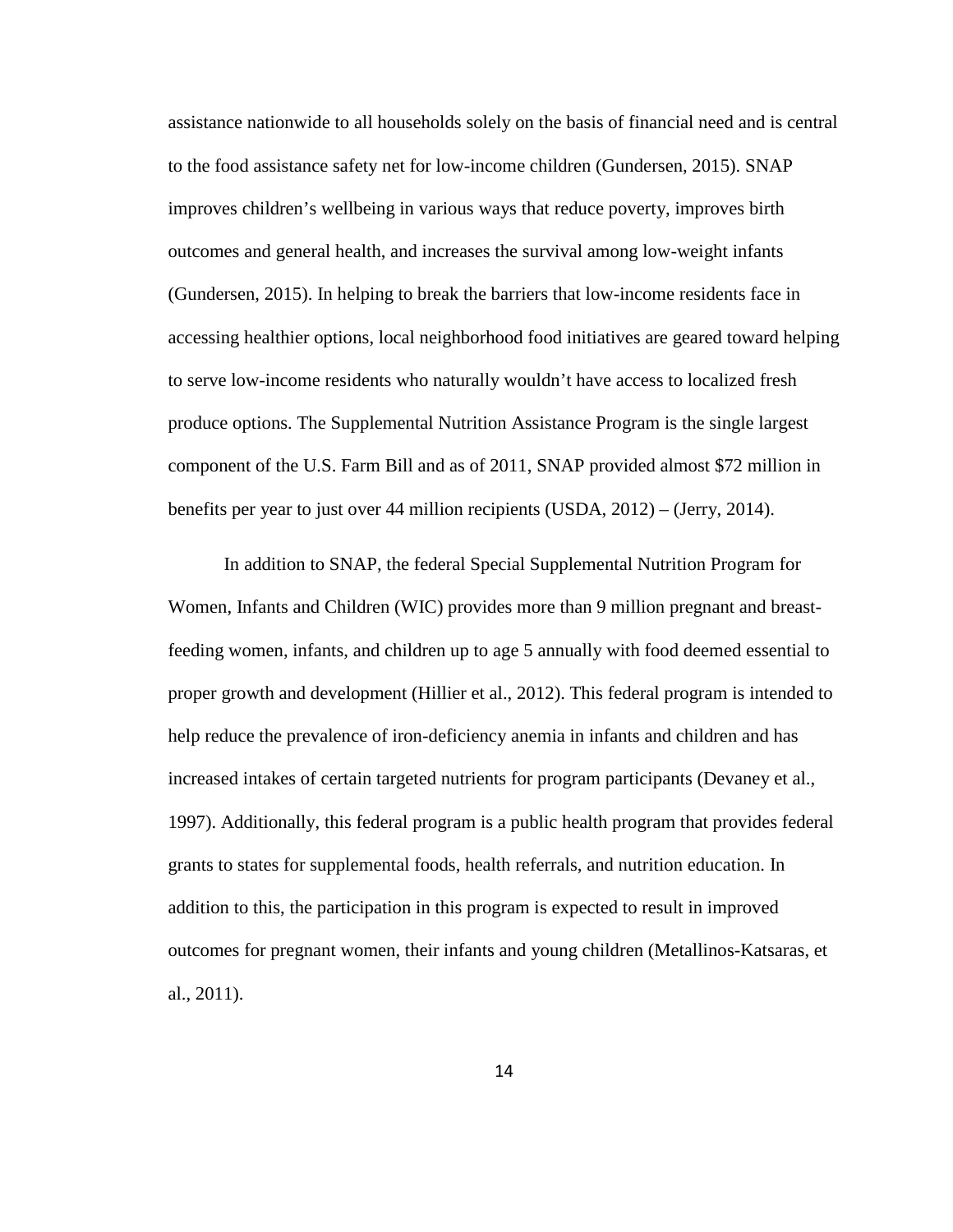In 2013, WIC served 8.7 million people, at a cost of \$6.45 billion and with an average monthly benefit of \$43 (Gundersen et al., 2015). According to Harris (1990), WIC food includes milk, cheese, eggs, vitamin C-rich juice, iron-fortified infant formula, infant cereal, beans and peanut butter. In addition, the WIC program has been shown to be cost effective and to improve birth outcomes, especially for high risk pregnant women; those who are minorities and with the least education (Harris, 1990). As an effort to increase the access to recipients receiving SNAP or WIC benefits, recent studies have shown that twelve states decided to require WIC participants purchase fresh fruits and vegetables, whereas the rest of the states have allowed frozen and/or canned food options to meet program requirements (Hilliner et al., 2012).

#### **Child and Adult Care Food Service Program (CACFP)**

Aside from other federal food assistance programs that are fully operated through the school (NSLP and SBP), the Child and Adult Care Food Service Program provides cash reimbursement to family day cares, child-care centers, homeless shelters, and afterschool programs for meals and snacks served to children (Heflin et al., 2015). In conducting the study on examining the association between CACFP provider's participation and food insecurity, Heflin et al., (2015) found that accessing child care through providers that participate in CACP resulted in a small reduction in the risk of household food insecurity. Along with the intended targeted population for this program, four central criteria determine the eligibility and benefit levels of those participating in this program and that includes the type of care (center vs. home-based, for profit vs.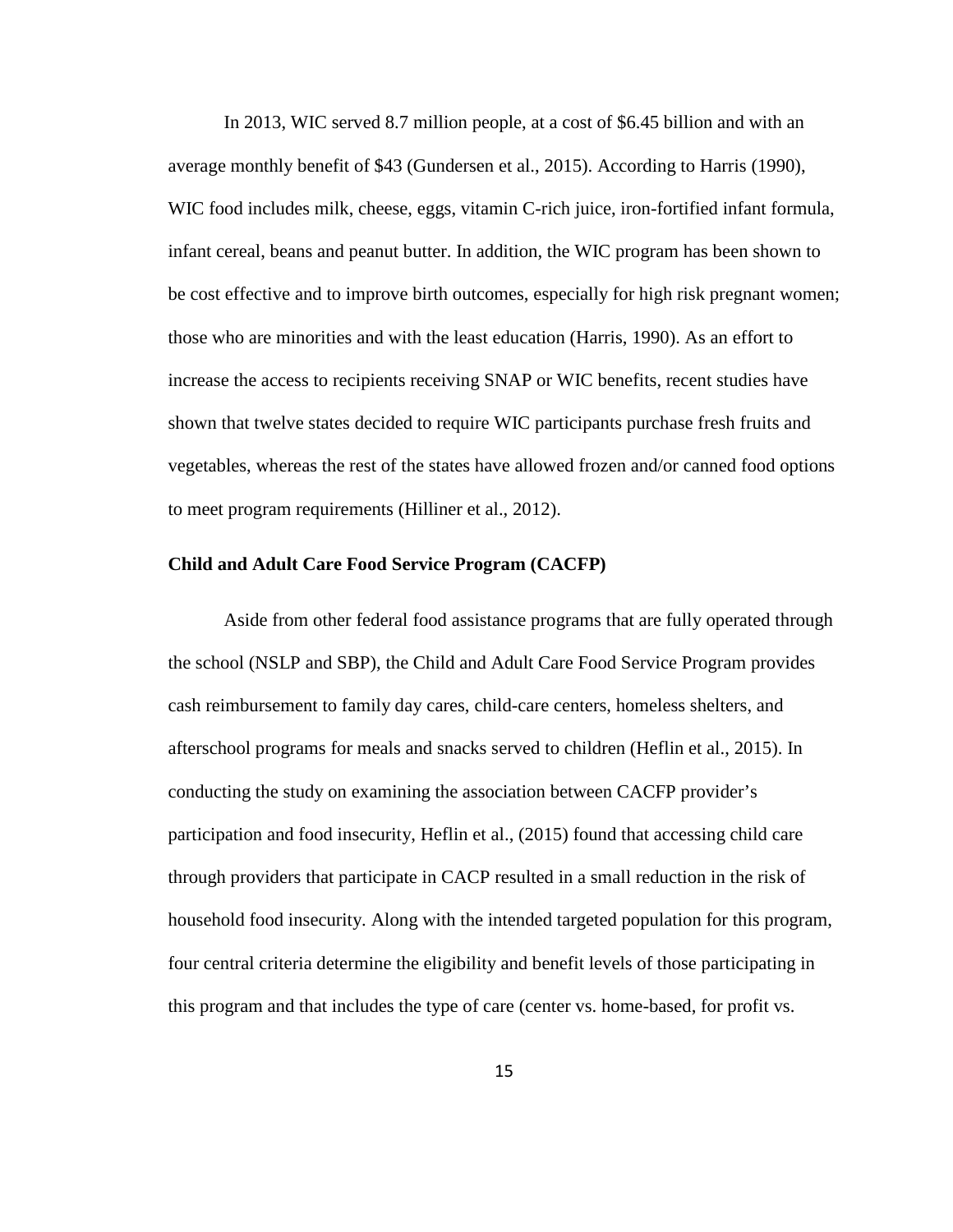nonprofit, licensed vs. unlicensed), neighborhood income, provider income, and also household income of children in care (Gordon et al.,2011).

Compared to the Summer Food Service Program (SFSP), this program operates over the course of the academic school year and has a set of different regulations required in operating this program. If a provider has chosen to operate this program throughout the school year, during the summer months they may chose to continue the operation of their feeding program through SFSP. For feeding sites choosing to operate year around, this allows those sites to continue work on combating food insecurity throughout the entire year.

#### **Fresh Fruit and Vegetable Program**

Diets rich in fruit and vegetables are associated with better health status. Coyle et al., (2009) suggest that consumption of fruit and vegetables among adolescents is generally below recommended levels, supporting the need to identify effective strategies for promoting fruit and vegetable consumption, among other healthful dietary patterns. Compared to other federal food initiatives that have been established throughout the United States, the Fresh Fruit and Vegetable Program began in 2002 as a pilot program that included four states (Indiana, Iowa, Michigan, and Ohio) and one Indian Tribal Organization (in Zuni, New Mexico) (Clark, 2012). The purpose of this program is identify the best practices in increasing fruit and vegetable consumption among elementary school students and specifically targets elementary schools with high rates of free and reduced lunch price lunches.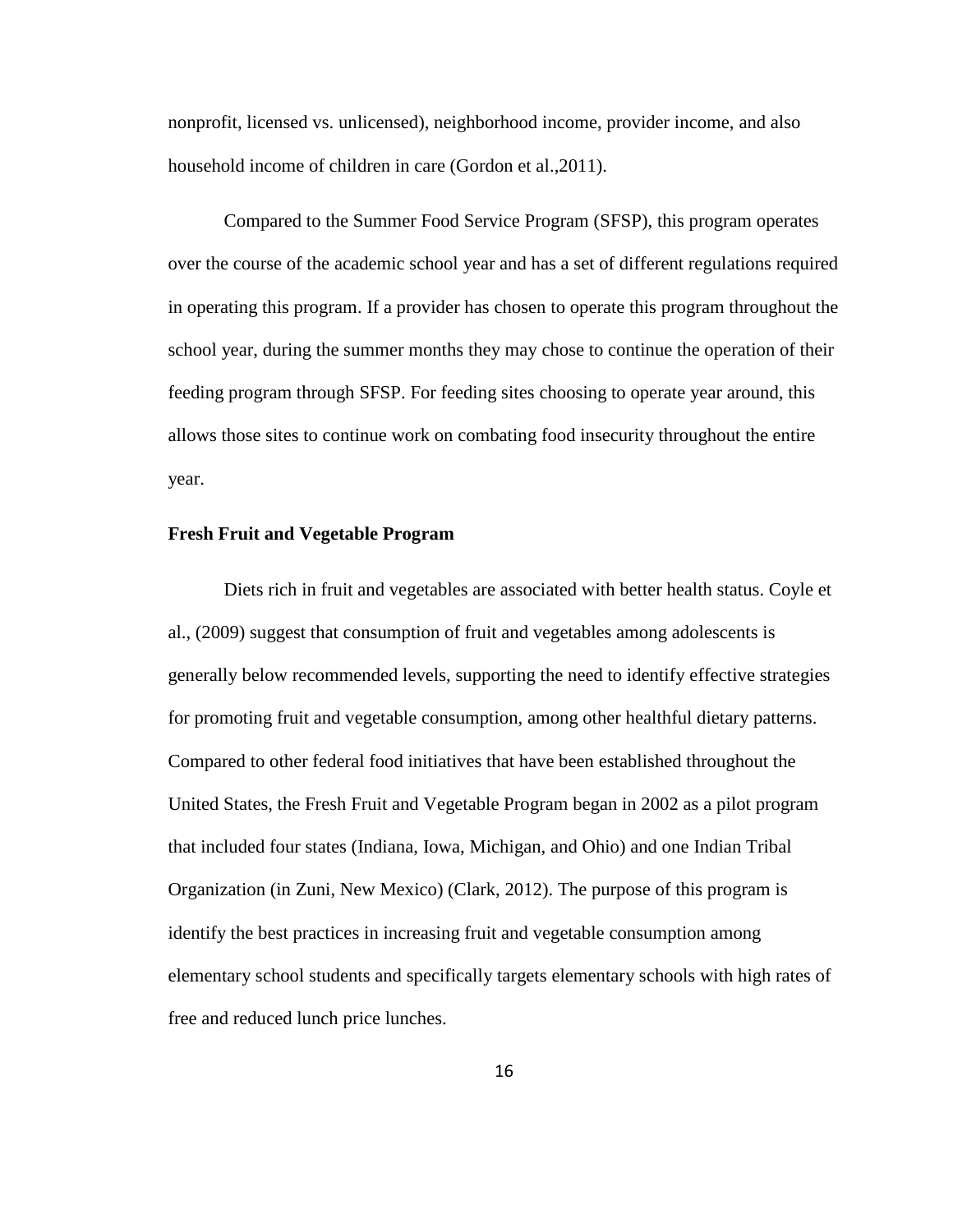As of July 2011, the program was funded at \$150 million a year, with

participating schools receiving \$50-\$75 per student each year (Clark, 2012). Schools that are participating in this program across the United States, typically distribute the snacks in the classroom or in central areas, but the most common methods of distribution include distributing by baskets, trays, and carts during the children's morning break (Coyle et al., 2009). In a part of of distributing healthy snacks to children, teachers and school personnel (e.g. nutrition services staff), while other administrators provide assistance to students during the time of distribution (Coyle et al., 2009).

#### **The Special Milk Program (SMP)**

Although that highly known as compared to other federal children's programs, the Special Milk Program (SMP) has been established to provide milk to children in schools and childcare institutions who do not participate in other Federal meal service programs throughout the United States (USDA, 2016). The program reimburses schools for milk they serve to children on a regular basis. Schools that are already participating in the National School Lunch or School Breakfast Programs may also make the decision to participate in this program. By participating in this program, schools can provide milk to children in half-day pre-kindergarten and kindergarten programs where children do not have access to the school meals programs (USDA, 2016). In the year of 2012, this program reimbursed 3,647 schools and residential child care institutions participated, along with 571 summer camps and 482 non-residential child care institutions. In addition to other federal children's programs, the Food and Nutrition Service administers the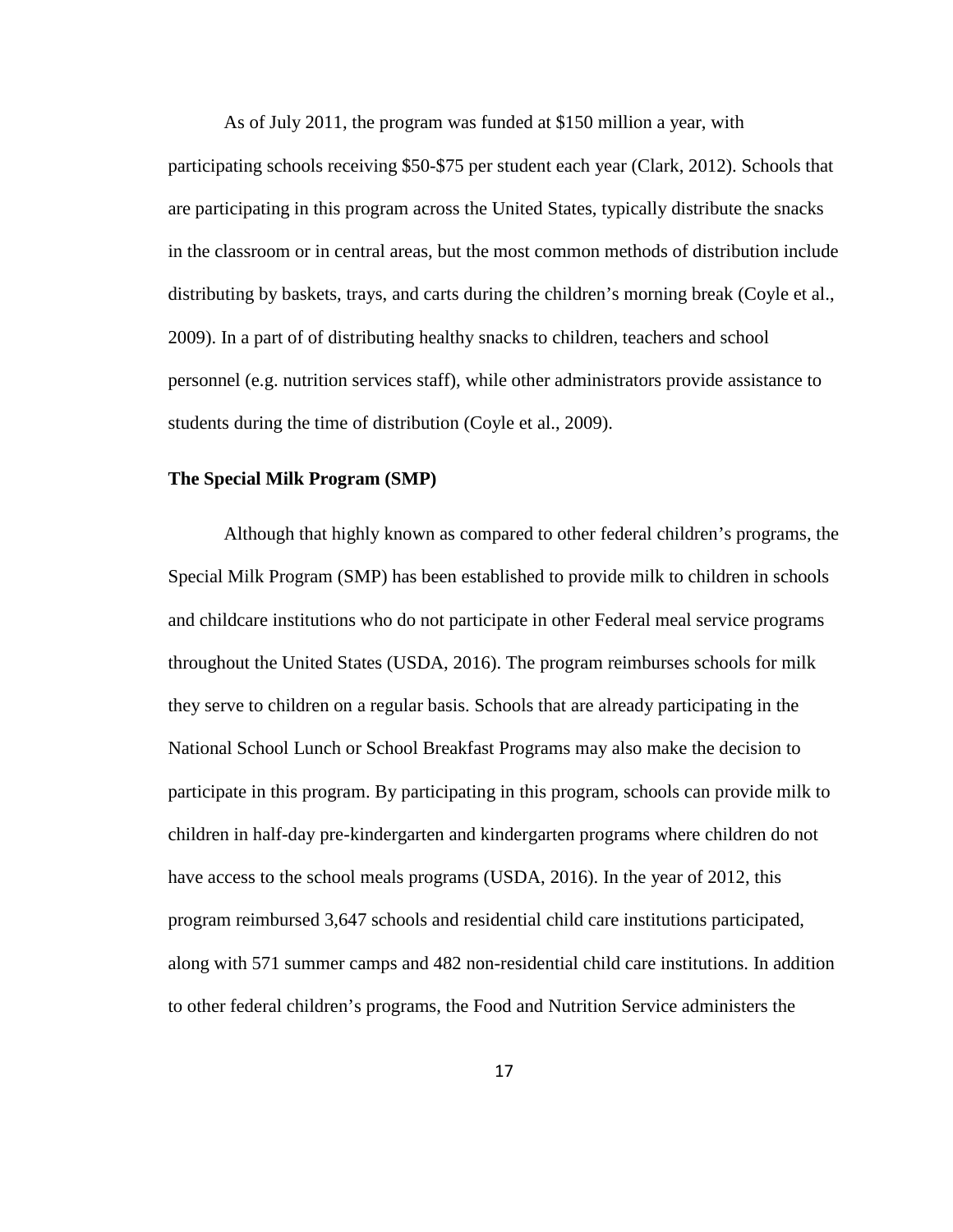program at the Federal level, the SMP is usually administered by State education agencies, which then operates this program through various state institutions.

#### **National School Lunch Program (NSLP) and School Breakfast Program (SBP)**

The National School Lunch Program (NSLP) is a federal program that operates in over 100,000 public and nonprofit private schools across the United States (Gundersen et al., 2015) In 2013, just under 31 million students participated in the NSLP; nearly 19 million of them received free lunches and nearly 3 million more received reduced price lunches (with the remaining 9 million students paying full price for their school meals on a daily basis). In addition to this, the federal government gave schools \$1.2 billion in free food for programs in 2013, along with an additional \$11 billion to reimburse the cost of providing the meals (Gundersen et al., 2015). The National School Lunch Program (NSLP) and the School Breakfast Program (SBP) are federally sponsored nutrition programs operating daily in school systems throughout the United States (Vinluan,2006). Prior to the establishment of the SBP, the NSLP was created in 1946 to provide nutritious foods, either free or at a low cost, to children during the critical school-age years (Vinluan, 2006).

Compared to the SBP, this program is intended to meet child hunger needs during the school day, by offering children who participate in this program free, reduced-price, or "full price" meals, depending on their family's size and also the amount of income the family has generating into their household. In addition to the program's prices for meals, the Community Eligibility Option allows schools in high-poverty areas to provide free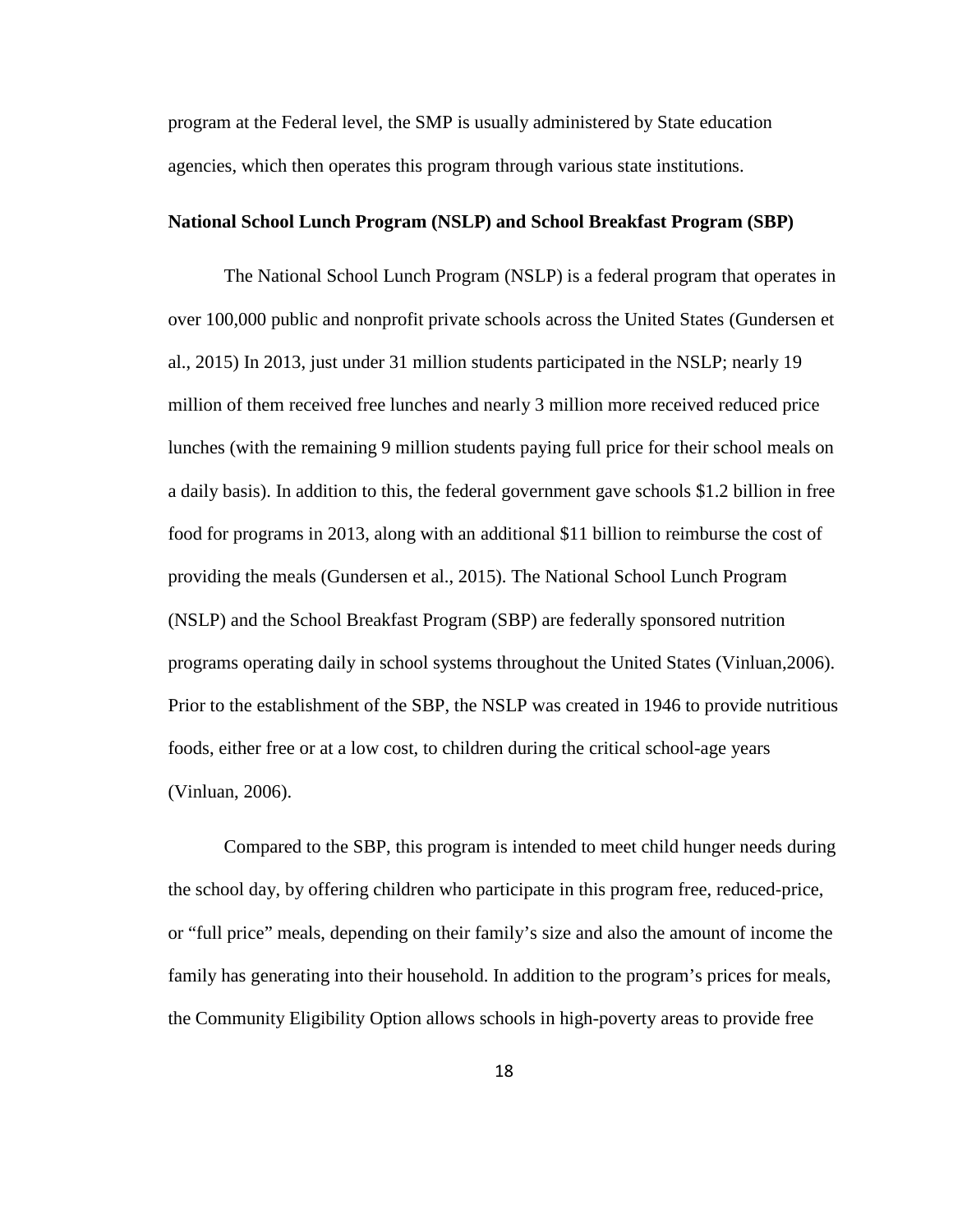breakfasts and lunches to all students if the percentage of households in the community participating in SNAP are high enough (Gundersen et al., 2015). Lunches that are provided through NSLP must include five items: meat or meat alternate, two or more vegetables and/or fruit, whole-grain or enriched bread or bread alternate, and fluid milk (Raphel, 2014).

While the NSLP has been designed to combat the hunger needs of children through meal provided during the school days, in 1966 Congress established the School Breakfast Program (SBP) as a pilot program to provide funding for breakfast in "poor areas where children had to travel a great distance to school." (Vinluan, 2006). Gundersen (2015) notes the SBP operates much liked the NSLP, but while must schools in the U.S. serve lunches, about 75% of U.S. schools serve breakfast. In 2013, 11.2 million received their breakfast free or at reduced prices and the remaining children paid full prices for their meals (Gundersen, 2015). The purpose for establishing the SBP was in response to the large number of children who were attending school without eating breakfast and/or were skipping their breakfast meal.

Not only did skipping this meal result in behavior disruptions in the classroom, but this impeded on the children's school performance. What makes each of these programs so enriching to the lives of majority low-income children, is that the NSLP and the SBP are successful at achieving the basic dietary objectives of providing one-third of the Recommended Daily Allowance for lunch and one-fourth of the RDA for breakfast (Vinluan, 2006). Gundersen (2015) suggest that the SBP's ability to help children in need is limited, but most of the schools serving predominantly low-income populations do take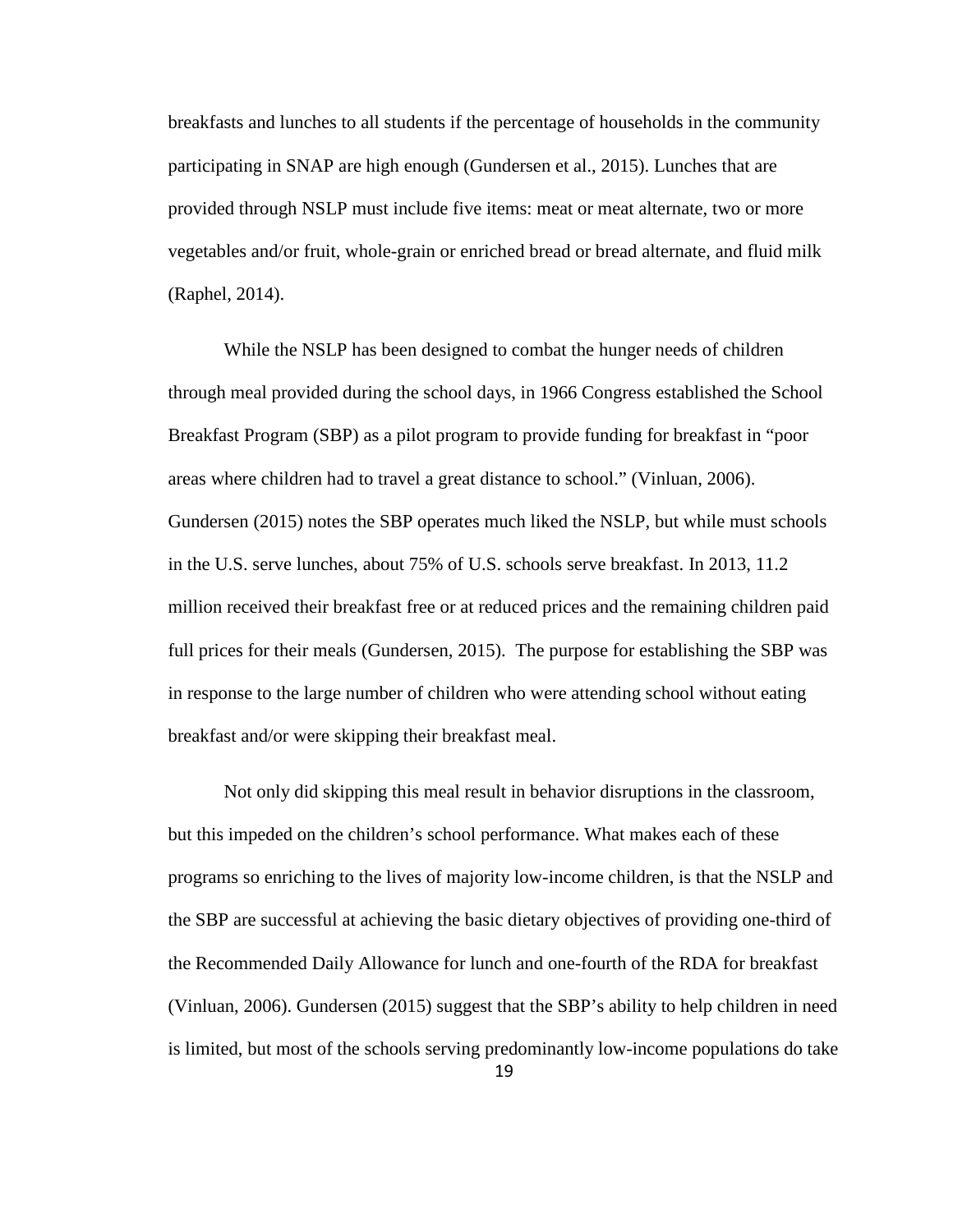part in ensuring that this program is greatly serving the population that needs it the most. Although the NSLP aims to provide nutritious foods to school age children, there has been concern in delivering on the promise of achieving the RDA, as the lunches are likely to be higher in saturated fat than recommended by the *Dietary Guidelines for Americans* (Dunifon et al., 2003).

#### **Summer Food Service Program (SFSP)**

Even though the NSLP and the SBP are highly effective federal programs for children living in food insecure households to utilize, the downside is that each of these programs are not available when school is not in session (Gundersen, 2015). In stating this, during the year school, more than 21 million children rely on access to free and reduced-price and lunches eat year, but over the course of the summer months, only 3.2 million of these children actually receive meals (Colman, 2015). As research notes, there is a large gap between meals that are consumed throughout the year by children, versus the number of meals that are consumed by children throughout the summer months. The Summer Food Service Program (SFSP) provides meals to children participating in camps and other recreational programs, but the availability and participation in SFSP continues to lag considerably behind that for meal programs during the school year, and overall nationwide participation has decreased (Bartfield et al., 2006).

Currently, it is a relatively small program, with a budget under \$400 million in 2012, so it has room to expand to serve more children if policy makers are inclined (Gundersen, 2015). While many may not know SFSP is the single largest federal resource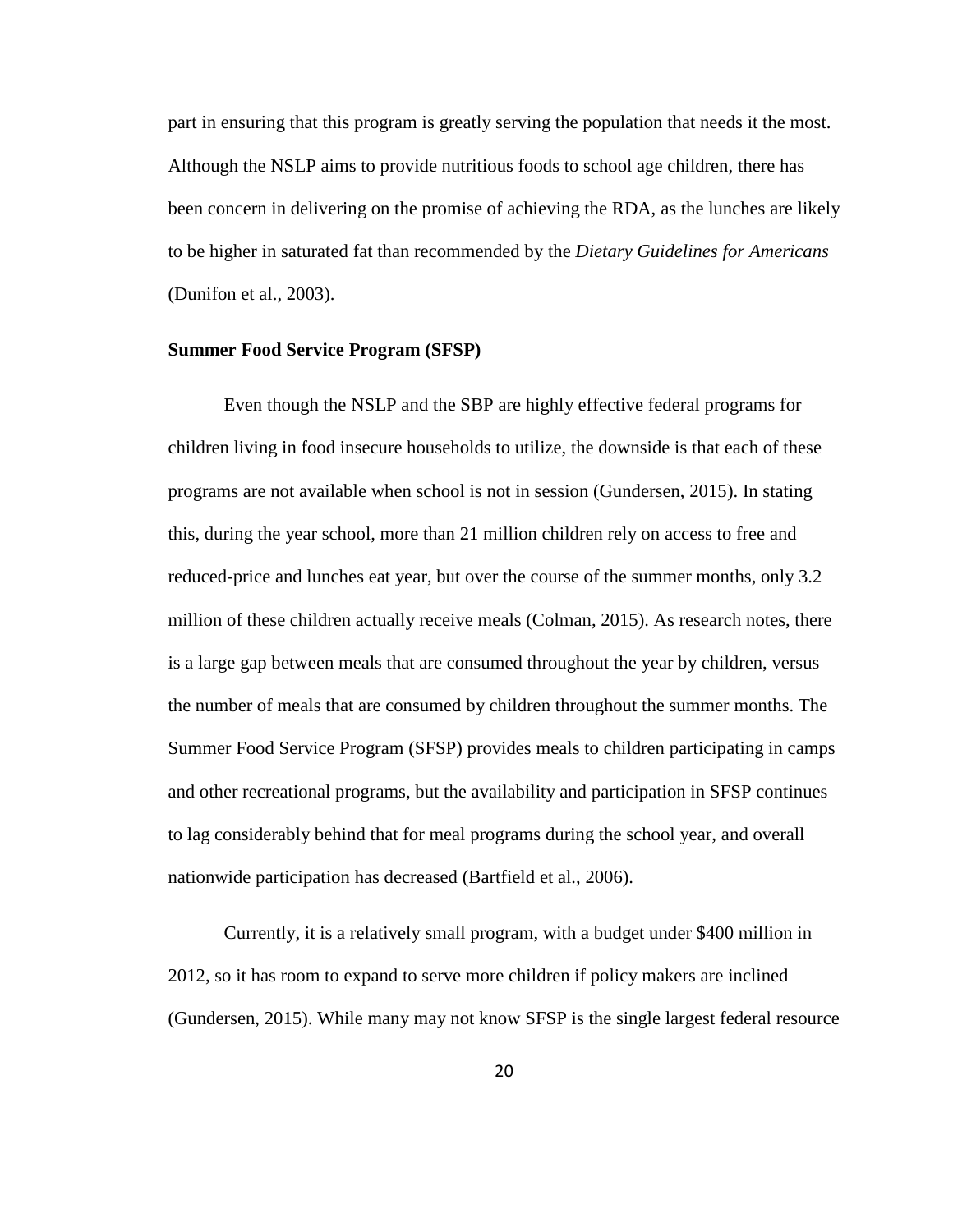available for local sponsors who want to combine a meal program with a summer activity; however, many schools and summer recreation programs are not aware that federal funds are available to provide free meals during the summer (Vinluan, 2006). Although millions of children depend on nutritious reduced-price meals at school for nine months out of the year, just a fraction of the children who receive school lunch also receive summer food when school is not in session (Vinluan, 2006). To note, only two in 10 low-income children who receive school lunch also receive summer food when school is out of session (Vinluan, 2006).

The low use of SFSP may be attributed to the lack of knowledge about the program, as a recent federal government study found that more than half of the parents of guardians who children were non-participating, were not aware of the SFSP location in their area (Vinluan, 2006). Just like CACFP, there are eligibility requirements for participating in this federal program, but regulations are much more relaxed during the summer months, because policy makers know that food insecurity rates among children rise over the summer when they aren't receiving up to 10 meals a week from the NSLP. For sponsors across the U.S. participating in this program, sponsors receive payments for serving healthy meals (most SFSP sites can provide up to two meals; breakfast and lunch or breakfast and dinner) and snacks to children and teenagers, age 18 and younger, at approved sites in low-income areas (Vinluan, 2006). Additionally, all sponsors will receive training prior to starting the program to learn how to plan, operate, and monitor a successful food service program (Vinluan, 2006).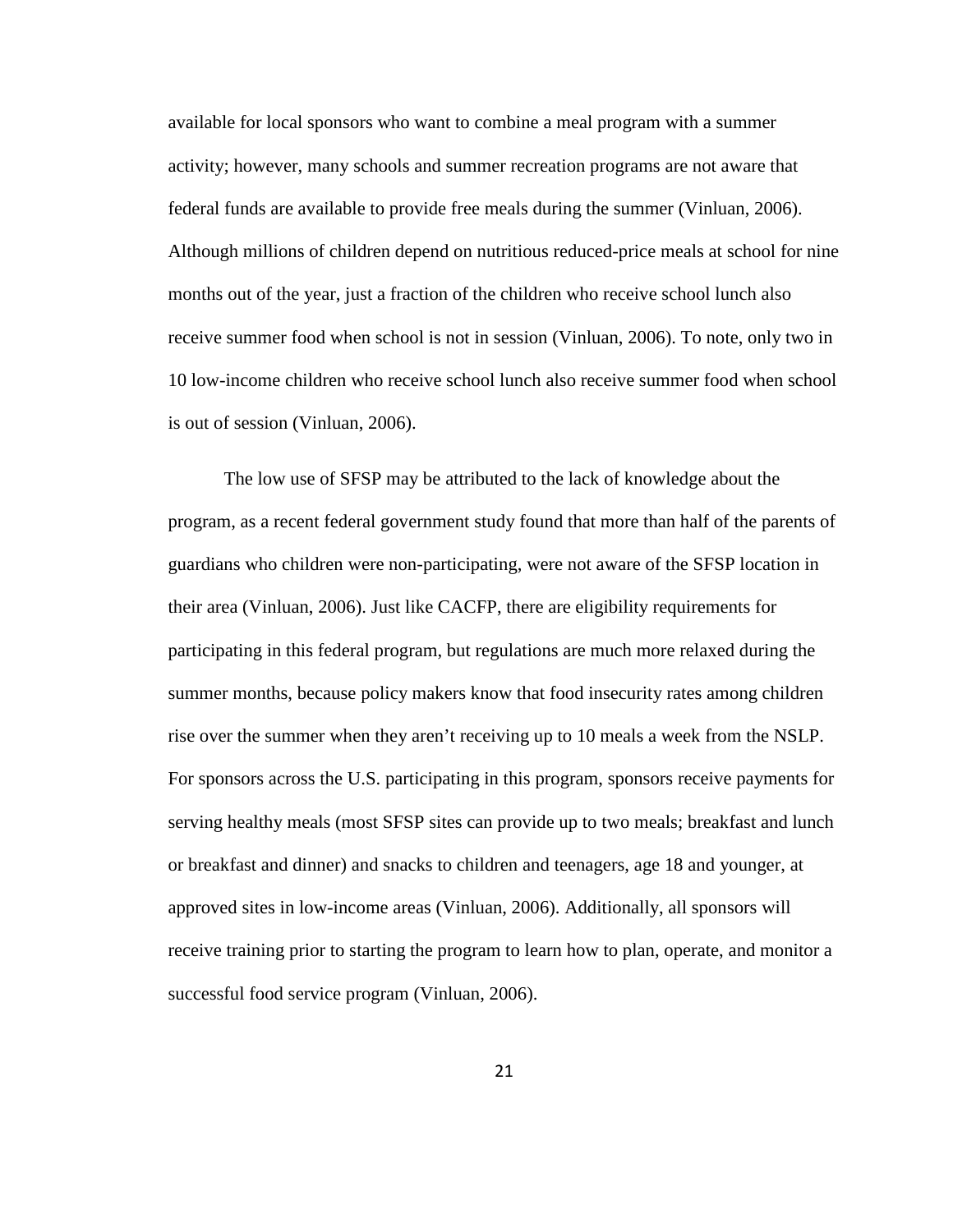The SFSP encourages communities to provide safe places for children to go to be with other children and supportive adults who are volunteering their time toward operating this program. As the largest public provider of out-of-school-time meals, park and recreation agencies are feeding hungry children in low-income and underserved communities (Colman, 2015). Additional large sponsoring sites of SFSP include schools, private non-profit organizations and other public agencies that may apply to sponsor the program specifically during the summer months (Vinluan, 2006).

#### **Role of Food Banks in Combating Child Hunger**

Since the 1980's emergency food support in many areas has become an established resource to support those who are food insecure and since 2010, there have been at least 75% of households served by food pantries (Kicinski, 2012). Food banks are named as so because these umbrellas organizations serve as centralized warehouses for the collection of emergency food, which is distributed to smaller agencies (e.g. food pantries). In this process, food banks then distribute their goods to member agencies, such as food pantries, meal programs, and shelters, of which will then turn to provide these resources to low-income families (Bhattarai et al., 2005) When there is limited resources available for the SNAP, food books along with food pantries serve as an optional resource for those who are in dire need of an additional food resource. In receiving food sources from pantry locations, those participating will usually received items such as canned tuna and vegetables, tomatoes, spaghetti, rice, peanut butter, dried beans, and so on (Greenberg et al., 2010).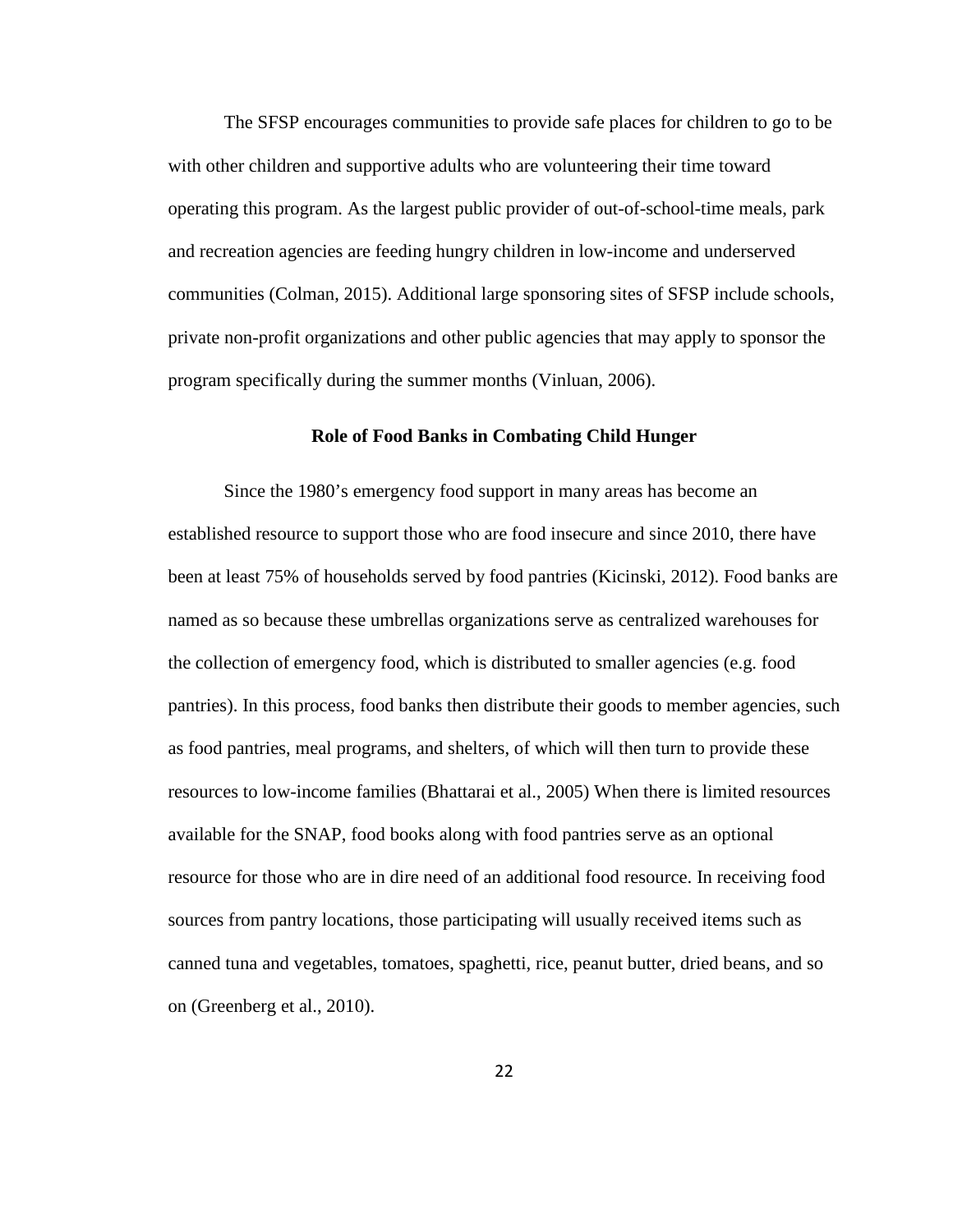In addition to donated for items that food pantries supply (usually items donated by community members), food pantries also carry TEFAP commodities that are provided by the federal government. The Emergency Food Assistance Program (TEFAP) was formalized in 1983 and provided charitable agencies with a steady source of food, enabling the growth of private food assistance (Bhattarai et al., 2005). There is no federal law regulating the distribution of privately donated foodstuffs; however, emergency food assistance providers who receive TEFAP commodities must comply with state criteria for determining which households are eligible to receive food for home consumption (Bhattarai et al., 2005). The eligibility to participate in TEFAP, is usually set at a percentage of the federal poverty level, up to a maximum of 185% of poverty (Bhattarai et al., 2005).

Food insecure families that have limited resources to food accessibility, are in dire need to food assistance programs such as food pantries. Food pantry participation is often associated with low-income women, with low education levels; single younger mothers with children living at home; and older women living in the rural areas (Bhattarai et al., 2005). Additional factors include that users are more likely to have difficulty feeding their families, run out of money for food, and serve less nutritious foods than non-users (Bhattarai et al., 2005). When it comes to the transportation means that pantry utilize and getting to and from the pantry locations, those who own cars are much less likely to use the food pantry than those who do not own their own car (Bhattarai et al., 2015). According to Bhattarai et al (2015), participating in one food assistance program increases the likelihood of participating in other, as food insecurity appears to push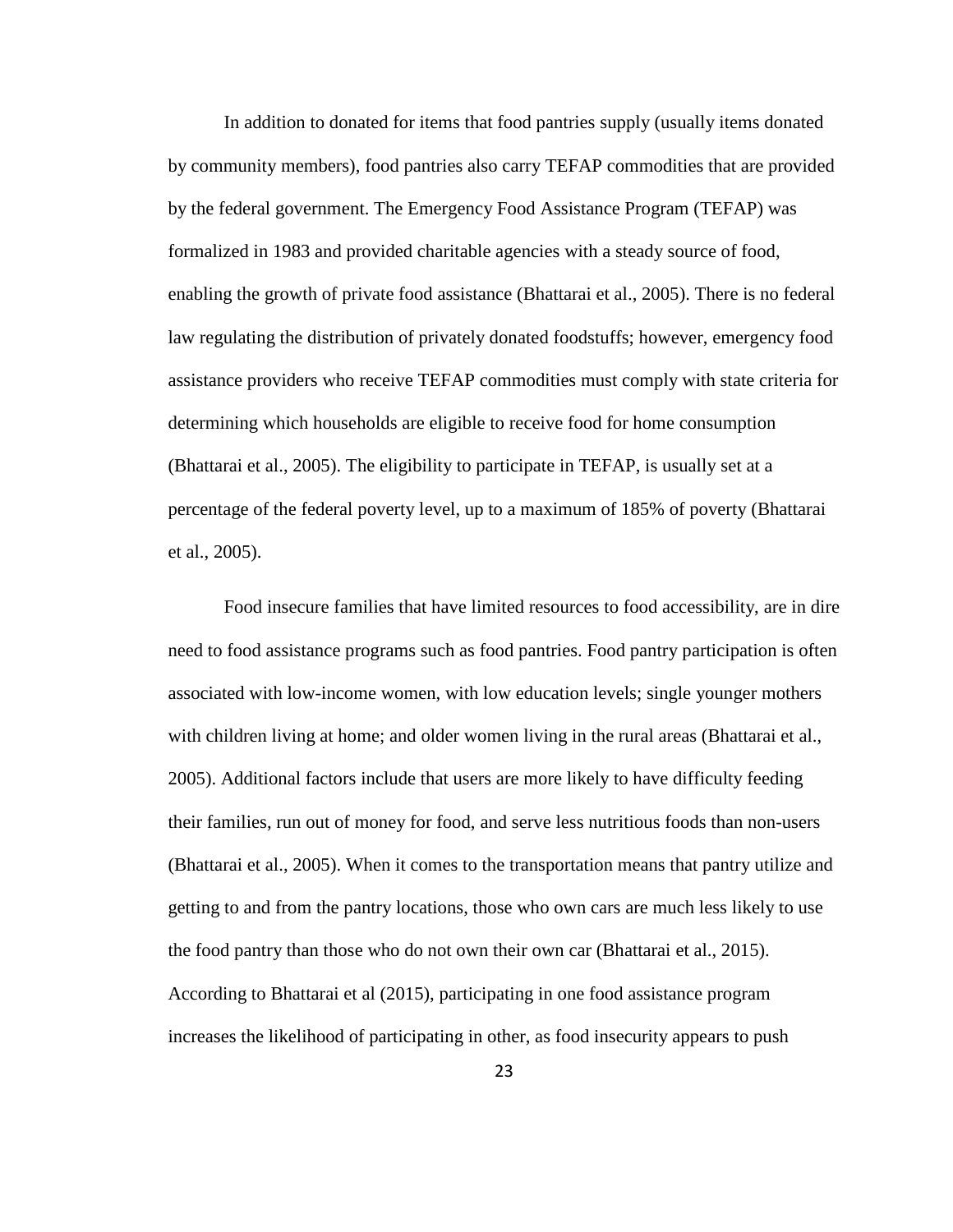motivated families to look for more than one possible sources of food assistance. Food assistance programs such as pantries, gives typically low-income households the option to rely on another food access option, especially when a household's food stamp income has diminished.

The Kentucky Association of Food Banks (KAFB) provides food and quality services to increase the capacity of Kentucky's Feeding American food bank to end hunger. With 120 counties that make up the state of Kentucky, there are a total of 7 different food banks that have been established in different regions across Kentucky in order to combat the issue of hunger. Under the umbrellas of the KAFB is God's Pantry Food Bank, in which the Food Bank's mission is to reduce hunger in Kentucky through community cooperation making the best possible use of all available resources (www.godspantry.og). The Food Bank oversees programs that are working to combat hunger throughout Central and Eastern parts of Kentucky, overseeing a total of 50 counties. The Food Bank's programs include the BackPack, Commodity Supplemental Food Program (CSFP), Fayette County Pantry Program, Food for Underserved Counties, Kids Cafe, School Based Pantry Program, Sharing Thanksgiving, and also the Summer Feeding Program. Program that are specifically youth oriented include the BackPack, Kids Cafe, School Based Pantry, and Summer Feeding Programs.

#### **Backpack Program**

Alongside these formal, national programs, schools have a variety of less formal responses designed to link families to outside food resources or to augment child and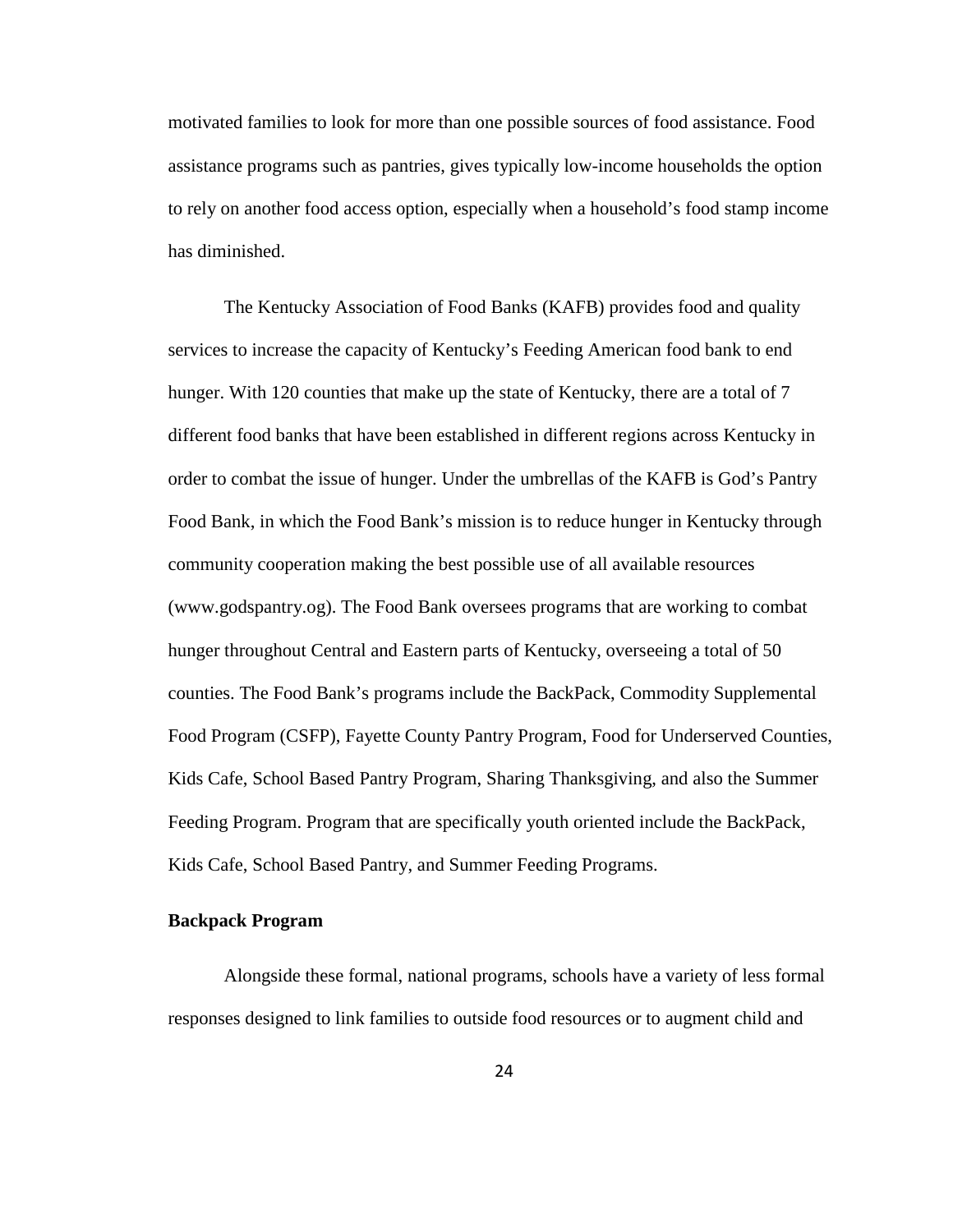family food supply through direct distribution. Schools offer a number of formal and informal services aimed at reducing food insecurity, but the problems associated with identifying children in need, addressing issues of stigma, and matching specific child family food-related needs to appropriate intervention responses limed schools' capacity to effect positive change in children's food situations (Fram et al., 2014). In a recent national survey, teachers reported that children who do not get enough food exhibit problematic behavior in the classroom, including a lack of concentration, stomachaches, irritability, disciplinary problems, and increased aggression (Fram et al., 2014). In order to combat the issue of children being under fed, some teachers buy and give out extra food to children they identify as being hungry; some schools offer "food backpacks", holiday food baskets, or may refer children and their families to food panties (Fram et al., 2014).

By implementing food assistance programs such as the BackPack Program, usually the Family Resource Coordinator (FRC) and/or Youth Service Center (YSC) coordinators will be knowledgeable about the needs of the student and will also serve as the link before the student and the family. Family resource centers (to serve children up to age 12) and youth services centers (serve age 12 and older) are charged with developing relationship and program linkages among agencies that serve children and families, including social services, health department, employment services, mental health workers, juvenile justice, and colleges and universities (Smrekar,1996). Centers are staffed by a center coordinator with the assistance of an advisory council comprising parents, school staff, community members, and service providers (Fram, 2014).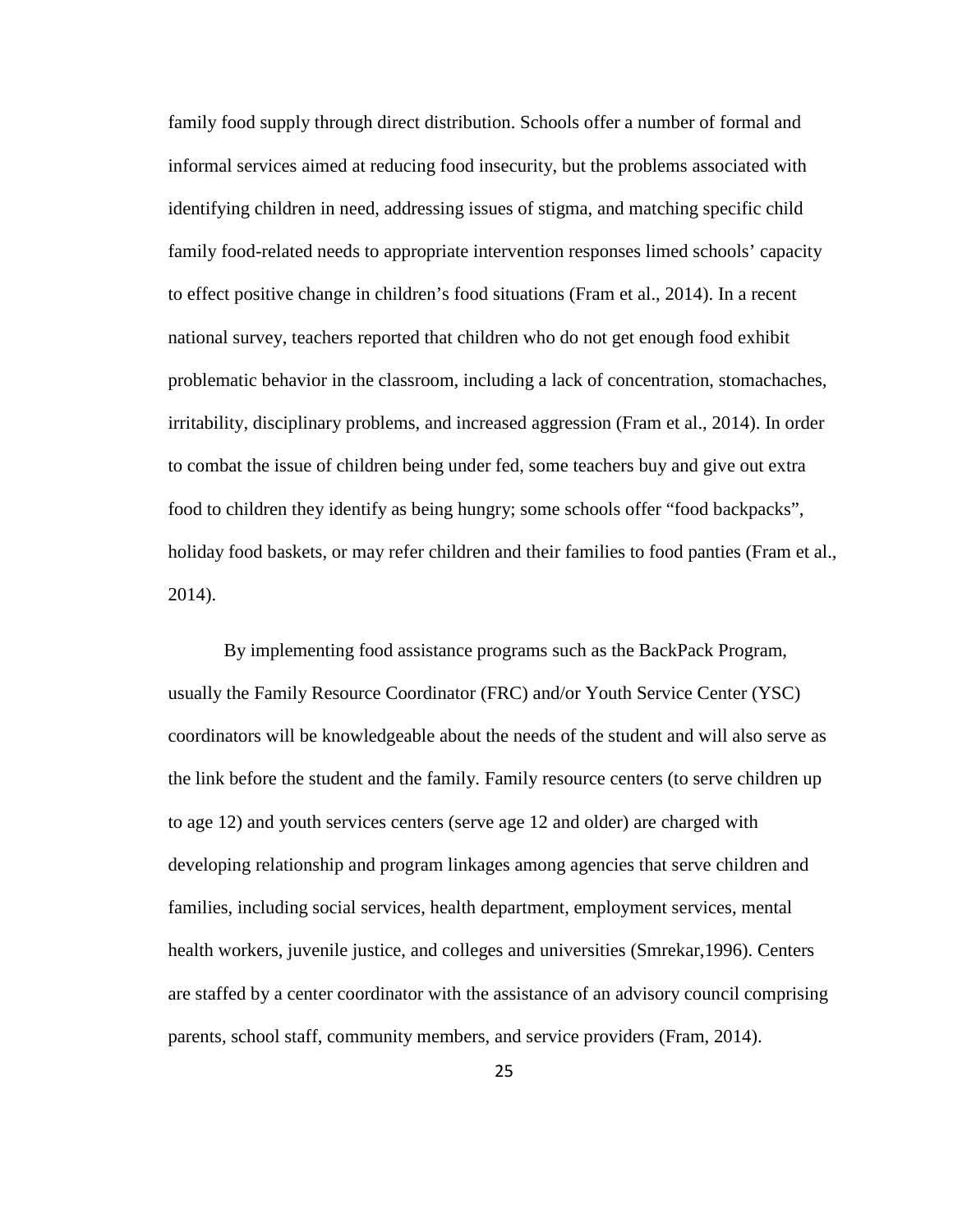Although these coordinators are involved in various effort to serve their students, efforts to promote the flow of resources and support to families in ways to strengthen the functioning and enhance the growth of development within students, are driven by resources programs such as the backpack initiative (Smrekar, 1996). Through the establishment of a Backback program within a school setting, FRC's are in charge of overseeing that children who are in need of food assistance, will bring home weekly backpacks filled with easy-to-prepare, non-perishable foods that will help to reduce the hunger needs of that child throughout the week. In addition to the Backpack Program, so schools have established permanent on-site food pantries, and many teachers refer families to community resources to help with food-related problems (Fram, 2014). Although there has been little research on school based programs such as the backpack and school pantry programs' effects on child development, some evidence suggests that school-based efforts are helpful (Fram, 2014).

Dryfoos (1999) suggest that will support efforts mounted at the federal, state, and local levels, schools today are beginning to respond to food insecurity needs, by partnering with community agencies to open their doors in earlier in the morning as well as after school and on evenings, weekends, and even throughout the summer months. As an example, in Central City, KY there were 18,080 backpacks distributed with a total of 45, 200 pounds of food values at approximately \$36,000 distributed, in order to provide hundreds of children with backpacks filled with nonperishable food items (Peterson et al., 2014). In Stanton, KY projects that were led through 4-H provided backpacks not only filled with perishable food items, but information about healthy meals and snacks, in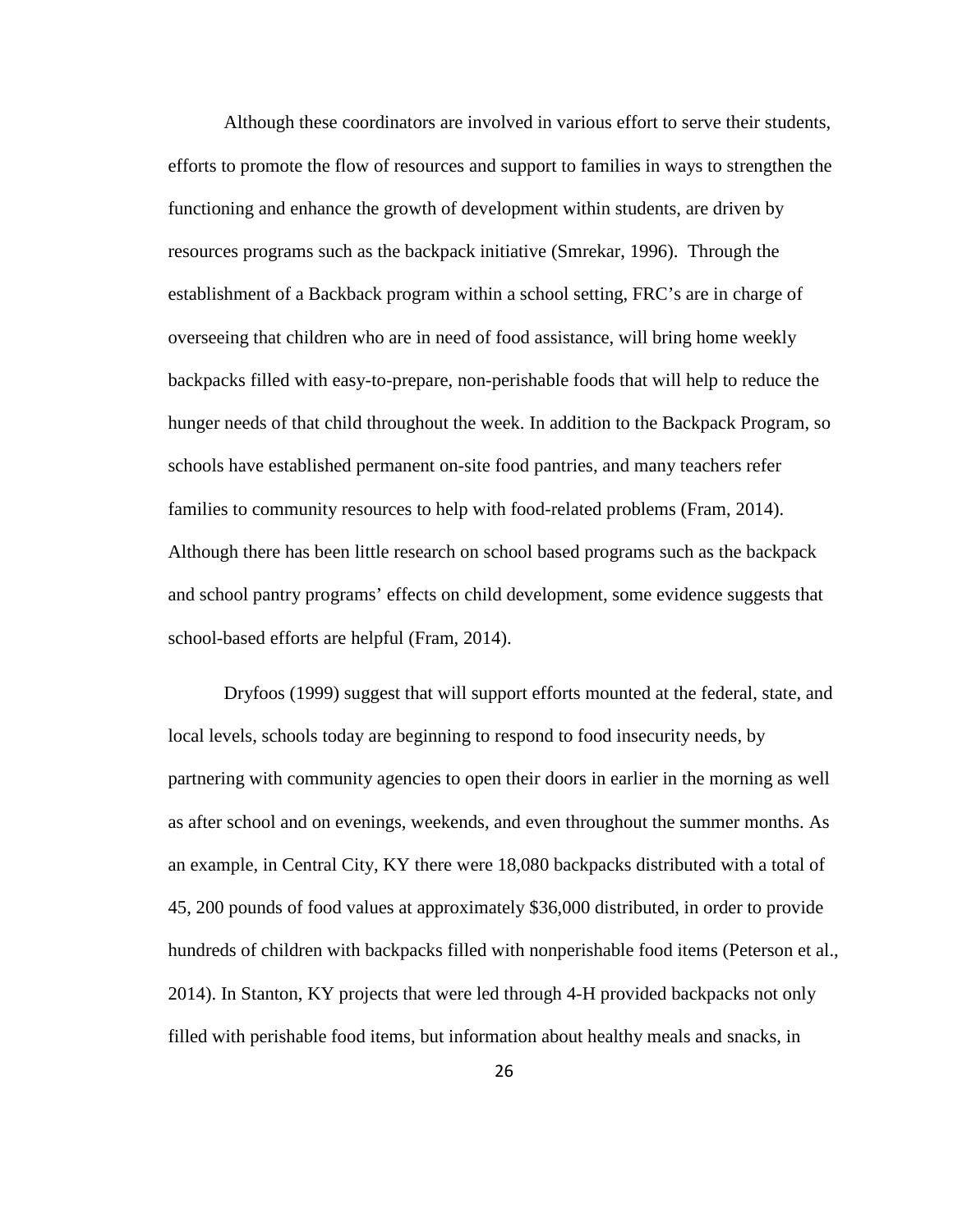order to encourage lifestyle changes and increase well-being (Peterson et al., 2014). As another example, Warsaw, KY relationship with food assistance programming has been developed through faith communities, in which volunteers from local churches collect money and in-kind donations, in order to purchase food for the backpacks along with ensuring that all backpacks are delivered (Peterson et al., 2014). In addition to developing a strong community foundation, the church worked with a community to develop a community garden filled healthy produce for those in need. Along with ensuring that those in need receive fresh produce, community members hoped that this produce would change the attitude and behavior of those in need (Peterson et al., 2014).

#### **After-School and Summer Food Assistance Programs**

Afterschool food assistance programs such as the Kids Cafe Program, SFSP, AfterSchool Snack Programs (CACFP operated), are free afterschool feeding programs that offer children a protected space for play and exploration ages 6-19 years of age. After-school oriented programs such these offer homework help, a hot meal and/or snacks, free time, arts and crafts, table games, gym or playground time, a weekly activity in music or dance, cultural awareness activities, and field trips (Dryfoos,1999). According to Dryfoos (1999), there are some 10 million children ages 6 through 13 years of age throughout the United States that are living in families with incomes less than 150% of the federal poverty threshold, with a large estimate of these children who need after-school programs. For typically low-income parents, the interest in food assistance programs such as these are usually high, due to the supervision, meal that is offered, and security component that comes with their children attending programs such as these.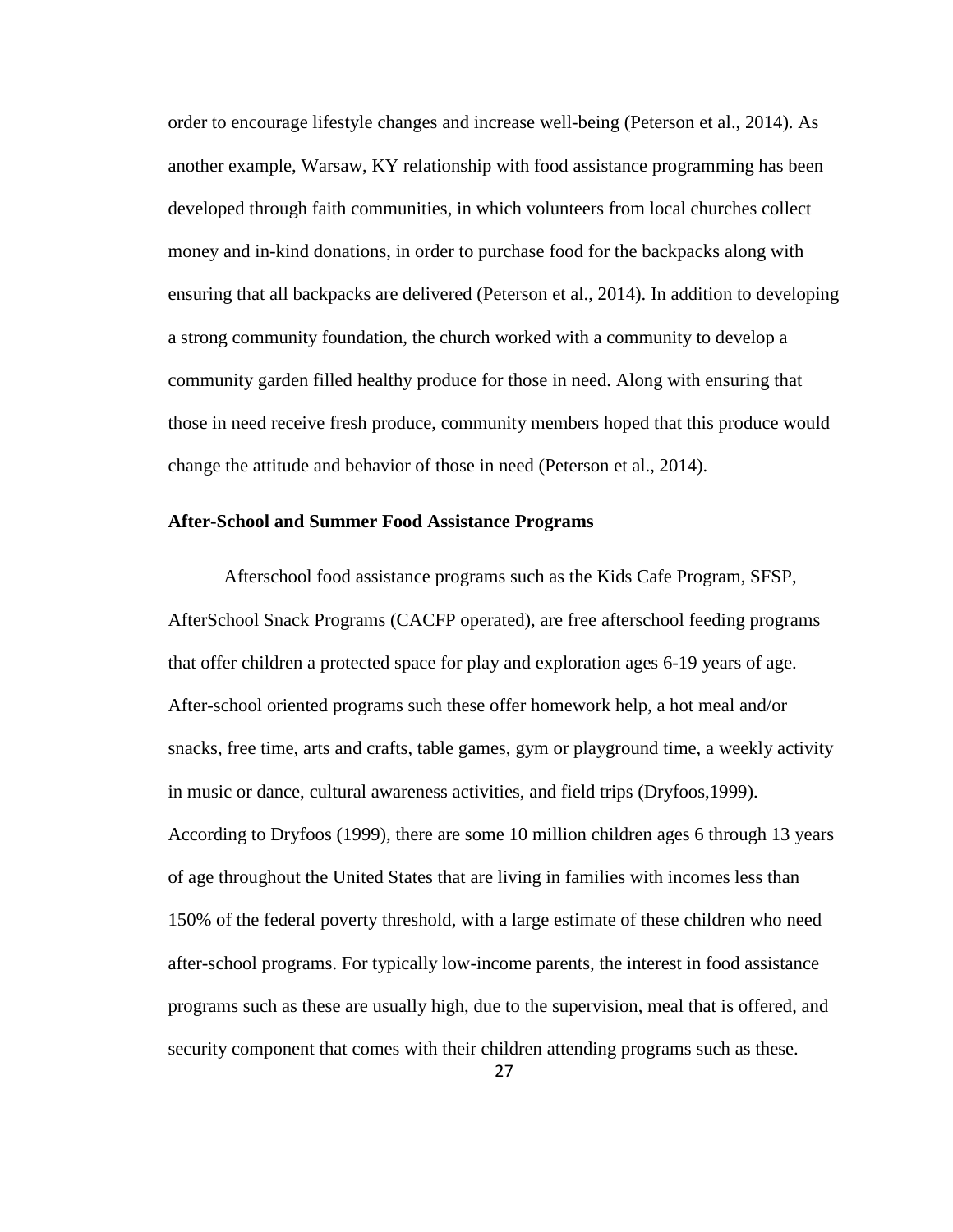While transportation may serve as a barrier for low-income households to get their children to and from the after school feeding location, both types type of feeding program is usually housed within underserved neighborhoods, within walking distance to neighborhood households.

Halpern (1999) suggest that many low-income children today are too much on their own, both physically and psychologically, and could benefit from safe, protected spaces to play, an extra measure of adult attention, additional help with homework, and greater opportunity to participate in tart and sports activities. Alongside the expansion of school-administered programs, the past 20 years have brought growing efforts by community-based organizations (CBO's) to organize activities for children and families in their local school buildings (Dryfoos,1999). In operating a food assistance programs, a majority of these programs are centralized housed in churches, neighborhood community centers, and other community based facilities. The largest provider of afterschool programming to low- and moderate-income children are schools and private nonprofit social service agencies such as the Boys and Girls Club, YMCAs, and Police Athletic Leagues (Dryfoos, 1999). On the other hand, churches and community associations (particularly ethnic mutual assistance associations), are providing more and more afterschool programs as a by-product of responsiveness to community needs (Dryfoos, 1999).

Afterschool program volunteer staff are not authority figures in the traditional sense, and they usually have less of an agenda than parents or teachers (Dryfoos, 1999). In stating this, community-based organizations such as afterschool feeding programs, tend to believe that children need respite from school-related pressures, opportunity to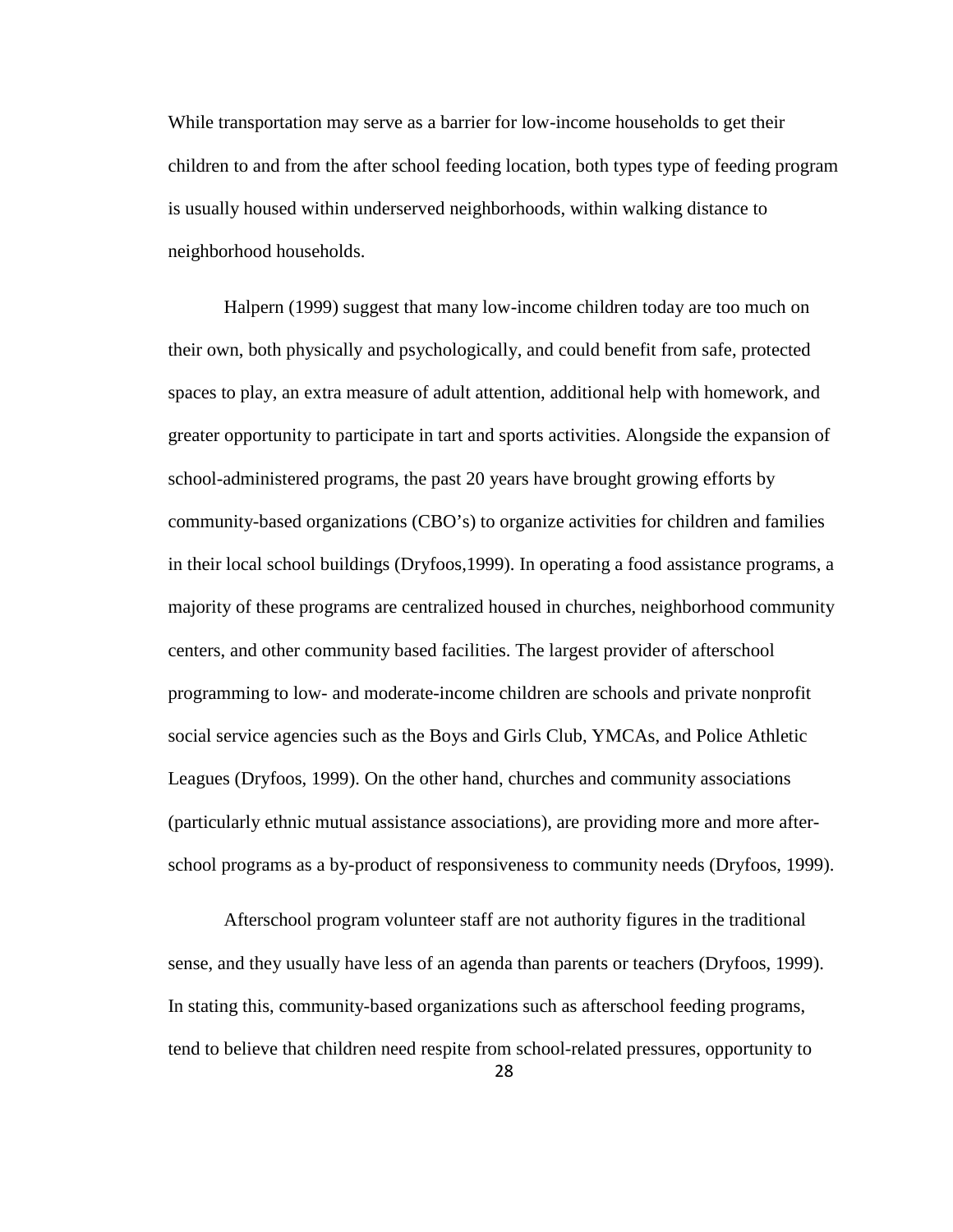experience and explore other domains, and time to just be children (Dryfoos, 1999). The flexibility that is permitted within programs such as these, allow volunteer staff to incorporate their own ideas, permits them to fill in gaps in children's experiences and between the institutions in children's lives, protect children, and provide enriching activities.

## **Importance of Volunteer Involvement in Combating Child Hunger**

Although food assistance programs such as SNAP, WIC, CACFP, FFVP, NSLP/SBP, and SFSP have been established as programming at the federal level, in order to ensure that no household is food-insecure, it takes volunteers at the local level in order to ensure that each of these program missions are carried out to their fullest. The idea of volunteering is part of a cluster of helping behaviors, entailing more commitment than spontaneous assistance, but narrower in scope than the care provided to family and friends (Wilson, 2000). In expanding on this concept, those who dedicate their time toward providing resources to another individual and/or group is not benefitting from their work in devotion to their mission. One of the most important resources of small, voluntary organizations is the participation of members who dedicate their time and energy toward being active residents in their communities (Ohmer, 2007).

What is unique about operating federal programs and a local initiative such as a food pantry, is that it takes residents from all various backgrounds to work together toward a common mission of combating food insecurity in their neighborhoods. Locally operated community initiatives recognizes that people are part of a community and are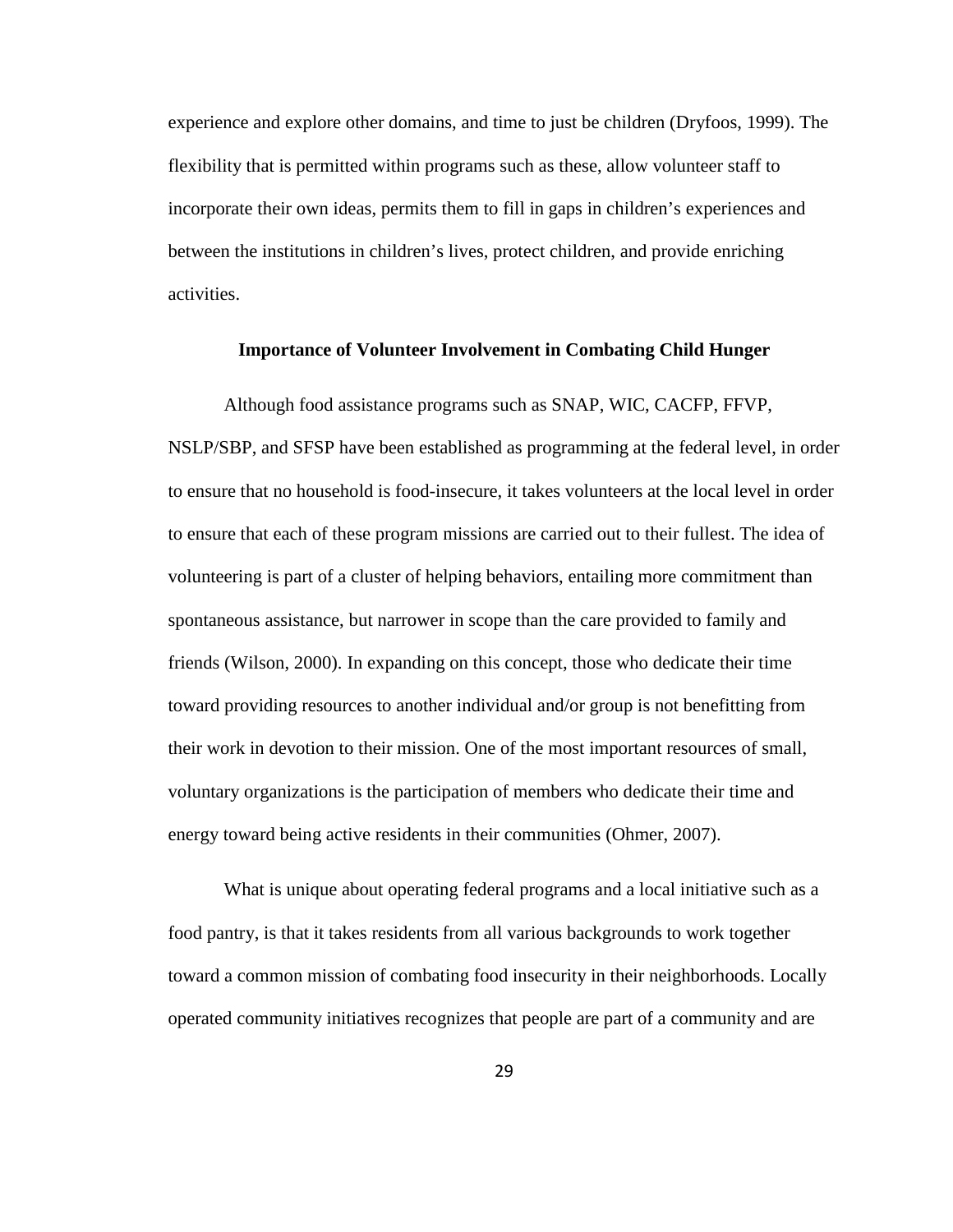trying to find strategic points of entry into this interrelated framework, in order to leverage changes on many different levels (Brown, 1996). An initiative whose purpose is to bring more food into their community, encompasses economic opportunity, adequate physical development, safety and security, well-functioning institutions, and social capital (Brown, 1996). Along with federal programs being established at the national level, local food driven initiatives such as food pantries, also operate on a voluntary driven basis. At the heart of combating food insecurity, is individuals within a community facing food insecurity to work together in combating this issue. Dreier (1996) suggest that community empowerment involves mobilizing people to combat common problems and increase their voice in institutions that affect their lives and also their communities. The development of a community involves the neighborhood-based efforts to improve an area's physical and mental conditions, such as the construction or rehabilitation of housing and the creation of jobs and business enterprise (Dreier, 1996).

Citizen participation and voluntary involvement is essential in changing problematic conditions in communities and influencing the policies and programs that affect the quality of their lives and the lives of other residents (Ohmer, 2007). Programs that promote community participation and indigenous leadership and empower decisionmaking processes may provide more sustainable positive outcomes for families who are living in low-income neighborhoods (Brisson et al., 2005). In operating federal and local food assistance programs, it takes people within a community who recognize that there is a need for neighborhood-based initiatives and who are trying to find strategic points of entry into leveraging these changes within a community. Each of these programs geared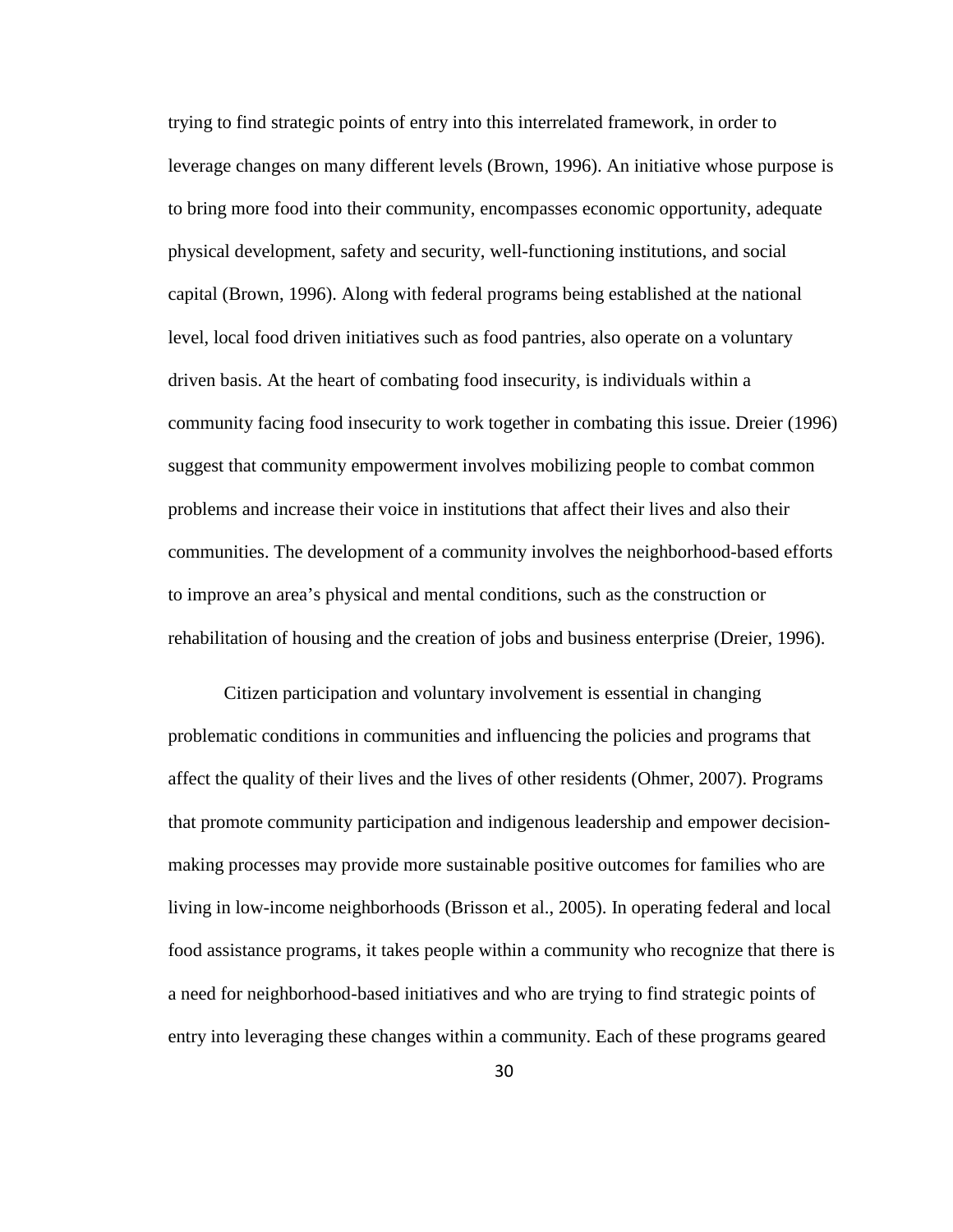toward combating food insecurity cannot successfully operate and be successful in making a huge impact within their communities without the assistance from residents.

Most comprehensive neighborhood initiatives are designed to promote participation by residents and other stakeholders in the process of identifying problems and prioritizing the goal for their communities (Brown, 1996). John Gardner (1991) assets that community breakdown often causes people to lose the conviction that they can improve the quality of their lives throughout their own efforts (Brown, 1996). When residents of a community come together, residents are then able to carry out a common mission and also build leadership capacity within a community-drive effort. While a majority of food-insecure people are considered low-income, studies have found that those who have more income, who have advanced education, and who own a home are more likely to be engaged and also socially engaged via volunteering, associational participation, and group membership (McBride et al., 2006). In addition, according to the U.S. Census (2002), the characteristics of voters reflect "the attributes of people with the biggest stakes in society: older individuals, homeowners, married couples, and people with more school, higher incomes, and good jobs (McBride et al., 2006). However, McBride et al., (2006) claims that this does not mean that those with low incomes and low wealth are not civically engaged or that they do not contribute to their communities and the efforts done to combat issues.

McMillian and Chavis (1986) defined sense of community as "a feeling that members have a belonging, a feeling that members matter to one another and to the group and a shared faith that members' needs will be met through their commitment to be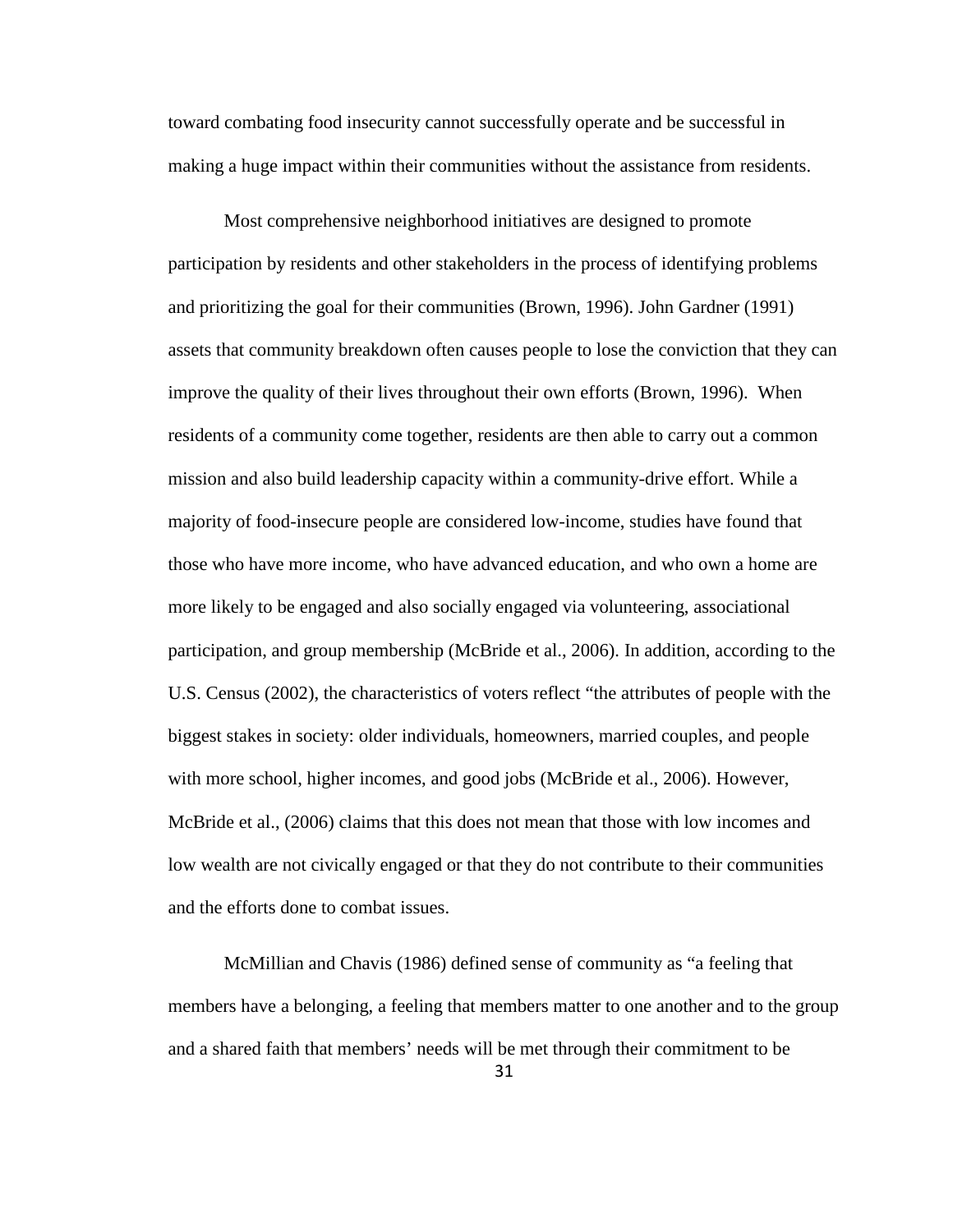together" (Ohmer, 2007). Residents who are participatory in their local churches, neighborhood associations, and other community driven efforts are pertinent in leading food assistance programming within their communities. Typically, households in lowincome neighborhoods, by themselves, often do not have the resources to meet the multitude of daily needs, and they are forced to seek help from others to meet these needs (Brisson et al., 2005). When it comes to community participation involvement from residents, there may be disproportionate number depending on area. In stating this, the distinction between bonding and bridging social capital is especially pertinent for families living in low-income neighborhoods. For example, from a bonding social capital perspective, a family that has overspent it monthly budget because of an unexpected car repair can rely on neighbors for help with both transportations and means of support (Brisson et al., 2005). In stating this, residents who are food-insecure rely on the assistance of volunteers operating food assistance programs to assist in combating their need and can not support themselves independently. Especially, children who are living within households in which both parents can not independently support themselves and are having to rely on food assistance programs. In addition to this, the sense of community theory suggests that a residents' identification with a neighborhood and the ways in which their connections to their community influences their involvement in local organizations and buffers feelings of isolation (Brisson et al., 2005).

Ramadurai et al., (2012) discusses that while poor health and hunger are direct outcomes of poverty, it should be noted that poverty is not just the lack of money but also the lack of social networks and support included in social capital. By investing in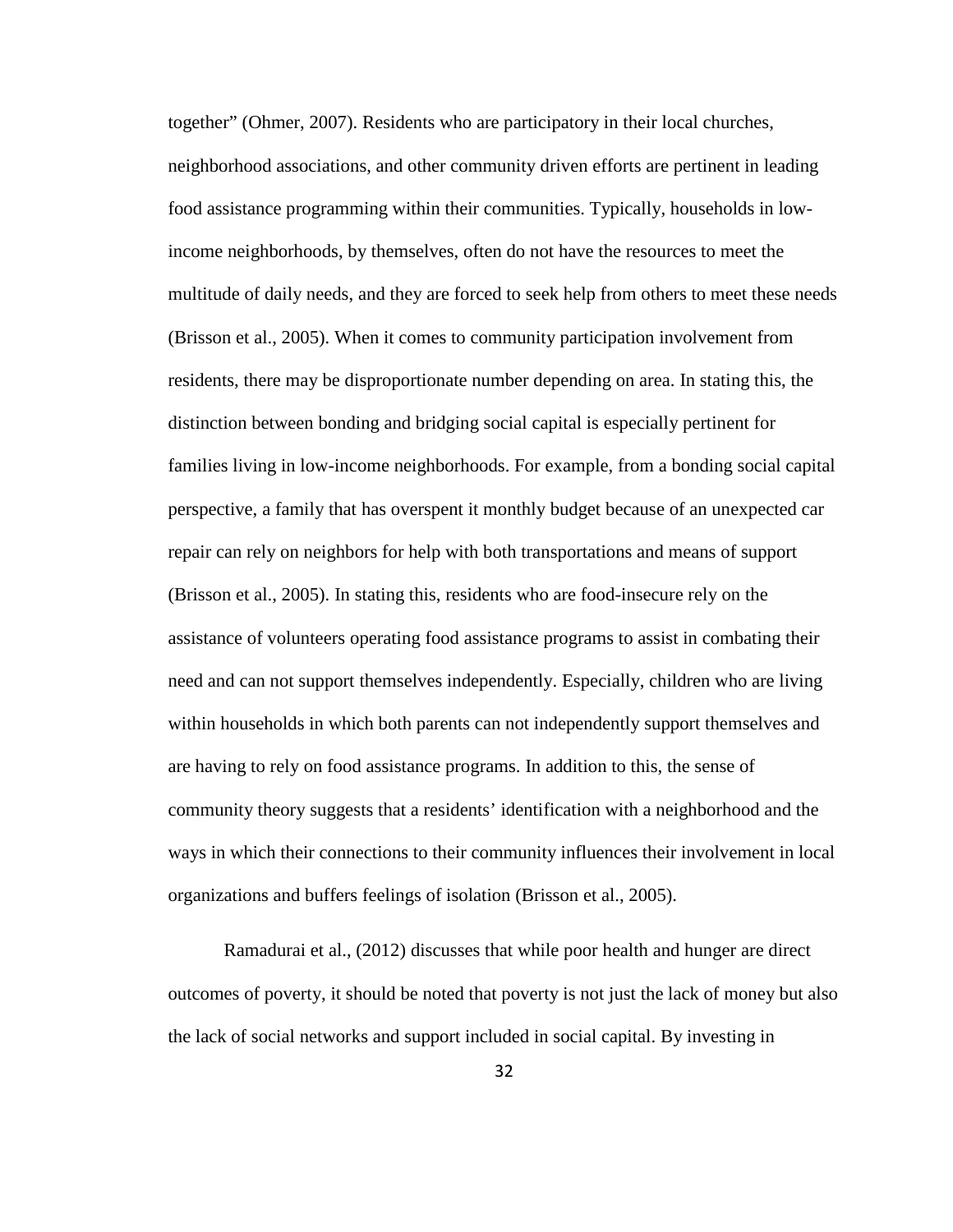relationship within a community, members of a community are able to stay connected and this connection helps residents learn about stare sales, mobile produce vendors, and health fairs that may occur (Ramadurai et al., 2012). The importance of finding residents in a community who are going to regularly ensure that all residents have consistent access to food will be determined by the trusting relationships and the network ties that exist within the community. Brisson et al., (2005) suggest that bonding social capital is the network of trusting relationships, or social cohesion and trust among members of a neighborhood and outside organizations and institutions. The more social capital that exist within a neighborhood, the greater level of intra-community relationships (social capital that exist within a neighborhood) and extra community relationships (systems that serve the need of the individuals in the system and as open systems that build relationships with policy makers, service organizations, and local businesses) (Brisson et al., 2005).

**Case Study**. As a way of examining the effectiveness of children's feeding programs, Williams et al., (2003) conducted qualitative study was conducted on the 'wonderfulness' of children's feeding programs in order to inform health promotion programming and policies. The term 'wonderfulness' was defined as the widely held perception of program administrators/operators, volunteers/staff, participating children and parents that program are 'great' or 'wonderful', i.e. that they have remarkable ability or are unusually good. This study specifically analyses the 'wonderfulness' of children's feeding programs by examining the language used to describe these programs, and the features of a 'wonderful' program through an analysis of a multi-site, qualitative study of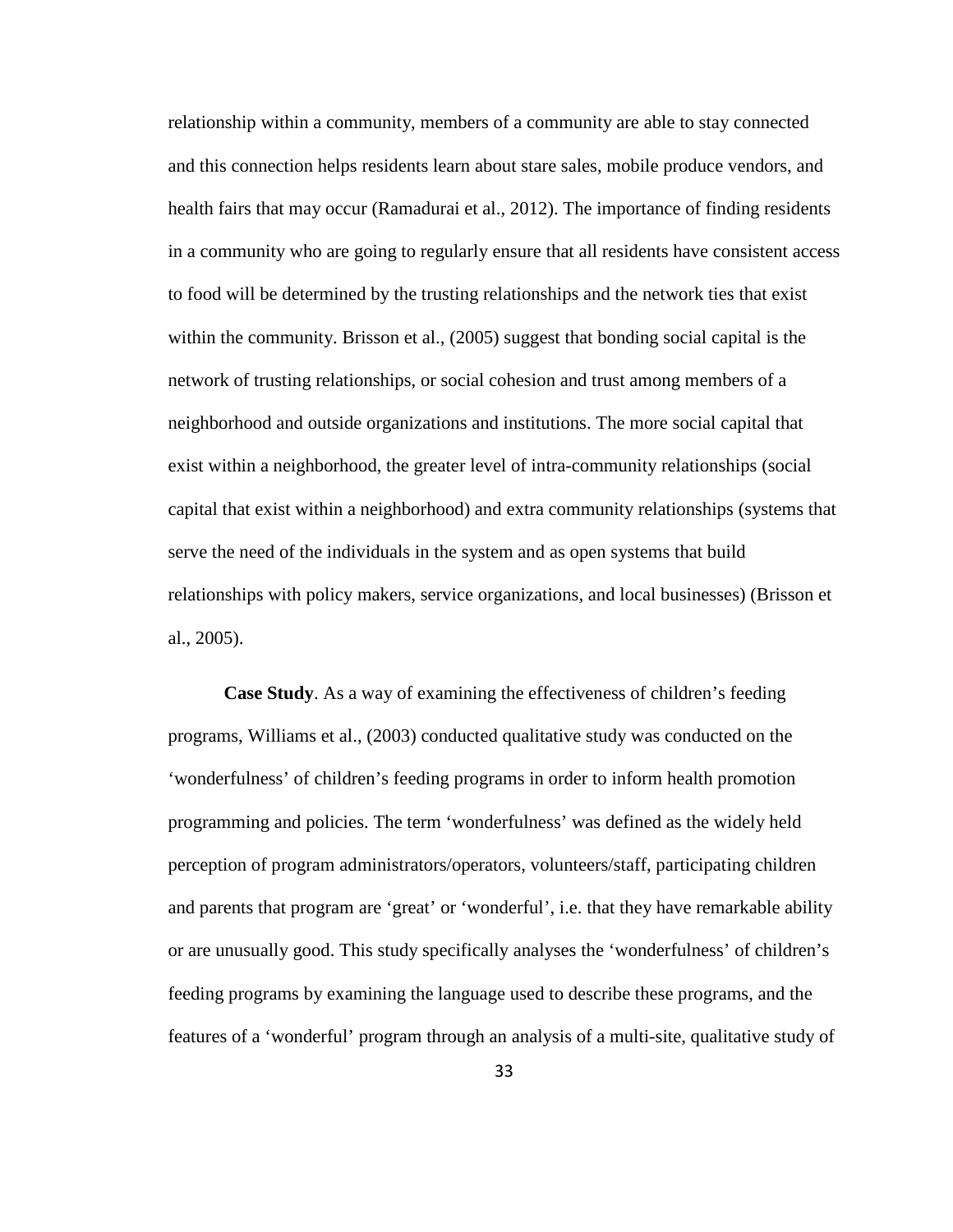nine diverse programs in Atlantic Canada. When participants justified their comments about the 'wonderfulness' of children's feeding programs, they did so based upon five perceptions of program strengths: enhanced family coping, providing good food nutrition, socializing and making friends, behaving well in school, and volunteerism.

When the people involved in children's feeding programs wee asked to describe them, without exception they were described using phrases that reflected the perception of 'wonderfulness'. Results from this study reported that programs can be designed to be innately 'wonderful' if they are community and charity-based, support a noble cause such as the elimination of child hunger, engage good people as donors and volunteers, and provide a direct service to children apart from their families. Williams et al., (2003) also found that children's feeding programs also receive unconditional acclaim as 'wonderful programs' from professional (e.g. teachers and principals), and the public including parents, sincerity of donors, and the willingness of program staff and volunteers to give it their best. (William et al., 2003)

Thus, it is important to examine the roles in which volunteer coordinators play across the state of Kentucky in working to combat child hunger through various child feeding programs. Without their direct service and oversight of child feeding programs such as the BackPack Program, we neglect to ensure that there is sufficient dedication being put toward combating child hunger. As noted previously, feeding programs that work to combat child hunger throughout their communities, also thrive in their nature to prompt community engagement, the recruitment of additional volunteer coordinators, in addition to the overall mission of eliminating child hunger.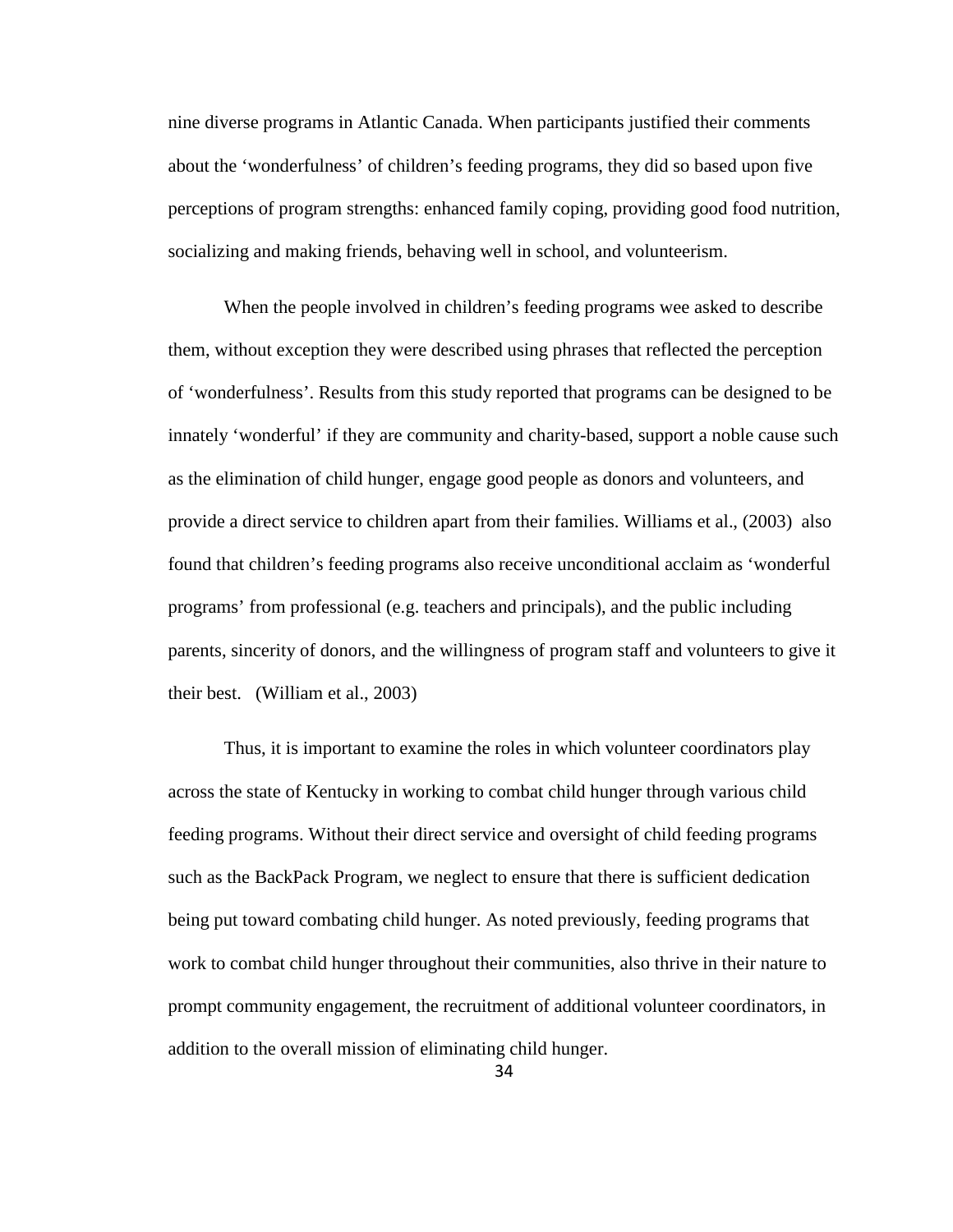# **Chapter III: Methodology**

## **Research Purpose**

While there is an abundance of research that focuses on food insecurity, there is a lack of research that takes on the perspective of volunteer coordinators who are working to combat child hunger throughout their communities. In stating this, the purpose of this study will be to understand the reasons as to why individuals dedicate their careers toward combating child hunger throughout their communities through the collection of coordinator narratives. These narratives will serve as a way to inform the public, create awareness, and to "tell the story" in reference to the prevalence of child hunger that greatly impacts the lives of children throughout the state of Kentucky. The story will be told from volunteer coordinators who are on the ground working each and every day and who serve as witnesses to this issue. It's important their voices be uplifted and heard. No story can be told on its own without acknowledging the women of Kentucky who are immersed in this mission, committed to ending child hunger, and dedicated to saving the lives of children throughout the Commonwealth. It's important that we highlight and uplift their voices, because without their commitment and dedication, children would continue to fall victim of hunger.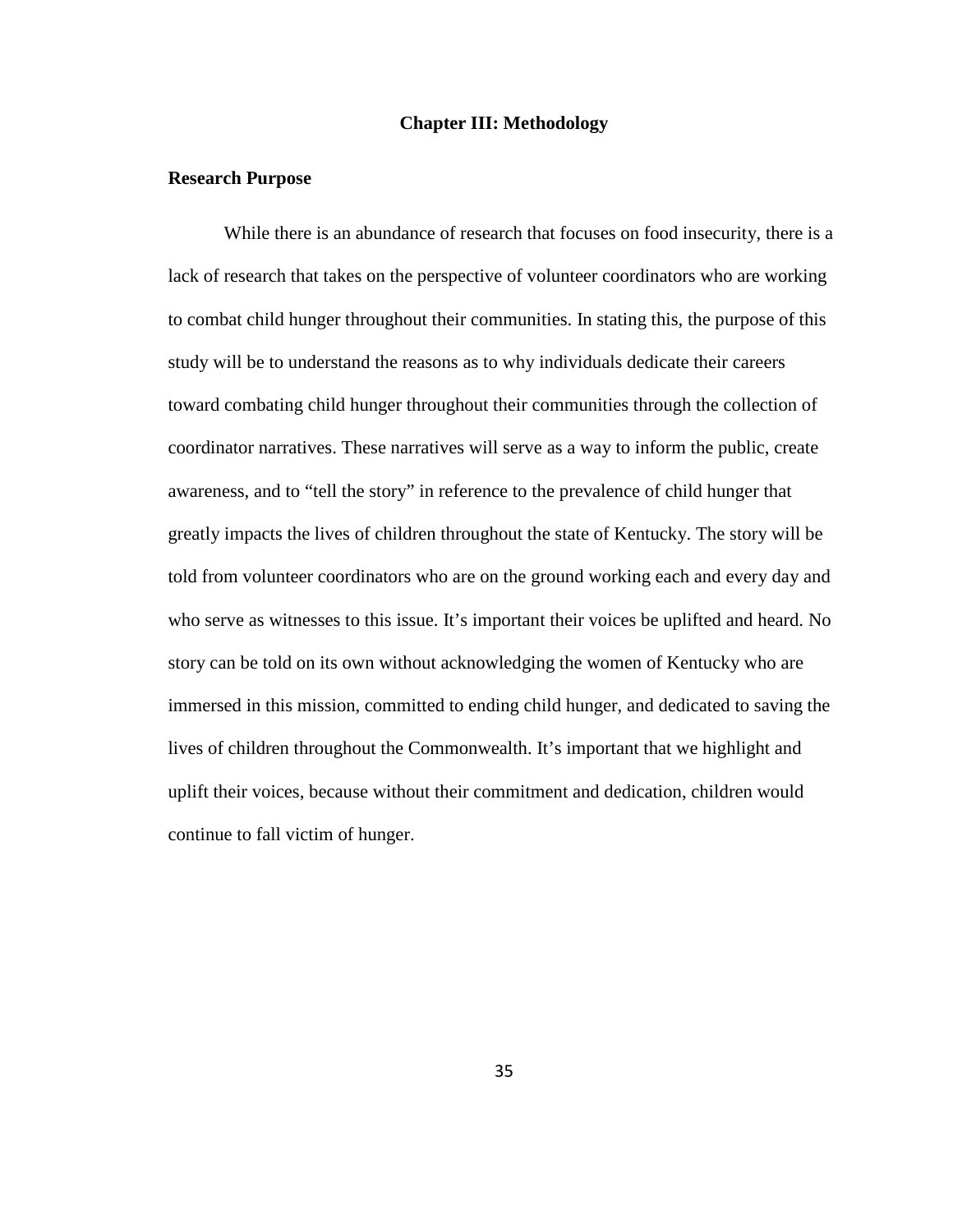#### **Research Question**

Why have volunteer coordinators chosen to dedicate their careers toward combating child hunger throughout their communities?

#### **Theory of Career Motivation**

As a lens through which to examine the stories the dedicated volunteers and the underlying motivation for their participation the Theory of Career Motivation will be employed. The career motivation theory (London, 1983), applies motivation theory to understanding career plans, behaviors and decisions of employees, such as searching for and accepting a job, deciding to stay with an organization, revising career plans, seeking new jobs, and setting and trying to accomplish career goals (relationships between career motivation, affective commitment and job satisfaction). Career motivation is defined in terms of three major components: career identity, career insight, and career resilience. Each component has multiple elements and contributes to the overall understanding of how each element is related to the employees' commitment to the organization, their job satisfaction in fostering employee motivation, and their overall effectiveness (relationships between career motivation, affective commitment and job satisfaction).

Manuel London's theory of career motivation is a multidimensional construct that includes components in which consist of individual characteristics (career identity, career insight, and career resilience domains) and corresponding career decisions and behaviors (London, 1983). According to London (1983), the term motivation often is used to explain decisions and behaviors that cannot be explained by ability alone. Motivation is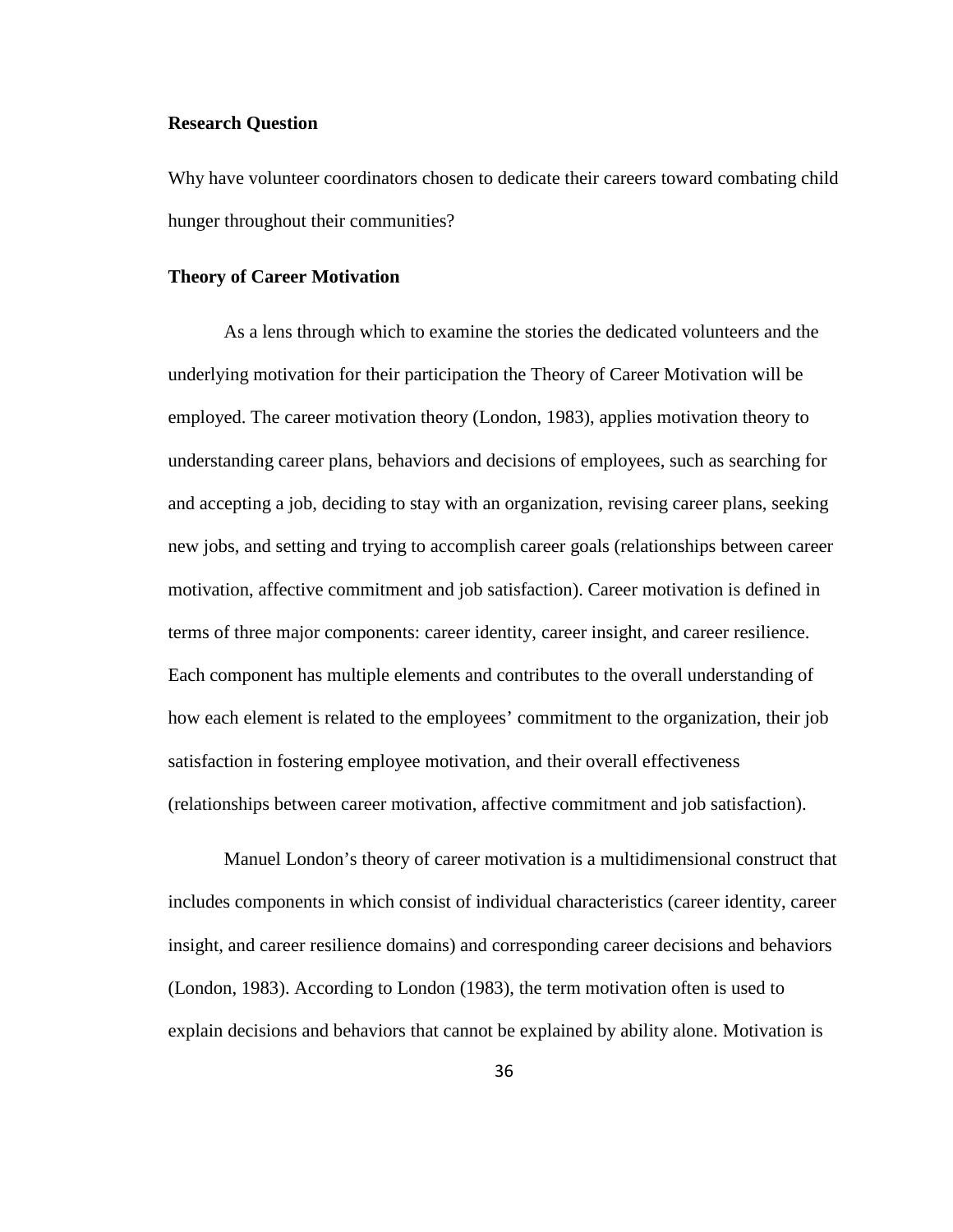concerned with the direction, arousal, amplitude, and persistence of an individual's behavior (London, 1983). The term *work motivation* is a construct that generally refers to motivation to do one's current job and managerial motivation refers to the desire to engage and in and meet managerial role requirements (e.g. exerting leadership, conducting routine administrative activities). While these two components of motivation have their own perspective, London (1983) notes that these two constructs are limited in their scopes and do not specifically reflect many individual characteristics and associated decisions and behaviors relevant to one's own career.

Instead, the term career motivation encompasses the terms work motivation and managerial motivation and goes further to include motivation associated with a wide range of career decisions and behaviors (London, 1983). The terms itself is defined as as the set of individual characteristics and associated career decisions and behaviors that reflects a person's career identity, insight into factors affecting his or her career, and resilience in the face of unfavorable career conditions. (London, 1983). In order to understand career motivation, it should be understood in terms of the relationship among individual characteristics, careers decisions and behaviors, and situational conditions. Additionally, there are three different components that reflect and individual's characteristics toward their career and these include career identity, career insight, and career resilience.

1. *Career Identity:* This is how central one's careers is to one's identity and it consists of two subdomains: work involvement and desire for upward mobility. A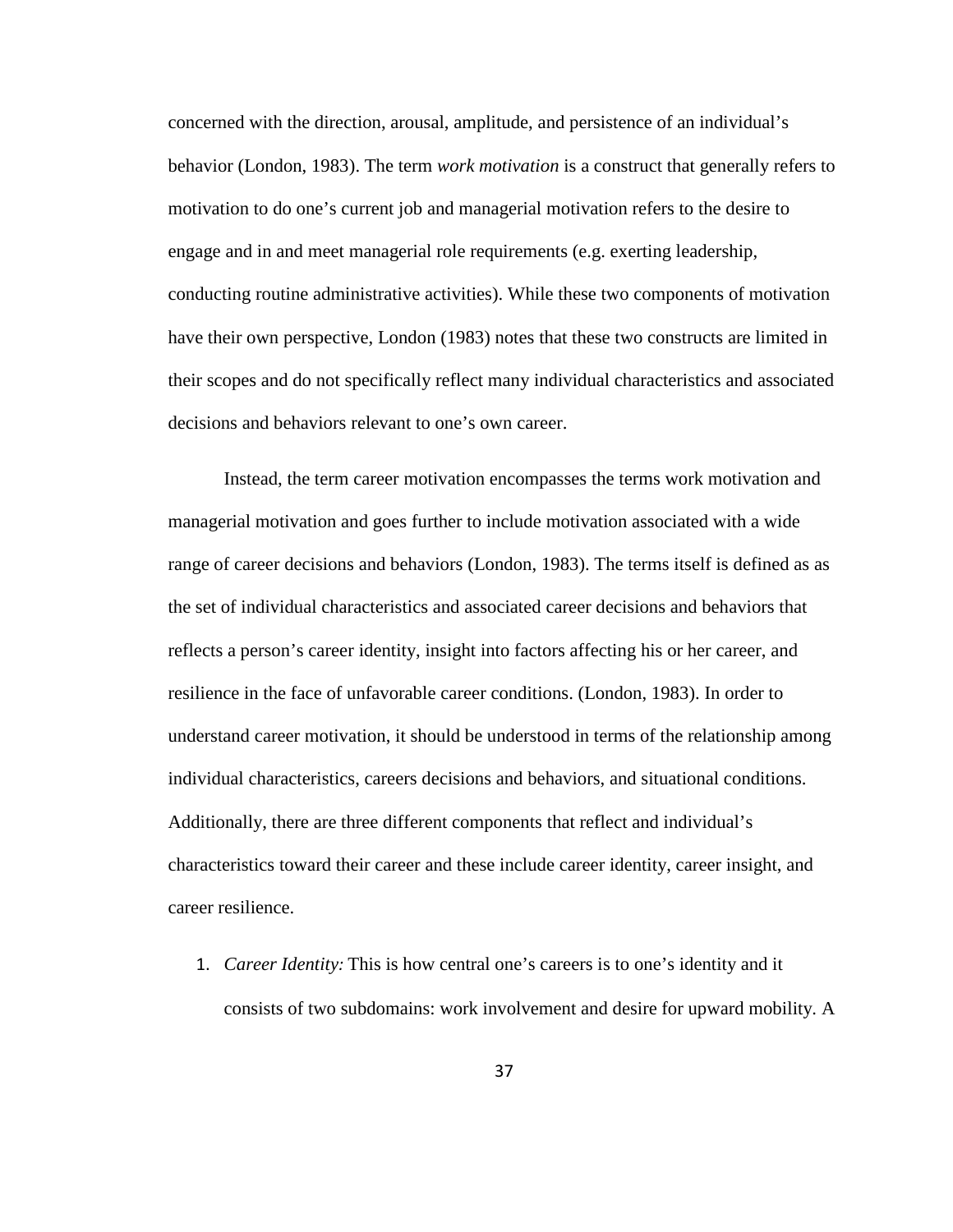person's view of their work environment includes their job involvement,

professional orientation, commitment to managerial work, and identification with the organization. The upward mobility component of career identity includes the needs for advancement, recognition, dominance, money, along with gratification of the job.

- 2. *Career Insight:* This is the extent to which the person has realistic perceptions of him or herself and the organization and relates these perceptions to career goals. Along with the goal of flexibility, other relevant dimensions of career insight include goal clarity, path goal clarity, social perceptiveness, self-objectivity, realism or expectations, career decision making, and future orientation.
- 3. *Career Resilience:* This is a person's resistance to career disruption in a less than optimal environment. To understand the meaning of career resilience more clearly, it should help to have a conception of its opposite –career vulnerability. The dimensions under career resilience fall into three subdomains and these include self-efficacy (includes the dimensions of self-esteem, need autonomy, adaptability, etc.) risk taking (fear of failure, need security, and tolerance of uncertainty and ambiguity), and dependency (need for superior approval, and need for peer approval). While those who are low on career resilience are likely to be motivated to avoid risk, be dependent on others, seek structure, and avoid situations in which organizational outcomes depend on their behavior, those high on career resilience are likely to do the reverse in which includes taking risk,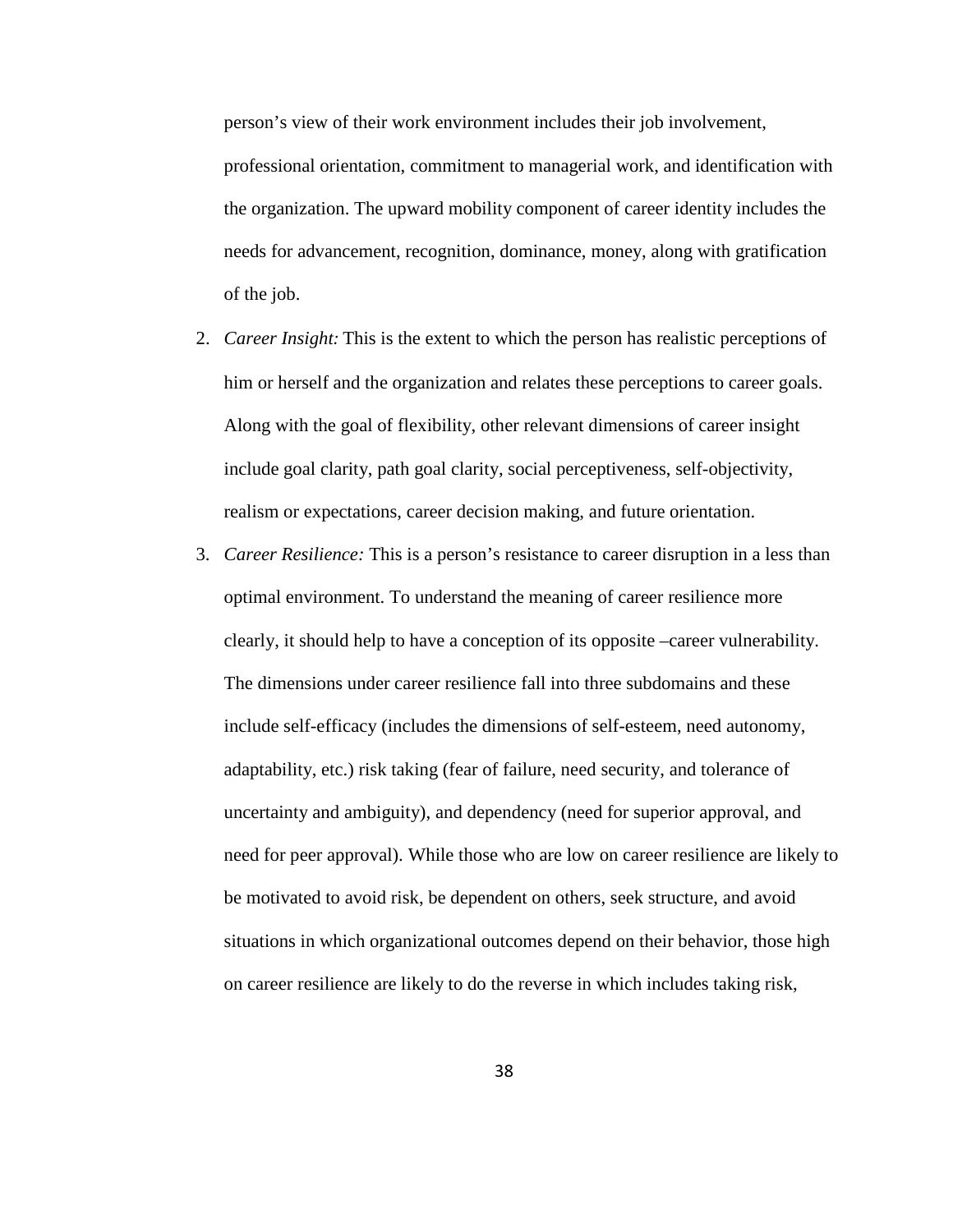being independent of others, creating their own structure, and thriving on situations in which outcomes are contingent on their behavior.

In addition to London's discussion on individual characteristics that will effect an individual's career motivation London (1983) also notes that there are additional components of the work environment that could effect an individual's willingness to participate. In addition to characteristics, these include a persons' situational variables, and career decisions and behaviors. In reference to a persons' situational variables, many elements of a person's work environment are likely to be important to career motivation and these include staffing policies and procedures, leadership style, job design, group cohesiveness, career development programs, and the compensation system (London, 1983). In regards to career decision and behaviors, these behaviors include generating alternative course of action, seeking information about them, evaluating the information, setting goals, making decisions to behave in various ways, and carrying out the decisions (London, 1983). The career decisions and behaviors that are made within an individual's career, is linked with one's career identification, insight, and their career vulnerability (London, 1983).

Thus, for the purposes of this study this theoretical framework can be applied to volunteers' perceptions of their dedication to the "job" of volunteer coordinator. In the following analyses and discussion, interviewees' responses will be examined as to their Involvement (Career Identity), Challenges (Career Insight) and Perseverance (Career Reliance.)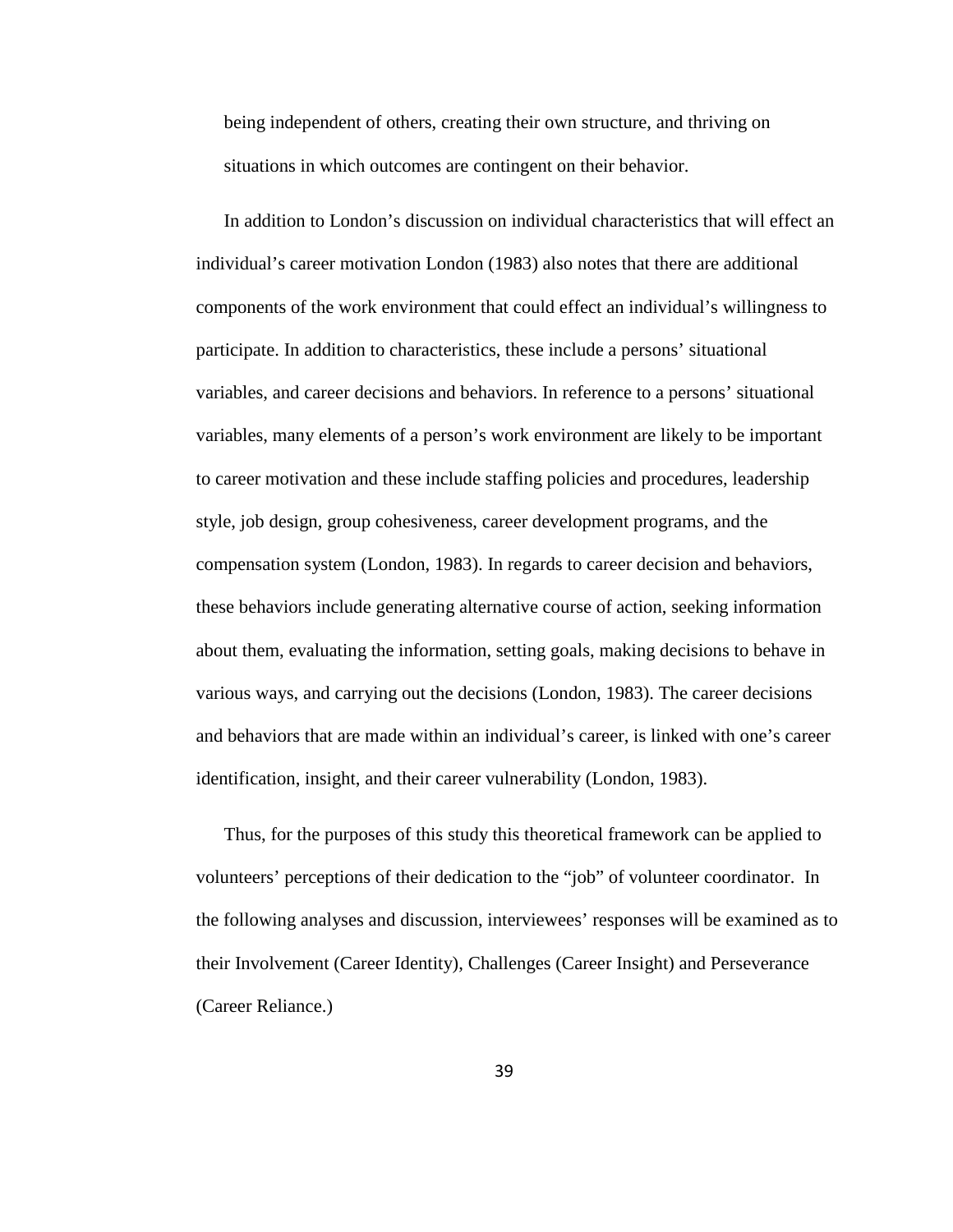# **Participants**

Since I already knew each of these women through my previous work with God's Pantry Food Bank, I choose to employ convenience sampling, in order to recruit participants. To note, convenience sampling (also known as availability sampling) is a specific type of non-probability sampling method that relies on data collection from population members who are conveniently available to participate in a study (citation). In this case, volunteer coordinators of child hunger programs were invited to participate. I conducted a total of twelve volunteer coordinator interviews with women who are overseeing feeding programs to help combat child hunger throughout their communities were selected to participate in this study. Six of the coordinator interviews were conducted with those overseeing feeding programs in the Eastern Kentucky counties of Estill, Rowan, and Owsley. Additionally, six volunteer coordinator interviews were conducted with those overseeing feeding programs throughout Fayette County.

Each feeding program had at least one main volunteer coordinator overseeing that program on a regular basis. For some of the feeding programs, especially the Eastern County locations, there were at least two to three volunteer coordinators assisting on a regular basis to help oversee those programs. The women who shared their stories represented three prominent child hunger combatting programs: BackPack Program, School Pantry Programs and the Summer Food Service Program.

The volunteer coordinators selected to take part in this study, were chosen based on my previous work with each of these feeding locations through my previous role at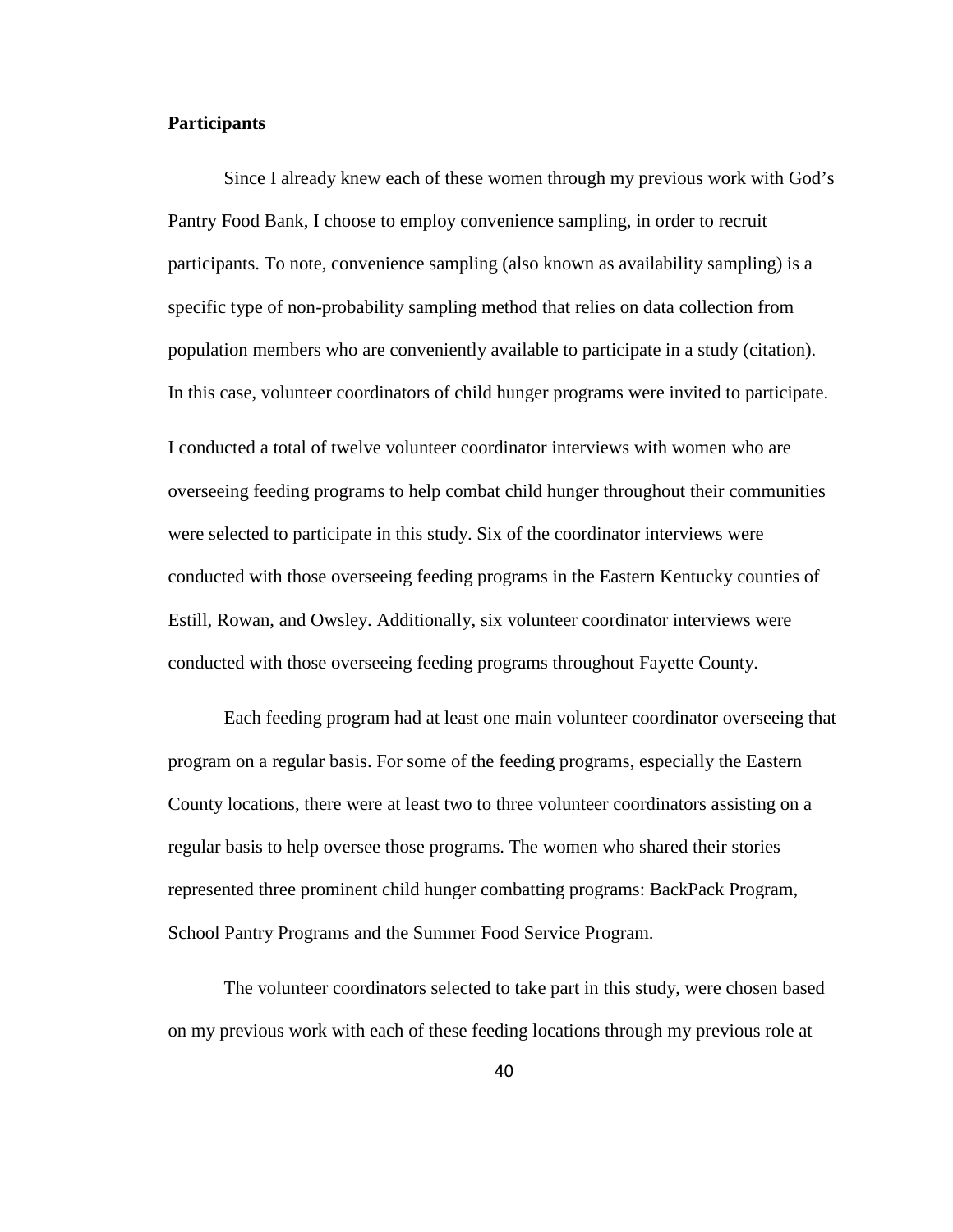God's Pantry Food Bank. In reference to the demographics of the population, along with being women, many of the women were Caucasian, fell between the ages of 30-65, had overseen their programing for at least two years, and had at least been residents of their community for an extended amount of time. Each of these demographic factors play an important role in who these women represent both in their programming and throughout their communities. Additional demographic information isn't disclosed due to my effort to protect the identities of each of these women. Again, as previously noted, these women are volunteers who are overseeing child feeding programs throughout their communities. They are not compensated for their time through any monetary efforts, but see their reward in serving their children through their programming. Many of these women hold additional jobs outside of their role as a volunteer coordinator. For instance, the women who oversee the BackPack and School Pantry Programs serve as Family Resource Coordinators and Youth Service Center Coordinators. Hence, they oversee the child feeding programs as an additional effort to give back to their communities.

In addition to building a close relationship with each volunteer coordinator through my Food Bank role, these feeding sites were also selected based on the relationship build over time with each coordinator, the coordinators verbalized passion for their continual work in this field, along with some of the highest indicator of child hunger need per site. Each volunteer coordinator was invited to participate in this study on a voluntary basis and was asked to answer a series of pre-set interview questions based on their personal involvement in overseeing their feeding sites. Each volunteer coordinator responded to interview questions to their best of their knowledge, interaction,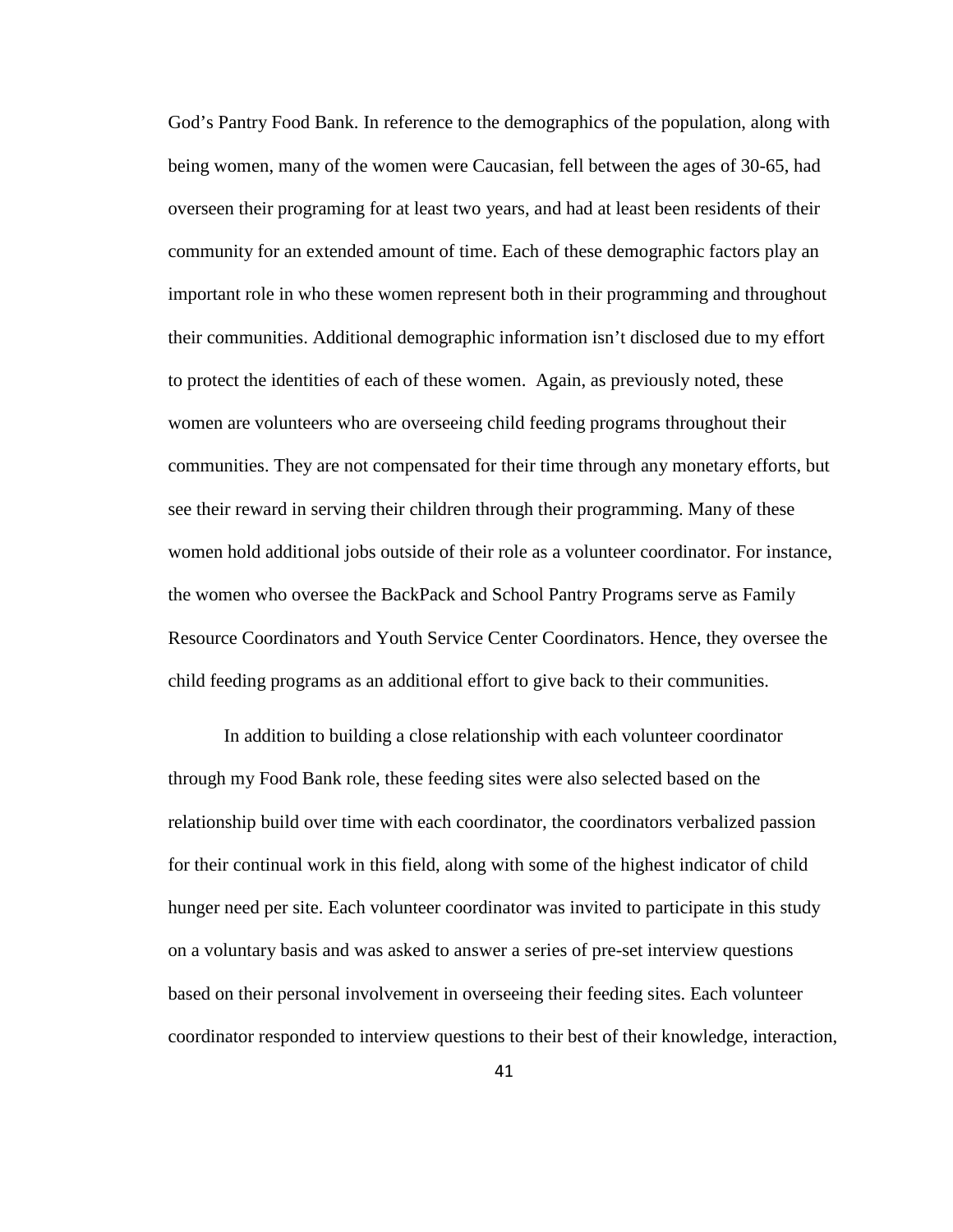and ability and were not forced to provide responses to questions they felt they could not provide an adequate comment toward. To set the tone of each interview and to make each volunteer coordinator feel comfortable, all interviews chose to be interviewed at the location where the feeding program is housed. All interviews regarding the Summer Feeding and Afterschool Programs took place at the library conference area (Owsley County), waiting room of the organization (Rowan County), housing authority common room (Estill County). Each School Pantry Program interview took place in the common area of the Youth Service Center (Bryan Station High School) or Family Resource Center (Leestown Middle School). In stating this, each of these interviews took place on the school primacies, along with each of the BackPack Program interviews. Just like the School Pantry Program volunteer coordinators, each of the BackPack Program volunteer coordinators are recognized as Family Resource Coordinators (FRC) and have their own area of their school designated to them, due to maintained security that must be implemented when working with students.

# **Data Collection**

Prior to commencement of the interviews, each volunteer coordinator signed a consent form to confirm their voluntary participation in the research and to have their responses digitally recorded (Appendix A). After consenting to their participation in the study, each volunteer coordinator was asked the same series of interview questions (Appendix B) developed to provide insight into the programs and motivations for serving. There were a total of twenty-two questions asked of each volunteer coordinator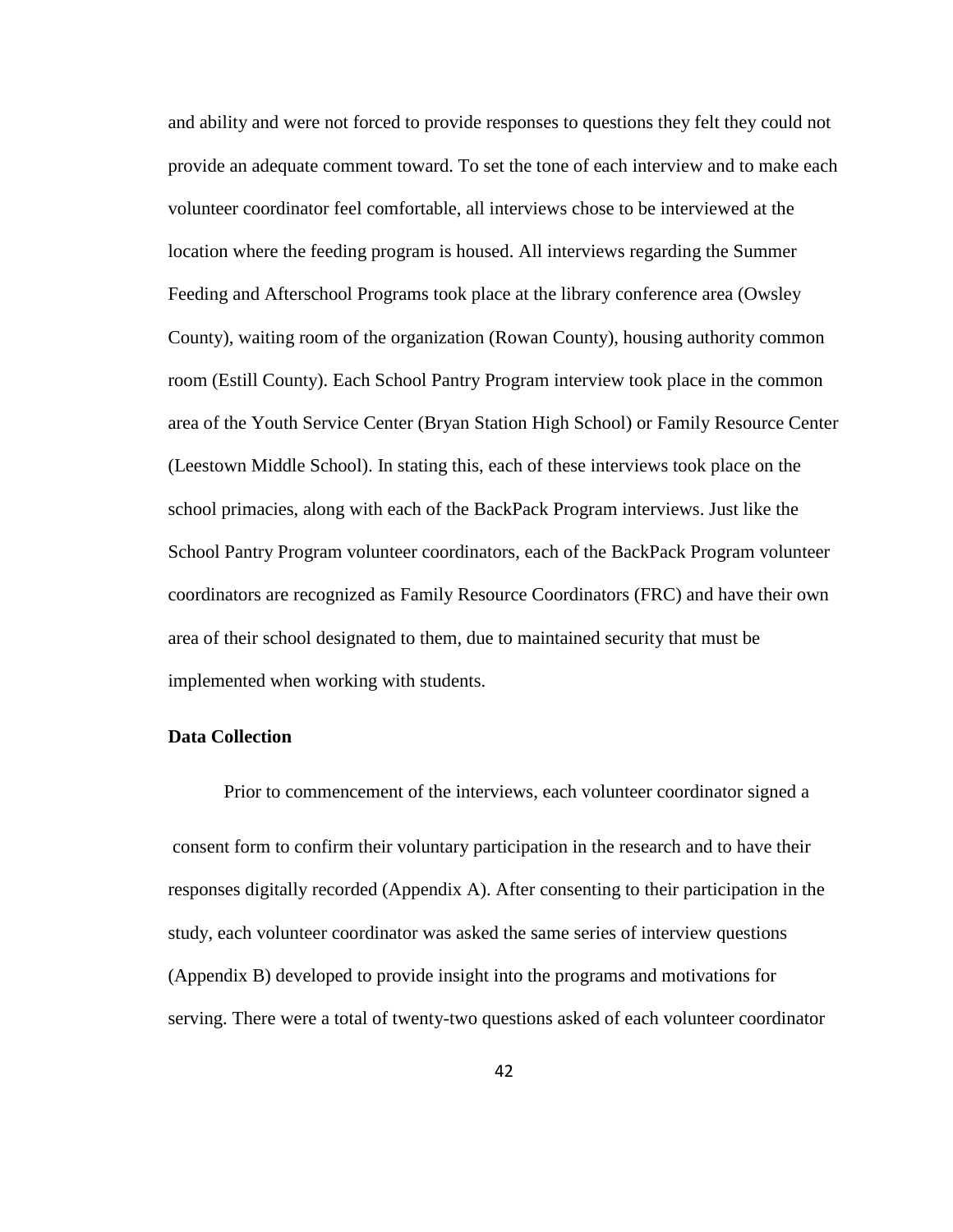during the course of their interviews. Since London's Career Motivation was employed for this study, I used London's career motivation components (identity, insight, and resilience) as the framework for the interview questions. Under the heading 'Identity', I asked each volunteer coordinator a total of eight questions. Under the heading 'Insight', I asked each volunteer coordinator a total of five questions. Under the heading 'Resilience', I asked each volunteer coordinator a total of nine questions. Again, overall each volunteer coordinator was given the opportunity to respond to a total of twenty-two interview questions.

In regards to the overall setting in which the interviews were conducted, all interviews were conducted in person. Even though the interview questions served as guidance, many of the interviews with the volunteer coordinators were conversational. Many of the volunteer coordinators enjoyed talking about themselves along with their child feeding programs, so many of the women offered this additional feedback in addition to program insights. At points, some of the volunteer coordinators did not respond to certain questions due to their lack of ability, knowledge, and insight to provide an efficient answer to the question. During circumstances such as this, the volunteer coordinator would signal or verbally indicate to pass and move on to the next question. Most interviews were conducted within an hour to hour and a half of time. However, there were a couple of interviews that took nearly two hours to conduct, based on the amount of feedback each volunteer coordinator wanted to provide. In stating this, there were no breaks within each interview. All interviews took place in one setting and not multiple settings.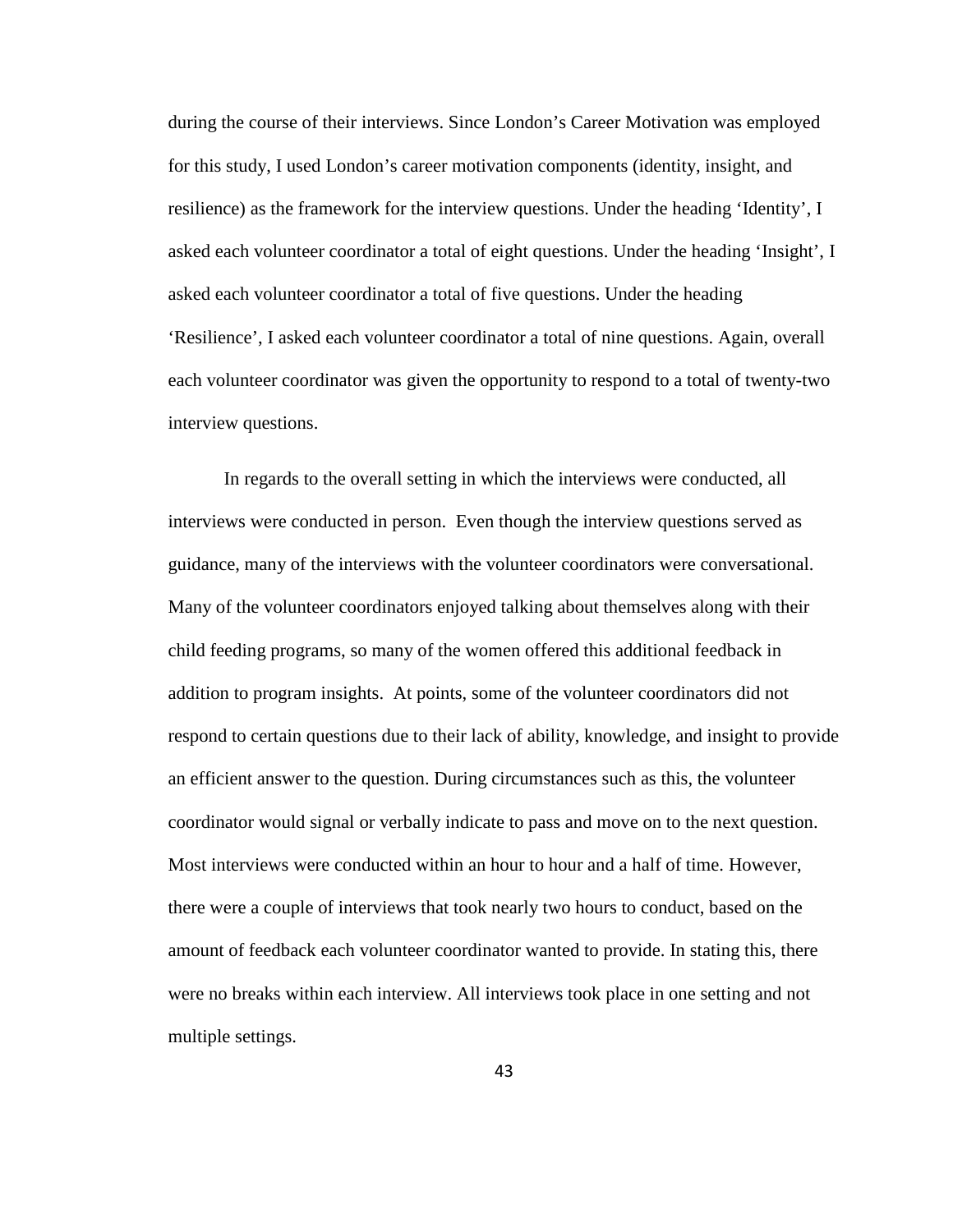As a way of organizing all program files for each individual program location, consent forms, field notes, and other information were stored in a separate file for each location. From each file I was able to track both field notes and all interview responses that were gathered**.** 

#### **Data Analyses**

Since all interview questions had already been placed under their headings (identity, insight, and resilience), drawing the response from each of the volunteer coordinators wasn't a difficult process. By creating these headings prior to the analysis piece of my overall research, I was easily able to track the responses per question and under which heading the interview question feel under. By creating this systematic structure, I was able to track their responses based on what London perceives within each component of motivation theory.

For the purposes of adapting the theoretical framework to the population that is being examined under each of London's career motivation components, I decided to reframe each of the London's three components to better fit this research. The terms centered around "career" were not adequately reflecting the framing of their career identity as volunteer coordinators. Through the analysis of the research, I generated new labels for the emerging components which I felt best coupled the data collected from the volunteer coordinators. In stating this, I transitioned London's three components into the following: Involvement, Challenges, and Perseverance. While the overarching theoretical umbrella speaks to the motivation behind the path that each volunteer coordinator has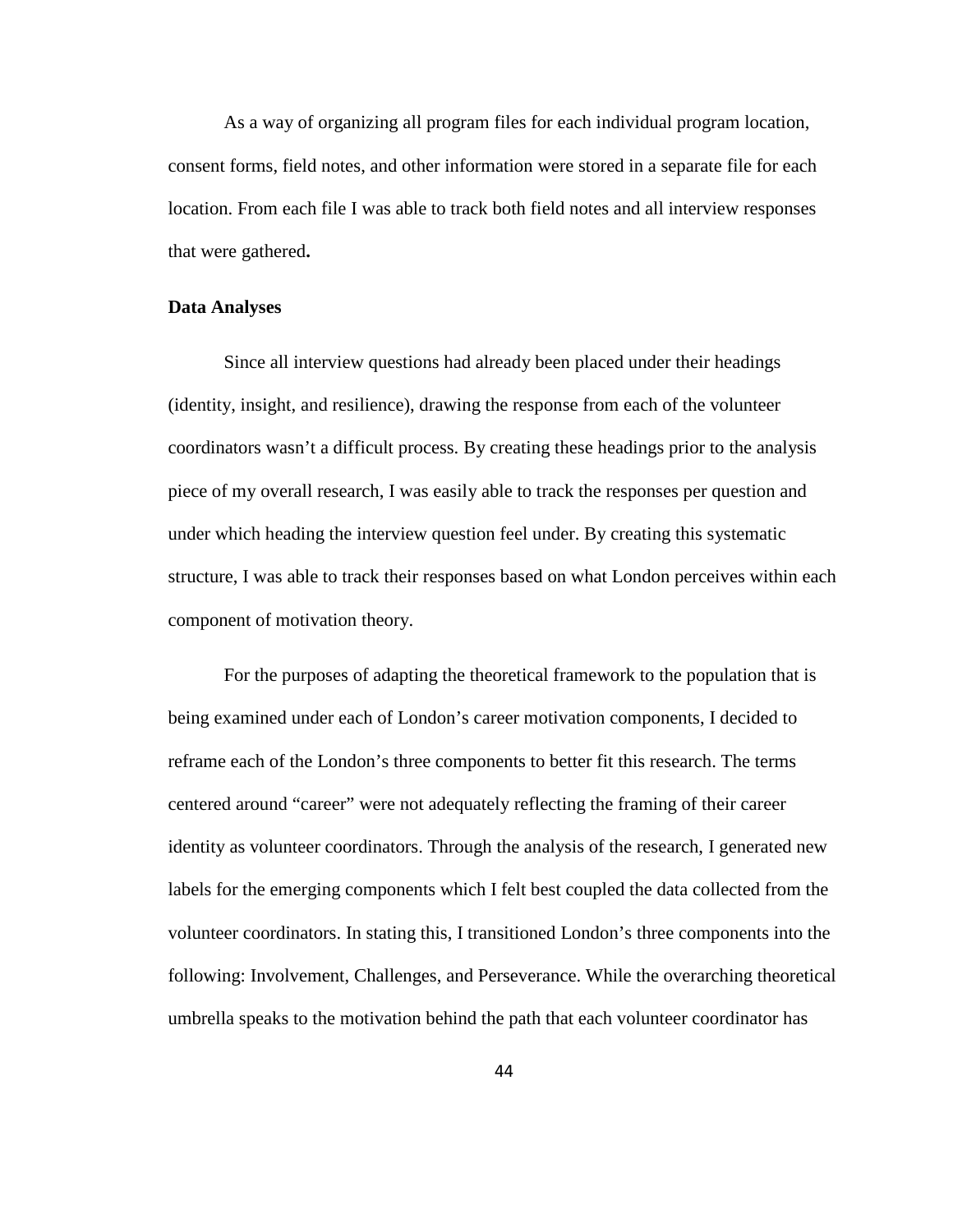taken in their efforts to combat child hunger, each subtitle (Involvement, Challenges, and Perseverance) sets the stage for why each volunteer coordinator continues to dedicate their time and energy to this field of work. Creating headings under London's career motivation theory, allowed me to glean insights into how these women view themselves, their work, and their continuation for devoting their lives to what can be perceived as informal work. From the creation of the three main headings, I was then able to create emergent codes based on the coordinator responses under each heading. As a note, emergent codes can be referred to as a grouping system in which ideas, concepts, actions, relationship, meanings, etc., come up in the data and are different then pre-set codes (Dudovskiy, 2012). In many cases, the "surprise" emergent codes form the basis of interesting stories and indeed become part of the major storyline told in the overall evaluation (Dudovskiy, 2012).

For Involvement, the following were identified as subtitles under this heading: childhood relations, discovering their paths, extended community roles, previous education, and setting the path: leading by example. For Coordinator Challenges, the following were identified as subtitles under this heading: more programs like ours, prevalence of hunger throughout community, and more community participation and awareness. For Coordinator Perseverance, the following were identified as subtitles under this heading: empathy toward childhood hunger, servant leaders to others, greater impact on life, and committed beyond barriers. Many of the emergent codes in which arose through the interviews with each of the volunteer coordinators, served as the foundation for much of the heart behind the overall research. These emergent codes not only inform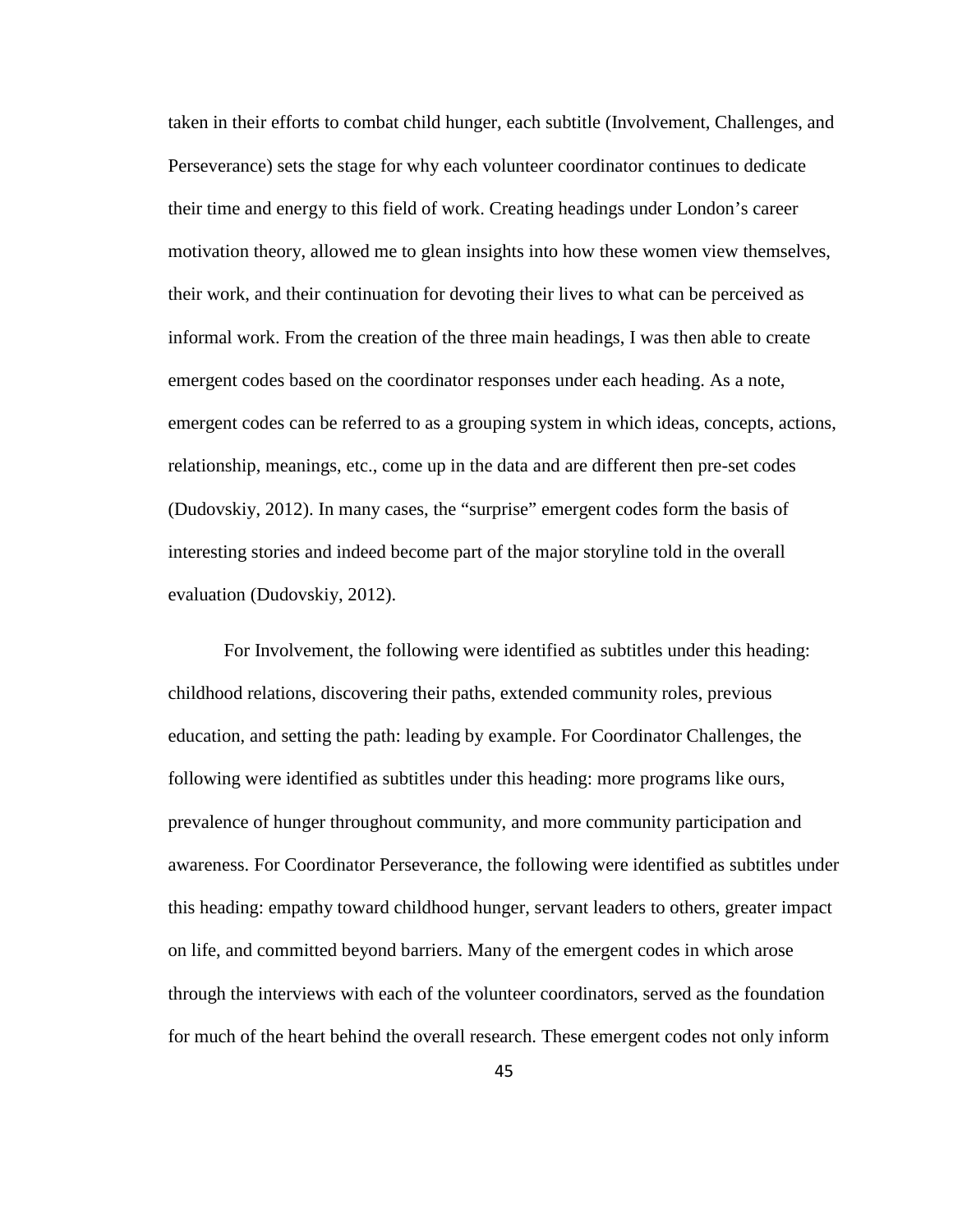the overall research question, but will serve as major proponents for future research ideas that are centered around the topic of child hunger.

Again, through the grouping of emergent codes under the three main components, I was able to begin capturing the voices, perspectives, and overall highlights from each of the volunteer coordinators. Each perspective and highlight that was captured through these interviews, allowed me to develop a new perspective on career motivation, and gain insight into the passion, devotion, and mission that goes into the efforts and the need for the continuation of this volunteer work. Without a systematic grouping process such as the one in which has been outlined above, much of the data collected through each of the coordinator interviews would have been overlooked without specification to major detail. Through the implementation of this system, I've been able to make sure that each piece of the coordinator's feedback is uplifted and heard.

In addition to digitally recording responses, field notes were taken throughout the interview process with each volunteer coordinator and immediately following completion of the interviews. These notes included comments on location of site, program setting, program logistics, the volunteer coordinators themselves, along with information. Field notes were kept with the consent forms in each of the program files, so they could be easily accessed and used for reference points after the completion of each volunteer coordinator interview. All individual program files were stored at my home in a lock box throughout the entirety of the data collection period.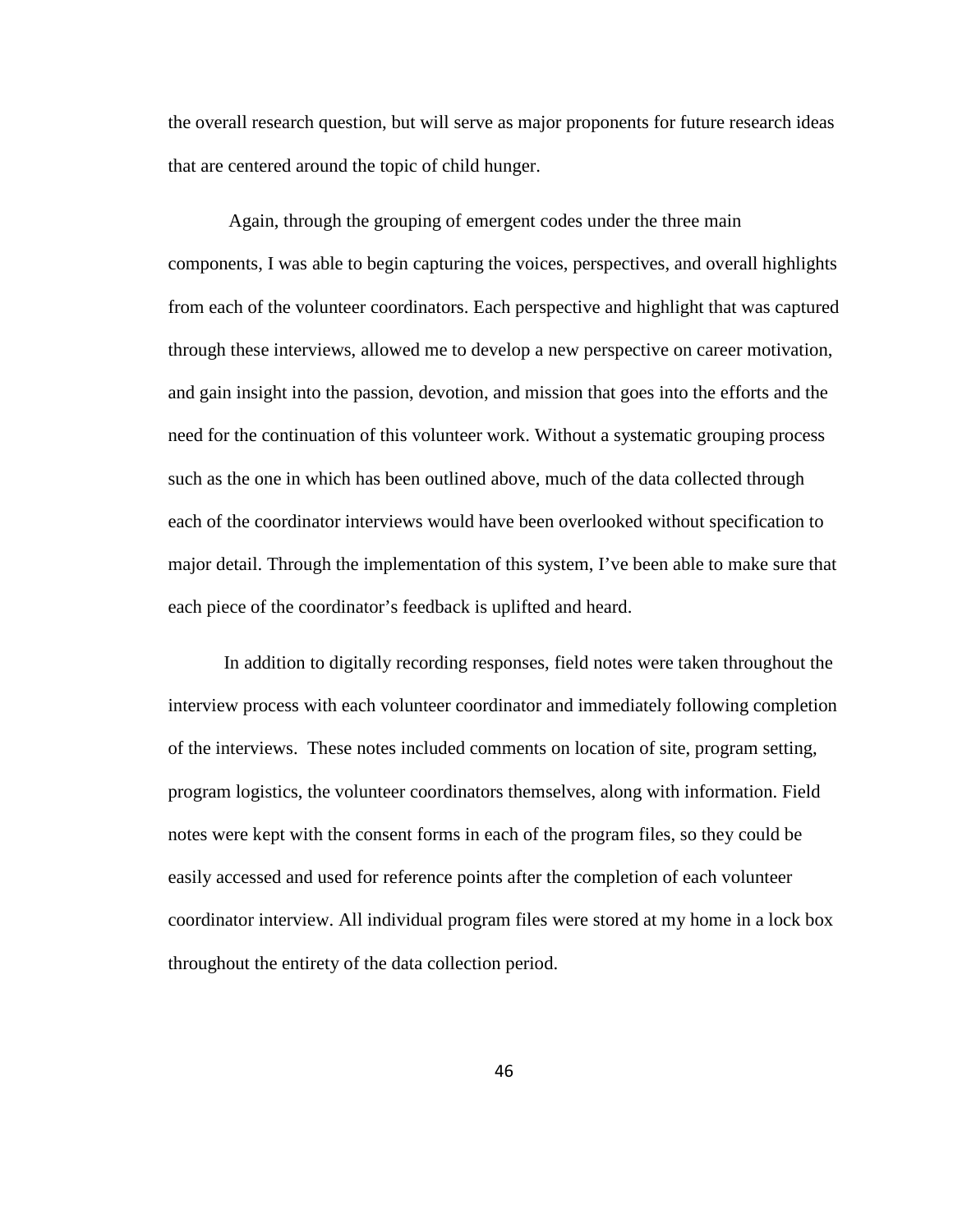## **Chapter IV: Findings**

# **Program Insights**

While there are efforts being taken to combat child hunger across the nation, there is a lot of combating taking place in my own backyard across the state of Kentucky. Some of the programs noted below are just a few of many feeding programs that have been implemented across the state of Kentucky to alleviate child hunger. As compared to a lot of independent feeding programs that have popped up across this state, listed below are the child feeding programs I've come to familiar myself with, assist in implementing, and knowing through my work with God's Pantry Food Bank. Each feeding program, its location, along with the volunteer coordinator overseeing the operation, has her own story to tell. In stating this, each of these feeding programs hold a special place in my heart. Not only did I assist in the establishment of each, but I also feel in love with the true authenticity, devotion, and passion each of these women carry in their heart for their true commitment to each of these programs.

Below is a detailed outline of the feeding program, locations, logistics, and coordinator names, in which will be addressed throughout the analysis. This program chart has been presented, as a way to guide you, the reader, through a journey of these women in their effort to combat childhood hunger throughout their communities. The program chart will include the type of program, location of the program, estimated timeline for kids served, along with the volunteer coordinator's name. As a note, the true names of the coordinators will not be revealed. Each coordinator has been given a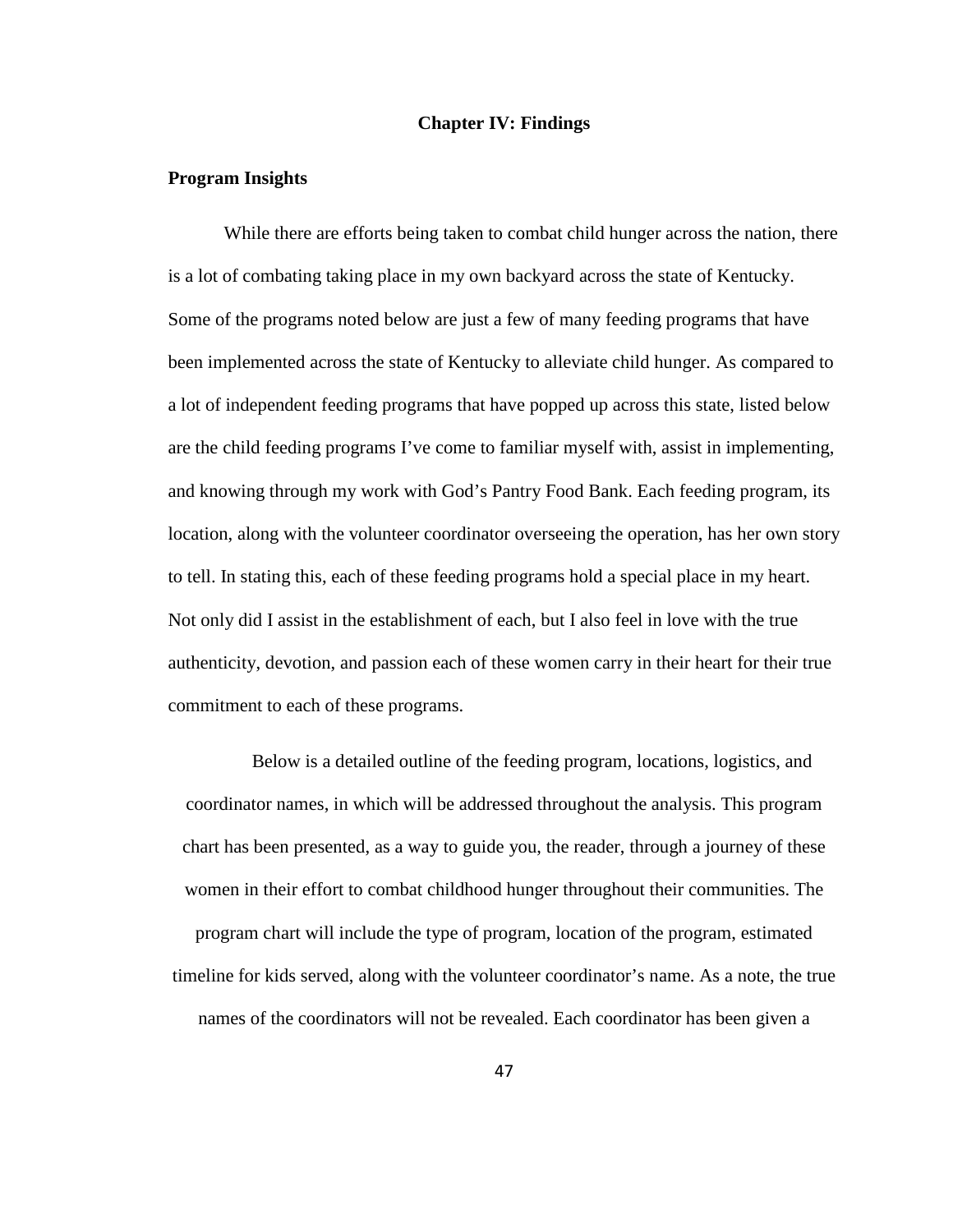# pseudonym for the protection of their identity. Hopefully, this chart will serve as a guide

for, you the reader, in journeying through the stories of each volunteer coordinator

# *Volunteer Coordinator Program Scope*

| Type of Program                     | Location                          | Timeline of Kids Served | Coordinator |
|-------------------------------------|-----------------------------------|-------------------------|-------------|
|                                     |                                   |                         | (Pseudonym) |
| <b>BackPack Program</b>             | William Wells Brown               | School Year             | Kimberly    |
| (Fayette Co.)                       |                                   |                         |             |
|                                     |                                   |                         |             |
| <b>BackPack Program</b>             | <b>Breckinridge Elementary</b>    | School Year             | Sandy       |
| (Fayette Co.)                       |                                   |                         |             |
| <b>BackPack Program</b>             | <b>Cardinal Valley Elementary</b> | School Year             | Carla       |
| (Fayette Co.)                       |                                   |                         |             |
| <b>BackPack Program</b>             | Mary Todd Elementary              | School Year             | Barbara     |
| (Fayette Co.)                       |                                   |                         |             |
|                                     |                                   |                         |             |
| <b>School Pantry Program</b>        | <b>Bryan Station High</b>         | School Year/Summer      | Susan       |
| (Fayette Co.)                       |                                   | <b>Months</b>           |             |
| <b>School Pantry Program</b>        | <b>Leestown Middle School</b>     | School Year/Summer      | Karen       |
| (Fayette Co.)                       |                                   | <b>Months</b>           |             |
|                                     |                                   |                         |             |
| Summer Feeding/Afterschool          | <b>Owsley County Library</b>      | Summer Months/          | Shirley     |
| Program                             |                                   | School Year             | Jennifer    |
| (Owsley Co.)                        |                                   |                         |             |
| Summer Feeding/Afterschool          | Irvine Housing                    | <b>Summer Months</b>    | Grace       |
| <b>Snack Program</b>                | <b>Authority Complex</b>          |                         | Claire      |
| <b>Independent BackPack Program</b> |                                   |                         | Gene        |
| <b>Summer Feeding</b>               | <b>Helping Hands</b>              | <b>Summer Months</b>    | Rita        |
| <b>Independent BackPack Program</b> |                                   |                         |             |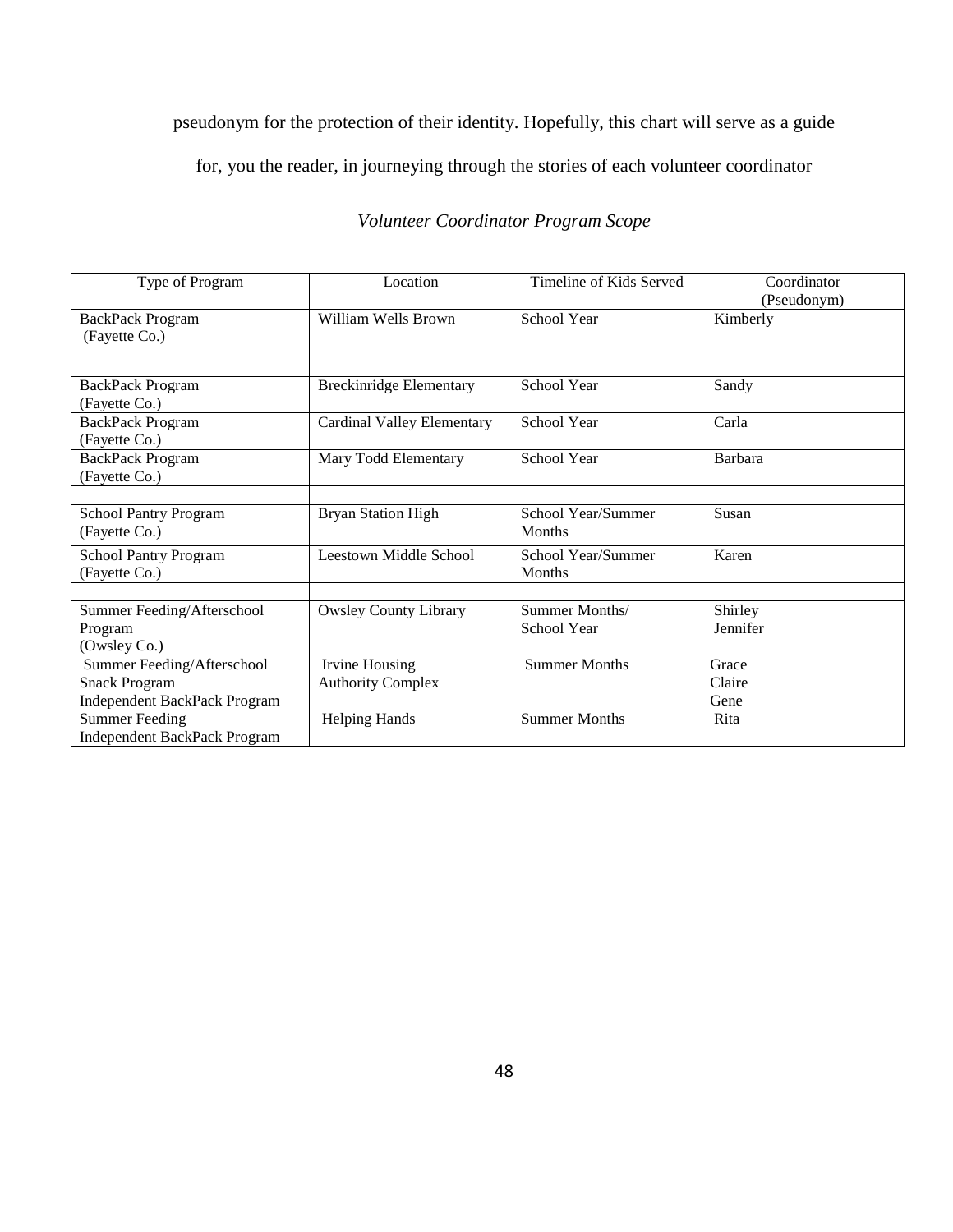## **Figure 1. Volunteer Coordinator Program Scope**

Hunger is faced by many children across the state of Kentucky year around. As a way of continuing to ensure that child hunger needs are being combated all year around, each of the child feeding programs noted above, have contributed individually to the fight against child hunger. Each programs strives to combat child hunger, by providing a safe haven for children to come and participate in programming that is paving the path to end child hunger. Although each program is designed to serve children who experience hunger needs, each program has its own unique characteristics and have been designed to have a major impact on child hunger in various ways. For instance, the BackPack Program was designed to help combat child hunger over the weekends, by encouraging volunteer coordinators to send children home with a sack filled with kid friendly food items. While most children are provided with a meal throughout the time they're in school, accessing food resources can be difficult for food insecure children who don't have access to the same food resources as they would during the school period. A program such as this, alleviates a majority of the hunger needs that food insecure children face during these weekend periods, until they return back to school the following Monday. This program operates throughout the academic year and ends prior to the conclusion of the academic year. A majority of the volunteer coordinators interviewed in this research, conclude their BackPack programming before the end of the school year and then will begin the program the following year of the academic year. Compared to the other feeding programs, this program has been greatly implemented within many communities across Kentucky.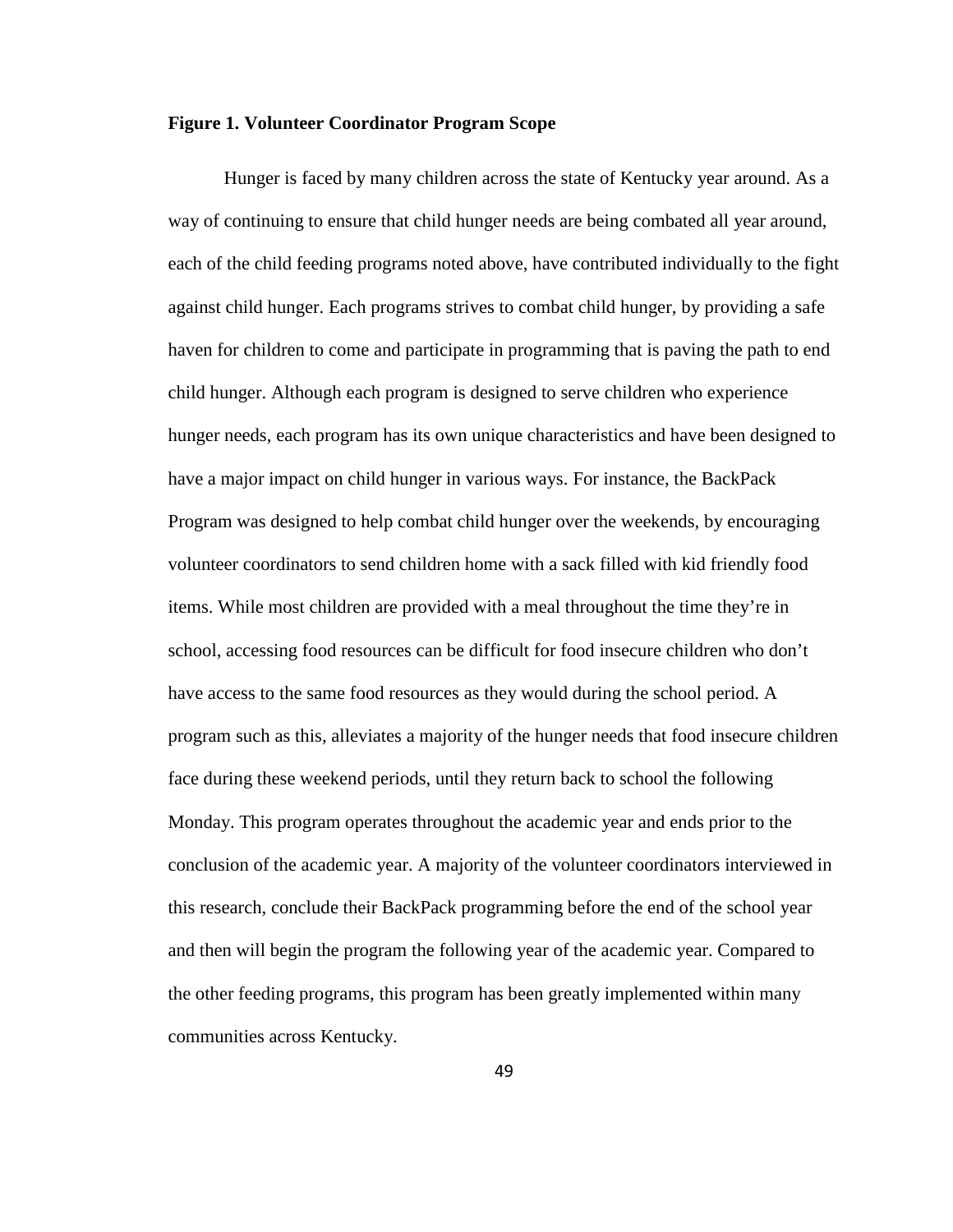In addition to the BackPack Program, the School Pantry Program is also housed in school entities and works to combat child hunger, by providing food insecure children with kid friendly food items that are more meal based. As compared to the BackPack Program, the food resources provided through the School Pantry Programs are given to not only serve the food insecure student participating in this program, but also the additional siblings within the household. In comparison to the BackPack Program, this program makes a larger impact on the household and works to alleviate child hunger needs at a higher standard. When a student participates in the School Pantry Program, they receive food resources such as canned chili, frozen meat, fresh fruit, bread, and other meal based food items as compared to fruit snacks, applesauce, and nutria-grain bars distributed through the BackPack Program. Aside from the BackPack Program concluding toward the end of the academic year, each of the volunteer coordinators who were interviewed and who also oversee this program, operate their programming throughout the academic year and also throughout the summer months. As compared to the BackPack Program, the School Pantry Program, is a newly introduced program of Kentucky and many coordinators overseeing child feeding programs across the state, are beginning to see the stability in operating a programs such as this in comparison to the BackPack Program.

As referenced in the program child chart, Owsley County was the only feeding site interviewed, in which has a Afterschool Snack Program. This program is designed to provide children with a nutritious snack, upon the completion of the school day. While there are additional Afterschool Snack Program in which have been implemented across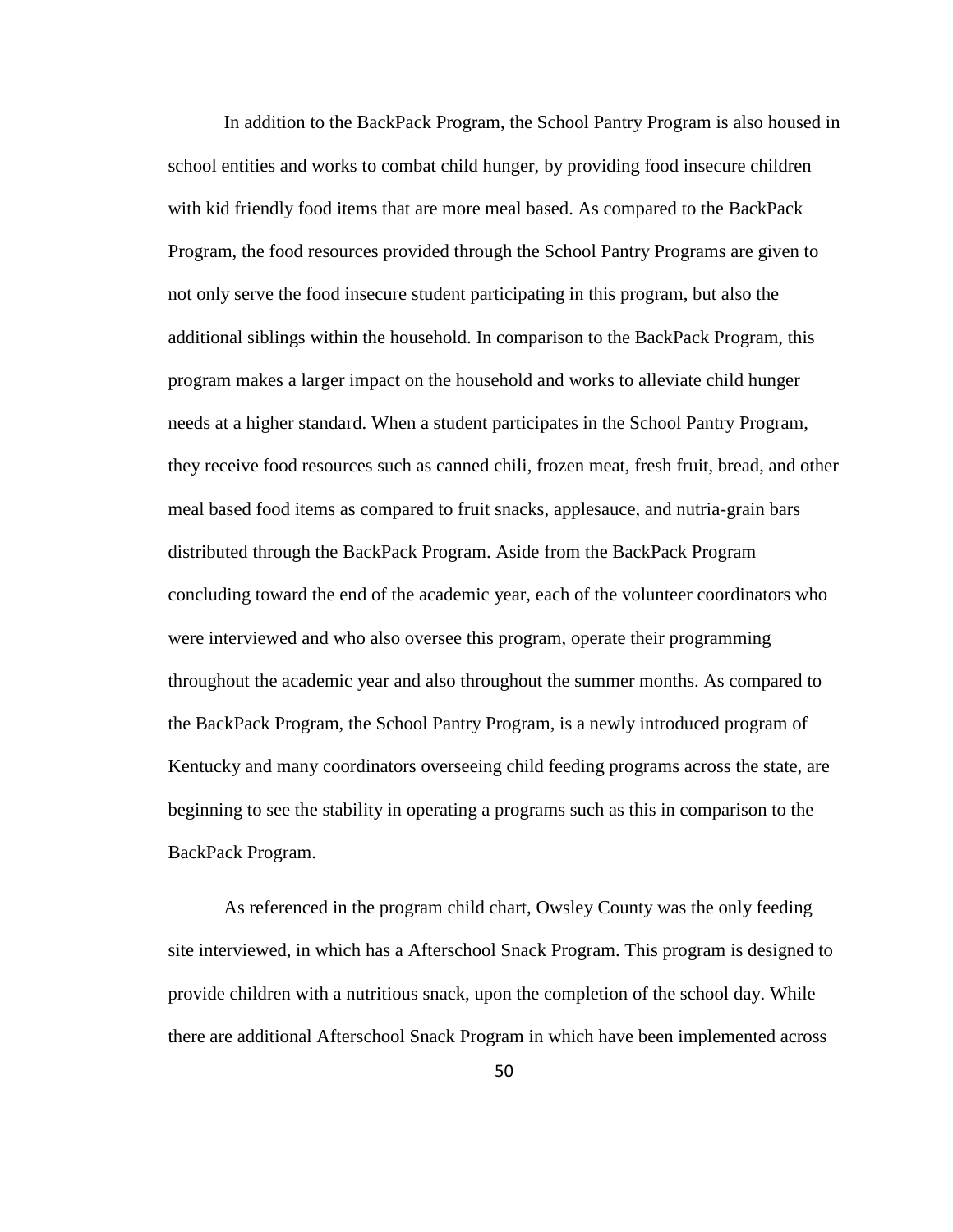the state of Kentucky and that are sponsored through God's Pantry Food Bank along with other food banks in throughout the state, there is a greater need for more after school feeding programming for children. Aside from the Afterschool Snack Program, the Summer Feeding Program is overseen by many of the volunteer coordinator interviewed throughout the summer month period. When school is out, child hunger is still present during the summer months and aside from the summer feeding sites that have already been implemented across the state, there is a need for an increased quantity of sites. Typically, the Summer Feeding Program is overseen at location sites such as housing authority complexes, libraries, in addition to other entities outside of the school setting. The volunteer coordinators who were interviewed and oversee this program, typically will also provide a feeding program throughout the academic year, in addition to this feeding program over the course of the summer months.

While much can be addressed about each feeding program along with its purpose and operation, each volunteer coordinator knows their own program the best. They are able to attest to their involvement, program highlights and barriers, along with the internal strength they possess to continue the operation of their programming. No outsider, such as myself, can provide the as much details, insights, along with feedback to their programming then themselves. Not does each woman play an important role in their communities in providing programming to food insecure youth, but a lot of their strength and empowerment comes from their ability to acknowledge and understand how their programming how and will continue to shape along with influence the face of child hunger. From their own stories, each coordinator is able to reflect upon their own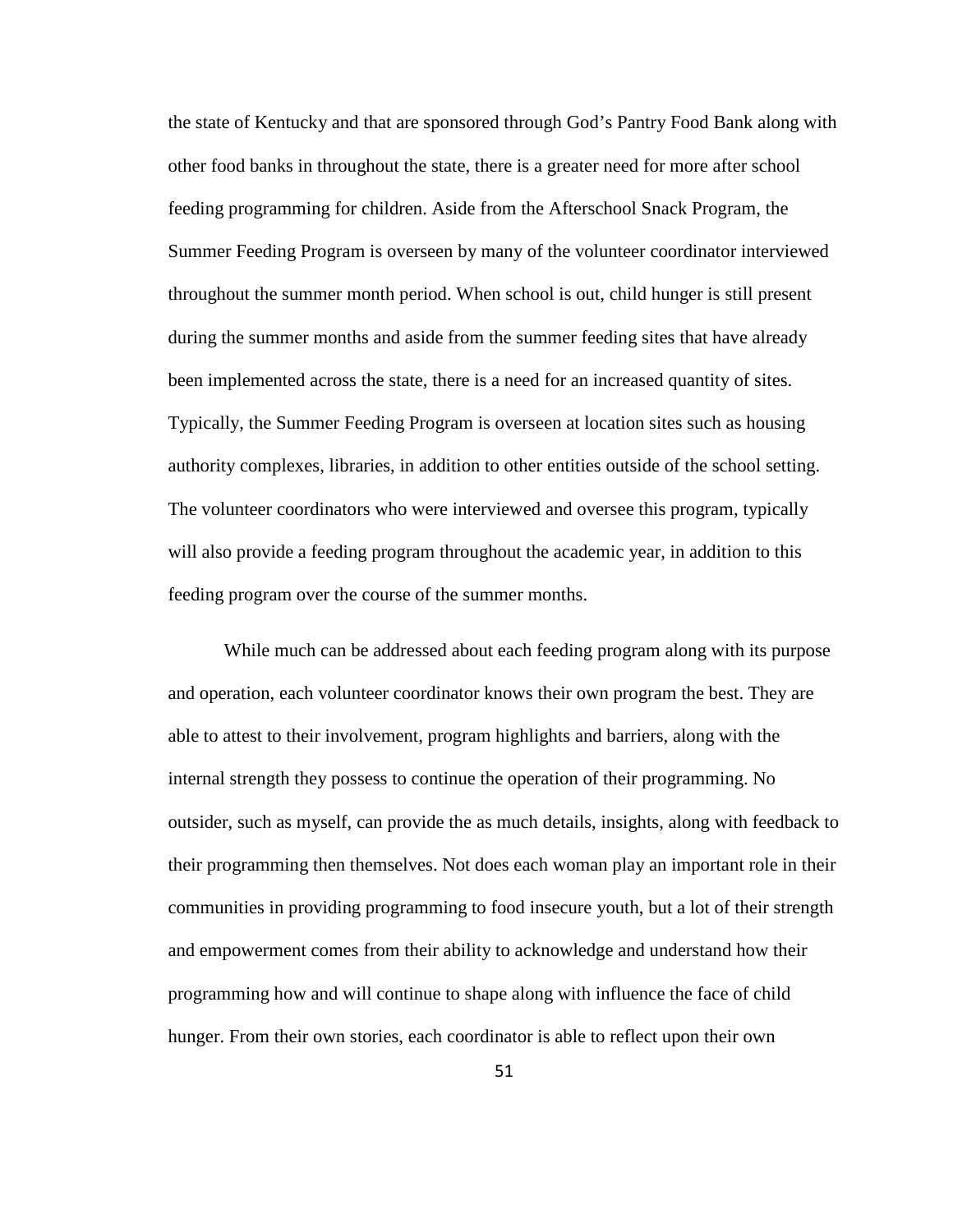programming in a way that will overall provide much insight to the overarching issue of hunger, by detailing their own experiences through their own feeding sites.

As a way to combat the major need at W.W.B., Kimberly has worked with God's Pantry Food Bank and another church entity to distribute backpacks to over three hundred students who continue to struggle with food insecurity on a regular basis. *The God's Pantry bags are received better by the students, where the meal bags are received better by families. The students don't like to take the meal bags because they're large. They are carrying home loads of bread…like they're carrying home boxes of cereal…Students complain, so they like the snack bags."* Specifically, with her BackPack Program, Kimberly adds, *So we've tried to find ways…we've tried to be innovative…we've tried to find ways to cut down on the shame base or the embarrassment but when you don't have the families participate in that, we can't combat alone…and we don't have the funds or the resources to keep purchasing bags to conceal the food. We don't want the children to be embarrassed, we don't want that…*

*I first started the program where the product was delivered to me…and we had like draw string bags in where labeled 1A, 1B, 2A, 2B and that became more work for me that it was to keep up with all that*.. Sandy then goes on to reference at her school how there is much excitement around the program, especially each Friday from the students who are participating in the BackPack Program. *There is excitement! Friday doesn't come soon enough sometimes..they're like 'when do I get a bag?* And I'm like, *Well you know we pass the out on Fridays…and they're like 'Oh! Ok*!'… She also notes, *And the kids want*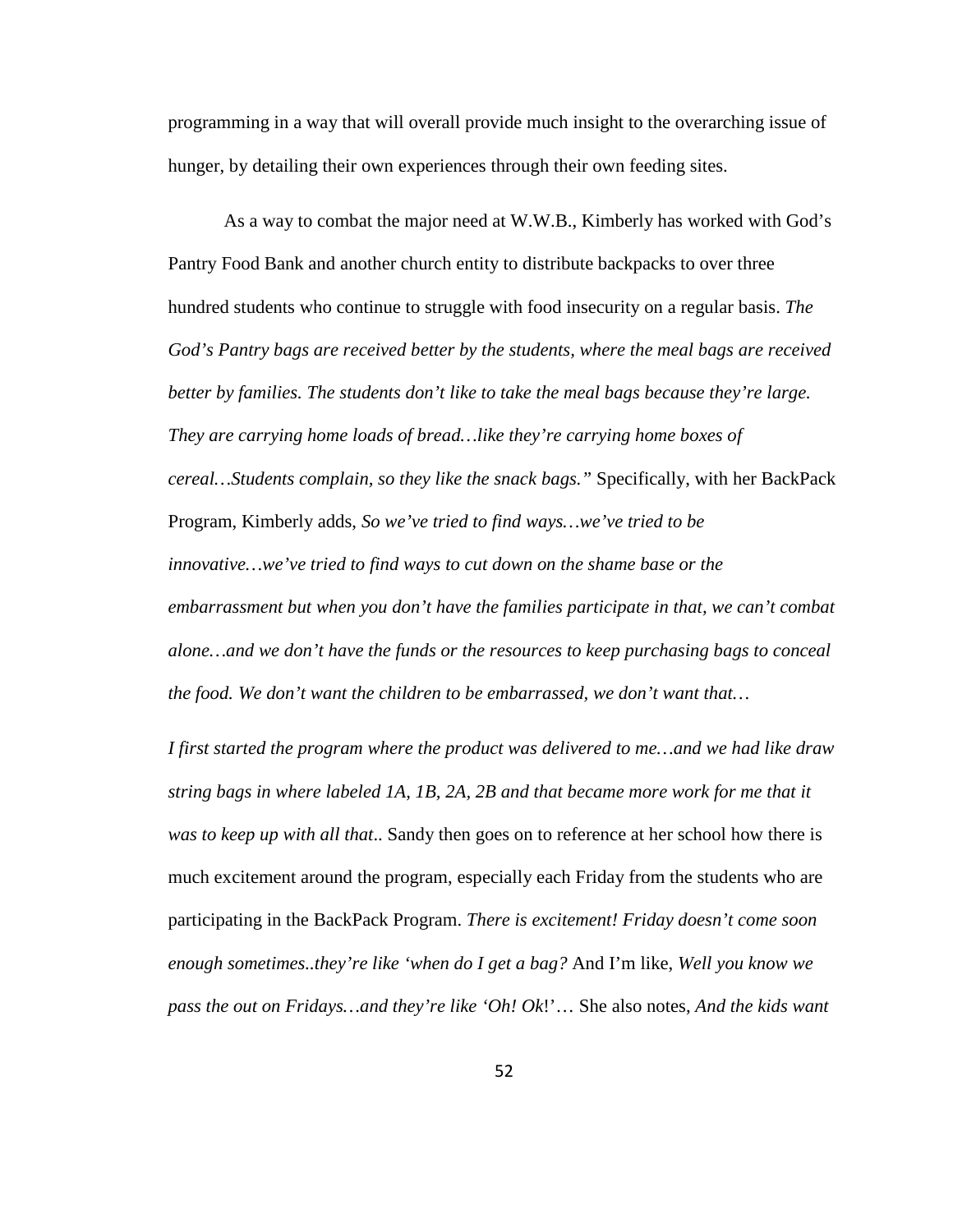*to help, they always want to help…when I was doing it, the kids would help pass out the bags..*

Barbara at Mary Todd Elementary school has a 96% Free & Reduced Lunch percentage amongst her student population. In addition to the volunteer coordinators who were interviewed whose school populations also have a high Free & Reduced lunch percentage, at her school, a lot of the students who participate in her BackPack Program suffer from needs because they have been neglected at some point throughout their childhood or a type of disability in the household. This has inadvertently affected their access to food resources based on the challenges throughout their households. *The child isn't getting proper food because of those situations...And then maybe the mom is not able to actually..physically get up..move around and get in the kitchen…and do a whole lot…so then it would be easier to pull like a pot pie out of the freezer…*

Just like the other BackPack Program volunteer coordinators, Barbara also works with entities outside the Food Bank to provide additional backpacks to students who are struggling to have their needs met. *Now were up to 280…that just increased this last school year…I believe last year we ended up having less than 200 students, so I think we were able to only do 3 out of 4*.

*The BackPack Program was started umm in 2009…late 2009…we've been doing that program for a little over 6 years..going on 7…it will soon be 7 years…The program actually came about when we found a family of 7 kids living in a house with dirt floors, with no beds to sleep on, no refrigeration, no electricity, no running water, no bathroom*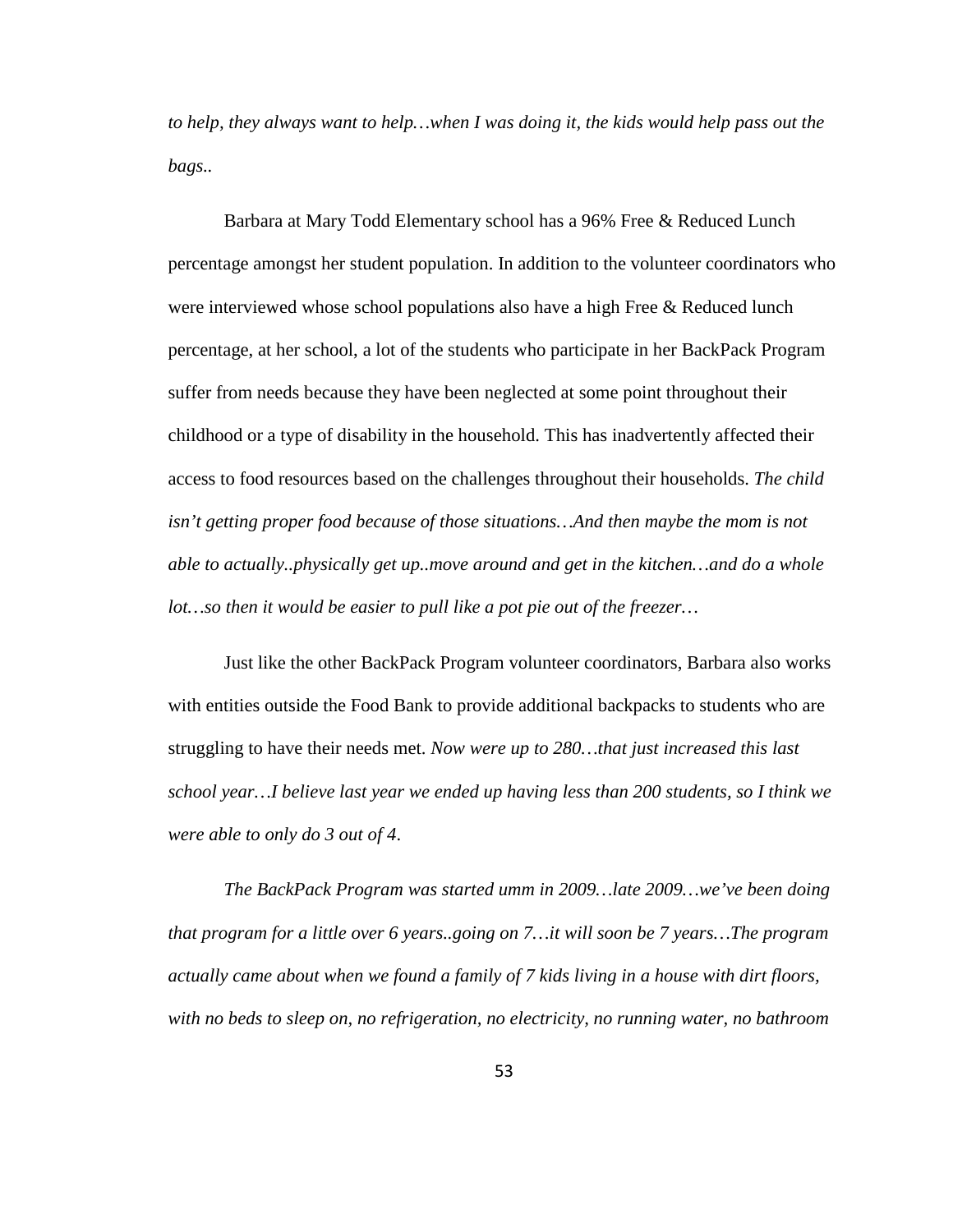*in the house…at that point, I realized childhood hunger was not the only program I was going to help solve, but I realized childhood hunger is much worse, then I thought it was..*  Even though my intention was to interview Rita about her Summer Feeding Program, her career in this field of work initially began through her own establishment of her independently ran BackPack Program. She then went on to address her perspective of her Summer Feeding Program by stating, *I found out about the Summer Feeding Program…of course I was anxious to jump on that because of free food for the children all summer long…and so I jumped on that…decided to try to do that…* 

In addition to Rita herself, a lot of the volunteer coordinators who were interviewed, either heard about the sponsorship of these feeding programs by God's Pantry Food Bank through a community partner, or were specifically contacted by the Food Bank based on the high levels of child food insecurity that is present within their communities. Barbara chats about the initial start of her BackPack Program by referencing, *Well we started it out and just went with God's Pantry…the model they had in place…which was we had the number of bags and so we give it to this number of kids every every single week…and I just felt like we should ask the parent's input, instead of asking the teacher you know for 50 names…and so when we did that, the number started growing as to how many people were wanting this…* By receiving the parent's input and feedback about their child receiving a backpack through her program, Barbara was not only able to begin building close relationships with each of the families, but was also able to increase the number of backpacks she was overall distributing. For Carla, she too acknowledges how beneficiary receiving parent input would be for the overall success of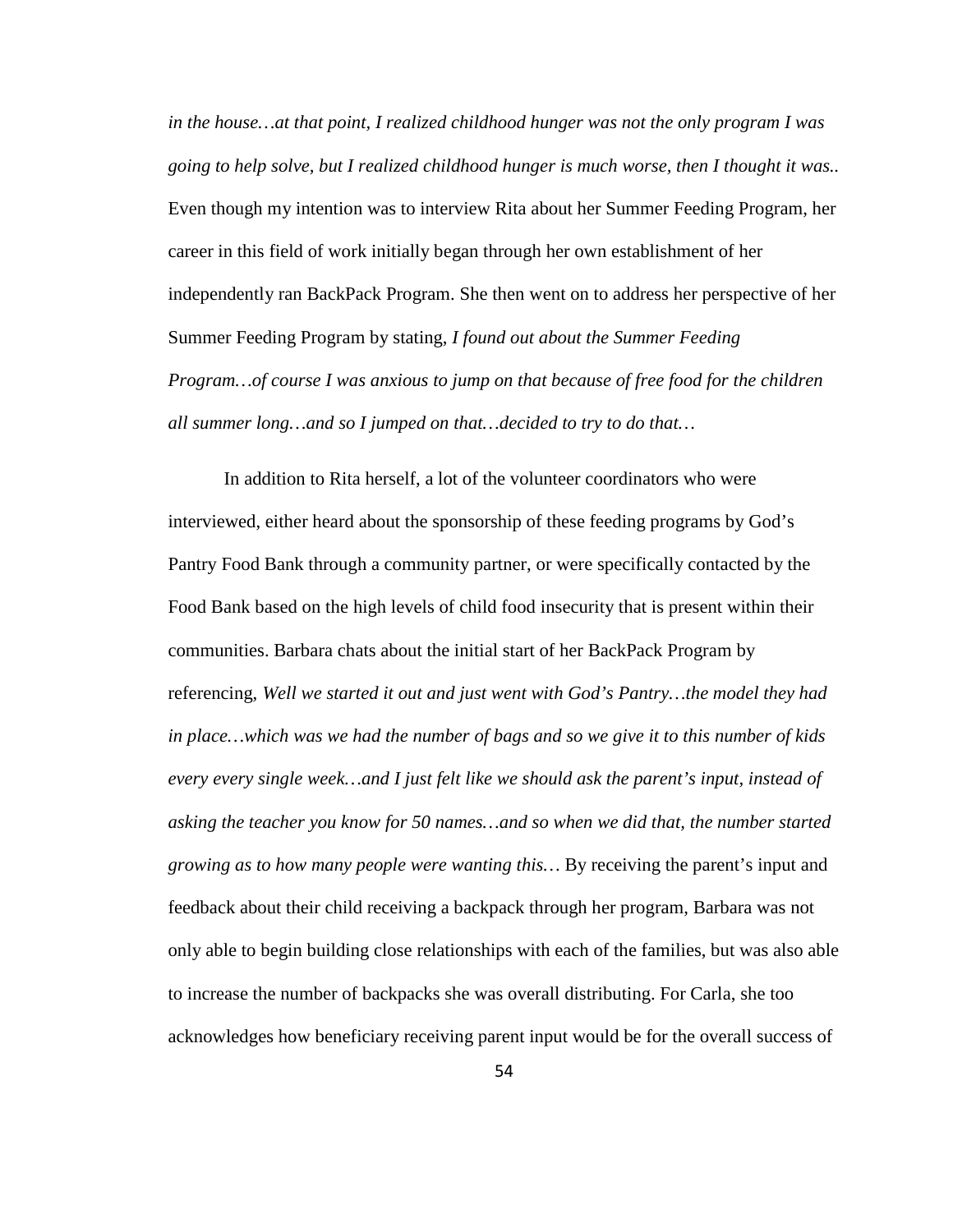her BackPack Program. *I would get those parents always calling me…'make sure my child is on that list!'…you know and then I use to be asked by the kids, 'when would I have a chance?', 'when would I get that?' It's not always the same 60 faces you know…and I just love it…I tell them if you don't need it, just give it to somebody else or bring it back.* She then goes on to note, *It's not always the same 60 little faces you know…and I just love it…I tell them if you don't need it, just give it to somebody else or bring it back*…

Even for the School Pantry Program, may of the students who participate in this program are referred by a parent, social worker, a teacher, of the volunteer coordinator herself to received food resources from this program. *Families can make contact with us you know..to be able to serve the pantry…so for instance, on a typical day, a parent may call me in the morning umm and say umm, 'I'm calling because we're having problems being able to get food. Will you call me a referral into God's Pantry?' Umm, I'm able to at that point identity you know..have a good conversation with that family about all the different areas they may be struggling with…and then identify if they have transportation or not…and umm how they're going to access food and then we're able to let them know we have food here…* As many of the volunteer coordinators expressed throughout their interviews, it only takes that one conversation with a parent to change that parent's entire food challenges. Even for many of the children participating in these feeding programs, who come from food stricken households, it takes that one child to know they have access to food resource programming such as program like this on a daily basis. *What we determined was that years ago, when we were making the decision to do this (referring to*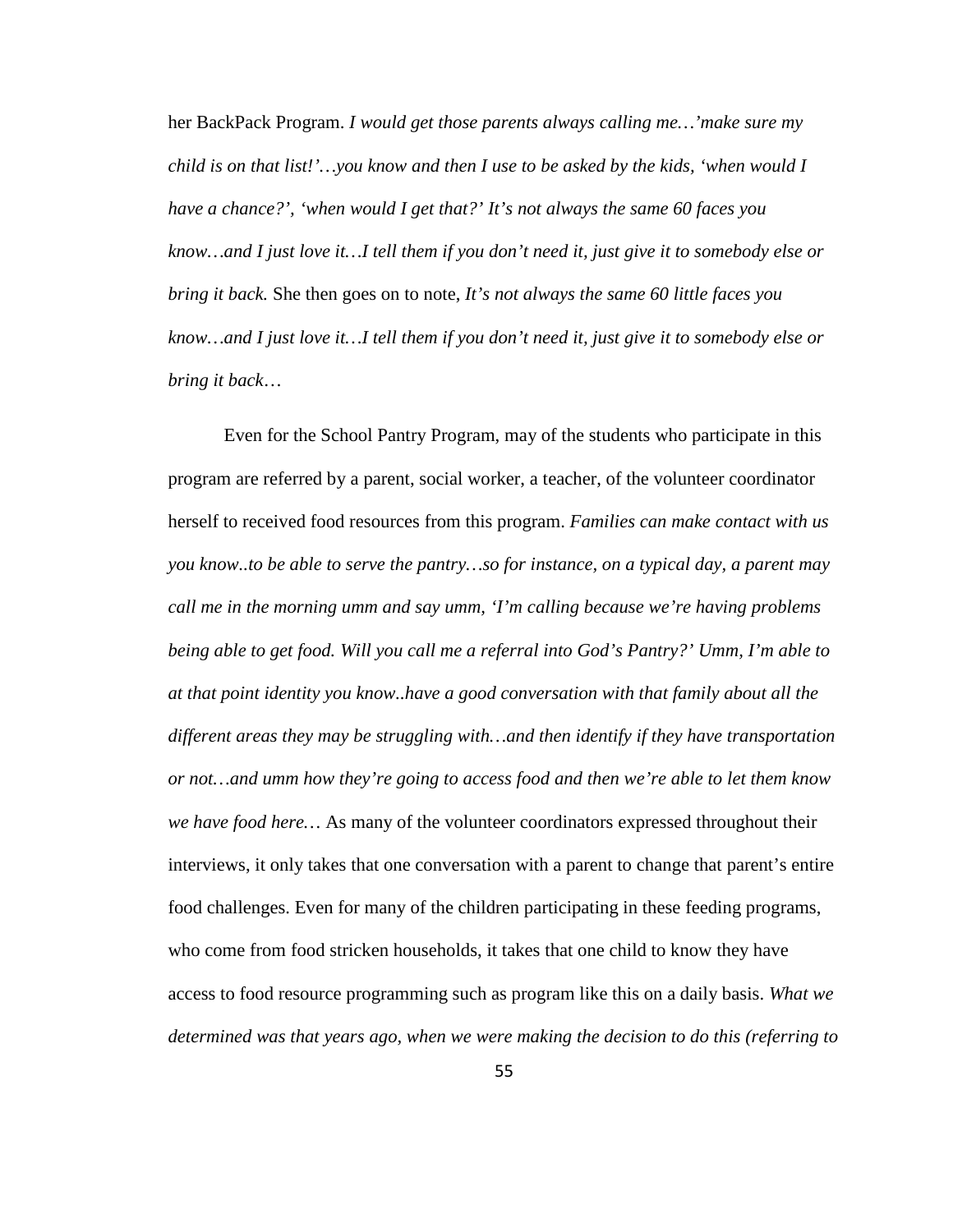*School Pantry Program), everyone is doing the BackPack Program..and that's wonderful...we love that that's an option for families…and it works for…in particularly elementary school umm who have 50 kids that they've identified who might have sustainability issues with food…we on the other hand, have 1200 kids on free lunch…out of the 1800/1900 kids that we have at school.. It would have been an impossible task to try to figure out which 50 kids would get a food box* stated Susan as she discusses as to why she made the decision to oversee the School Pantry Program at her school location.

While each type of feeding program and county has its own niche when it comes to their specific location, the overall setting on the program itself has made a major impact on the children attending each location and also the overall county each program is housed within. Karen talks about the need at her school by stating that Leestown Middle School, whose Mascot is the Charge, is noted as one of the most diverse schools in the Fayette County district. *We're probably the most diverse school in Fayette County. We probably have 30% of Latino population, 30% African-American…probably like 30 something…20 or 30…I mean we are very diverse.*. She then goes on to express, *I would probably say we have like a 86 or 87 Free & Reduced Lunch rate, so that tells you right there how needy we are…* Throughout our interview, Karen not only talked about the high need at her school, but also how she feels the school is family focused and creates an atmosphere for families to participate. *We're like a family…I really feel like it's a family atmosphere here .we have a principal, we have two associate principals, and one administrative dean and umm...they're really close and they're a really great*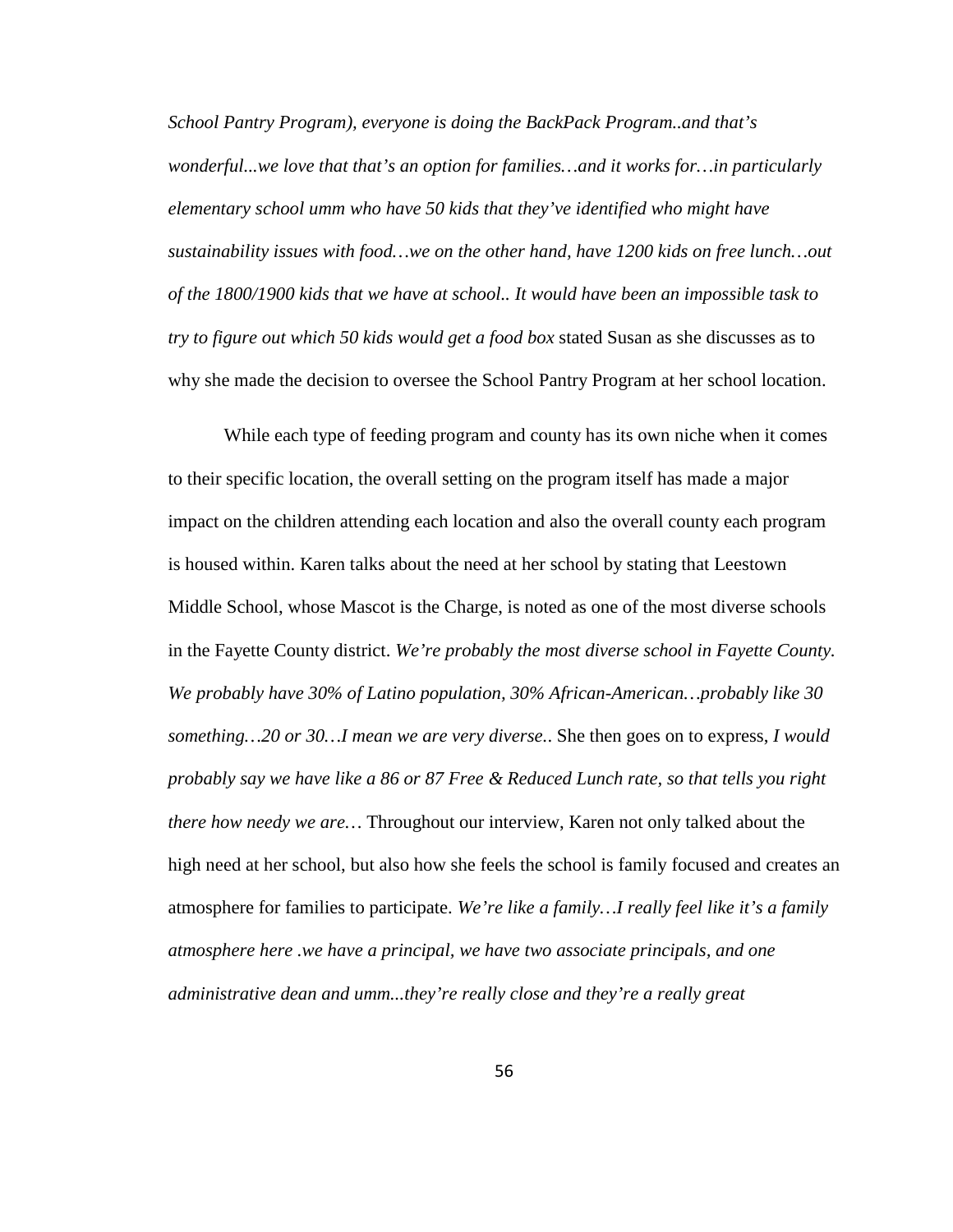*administrative team..' In taking ownership of her school location and the program along with the pantry program, "we have a pantry…it's called the Chargers' Pantry…*

One of the most insightful components about the coordinator interviews, is that each volunteer coordinator was able to recognize their student needs based on their locations and oversee a feeding program that fits their population's needs. While one feeding program may be the best fit for one site, doesn't mean that it will naturally fit amongst the needs of another site. *It's just a blessing…I mean this pantry…like I said…education is important but just as important are the basic needs for students and families…if a student doesn't have food or if they don't have those basic needs, it's really hard to come in a school environment and sit in a classroom worried about when are you going to get your next meal…*referenced Karen about her School Pantry Program and the need of the students at her school location.

57 For a program such as the Summer Feeding Program, many of the volunteer coordinators in these counties currently operating this program, were approached either by the God's Pantry Food Bank initially or decided to become their own community champions and lead this program on their own. Rita never hesitates to do more programming in order to meet the needs of children throughout her community. *I never worry about adding new onto our programs…like Saturday backpack snack bags that are awesome…that program is ahh going to be around for a while…every Saturday for a child that comes into the building, can get a bag of backpack snacks…the returning children…the children that need the food…I don't know what lead me other than God to add programs on…new programs on…to reach out a little further…to go a little deeper…*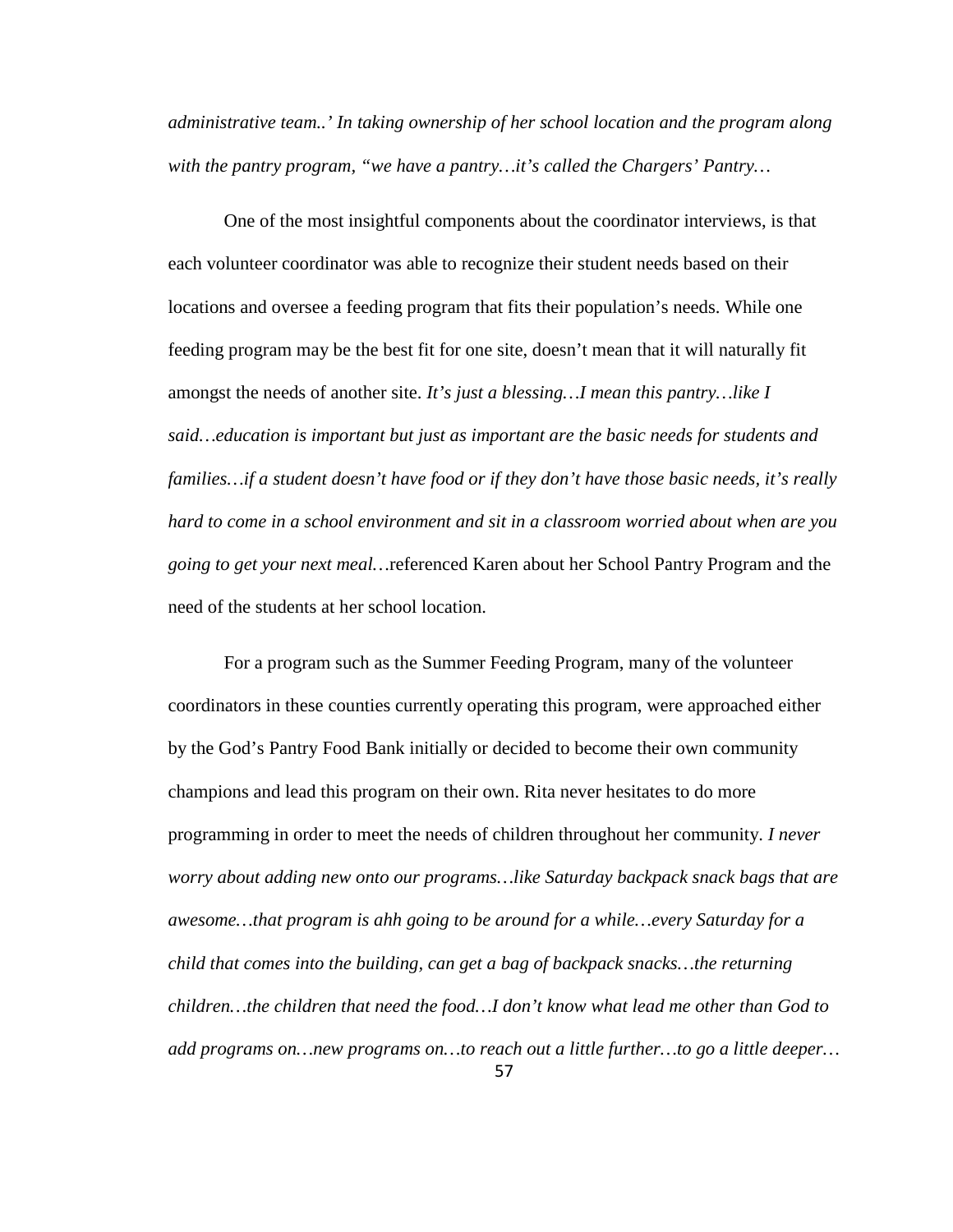For the volunteer coordinators in Estill County overseeing their Summer Feeding Program, they were able to create an atmosphere of innovation and creativity, by welcoming community partners into their program. *We had different places coming*  in...so we would have Smokey the Bear come in or we would have the fire department *come in, so they would kind of take over a little bit…while we cleaned or whatever*…

For Gene helping to oversee the Summer Feeding Program in Estill County, she immediately recognized the continual need to serve more meal based food items, instead of snack oriented food items. *But we decided with the children we had coming, a lot of them didn't have a whole lot of food and stuff…so we decided to do more of a meal instead of a snack…so we had more things…crackers, juices…we had more things like cheeseburgers and French fries…more things like that…And then we did this past summer and that's about it…* Aside from their Summer Feeding Program, she then referenced their Afterschool Snack Program by noting, *It was kind of stressful but I had about 12 kids…so I think that was like the perfect time and by the end of the program…it was kind of hectic at first…but by the end of the program…I kind of knew which ones needed that push because I knew them…'ok…this person is going to forget their homework!...'this person isn't going to bring their backpack!'…*

Not only was Gene able to get to know the children she was serving through her Summer Feeding and Afterschool Snack Programs, but she's begin to develop a relationship with some of the most food insecure children within her county. Many of the coordinators allowed to their relationship development that has not only taken place over the course of the years with parents, but the children they are serving on a regular basis.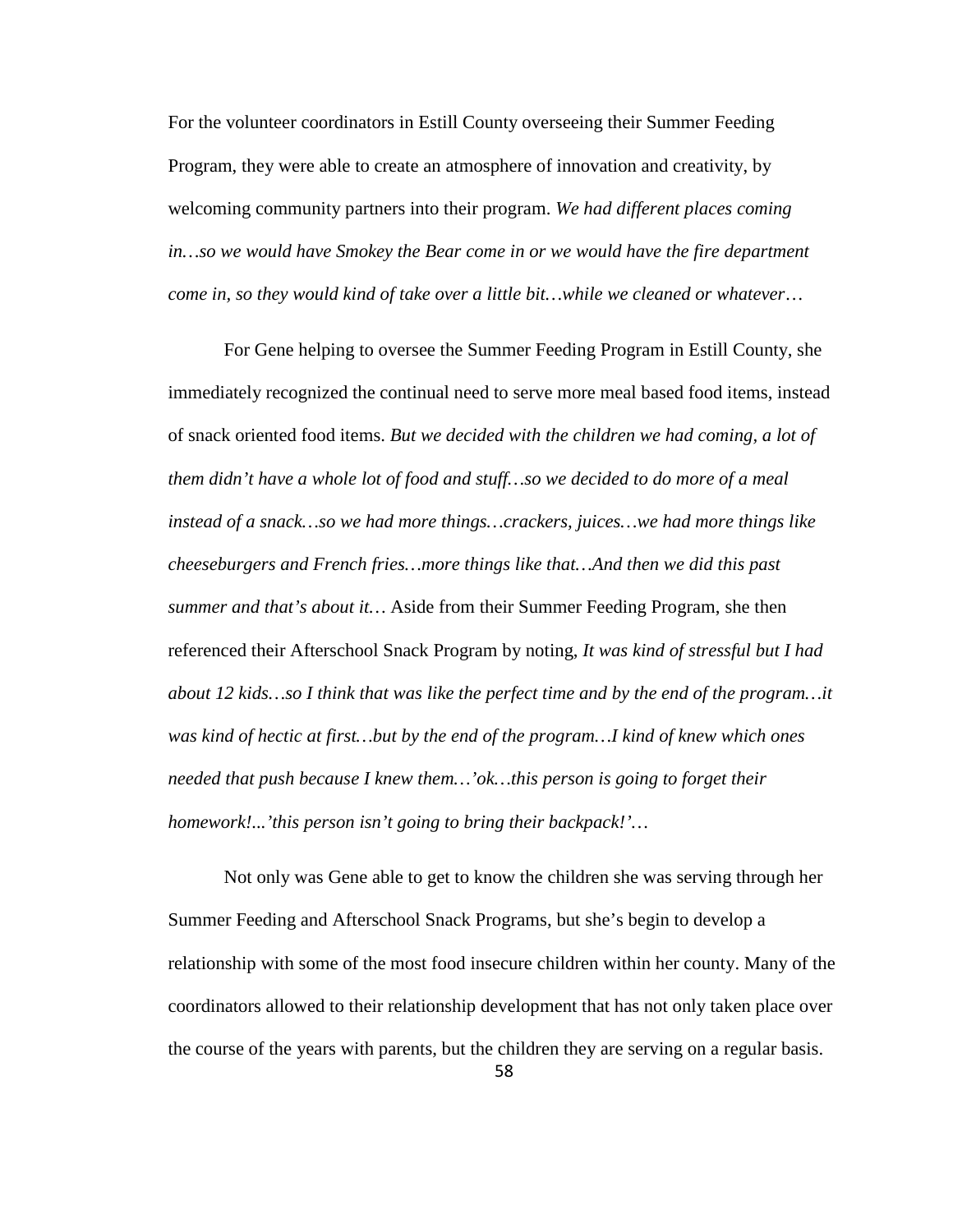Insights such as these will provide more insights as to why these women have dedicated their career toward their commitment in overseeing their program based again on their program involvement, barriers, and perseverance in which will be addressed moving forward.

## **Coordinator Involvement**

Each of the volunteer coordinators are deeply immersed in the programs in which they oversee and also within the children they continue to serve. In taking a step back to pay tribute to their overall involvement in their programming, also comes with the task of reflecting on their own personal identities and how their perceived identity transfers over to their commitment to their work.

The women who were interviewed for this research and who are working each and every day to combat child food insecurity throughout their communities, all come from a host of different background experiences that have helped shaped who they are today. The identities of these women have been fostered by an array of different contributors in which include personal background experiences (previous professional opportunities, life changing situations that have served as stepping stones into their current careers, educational opportunities, childhood experiences, areas of residence, school experiences throughout their childhood) along with other contributing factors of their career decisions. Each factor has widely contributed to who these women are today and why they have decided to participate in such a challenging area of work that has not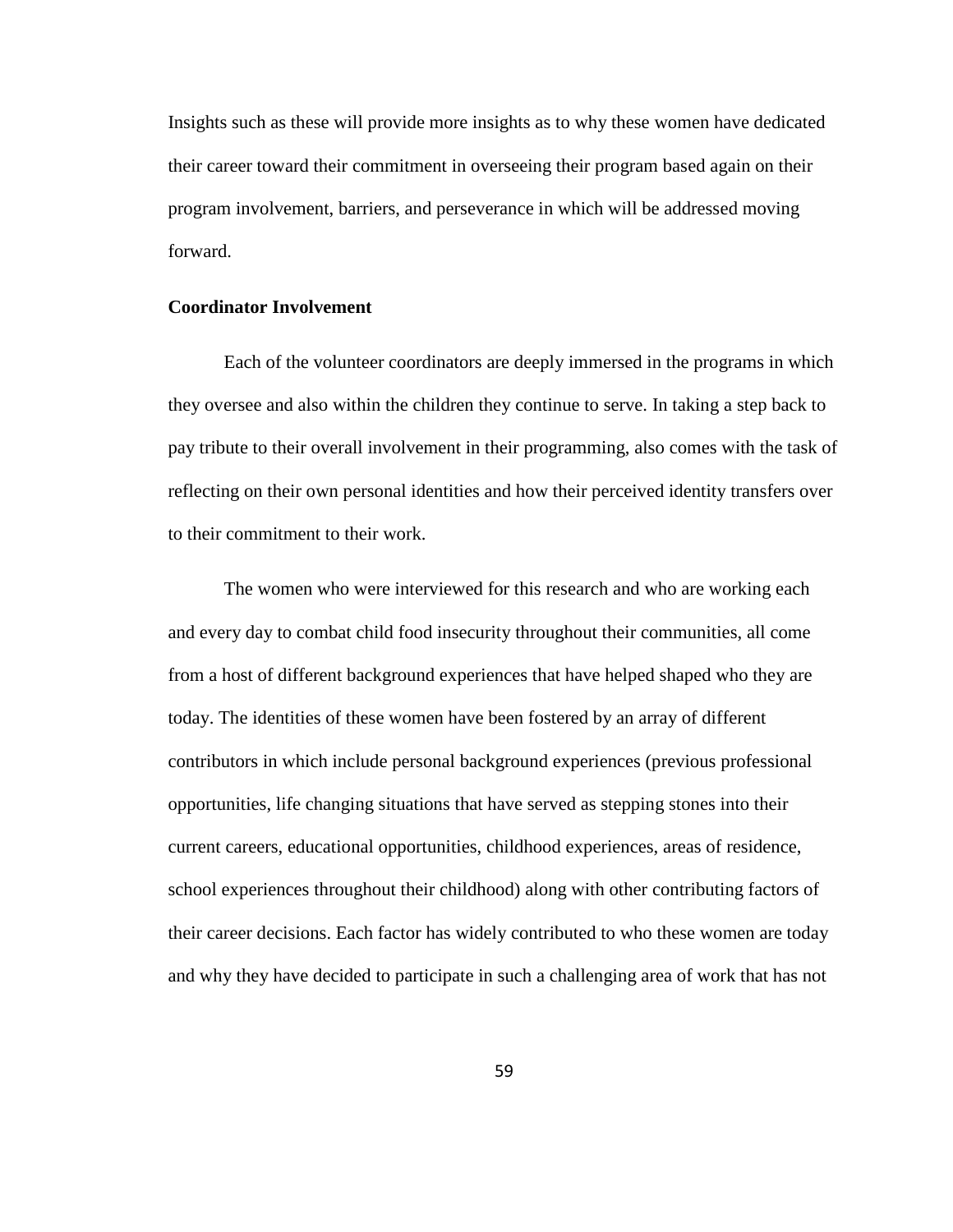only impacted youth who are suffering from hunger throughout Kentucky, but throughout this nation.

**Childhood Relations**. Prior to diving into previous career paths along with educational opportunities each of these women have been a part of throughout their lives, a majority of the women come from unique childhood backgrounds that have served as the foundation for many of their lives. Some women have come from a middle class way of living, but a majority of the women come from shaky childhood background, in which has fostered the sense of devotion, passion, empathy, and relation these women have with the population of children they each work with in their programming on a regular basis. Some of these women have not only come from broken households, army kid lifestyles, welfare families, but childhoods that have allowed them to develop a greater understanding to the importance of helping children who have faced the same needs as themselves. While a majority of the women in the interviews tried to steer away from reflecting on the some of the deepest and most detailed experiences of their childhood, most found that revealing their childhood stories and liberating themselves of some of their most haunting experiences, have found that it's made them stronger as a leader throughout their adulthood lives. Even in their current positions as volunteer coordinators, some of the coordinators reveal that that too have experienced some of the same challenges, barriers, and struggles that the majority of the children currently enrolled in their programming are facing each and every day. There is a sense of empathy that shines through the women and their childhood stories as they express through their words and gestures the details of not only their lives, but their child hood lives.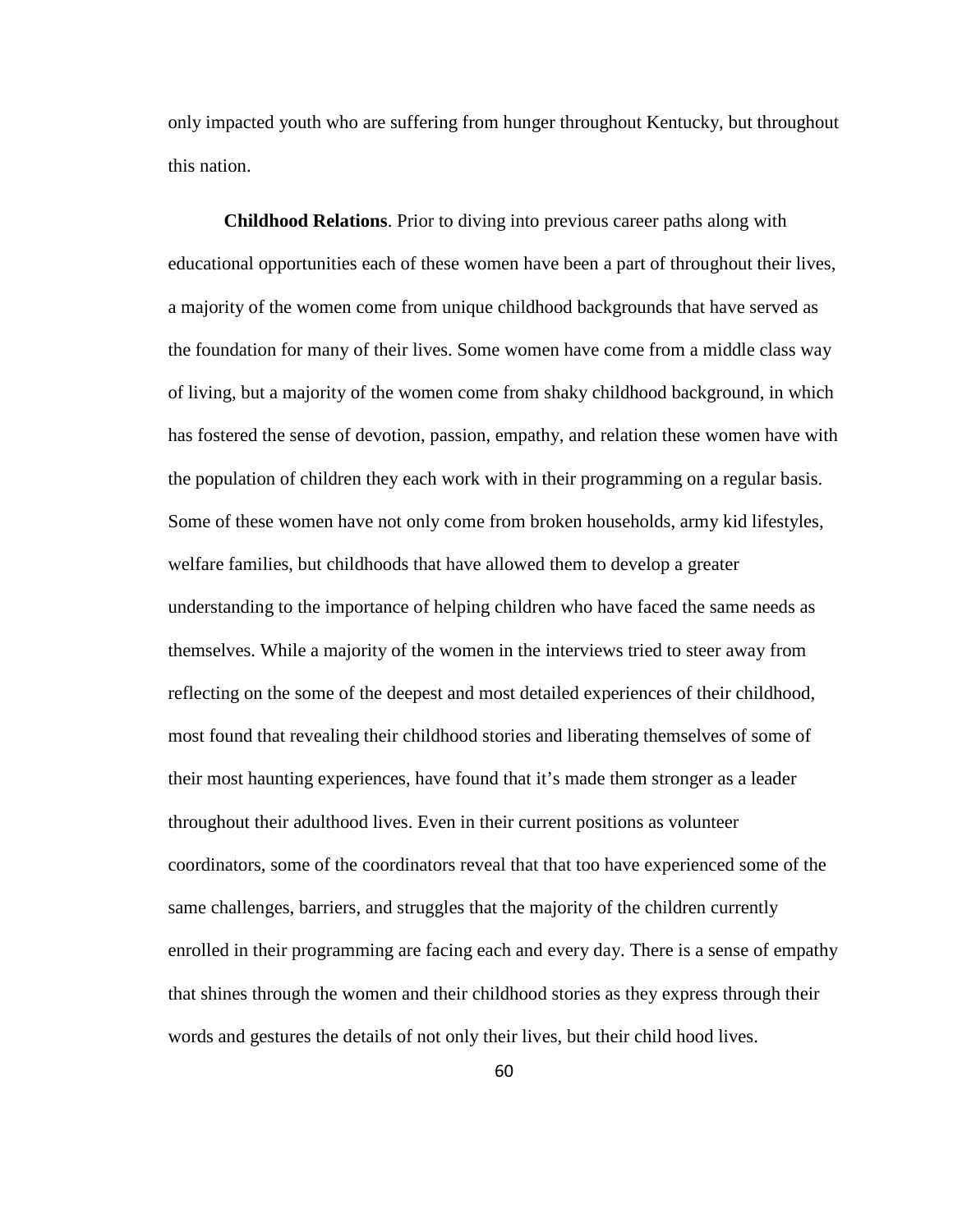Kimberly referenced a part of her childhood in which greatly shapes the person she is today. *Umm...from birth to eight, we lived in the projects. We were on our probably…oh my gosh…probably one of sixty families in the projects then…ahh we were probably one of five white families..*. She then goes on to note, *In the projects at that time...Umm so may first eight years…first two years of school were rough.. Um living in poverty, living in the projects. Waking up at night my mom gone because she is working the late shift so she could be home with us during the days before we went to school on certain summers…ummm so I mean it was good…It was just rough...and then she met my step father and he adopted me when I was eight and bought a home…* While living in the projects wasn't one of her brightest sides of her childhood, Kimberly did note that when living in the projects as one of the only white families, she did get bullied a lot throughout her childhood.

*Well there was just a lot of bullying…Umm when I was young living in the projects I was beat up a lot…just because I was one of like four or five white families living in the area so…I wouldn't say beat up a lot…I would say just picked on a lot…and then I had a friend who…just kind of took me under her wing…She is where I learned how to do hair, how to cook, her mama (Miss Ellen)…I will never forget Miss Ellen…and I'm still in touch with that family…still friends with that family…umm but Miss Ellen took me under her wing because Mama was gone a lot working…* Just as Kimberly talked about her experiences of growing up in the projects as a child, Claire (volunteer with Estill County Summer Feeding), referenced her experience as a child growing up in the projects as, *um as a child, you don't realize that you're in low-income housing you*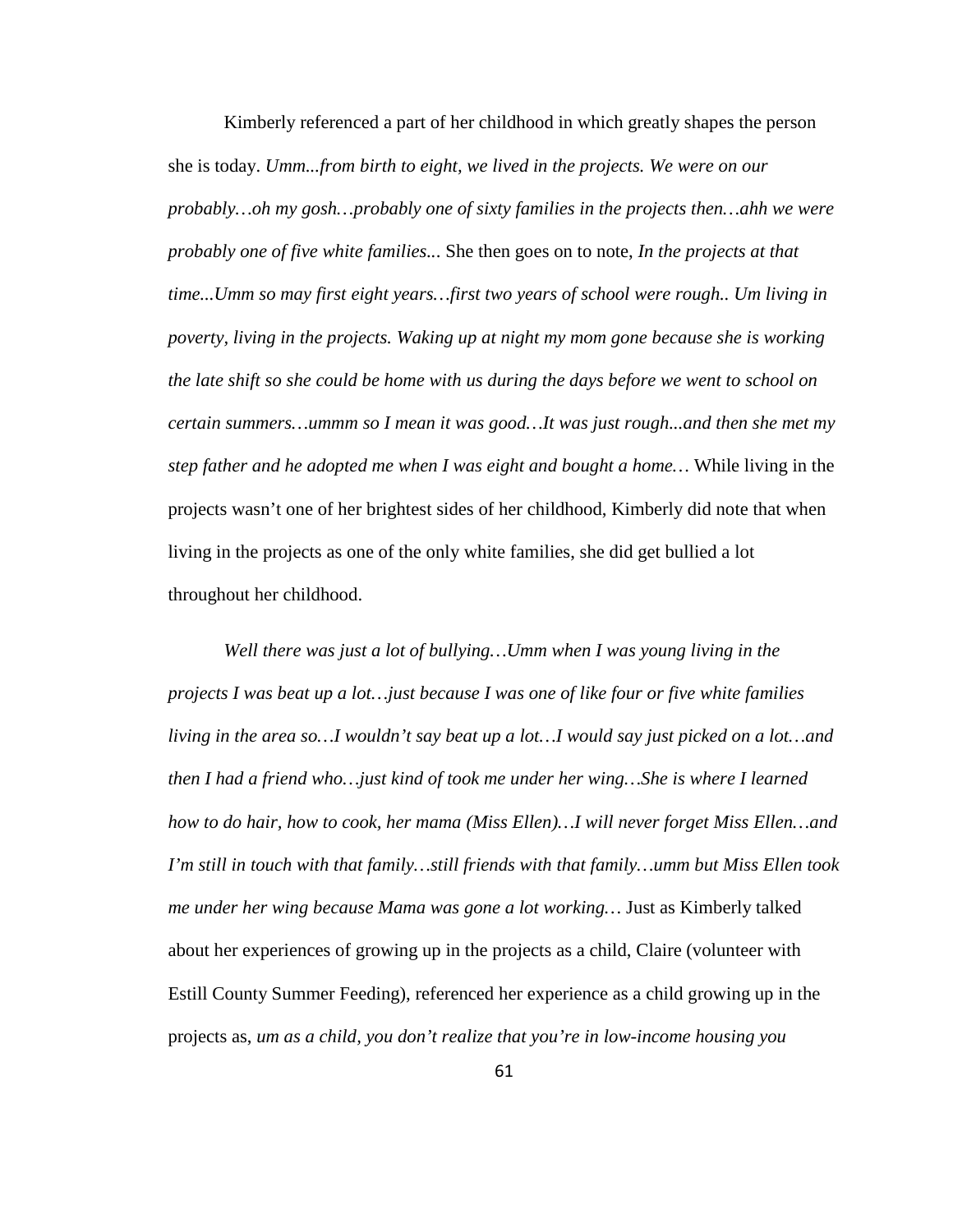*know...It was nice actually there was always kids around to play with…ummm…I had a lot of friends that lived herethat are still friends of mine today…* For Claire, she spent a majority of her childhood years growing up in the low-income housing authority complex and just like Kimberly, this type of lifestyle is one she came to fully know along with understand.

Aside from growing up in low-income housing or experiencing bullying issues throughout their childhood years, Carla (volunteer coordinator at Cardinal Valley Elementary School), is a Puerto Rican native and moved to the United States when she was ten years of age. *I remember as a child I was a welfare recipient child and I remember my mom going to pick up the food they gave at that time…it was kind of like big packages…you know…big bag of rice, can meat and stuff like that…so I know what's…I walked in those shoes…not having enough food in the house and depending on help and assistance…so I work here at Cardinal Valley and I've been here almost 20 years and I know who of the families are most need is or they need food…I can always tell and I can always approach what resources we have out there…* Since her program location serves a majority of Hispanic students, Carla's familiarity with the Spanish and English languages has allowed her to build close relationships with the students who are enrolled in her BackPack Program and their families. *And I'm just lucky that…I'm bilingual even though in the Caribbean our Spanish is really different in Spanish spoken in South America or European Spain or Mexico…so I've learned how to distinguish….and what words not to say that are OK in the Caribbean, but that are not good in Mexico*. Carla's childhood background closely mirrors the background of some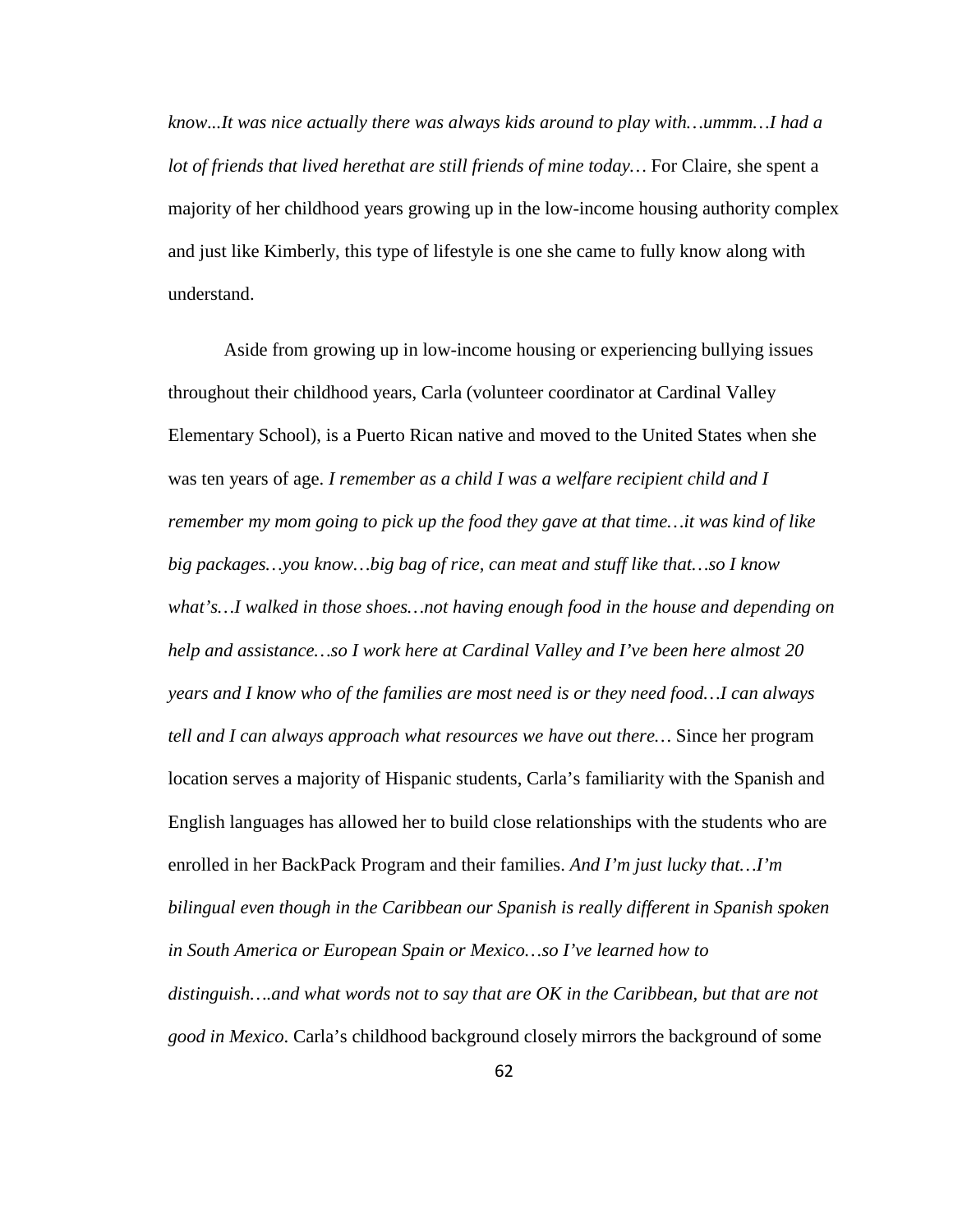of the student's she serves through her BackPack Program on a regular basis. *I grew up with a single mother, even though my father would come and visit everyday…that use to break my heart...so I grew up with her and she was very really strict…I was always locked up in the house…I wasn't allowed to go anywhere without her...So it was hard, but you know, I look back now and say, 'look at the woman I turned out to be'…I'm no wimp (she laughs)…I'm strong willed and umm I's just the way life is…ummm you learn as you go and you just do your best…and those members back then always guided me and told me to go to school, you can do this, and you can do that…*

For Rita, she began to understand her identity and the person she wanted to become at an early age, especially with being raised in a poor large household with other siblings her age. *Well I grew up poor and I know what it's like to be hungry…I know what it's like to be you know…to need someone uhh…to turn to for help...I know what it's*  like.when I was a kid growing up I was like some of the families we help right now. I *could see myself in some of these kids who come through here. I could see my past, I could see my childhood growing up poor…so I know what they're feeling...you know how hard it is to not know where your next meal is going to come from and we just knew that meal was going to be there…my family was strong believers in God umm for the most part…Christian people…we just relied on God...food did come in…clothing did come in…things did come in…things that I give to the families right now...It's like I'm going back to my childhood and someone is giving me those things…it's just like living a childhood back over, but through them and I always want to be…I always want to be humble and to care about others. I don't ever want to get to the point where I don't care*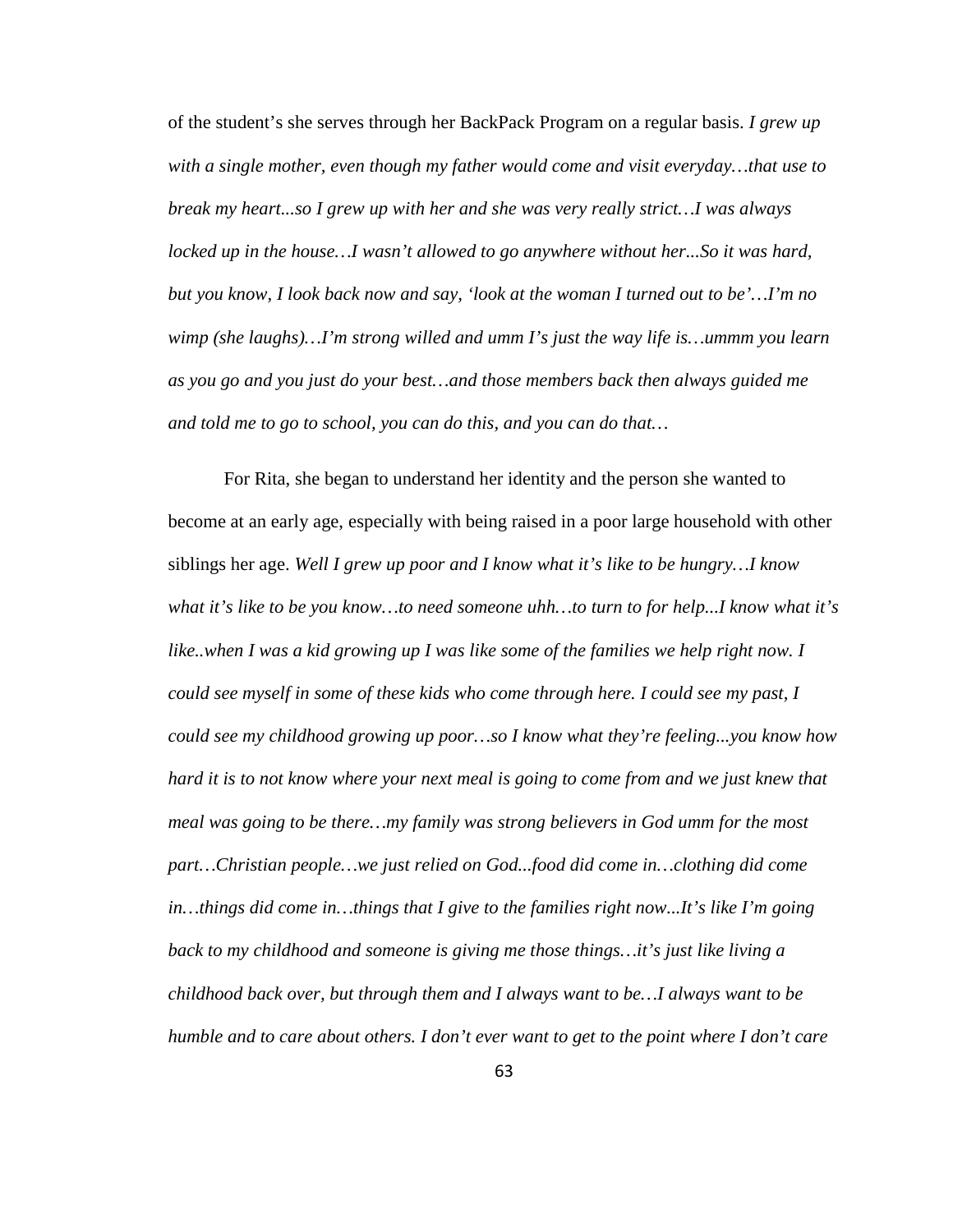*anymore…I mean and some people do…passions run thin and wear out…mine won't…mine won't…*

In addition to growing up poor, Rita also talked about her household unit as a whole and like some of the other coordinators, she too grew up within a army household. *Well when I grew up, everybody faced the same problems…Like my father had been in the army…you know for a couple of years…it was hard times for him and his family and basically ahh we weren't the only poor in our community. We grew up in a poor community uhh we didn't have transportation and it does back to what we're seeing today. If you have no transportation, you pretty much have to make due with whatever you can find. We didn't have proper transportation to get to the grocery store either…So we basically grew up sheltered with morals and things that are hard to find anymore and umm but we survived and umm not we see others you know struggling to worry about the ones who don't have transportation…ahh we have some that are 25 miles out in the country and they cannot get a vehicle started just to get to a food pantry or grocery store...so…*

As compared to the volunteer coordinators who grew up in more urbanized towns with an abundance of resources (Fayette County), Rita along with other volunteer coordinators who have resided in Eastern Kentucky throughout their lives, have faced many of the same challenges as compared to other volunteer coordinators who have resided mostly in Fayette County. Shirley (volunteer co-coordinator in Owsley County) referenced about her childhood, *Well we were…we were poor! I didn't have running water in my house until I got married. We had a well that we drawed water out of, but I*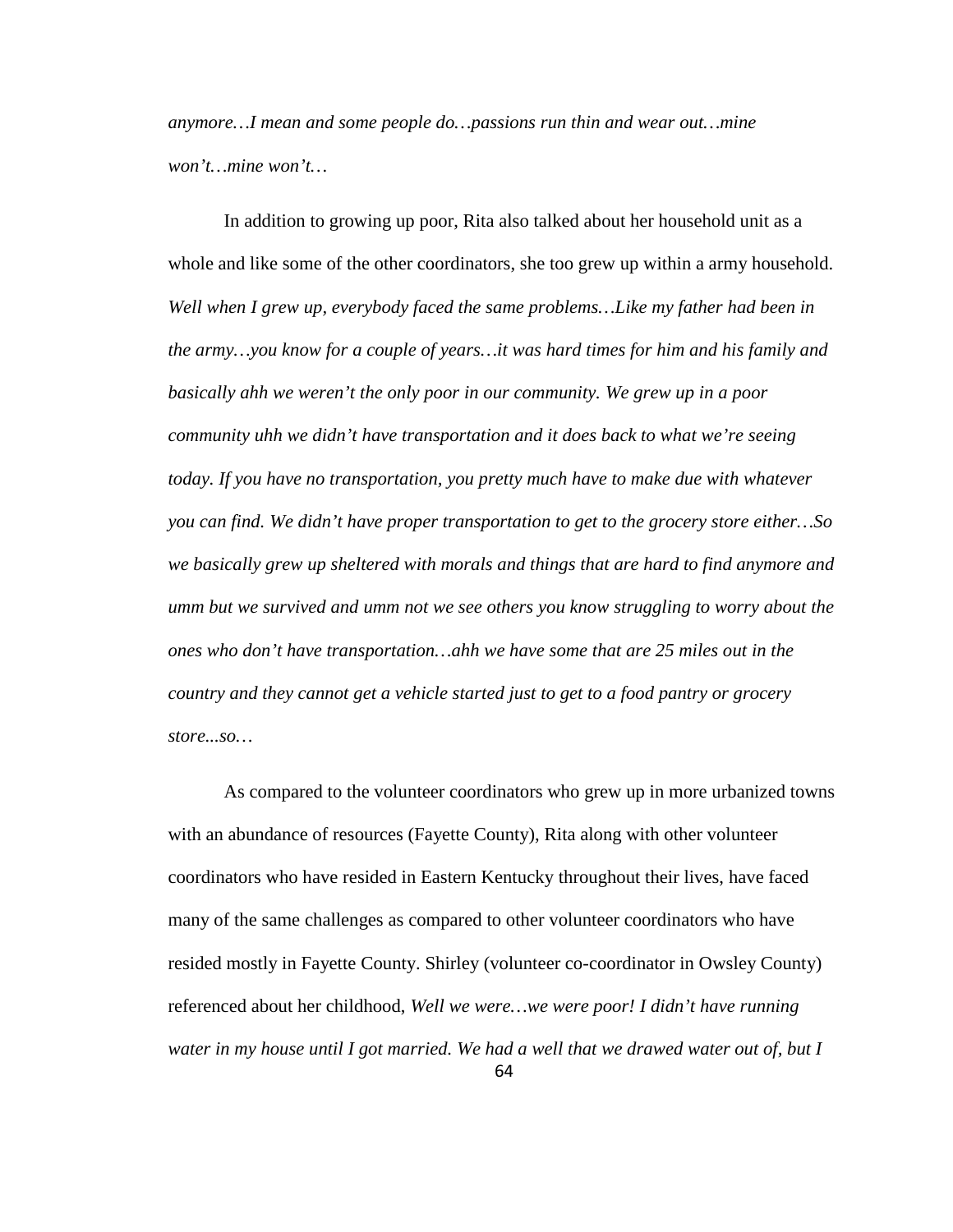*don't remember having a sad childhood…We didn't have a lot, but I remember we always had food on the table, a clean bed to lay in, and that's all we needed….And we ahh…my dad always did a lot of fishing and he was a farmer…we ahh grew tobacco and my mom was a stay at home mom..* In addition to Shirley's childhood story of how she was raised throughout Eastern Kentucky, Gene spoke a lot of about her childhood and just like many of the volunteer coordinators, she too can relate very well to the children she serves in her programming. *Ummm we moved a lot of different places…umm I came from a different generation I guess so umm…Social Services and things for children have changed a lot since I was a child…I was abused…so we moved a lot…if the teachers asked a lot of questions about bruising or something, we'd move in the middle of the night...*She then she added after many of years of moving around as a child, she was able to then come back to Kentucky, where she was originally born to teach, met and married her husband, and *just kind of stayed here and made our family*…

**Discovering Their Paths**. Sandy with Breckinridge Elementary School notes about her roles as a current FRC, *I help students and families to be successful while they're going through their educational process and so we're in place to help remove barriers for the individual or the family that might prevent the student from being successful*. Prior to discovering her current role, Sandy had interest in pursuing other career paths in which were not related to her current position. At the start of her career, she really wanted to work in early childhood education and development, but instead began working with a different organization within the Fayette County community. *Originally I thought out going into early childhood development and my other worked for*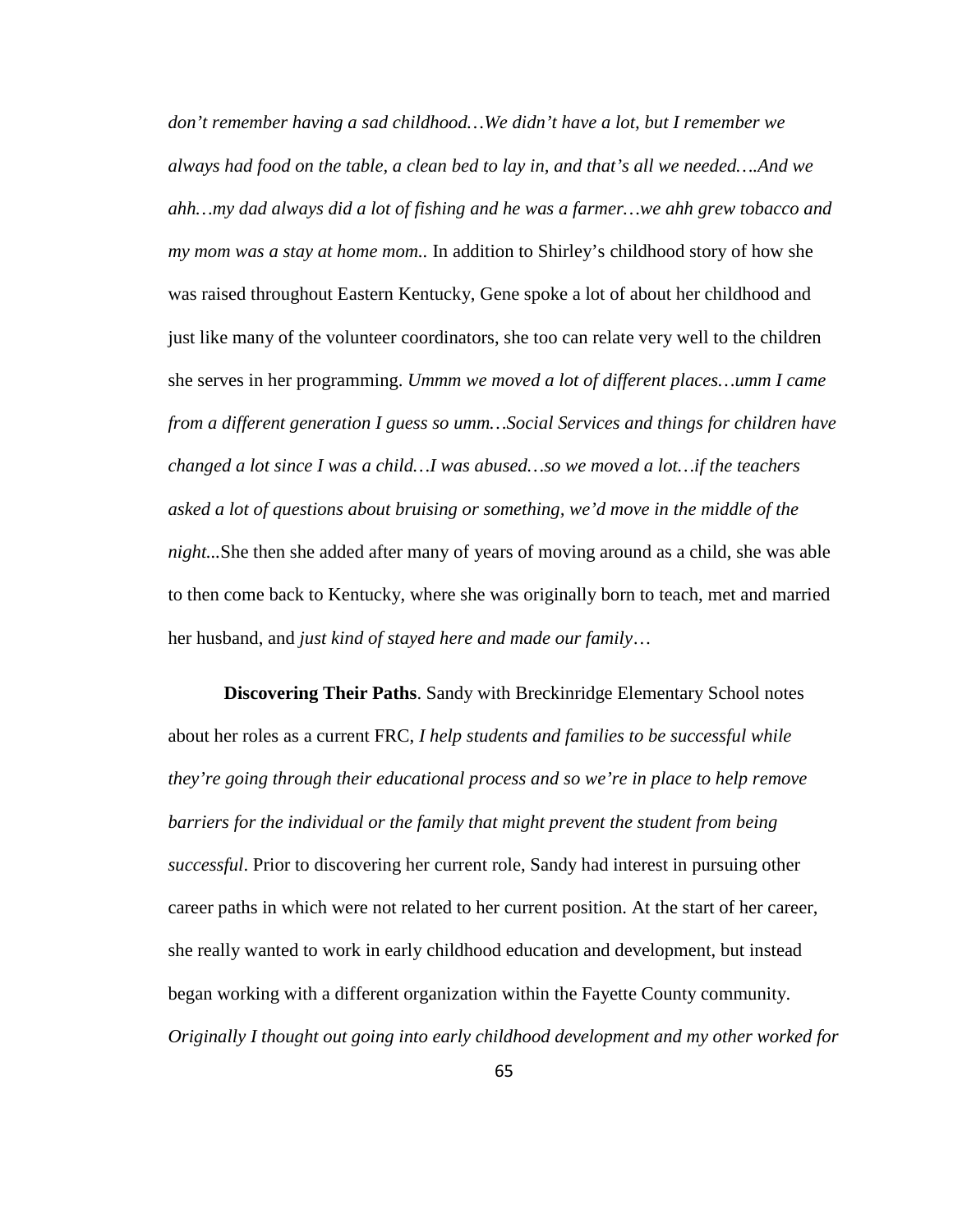*Community Action and she was like, 'you're not going to make any money doing that'…so I took the business route and uhhh…I was going to be a business major or marketing…that was going to be my passion and degrees or whatever... And then I changed to…from EKY to (excuse me) it's BCTC now and completed a two year Business Administration degree and then just started working in different areas and then a clerical position camp open at Crawford Middle School and the Youth Services Center and then that is when I started working I guess more in the Social Service side and then I went back to school to complete my degree and her I am…I ended up with kids the way I thought I might*…

The women came no short of having plenty of experience in working with youth in some type of capacity, prior to taking on their current roles as volunteer coordinators. When asked about why they decided to take on the roles they have as a volunteer coordinator, Kimberly stated, *I think it was a natural kind of fit. It wasn't in place when I got here*… and then she noted, *It's kind of like which came first, the chicken or the egg (we both laugh). Because I mean, I got this email… 'hey, hey, hey'…we got this program…I don't know if you're interested'*… For many of the volunteer coordinators, they saw the programs they were overseeing as a natural fit to them and their lives. In addition to the BackPack Program that Kimberly oversees at one of the highest Free & Reduced Lunch school locations in Fayette County. In her now position as the FRC, Kimberly chats about her current role by noting, *I try to formulate as many relationships as I can.* Kimberly along with many of the other BackPack Program volunteer coordinators have acknowledged the importance of their roles within the school setting.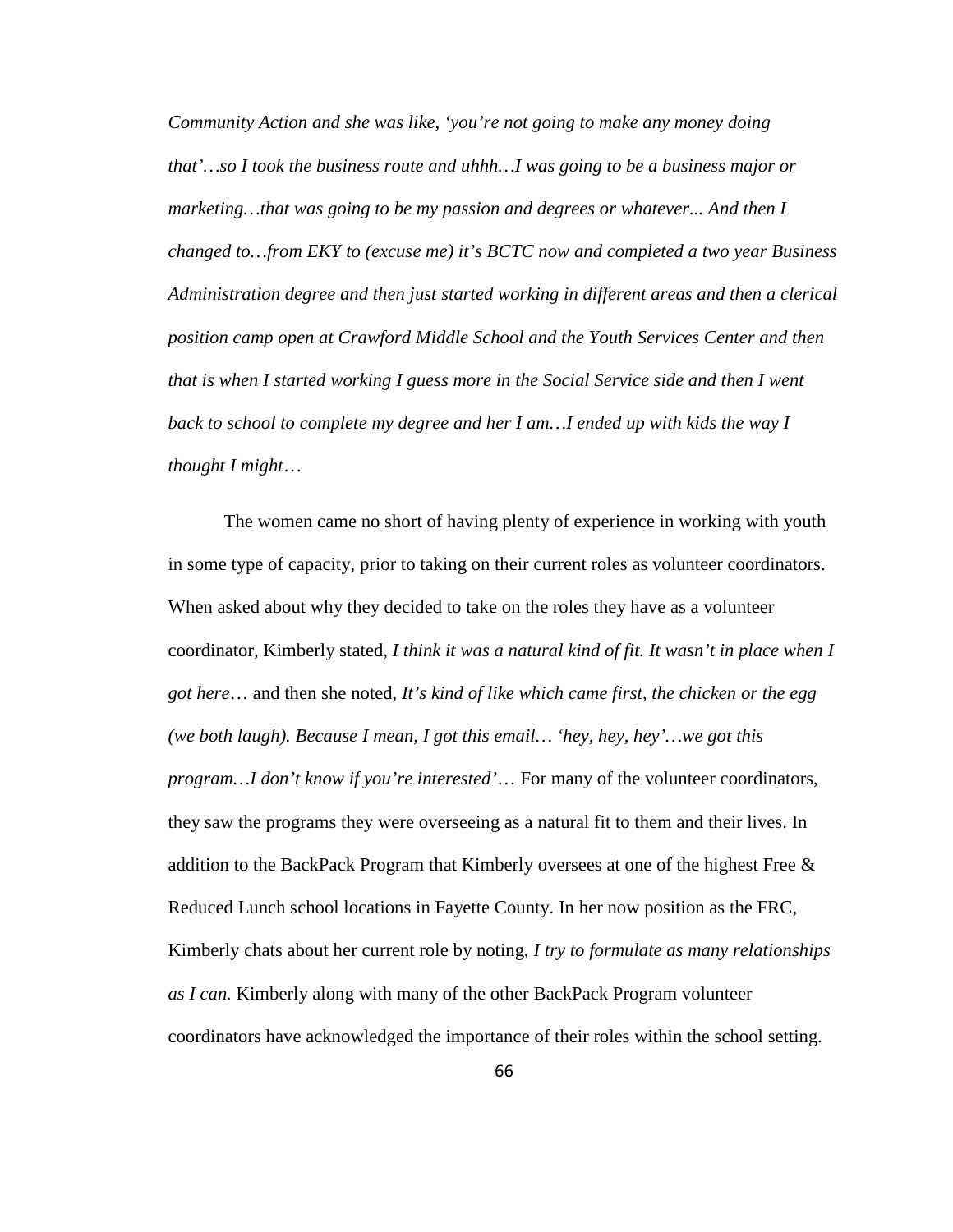She also reflected on her personal identity and how she has incorporated the understanding of herself into the role she plays at her school location and with the BackPack Program. *Ummm I'm not the sugary sweet personality, so I've struggled here because I'm not the…I'm not just a very genuine person... I mean what you see is what you get. I'm no different here then I am at home. I don't treat these children differently then I treat my own.* Her personality is reflected in the way Kimberly operates her BackPack Program, in that she has set expectation and standards not only for herself, but also for her motivation in serving more of her students. *My name is on the door. I'm responsible for everything that comes in and everything that goes out. I have to hold people's feet to the fire because it won't work unless we work it…that's just the way I feel about it so…*

Prior to their current positions in helping to combat food insecurity throughout their communities, most of the volunteer coordinators have worked in other career areas throughout their lives, in which they have been able to transfer those experiences over to their current job role. Kimberly (volunteer coordinator W.W.B), referenced throughout her interview that she has worked with multiple diverse populations outside of the school system and that education for her is a new field of work based on her previous career path. *Most of my social work has been more reactive because of my history in corrections and drug court…substance abuse.. In other words, the issue has already been significant in their lives as an adult…so I'm trying to come around from the backside now and kind of get the kids when their kids and uhh hopefully try to make an impact umm before the problem sort of solidifies for them as they age.*. She goes on to note her previous work by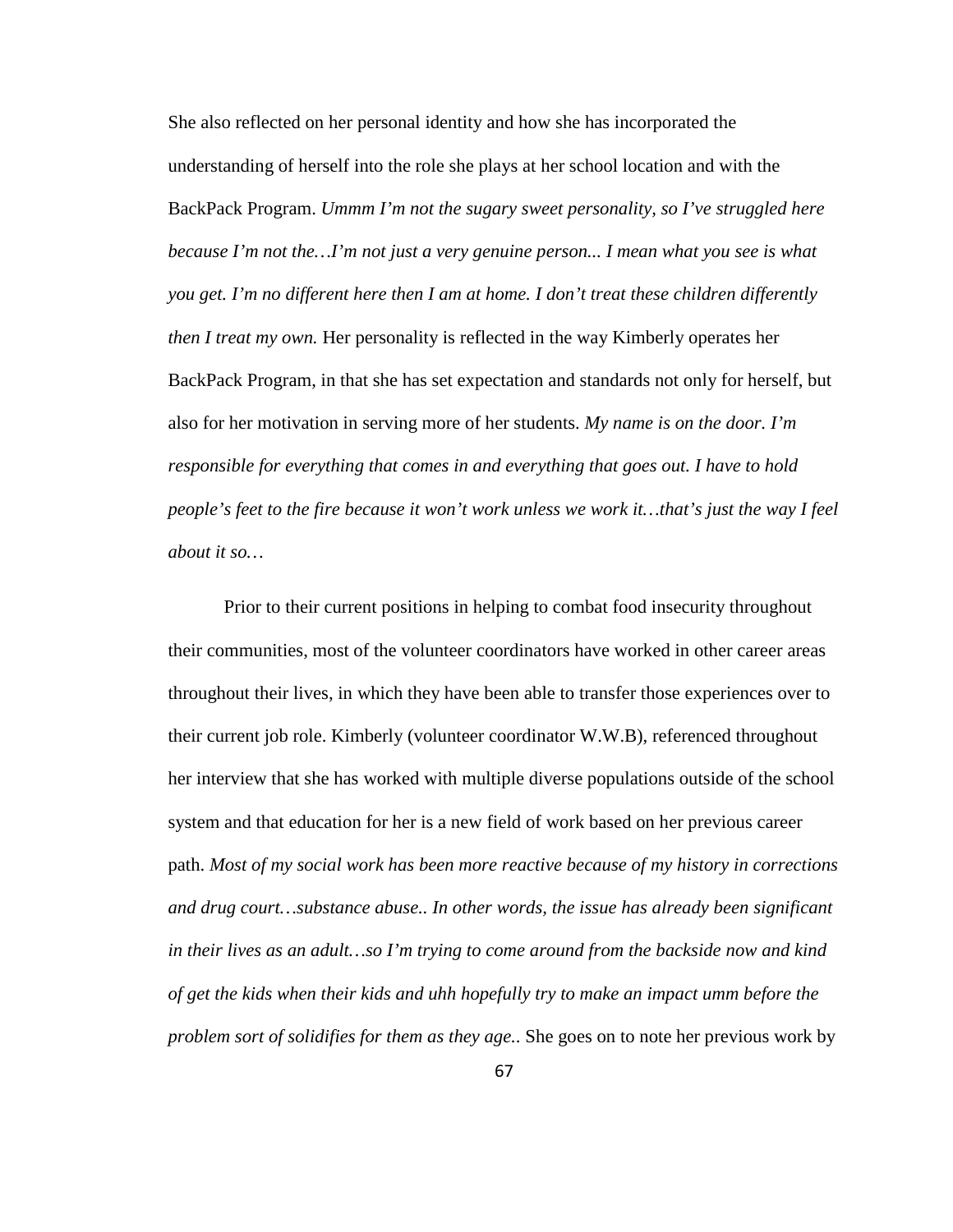stating that she worked in a prison as a parole officer for drug core and then she went on to work in a state prison as a substance abuse counselor. *It's a very corrupted entity...And that's the reason why I left…it's just it's own beast…*

Carla came into her positon as first an ESL instructor answering phones in her school office, and then she was offered the Family Resource Coordinator (FRC) positon at her school. *The principal and the Social Worker offered me that…cause the coordinator at the time was…I guess due to have her baby in November and the baby came in October…so the Assistant to the coordinator ran the center from that time from October all the way until March when I took over…* Due to her willingness and passion to help others, the principal and other school officials saw within Carla a sense of leadership. *We were trained on how to run this center…and oh…I was like, "omg this is serious!* Due to the high percentage of Spanish speaking students and families that Carla interacts on a regular basis at her school location, any materials that she hands out through any of her programming, including her BackPack Program, she always makes sure that all materials have been translated into Spanish too. *I always keep like 5 or 6 dictionaries...all English, or English-Spanish, Spanish-English, all Spanish…and I tell my parents that...it don't matter how…you know…when your language is something else, it's you know…whatever it is...not English, you're never going to be fluent 100%..never. You're always learning…*

For Susan, it was also not a coincidence how she stumbled upon her role as the Youth Services Center Coordinator and also the volunteer coordinator of the School Pantry Program. What is unique about Susan's school location, is that she has been the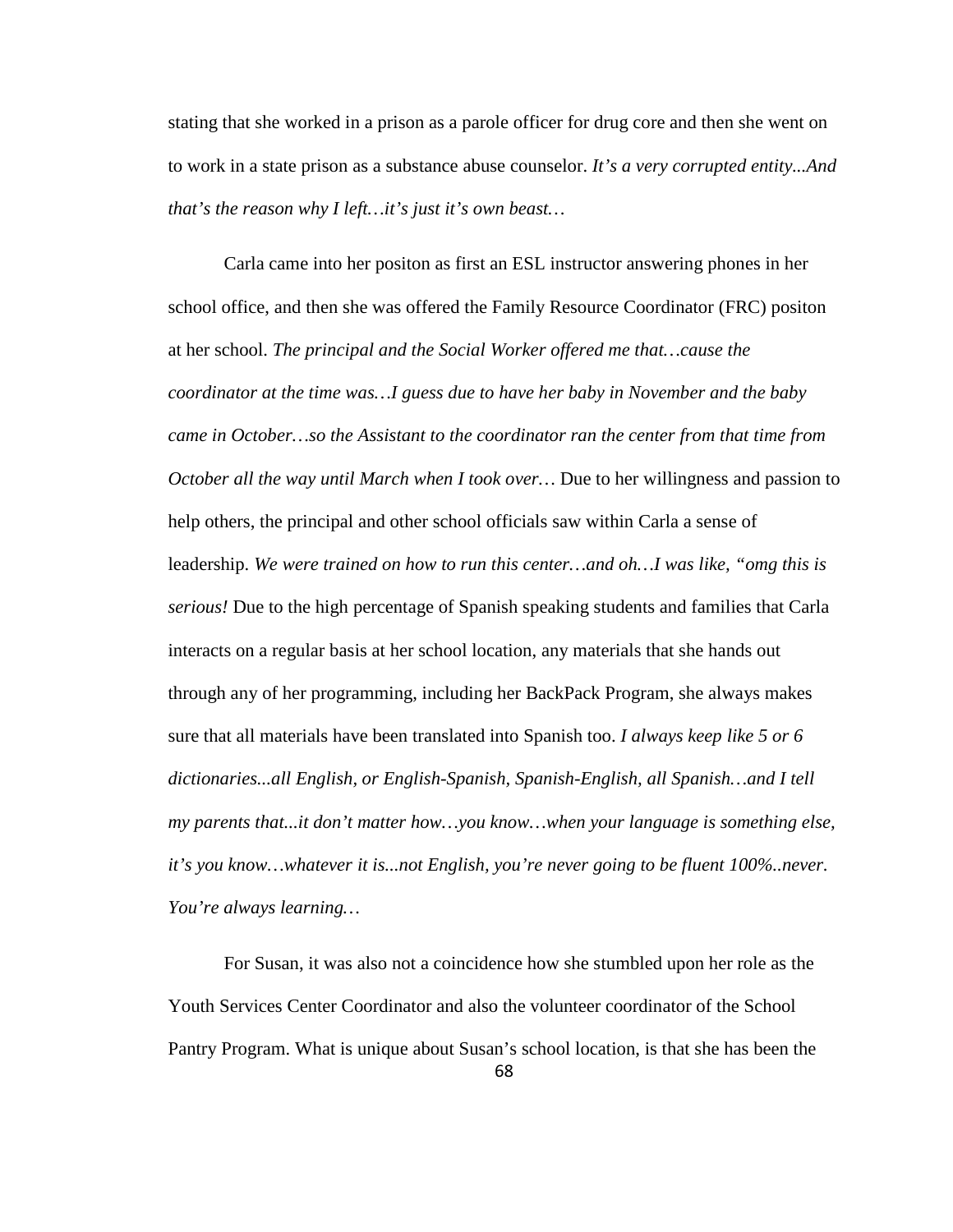Youth Service Center Coordinator for the past 23 years. Currently, she works with a total of 1300, but in the past has worked with both the high school and the middle school location, serving a combined total of 1500 students from each school location. Just like Karen at Leestown Middle School, they both operate a School Pantry Program that serves a mass array of students with high needs. Susan notes, *So I was hired to work both schools, ummm which was very hectic because it was 1500 kids here and 700 kids at the middle school…so it was quite a bit…you had to go back and forth each day to try and meet all those needs and do all those programs.*..

As referenced previously, Susan worked as a 'Flex Response Coordinator' prior to taking on her current position. *A very good friend of mine had applied for the FRYSC were just starting…that was 25 years ago…this is our 25th Anniversary for FRYSC and so she was applying for a job and was gloating about it...like how wonderful you know these opportunities were…so I looked into it and applied and umm got an interview…* At the first level of her entry into the FRYSC realm, she began working in a position within a middle school and eventually accepted her current position at the high school level. *And I camp up to the high school…It was the best thing I ever did…I love it here, I love the people, I love the kids, I love the families, I know the community...umm I've invested a lot of time umm so it's a good experience…I like it when I go out to Kroger somewhere and I hear, 'Ms. Massey, Ms. Massey'…my kids hate it! They're like 'omg' Can we go somewhere were you're like anonymous?*' She then goes on to add that her presence not only amongst the population of students she serves but amongst her community, has allowed her to make her imprint of the lives of others. …*so I just think that's a legacy*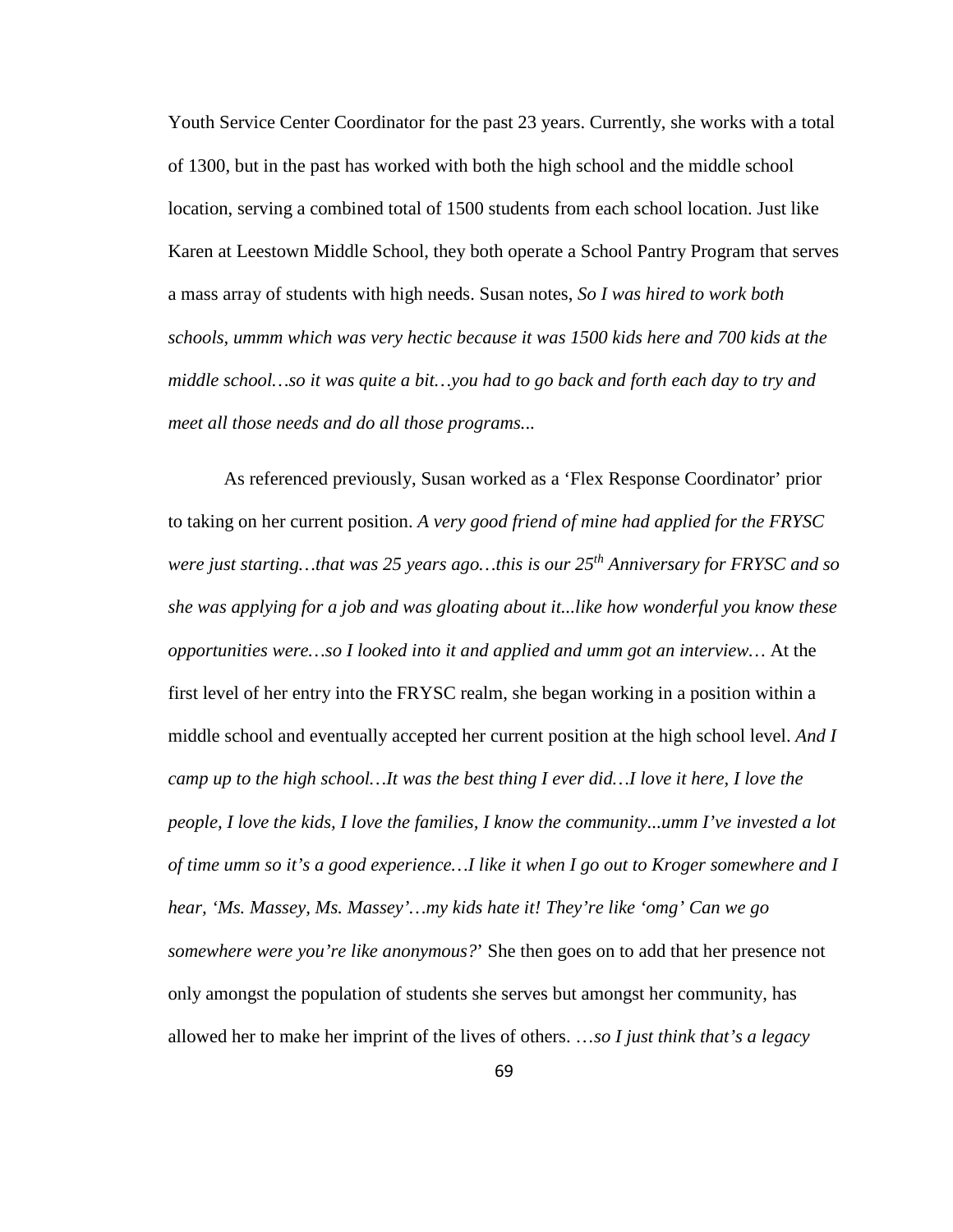*that I'm really happy I have and that I get to leave behind…not just touching lives, but doing things that really impacts lives…it matters to me…the whole civil service kind of thing…and umm being a servant…and so I really feel good about that…*

Even through encouraging themselves to become leaders of not only their program but their communities, did some of the volunteer coordinators inspire others to join their mission. Grace came into her current volunteer coordinator position through her previous involvement and residents of the Housing Authority complex. *It's actually kind of a funny story…And Debra had…both of her people that were doing the cooking out one day…and she just called me up and asked me if I could do it that day...And I did it that day and I think the next day and I helped the rest of the summer…* Grace enjoyed her involvement in the program so much during the first summer the Housing Authority hosted the Summer Feeding Program, that she continued to come back each and every day to serve the children in her community. *well like I said…she called me and needed somebody and then I came and once I got here…I enjoyed it…I enjoyed the kids…I enjoyed the other ladies that were helping…*For Karen, her eagerness for helping others and finding herself in her current position came from intrinsically at a young age. *I feel like I've always had a passion you know…even coming to middle school, I use to be a mediator and I use to help kids with mediation and solve problems and that's just what I do…And at church…the church I go to, I serve umm children at church…I love kids umm they're our future…um, we're here to help them be successful…umm we were all kids one day and when you get adults, you know...it's just like giving back because we've been in*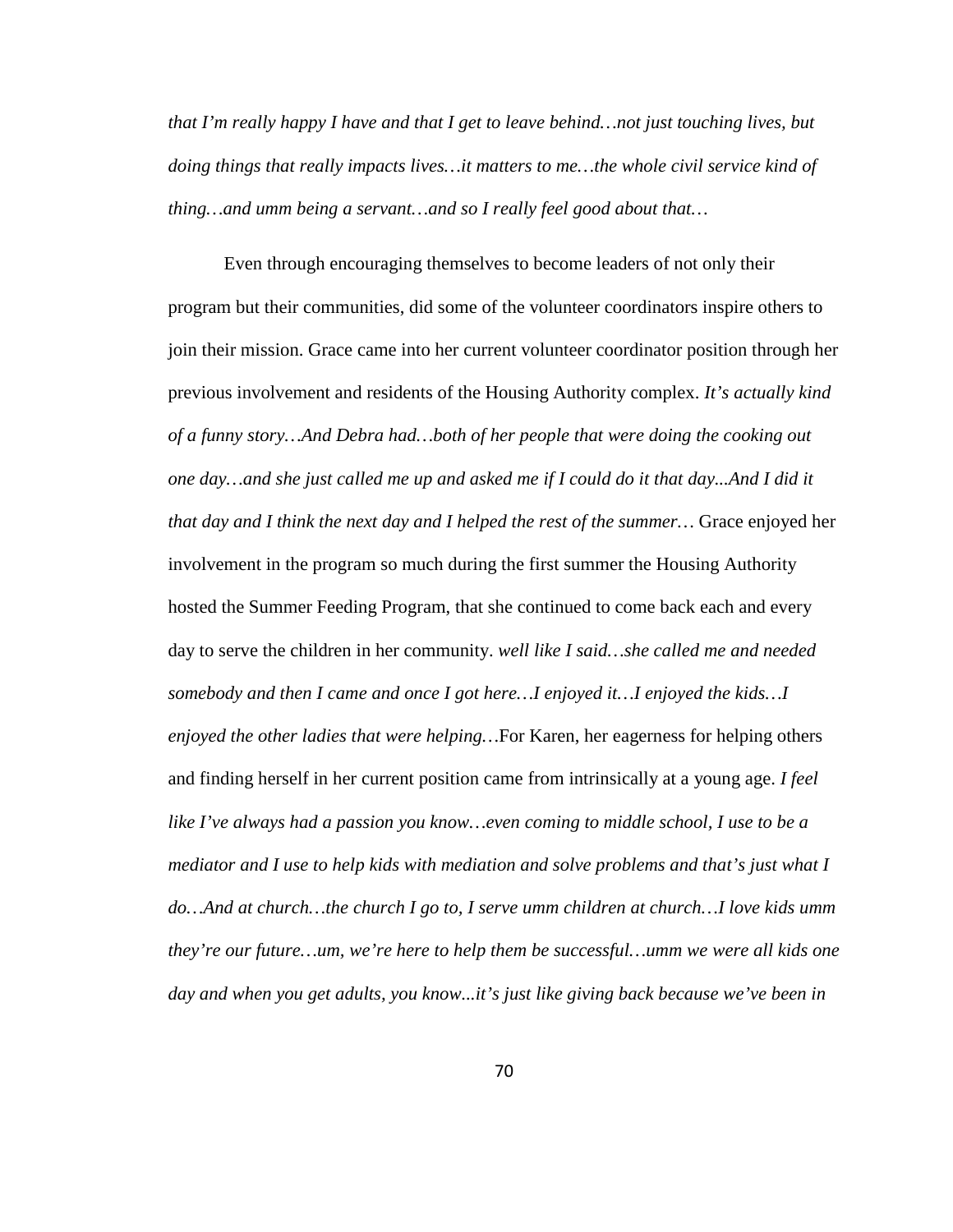*their situations, we've been in their shoes…you know, we want to make sure they don't go down the road we've been down... and so that's just a little bit about me*…

By discovering their career paths, each of the coordinators are not only able to become more familiar with themselves and what they want to do, but they are able to give back to their students by working to meet their needs. Their passion for their food programs, has spilled over to their high involvement throughout their communities.

**Extended Community Roles**. For many of the volunteer coordinators,

71 overseeing their feeding programs is their number one priority when it comes to reducing the number of children suffering by the challenges of hunger. In addition to their passion of working with these programs, these women are also highly involved in other areas of their communities, in which their involvement is also dedicated toward helping others. Not only do they see themselves as staples in their dedication of feeding children on a consistent basis, they also see themselves as staples in the community because they are able to extend their passions into each of their own communities. By extending their work, dedication, and passion throughout their individual communities, they have been able to create a community audience in which not only respects the work they do for their programming each and every day, but are able to gain community involvement around their passion for their work. Through her work with her BackPack Program, Sandy has also been involved in a various array of opportunities throughout her community. Specifically, for the feeding program, Sandy has served as the volunteer BackPack coordinator for 8-10 years. *I do serve…I've served on a couple of boards...through my career so that would be extra-curricular…Carnegie Center Board at one particular time,*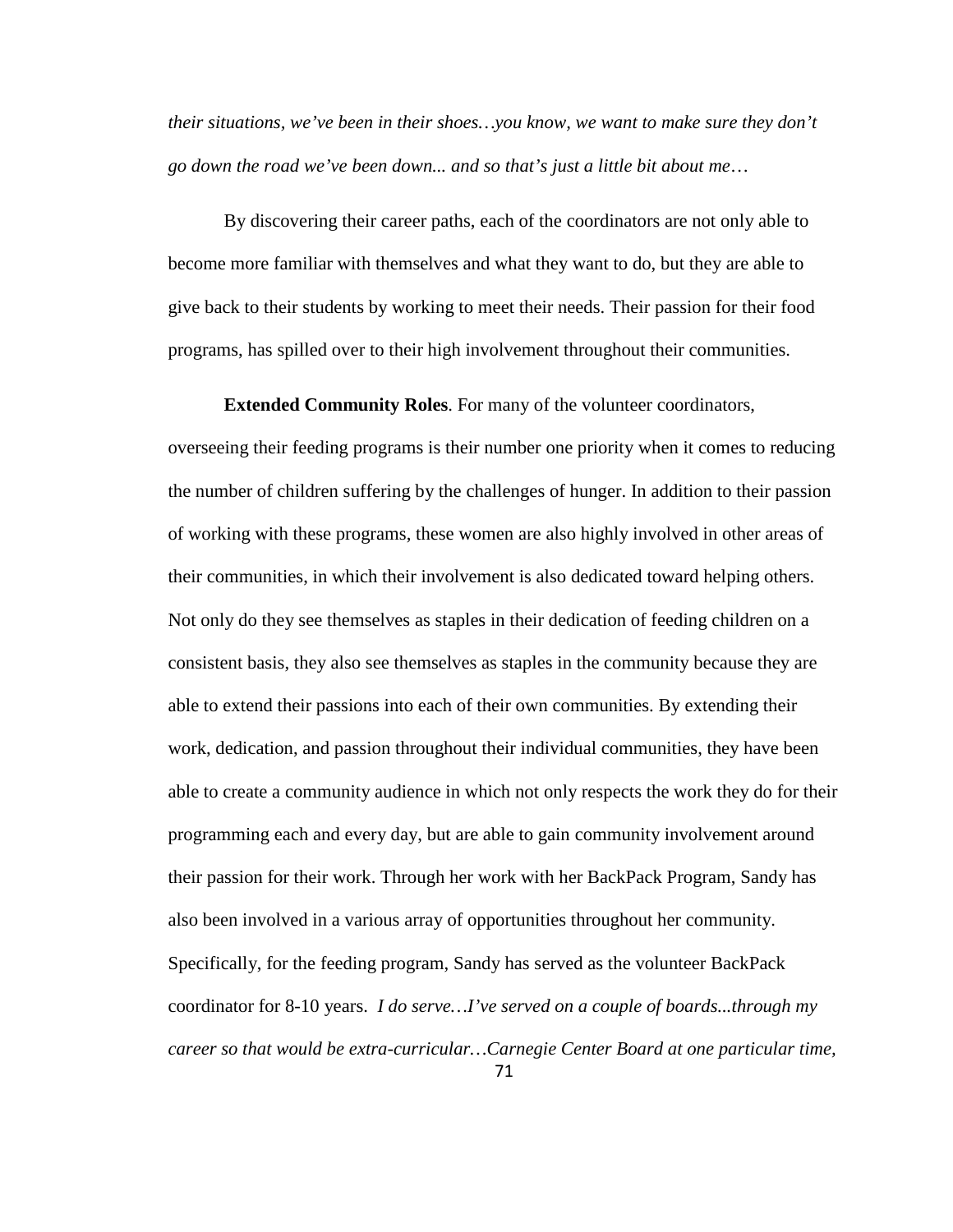*umm I was on…I was a member of the Junior League of Lexington, I participated in Leadership Lexington, and I currently serve on Growing Peaceful Families board...oh... umm., I also served on the board of umm Urban League of Young Professionals*.

In addition to Sandy's engaged involvement in her community, in addition to Susan's role as the School Pantry Program volunteer coordinator, Susan also serves as the, *Title I Coordinator, Student Assistant Team Leader, umm Senior Class President (well, I'm not President…Senior Class Sponsor), and umm I'm also on the MTSS Leadership Team, I'm umm a Department…I've been President, Vice-President, and a member of Lex Care (which is a program within our network of Social Workers within Fayette County…um that work together to solve problems of sustainability like housing, food, those kind of things)…*In addition to these roles in which she oversees in her community, Susan also noted that she has been on the Resource Mother's Advisory Board and the Home Network Advisory Board.

72 Having a continued involvement in their communities has not only allowed the women to expose themselves to new opportunities, but it's allowed women like Susan to continue to build her skills, so that she is able to continue her mission in serving others. *I think I have a lot of skills as a leader to move us forward in the direction where support for families in the community are provided or umm as a resource provider…So that's it in a nutshell…* In addition to Sandy and Susan, Karen also talked about her additional roles when it comes to overseeing her School Pantry Program, but also overseeing additional responsibilities within her main role as a Youth Services Center Coordinator. *Usually I am the…ILP (Individual Learning Plan) Coordinator where students are able*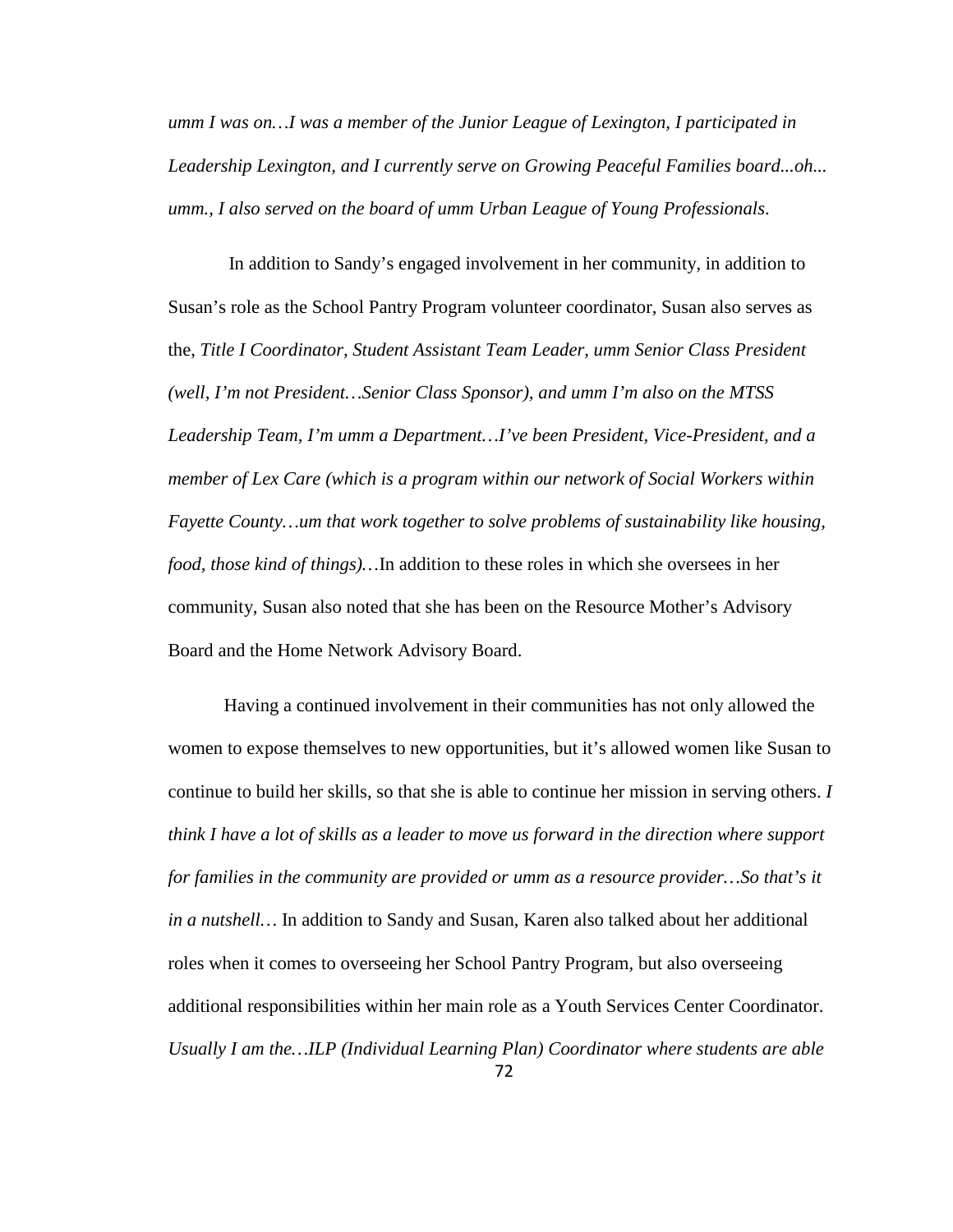*to start thinking about focusing on college and career readiness and just kind of getting them…you know…in their mind at an early age…I'm trying to think of other things…And just with the Youth Services Center, we do programs...I run a lot of groups…This year I'm excited…I'm going to try the Career Fair next Spring…so I'm excited about that. We do some Parent Learning Nights and I'm going to try and do a Social Media night for parents…ahh this semester…work with PTSA…connect with them…collaborate with them to see how we can better assist them in school. And so I wear a lot of different hats*…

In addition to her role as a volunteer BackPack Program coordinator, Carla has also dedicated nine years to assisting with Back to School Rallies at the nearest park in the neighborhood where her school is located. *And every year I get the jitters…but it's just that you want to be the vest for the community, the families, the kids, and it's just the way I am…I guess personality wise…not that I'm a perfectionist…but you want to do better or I've never…I was brought up to be humble and to not to think you're the greatest or you know it all…it's like I'll give the trophy to someone else or the paton.. but yea, always willing to learn…*

Through their dedicated work with each of their feeding programs, the volunteer coordinators are able to transfer a lot of the dedication they have for the feeding programs, to the dedication they have in working throughout their communities. Taking their passion into the community, has allowed the coordinators to see what needs exist in their communities, continue to build relationships with community members and parents,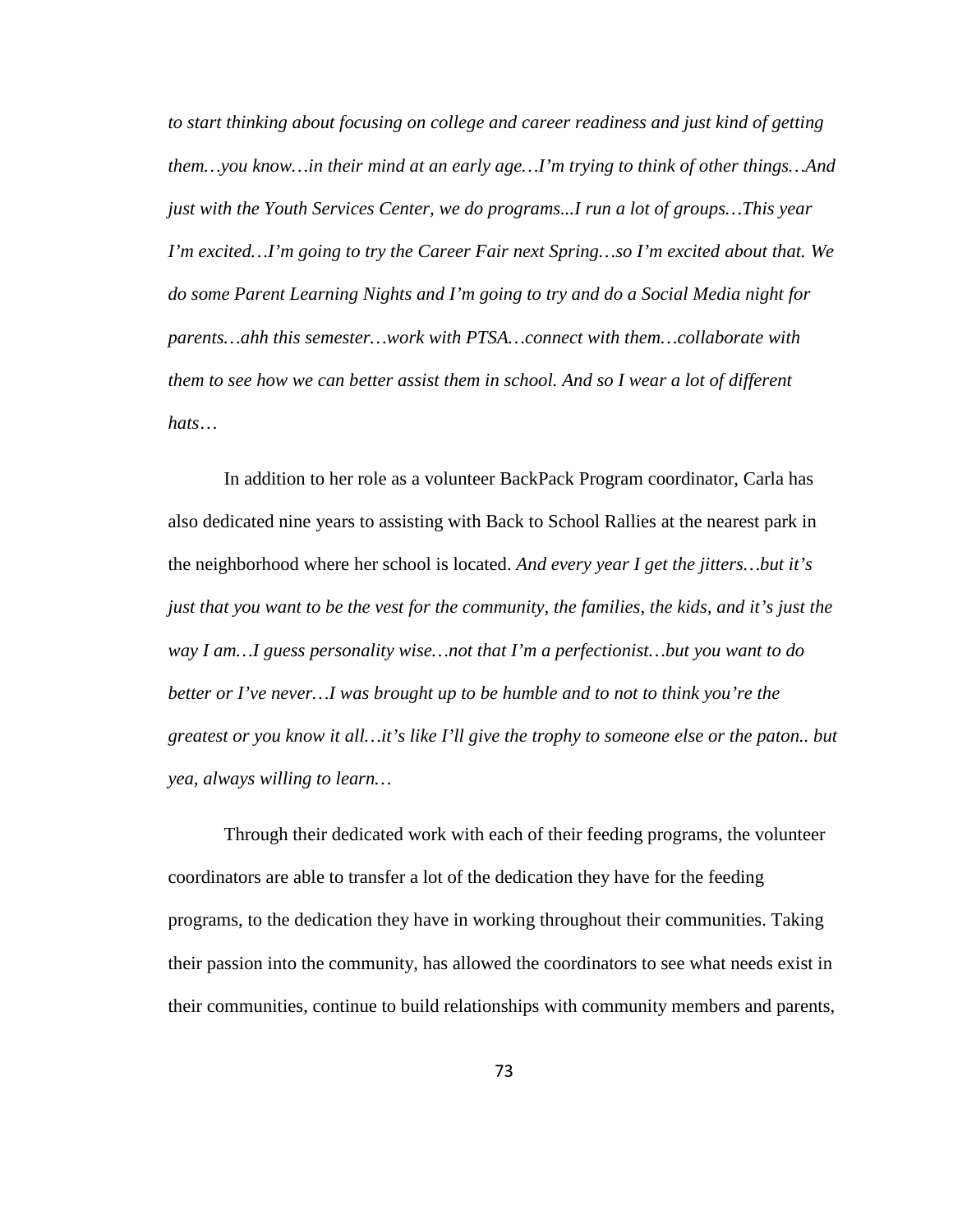become a presence amongst the leaders of their community, and also gives them a way to promote their own programming and mission for working to combat child hunger.

**Previous Education**. In addition to various career paths serving as the stepping stone to the volunteer coordinator's current positions in helping to combat child hunger, some of the coordinators referenced a lot about their educational background and how their degree has served as their stepping stones into their career paths. Barbara, the volunteer coordinator overseeing the BackPack Program at Mary Todd Elementary School, noted that she moved from Jessamine County to Lexington, in order to attend the University of Kentucky. *I grew up in Jessamine County and moved to Lexington to go to UK and umm I attended for my undergraduate…I took a year off after I got married and got a Bachelors in Social Work and I wanted to work in the school Social Work field, so I took a position here at Mary Todd Elementary School*. Prior to her decision to take a job at Mary Todd Elementary school and choosing to work with children, Barbara felt that she wanted to go into ministry. *I knew I wanted to help people…honestly, I felt like I wanted to go into ministry at one point in my life and I guess I heard from my husband and other sources that often people were going to get their theological degree and it was very expensive to get that and they ended up in just a secular job at Ehow…and so he encouraged me to just go ahead and get my Masters in Social Work and maybe I could serve in that capacity…* Throughout the period of getting her Masters in Social Work, Barbara picked up an internship, while in the mist of gaining her Masters degree.

Karen, the volunteer coordinator overseeing the School Pantry Program at Leestown Middle School, talked about her love for her family and how her connection to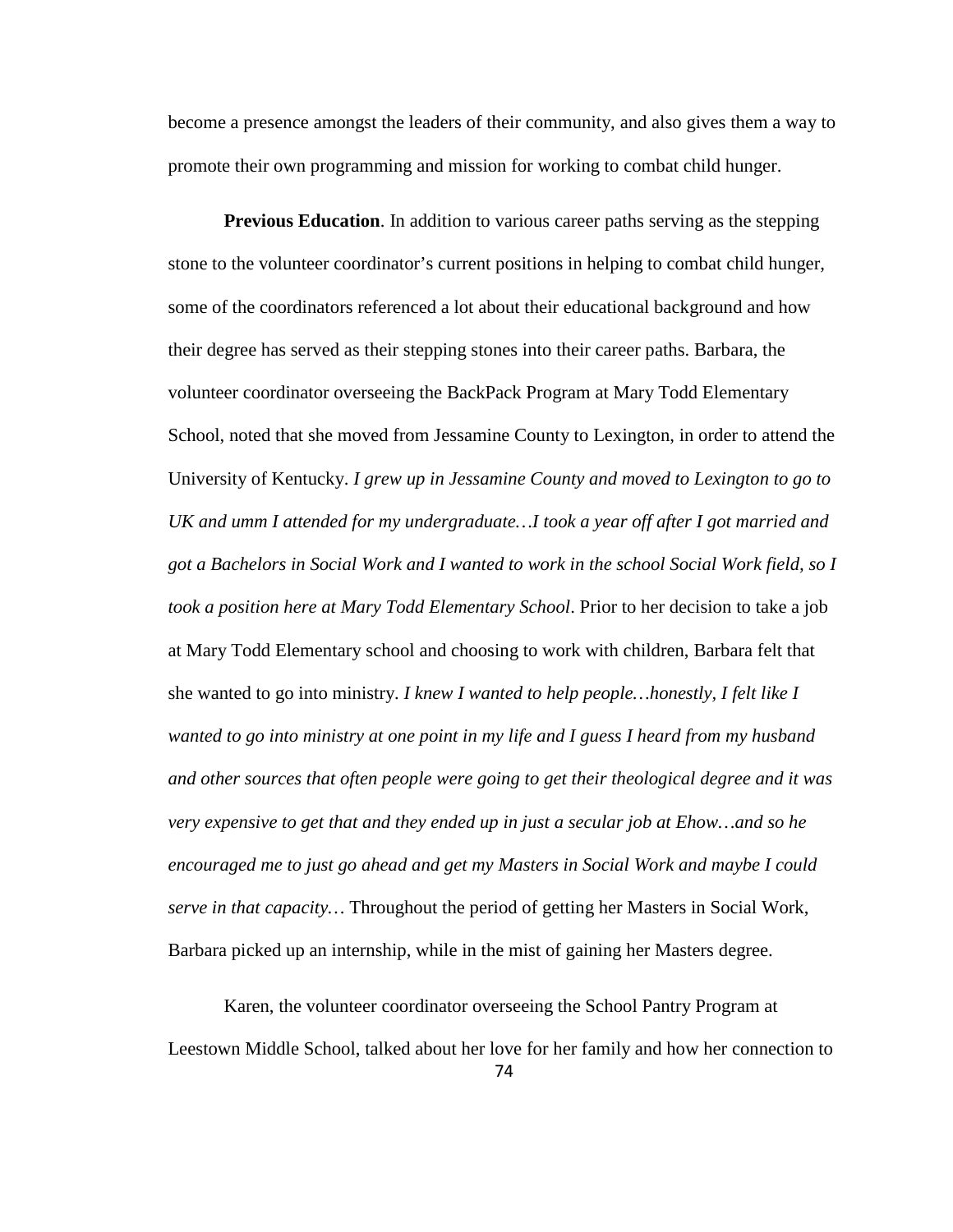her family helped shape her decision in choosing the education path of Social Work. *I'm just a family oriented person…And I love being around my family. Umm I love helping. I think that's why I got into Social Work, cause that's may major…I have my Bachelor's in Social Work and I just graduated with my School of Social Work certificate…umm and I love helping people…that's my passion…and I think we're put on this earth to serve others…So that's just what I love doing and not only here at school or just with my job, but even in my family..* On the other hand, while Kimberly (W.W.B Elementary School) didn't enjoy her high school experience due to "teenage stuff going on", so did enjoy most of her college experience, of which she positively reflected on during the mist of her interview. *I dropped out in 11th grade and immediately…in December…turned 18 in February and took my GED…and immediately started college! I hated high school…hated it! I didn't life school…college!* For Shirley and Rita, the volunteer coordinators overseeing programming throughout Eastern counties, they each attended Morehead State University to receive their Bachelor degrees.

While some of the volunteer coordinators didn't reflect on their education experiences during the interview, the coordinators who addressed prior education experiences in their interviews, have been able to tie what they've learned in the classroom and apply to their current work as coordinators. Many of the coordinators received their Bachelor's Degree and then some went on to pursue their Master's Degree in Social Work. By receiving their degrees in this field, many of the coordinators were thankful for their educational experiences and what they were able to learn in the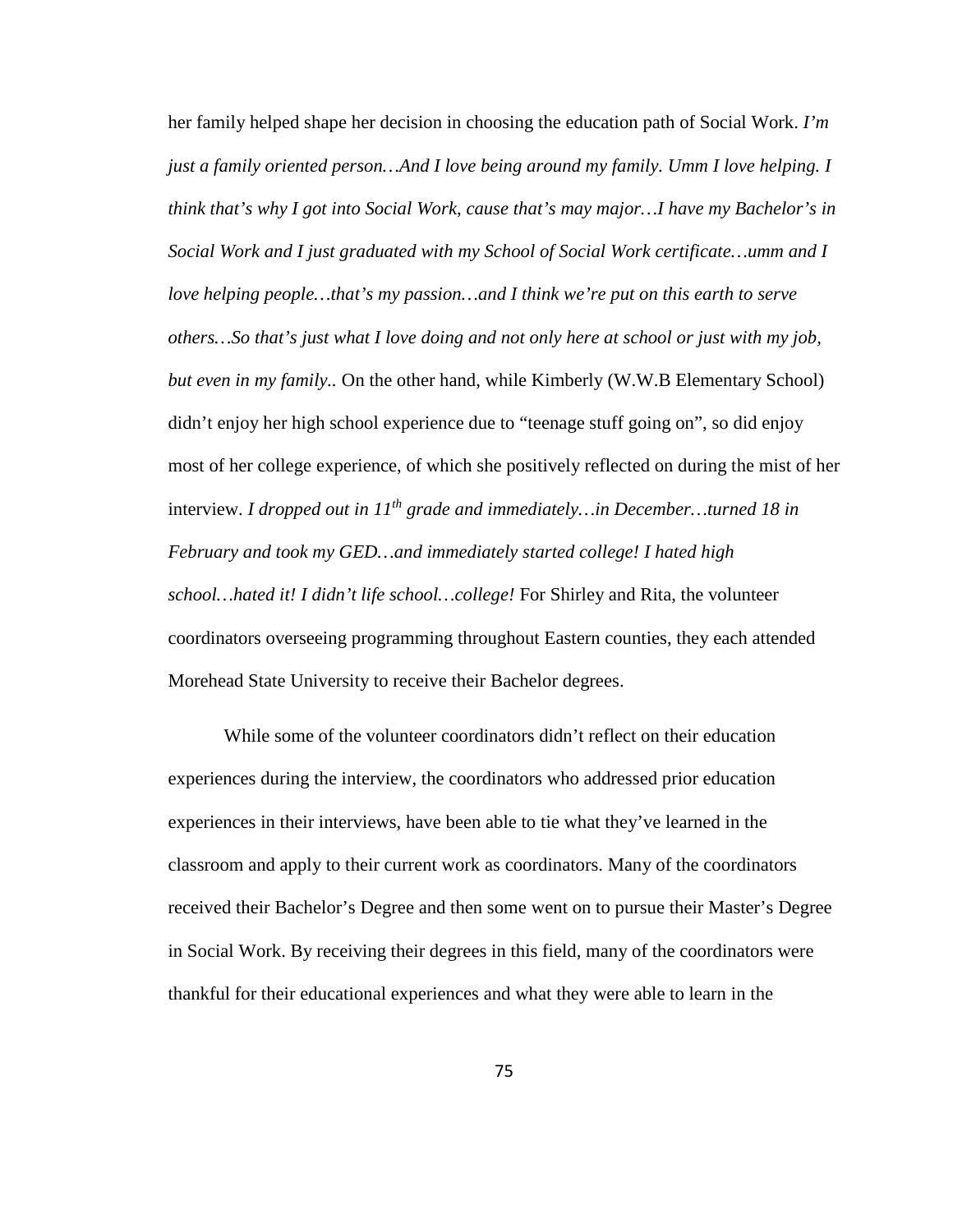classroom about working with low-income populations, youth, and about the subject on poverty.

**Setting the Path: Leading By Example**: In addition to overseeing their feeding program at their site locations and also striving to help others throughout their communities, each coordinator is truly dedicated toward the time they invest into their programming and also their vision of being a servant leader to others. When asked how much time each volunteer coordinator has dedicated toward overseeing the full operation of their programming, a majority of the coordinators didn't hesitate to outline the logistics that go into the overall operation of their programming. Sandy noted her dedication toward her program, especially when she began to oversee the operation of her program. *So I guess when I first started the program maybe I spent umm anywhere from packing the bag... I'm going to say roughly 2 hours in coordinating deliveries, packing, and all that. And then now as time has evolved and were different agencies have picked up…we went from the product being delivered to me, to the product being delivered to the church, and then they would pack and bring it to me…and then it went back to the pantry, where volunteers packed it…* Through her dedication and networking throughout her community, Rita is fully dedicated to her Summer Feeding Program and dedicates four hours per day toward gathering supplies, getting everything ready, coming up with plans on how to entertain the kids during meal time. *From start to finish it was about 4 hours a day, 2 days a week…So we dedicated about 8 hours a day. We had an average of 10 volunteers each time*. In addition to noting the efforts that Rita and her volunteers have put into overseeing her program, she also referenced the dedication she has put toward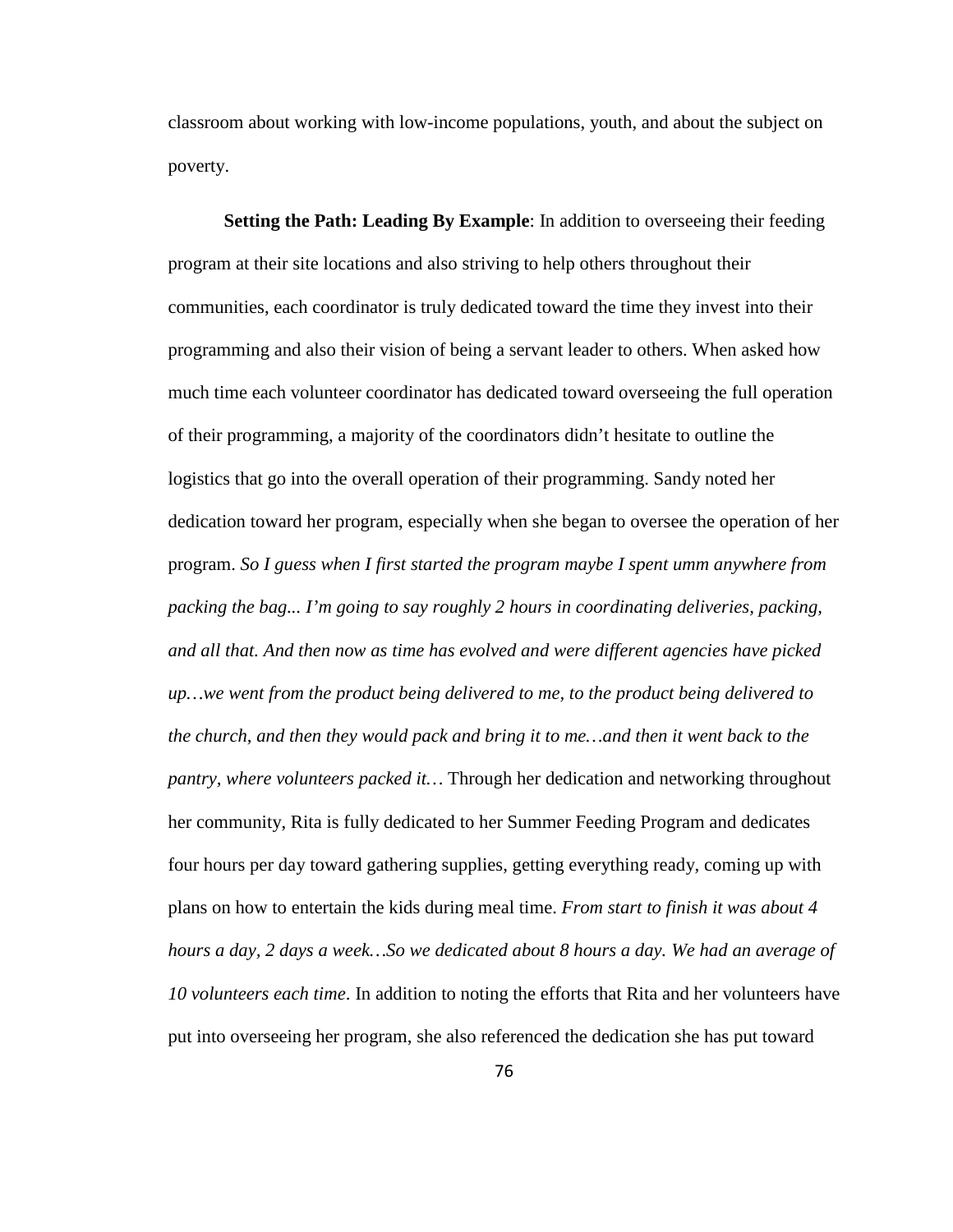the operation of her BackPack Program. *But with the BackPack Program itself, we spent 2 days a week just concentrating on childhood hunger…figuring out how to get money for food…how to fill the shelves…ummm…bagging up the food…you know getting it ready…making sure we have some for everybody…so nobody has to be left out…And so we spent 2 days a week just on the BackPack Snack Program…*

For Carla, she not only goes out into the community to spread more information to others about her BackPack Program, but she also dedicated to implementing new programming into her school, in which she finds will be beneficial to her along with her students. *I bring programs to the school when I go visit other places when I see something that will benefit the kids and their future…one year I was asked to come to Southland Christian Church…they packed our school and they had gloves and hates for our kids, so I was asked to come to their dinner and what I saw there, I loved it*… As of Kimberly, throughout her interview she expressed a greater need for much more involvement from the community moving forward in her programming. *We need bodies here! We need people here…Because how are you ever going to know what we deal with unless you're in this building. At least sometimes…so umm we struggle with that. Again, I don't know. I've never had a council member come here and introduce themselves to say, 'hey, what do you do?' 'what exactly is this?' 'what is this program?' 'what do you do here?' 'what goes out of here?' 'what comes in here?' 'who do you serve in our community?'…you know I've never had that…I would love to have that!...* Specifically for her programming, Kimberly has felt much more support and involvement from the state level by Senators than from those who are governing the local level of issues. *I've*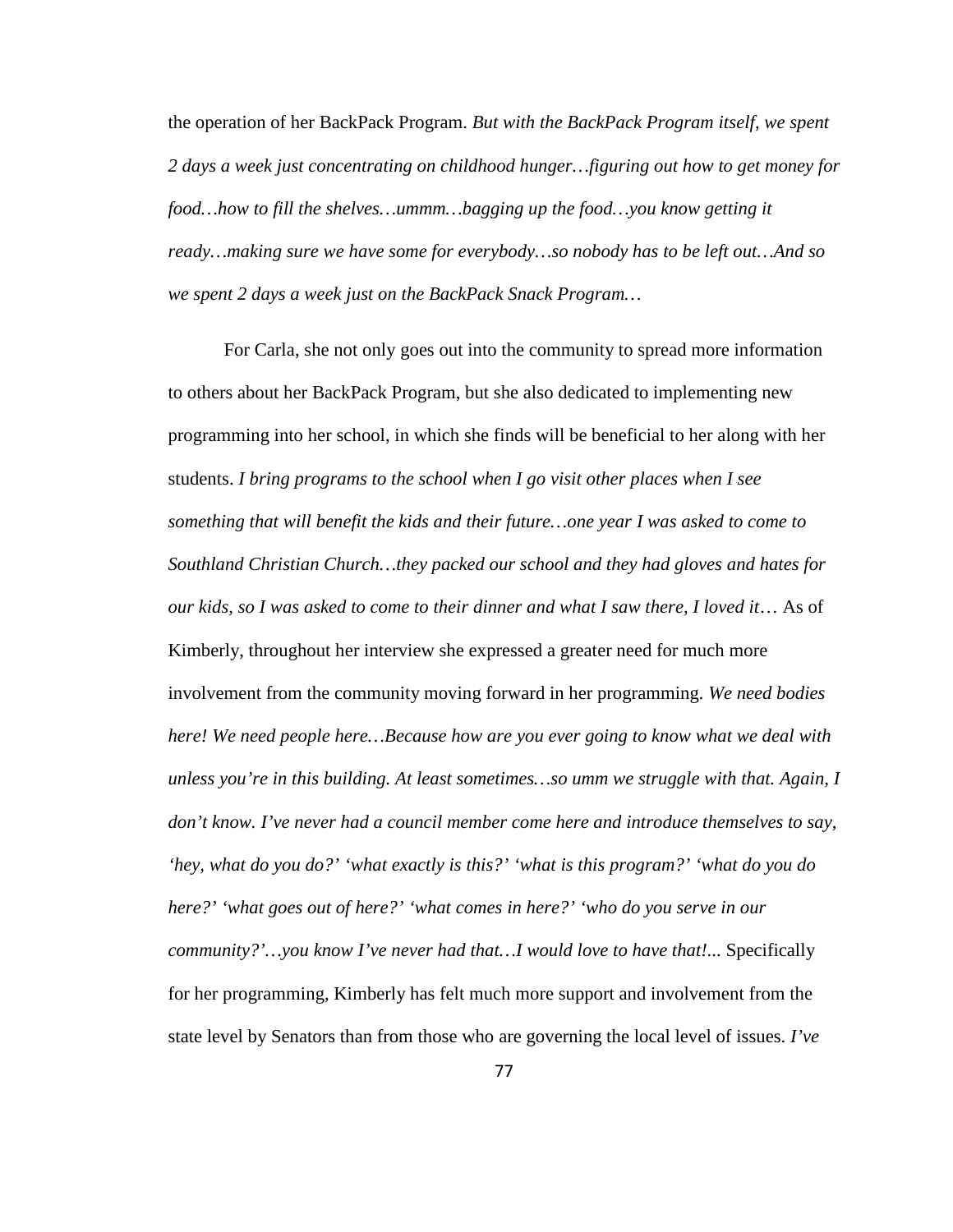*never had…like for example the William Wells Brown Neighborhood Association and they have an East End Neighborhood Association…I'll hear from her once a school year, but it's never about hunger…it's really about 'hey! We've collected some school supplies and we would like to drop them off!" They don't come to my advisory council meetings…they don't come and ask 'hey! hey! what do you need? They don't do that. They just bring what they've gathered. Which we appreciate, don't get me wrong, but I would much rather have a conversation with someone to say, 'hey! You know, let's talk about what you need…let's talk about what we can do. A lot of people want to help out, but they consider volunteering as donating. And donations are good, but this population in this particular building…sometimes we need bodies more than we need your stuff…if that makes sense…*

When asked about the involvement of their local officials in child feeding programs such as hers, Shirley mentioned that their school system and local officials in their area are pretty aware of feeding programs for children taking place in their community. In addition to the Summer Feeding Program along with Afterschool Snack Program, there is a non-profit organization in their community in which also operates a BackPack Program. *Oh I…umm the school system and superintendent are very aware that we have the food program…And umm the Action Team…they know we have a feeding program…you have certain people…it's like certain people does everything and we have certain organizations that do everything and we are…we do a lot of PR for each other…we piggy back on each other because if I'm a success, then they're a success!...* Jennifer also piggy backed off of Shirley's comment and also highlighted some of the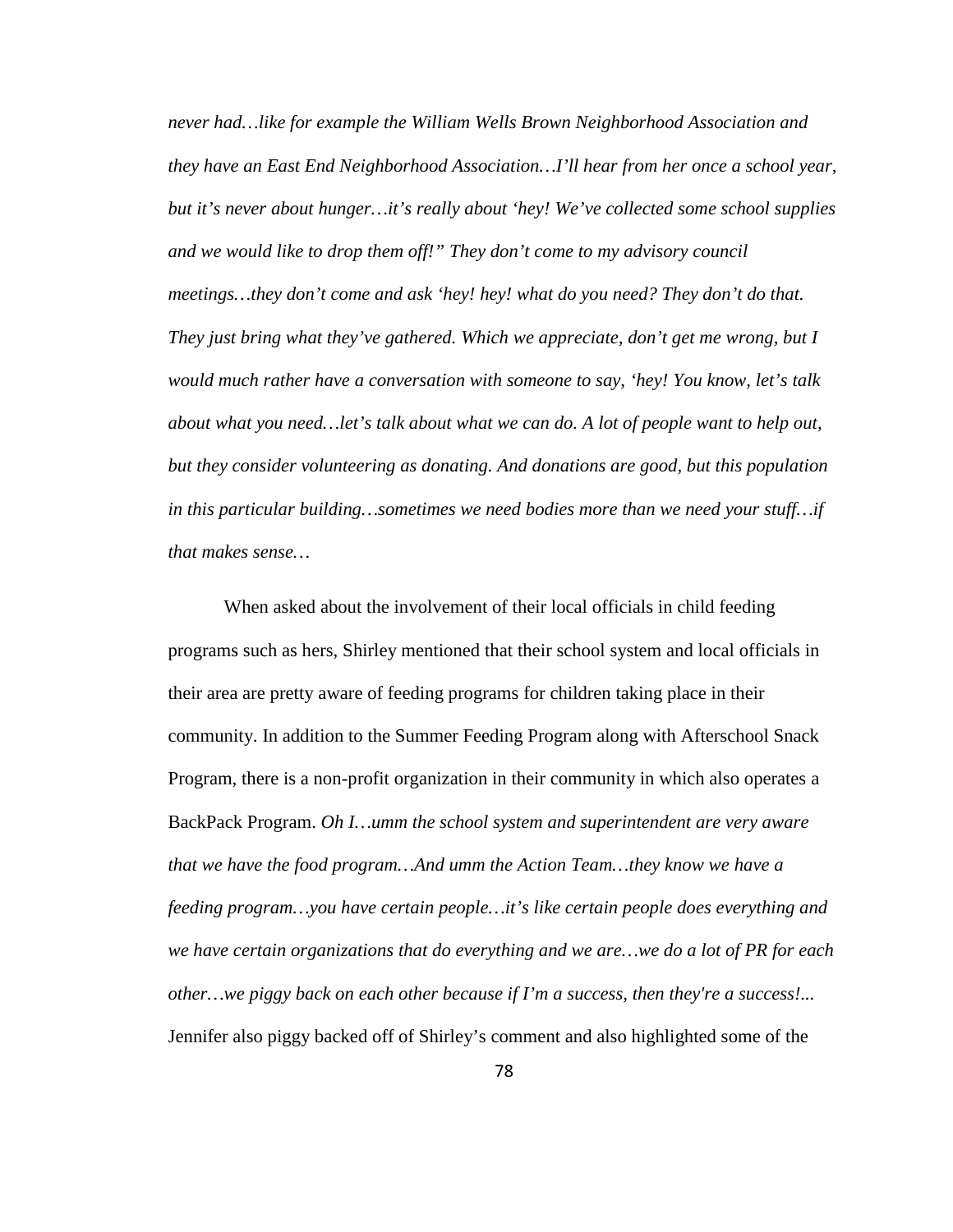promotional tools they've implemented into their programming over the course of the years. *We advertised in the summer and stuff that we did have meals and stuff available…lunch…snack available here…and we stress that…So the school helps us…we partner with several different businesses…* Speaking of the promotion that occurs around the gear up for the Summer Feeding Program, in Estill County, Grace mentioned that during their first summer of hosting the summer feeding program that the involvement of businesses and other organizations in their programming became a central highlight. *Like Smokey coming…he talked to them…the park rangers came and talked to them…sheriff came and talked to them…just to teach them a little bit about…some of those kids don't understand and don't get that either…they don't get taught that kind of thing.* Even Gene spoke to some of the Major's involvement in their programming. *Well I know the major of Irvine was aware of it…because he came a couple of days and had ice cream with the kids one day…mum they had a meeting here, so he came in and talked to them one day…so I know that they're aware of it, but I don't think they were really involved in it*…

## **Coordinator Challenges**

Even with the high points that come in overseeing each of their feeding programs, there have also been challenges that have presented themselves along the way. In each of the coordinator interviews, each noted how there has been a barrier within their programming, in which has caused them to find a solution of think of another alternative to meeting the needs of food insecure children in their communities. When thinking about some of the barriers in which have always been present in their communities, is the overarching presence of hunger throughout their communities. This continual presence is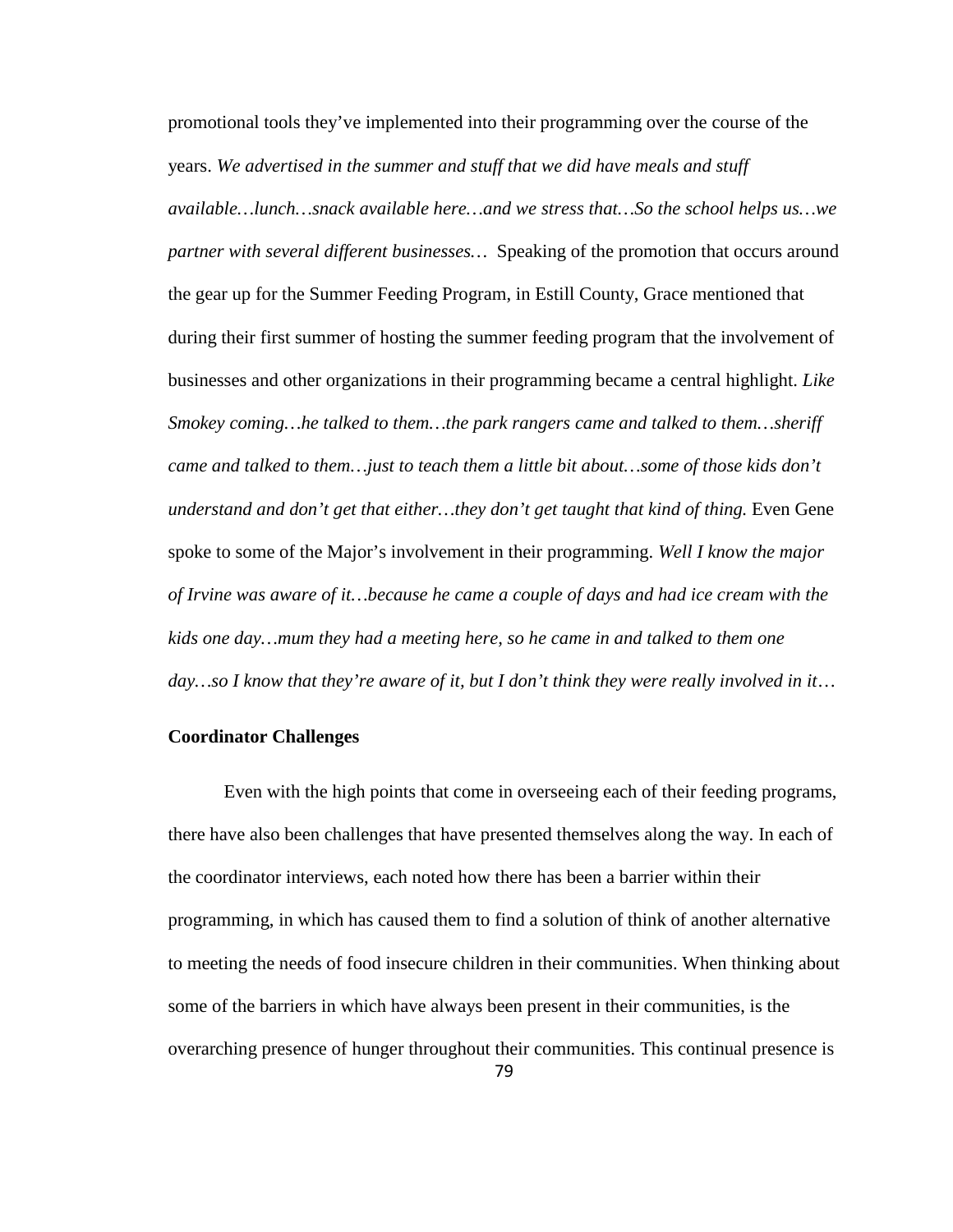what has served as the catalyst for each of the volunteer coordinators working to find a solution by establishing a feeding program to alleviate child hunger.

**More Programs Like Ours**. Throughout each of the volunteer interviews, it was very clear that each of the women were truly committed to their programming, but also expressed need for additional feeding programs throughout their communities. For Kimberly, she emphasized the need for additional feeding programs by noting, *Have more! Changing my role, I don't know about my role…If there is anything I could ask for, it would just be more. Umm, I don't really know what that means exactly... change my role?...other than just being able to make more connections with more people and getting more food in here, that would be the only thing I would want…*In addition to Kimberly referencing the need for more programming, Rita also commented along those same lines by stating, *Basically, I wish…I would like to see the community come together and start helping more. When a food pantry becomes food insecure, you have a big problem. But I believe that if we had more…If I had a grocery store that would donate…I believe we'd be a lot more…well, better off! We wouldn't have to struggle as much*…

Aside from referencing the need for more feeding programs in the communities, some of the women noted the need for more food items/larger portioned items of food. For Shirley in Owsley County, where the child hunger needs are at its highest in this county, she stated, *I wish that the portions were larger…that we could give the kids more..* Even for Carla, overseeing the BackPack Program at Cardinal Valley Elementary, she noted, *I wish I could get more…a little more food…I know it can't be sent home*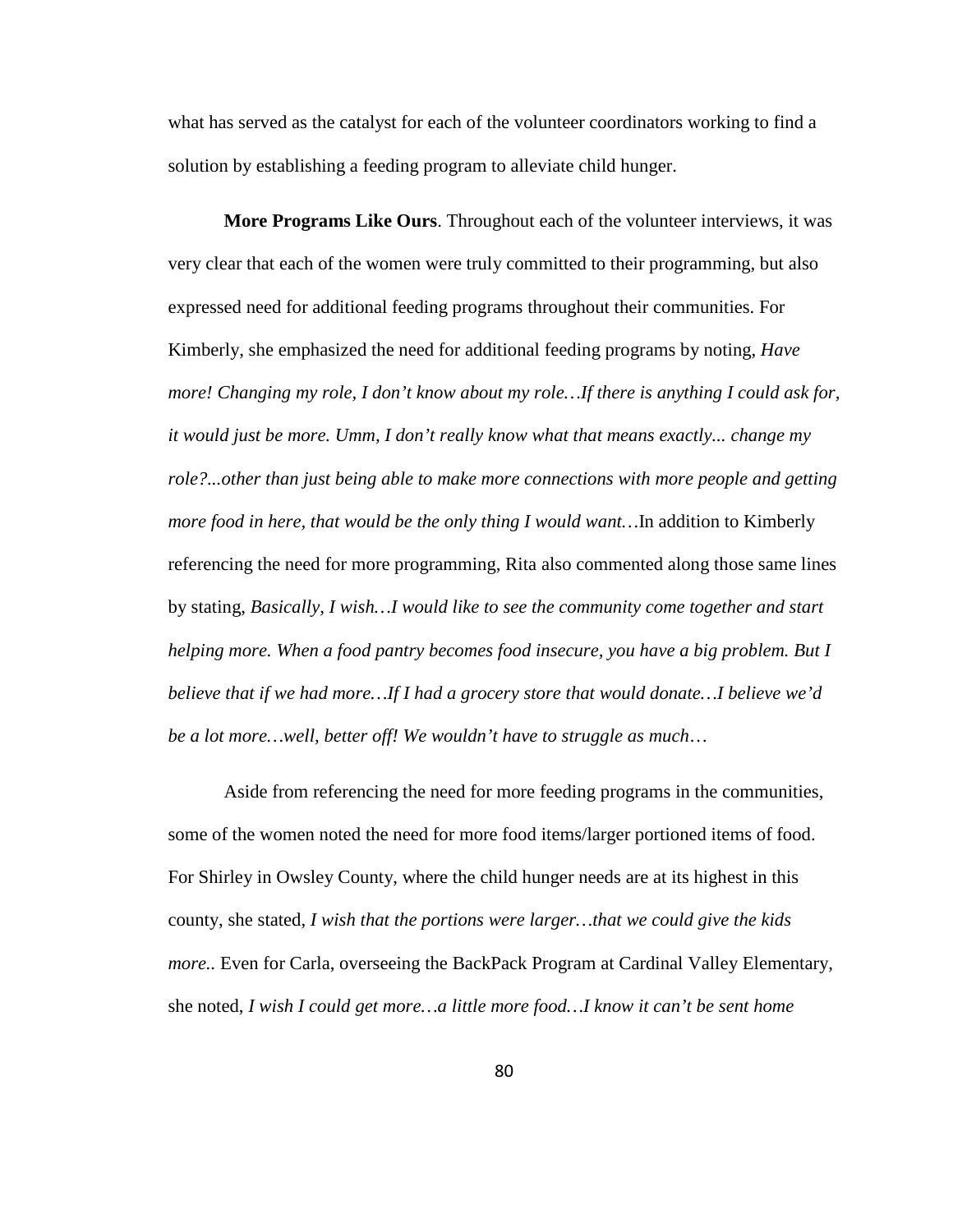*everyday, but I think that we can…It's good for the kids you know…they're not in school and at least the have a little something*…

**Prevalence of Hunger Throughout Community**. Child hunger needs are wide spread throughout many of the communities each of these volunteer coordinators are working tirelessly to serve each and every day. When asked about the prevalence of hunger needs throughout their communities amongst children, each coordinator didn't hesitate in responding the need of additional feeding programs in their communities. *I don't just serve the students at the school and their families, but I serve the whole entire community as well.* In addition to serving the students who suffer from hunger needs at their school, Kimberly also works with God's Pantry Food Bank to make sure her families are receiving monthly food baskets with perishable items. *I still do God's Pantry referrals and I still do Shiloh Baptist Church…they give us a monthly food basket, so that usually goes to an elderly or adult umm a person who has requested assistance*. In addition to Kimberly expressing the hunger needs that students face at her school, she too referenced the hunger needs that are highly visible in her community. *It's pretty prevalent with the economy and people losing their jobs...Earlier in the summer I volunteered at the pantry in Cardinal Valley and so umm that was a different experience…just a different group of people…encountering all the people who came into the pantry…And I've gone to St. Luke to pick-up food for some of my families who maybe didn't have transportation of who were disabled and couldn't get there. And when you're there, you just see a wide variety of people. It's not one demographic. It's just spread across…the young, the old… different races…you know…*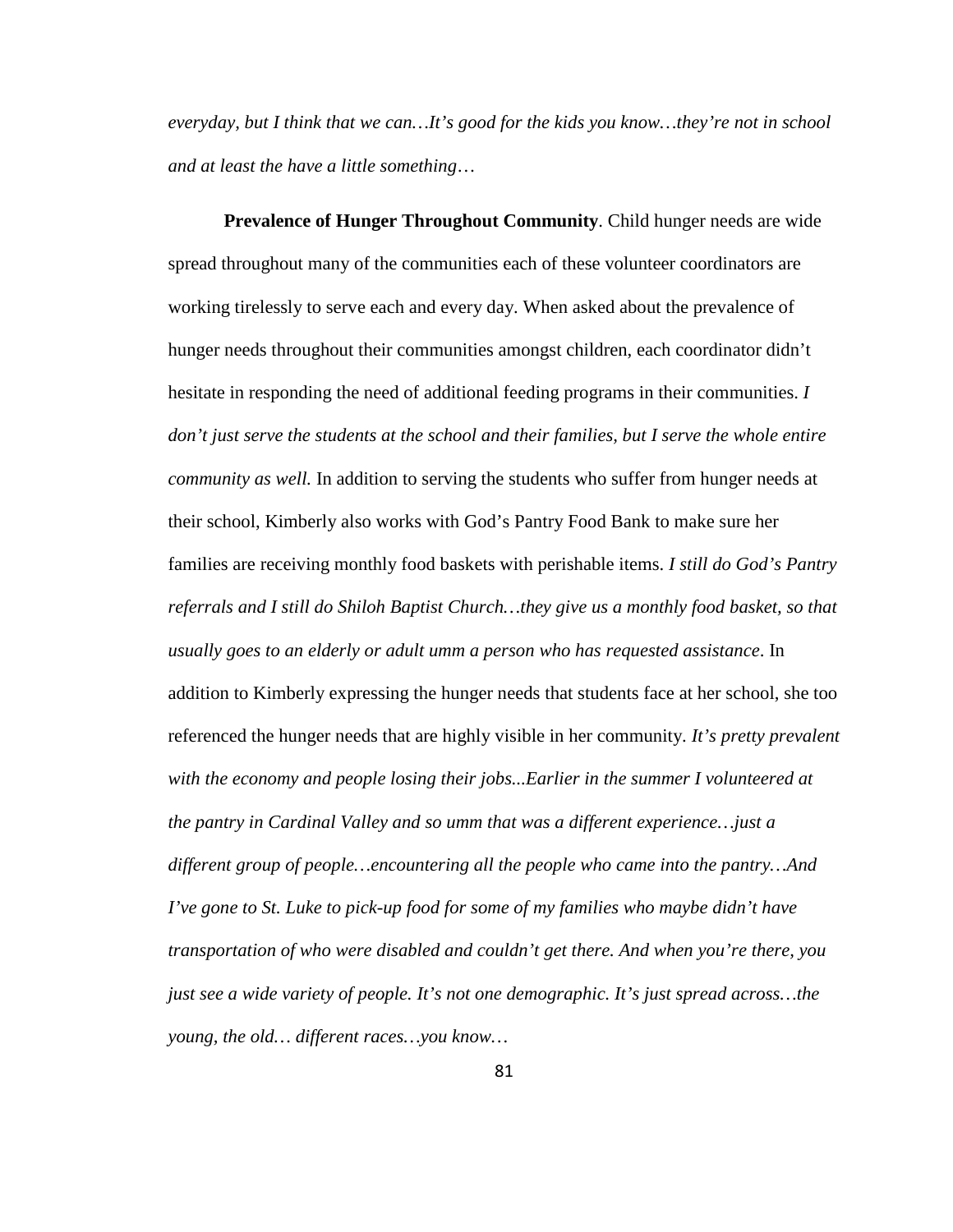For a majority of the food insecure children the volunteer coordinators are serving through their feeding programs, many of them live in families who receive fixed incomes along with other assistance resources from the government. A lot of the children are currently being supported by grandparents who are struggling to support themselves, due the overflow of grandparents in their households and lack of guardianship from primary parents. Susan states that, *out of the 1900 kids we have attending Bryan Station, we have umm 1200+ of those who are Free Lunch…which means that their income is 200% above the guideline that is set federally…in cases of that, that means that our families are anywhere from living with grandparents who are on fixed incomes to living with um unaccompanied minors…* She then goes on to talk about the amount of homeless children who are enrolled in her school and the barriers they also face. *We have students who are homeless…we currently have 36 students who are identified as homeless within Bryan Station…so the numbers are significant when you're looking at the data on what families are struggling with.*.

Aside from the feeding programs that are overseen by the coordinators themselves, a majority of the coordinators spoke about additional food resources available throughout their communities, but also expressed a need for more food resources. *We have the WIC program…you know WIC?...for mothers who are pregnant or children who are food insecure...umm or sickly…whatever…I'm not sure how you say that…but WIC has also been cute…One of the things is this that I can tell you…Some of the parents with little kids…little babies…and it's sad to think that programs that are actually doing so good to keep a baby fed, are being cut. And there is not any way we can*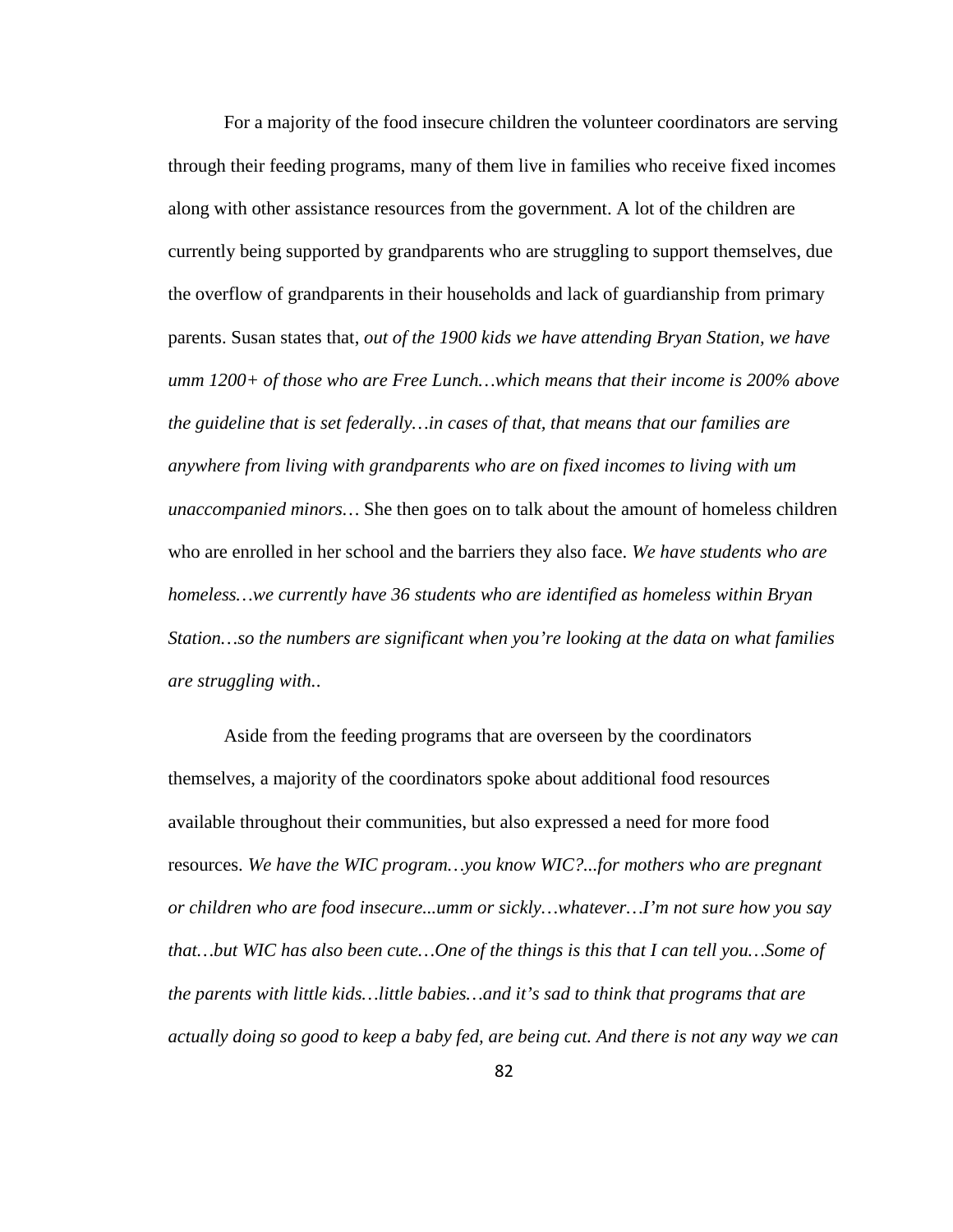*change that...* In addition to WIC, other volunteer coordinators expressed the need for additional programming such as SNAP ED. She noted that educational programming such as this, would be beneficial. *I think I hear parents say things a lot of times that a lot of times I wish they would utilize the resource center more. Because a lot of they will say things like, "you know I need a food pantry referral because you know they've been eating me out of a house and home all summer and we have a free hot site for feeding in the summer for free lunches, so that might of helped them if they would have utilized that or…sometimes they will say, 'Oh I need help with my utility bill, because I bought my kids new clothes..' when that's something that I could have helped them with the clothing so that they wouldn't have the utility issue…* In addition to the types of food assistance programs mentioned over the course of the volunteer coordinator interviews, again some of the coordinators mentioned the needs of the grandparents who are raising a lot of grand children. *It's a lot of these grandparents that are raising these grand kids...because they have raised their kids and now they have to come back and do it again…but only thing is, this generation…it's changed…these kids are not the same like they use to be when we were kids…you know? They don't have a lot of income coming in you and know and then umm…so food is you know a struggle and then you have another mouth to feed..*

The volunteer coordinators are also working to combat other unmet needs of their student in which include unsustainable housing (families living in homes that are not properly maintained or rent is high, that they are struggling to be able to afford it), lack of education, poor employment opportunities, transportation issues, childcare needs, along with other barriers. *We have lots of families that are clearly living in situations were the*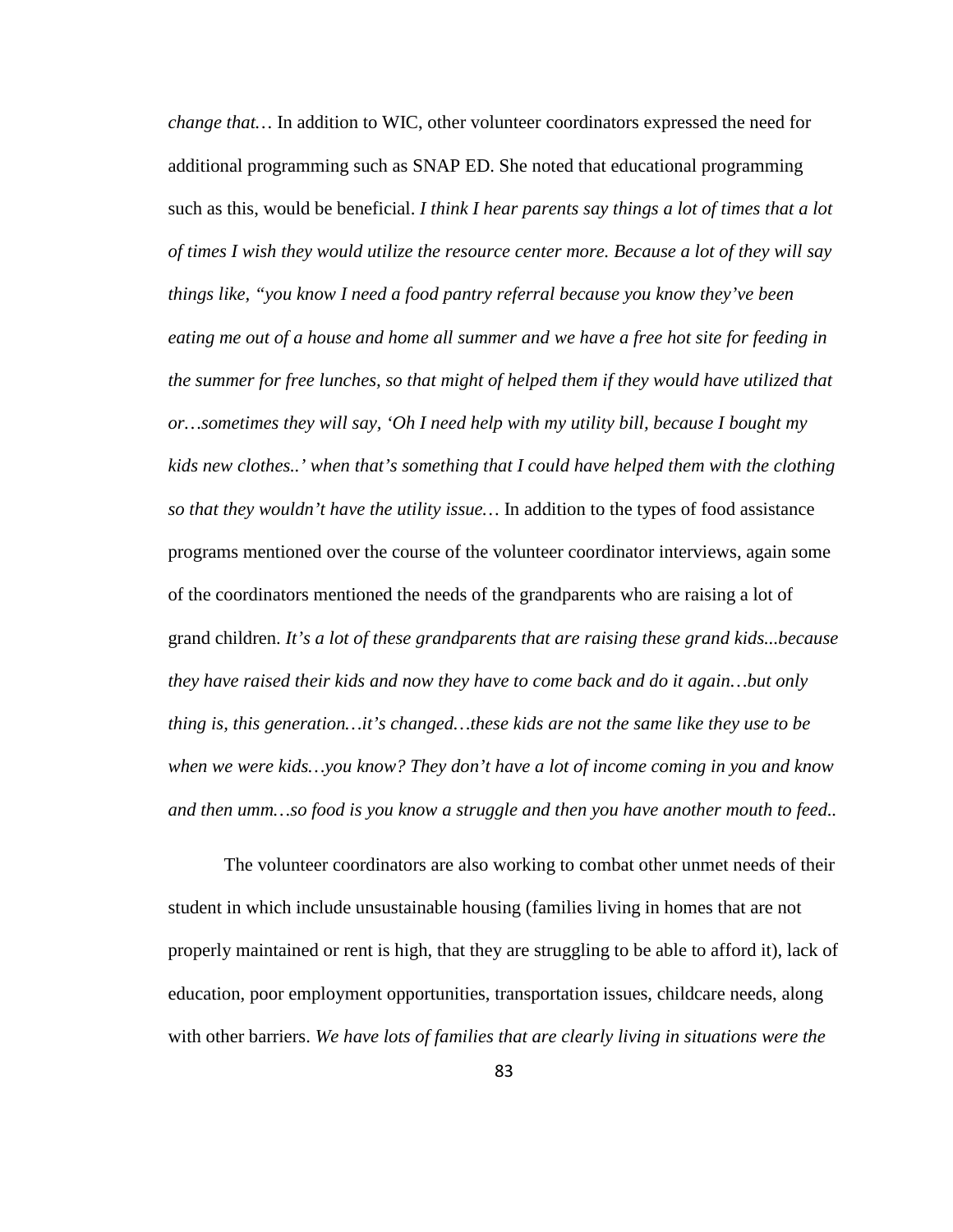*ahh family earns perhaps maybe \$1200 in income and she has to pay maybe \$300.00 in childcare, so that reduces her ability to afford an apartment, which is probably what she can afford, because houses are beyond their income level...so she is living in substandard housing in my opinion for multiple children* noted Susan. Even for the volunteer coordinators operating a child feeding program throughout Eastern Kentucky counties, they too feel the pressure of food insecurity that has blanketed the youth of their communities. *There is not a dent being made in food insecurities or childhood hunger, or hunger in Rowan County.. Um there is not a dent being made in it…What we do is about 50 families a month…sometimes more and sometimes less… Ah so food insecurity is just spreading...it's not getting better…it's not being taken care of…it's just getting worse…*

As Rita highlights the hunger needs in Rowan County, Rita states that hunger needs have been ear marked amongst all populations within her community. *It's a problem! We're the second poorest county in the nation. My mother is on a fixed income and she and if it was not for my husband and myself, she would have \$6 a month to eat on...that's…that's shameful!...that's disgraceful!..* For Grace in Rowan County, she continues to see the prevalence in her community through their faces, interactions, and other actions. *I see a lot of homeless people…I don't know if they're really homeless, but I see a lot of homeless kids with em' and then I see the kids up here and you can just tell by the way they eat, that their not eating like they should at home…because I mean we don't cook for like the whole four course meal up here…that is just your snack or dinner kind of thing…* Claire, another volunteer with the Estill County feeding program, also stated ,*being in the school system…watching the children at breakfast time and lunch*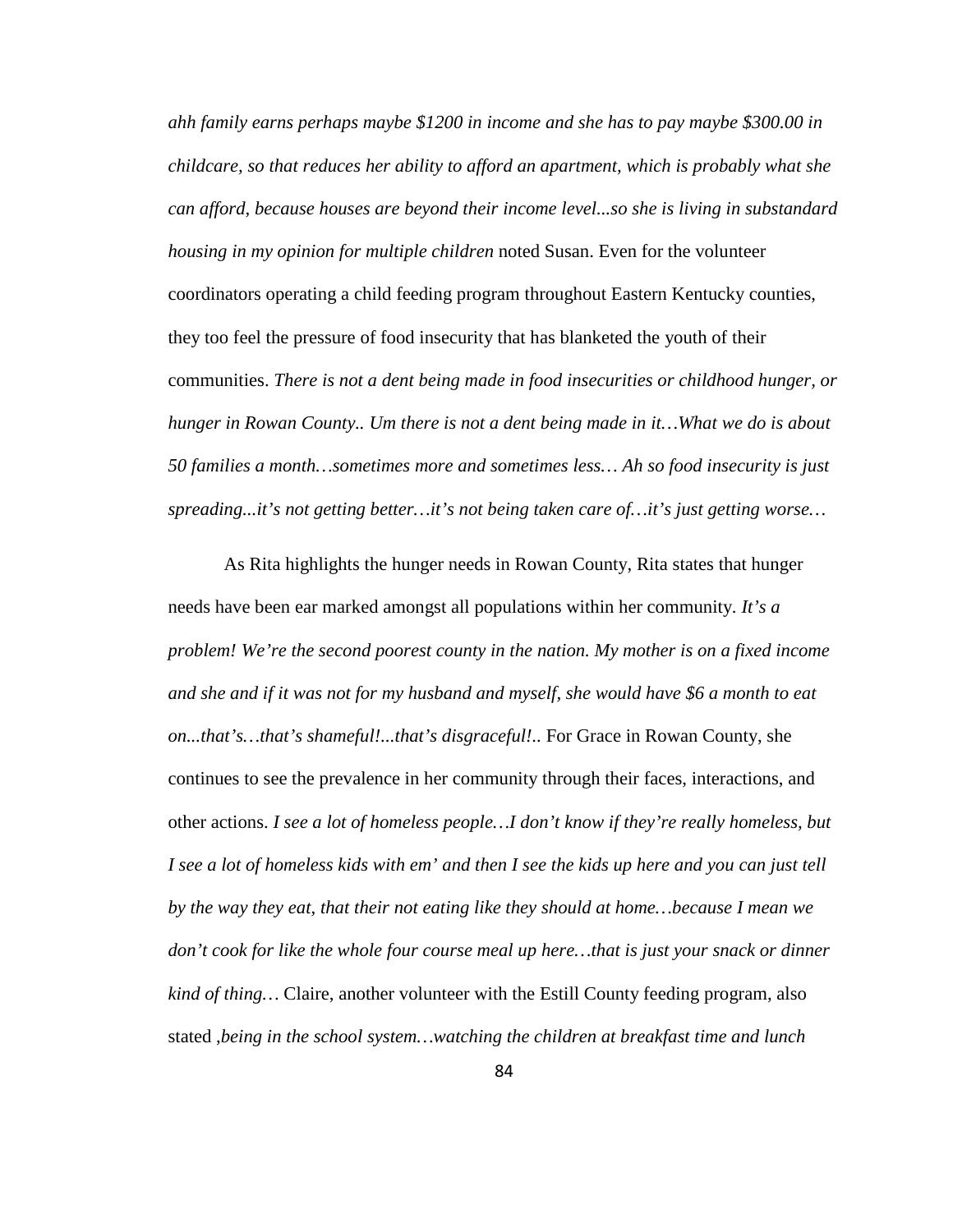*time…and you know that you can tell there is kids that probably don't' get much more of what they're getting from school*… Even Gene, the main coordinator of the program, provides her perspective of the Summer Feeding Program through her participation with the programming as a child. *Umm I remember being a kid, they use to have a summer program when I was little and I remember going to the school and eating lunch there…and that was like really cool because I knew that I would have something to eat at that point and umm by all means I was not a skinny kid either…I was a plump little girl, but you know there were just some things you just couldn't eat…when I did get to eat, I would eat as much as I could…Now as a mother, I don't want my child or any other child to feel that hunger…I don't want them to ever feel that way…*

As there is also the prevalence of hunger that exist throughout these communities, there is also additional food resources aside from the child feeding programs that exist in these communities, but not enough. The prevalence of child hunger throughout each of these communities at some of the highest and even with some of the additional food resources available, there is need that is still present. *Umm…I really can't say too much about the other…you know…resources for food here. I do know that a lot of our clients do draw food stamp. Food stamps are available but they have been cut. And people that were not food insecure before because they had food stamps, are now food insecure...* noted Rita. She then adds that Rowan County along with a lot of these communities have a WIC program as an additional food resource available. *WIC has also been cut…where they can get maybe 7 cans of formula for a baby to get through an entire…now they only get 5…we have clients…these families that come to us for nothing other than formula for*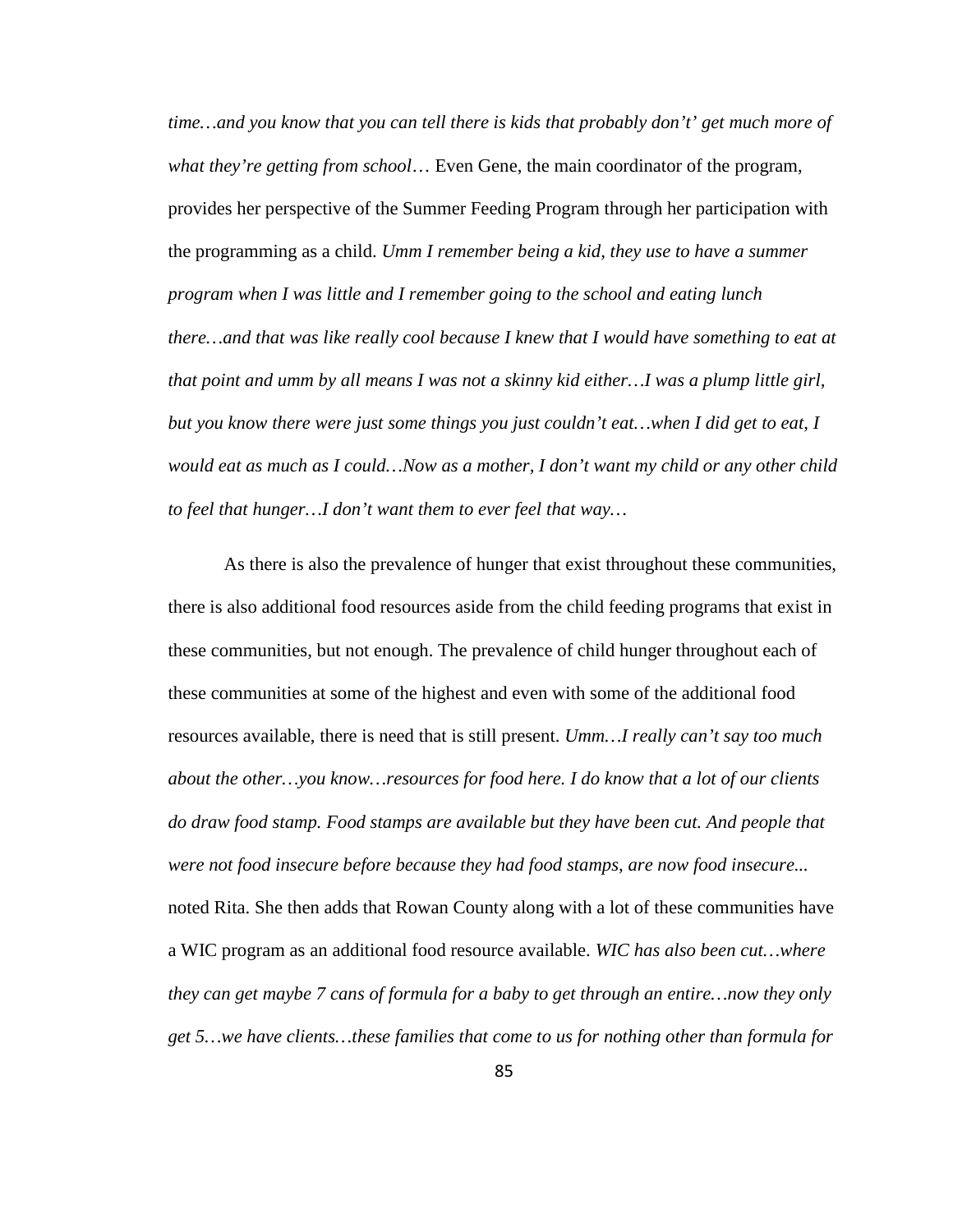*the babies…and it's sad to think that programs that are actually doing so good to keep a baby fed, are being cut. Ad there is not any way we can change that…* 

Just like the families who are receiving food resources through Rita's pantry, many of these families also have children who are participating in her Summer Feeding Program along with additional child feeding programs that she is overseeing. With programs such as SNAP and WIC being cut, this directly affects not only the families receiving these benefits, but also the children living within the household. In stating this, the entire family is affected by the lack of food resources many of these communities across the state of Kentucky are facing.

**More Community Participation & Awareness**. Specifically, for the BackPack Program, Sandy suggested that more school should think about partnering with outside organizations such as God's Pantry Food Bank, to also implement a feeding program for children. *I definitely think there are more schools that could partner with a BackPack Program and some school sights are doing it own their own…which frees up another school that didn't have the program before, but I'm sure there are pockets that aren't being served...* When referencing child feeding programs such as the Summer Feeding Program, Rita noted her thoughts by stating, *I'd love to see more programs like this that are free to do ahh…to meet the immediate need. See, this is one thing! It doesn't matter how many programs you have in place. If their programs don't meet the immediate need when people walk through the door, then those programs aren't working efficiently*.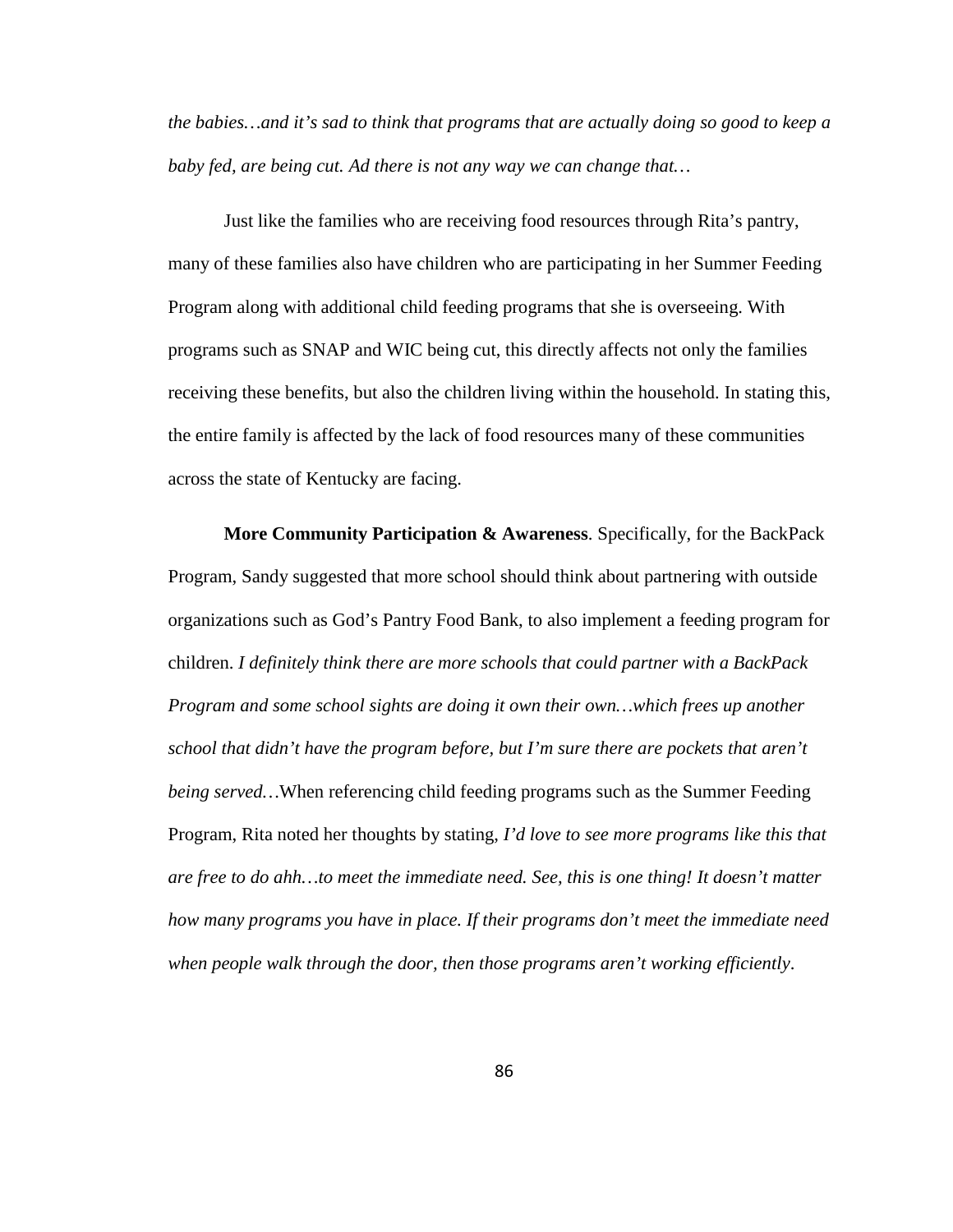Combating hunger takes a community effort, especially when it comes to assisting children in fighting child hunger. While there can be more of a community rally around the push for each of the feeding programs throughout these counties, there is a need for community participation and awareness around the child hunger topic. For Kimberly, much of the support around her BackPack Program has come from her being internally motivated to continue feeding students in need at her school location. When asked about the involvement of her community, local officials, along with the state efforts in helping to combat child hunger, she stated, *they're not! We have community partners who are involved…we have some sororities and fraternities, churches…and I don't know if those community leaders are involved through their personal entities that they work with, but as far as the Lexington Fayette County Urban Government (LFUCG) coming to say 'we're going to supplement this', doesn't happen.*

Even though she didn't highlight receiving any local support from local officials, she did state that she has received some support from the state. *Well I will say that Senator Reggae Thomas represents us well here. He pushes…he comes to read to our babies…her pushes for funding…for our FRCYSC funding…her is probably our most…as far a Senator goes…he probably our most instrumental voice when it comes to being out there and talking about us…* She even goes on to note the involvement of the Neighborhood Association, but referenced how they could do more as an association to support her BackPack Program.

For Rita in Rowan County, she indicated that she has a host of community partners assisting her with her program over the course of the year. *Partners! We have*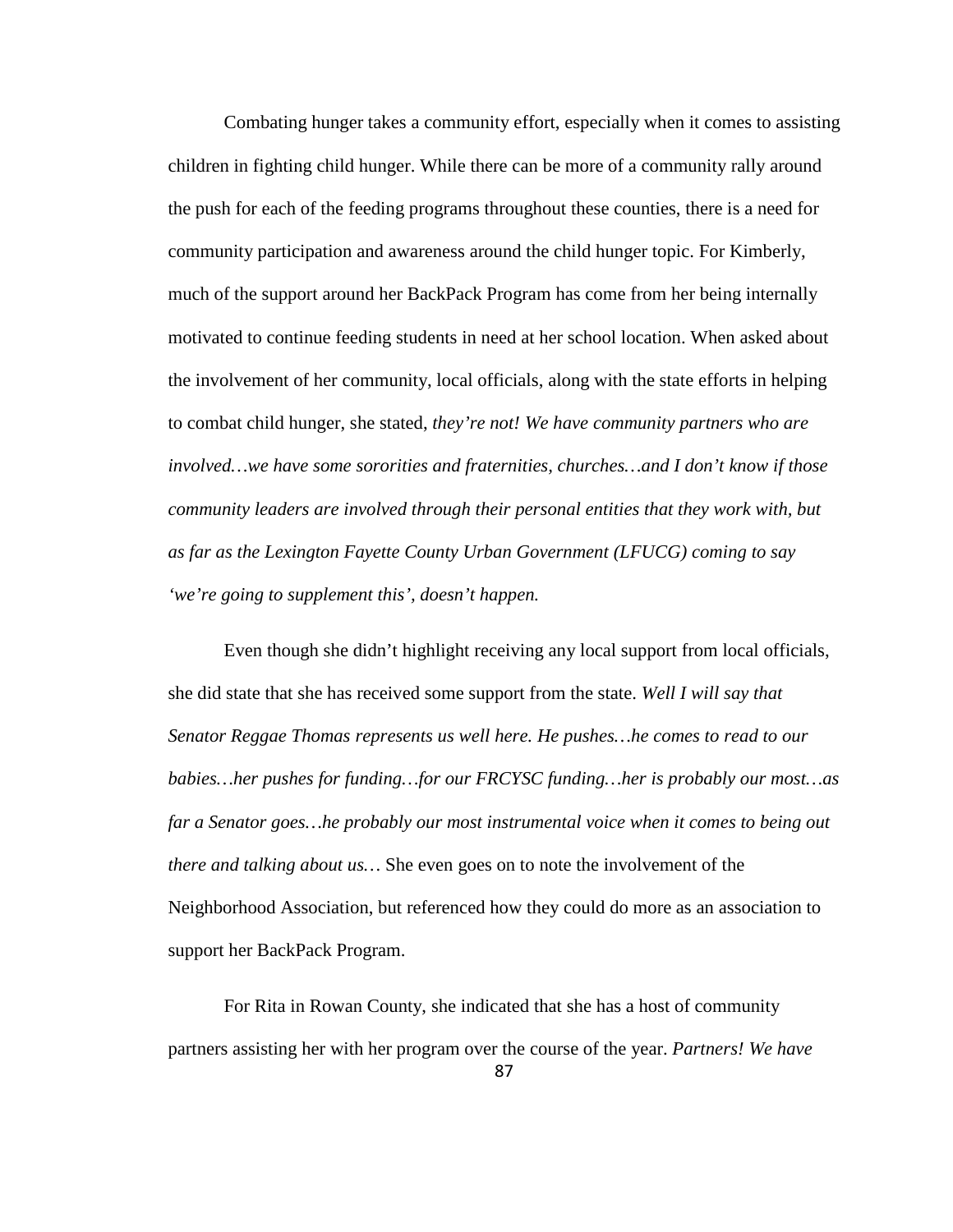*multiple partners in Rowan County. We have a lot! Churches…businesses…just individuals umm other organizations like for instance…veterans program…we just did a veteran's feeding program…we received a grant for a veterans feeding program…*As far as state official involvement in her programming, just like many of the other volunteer coordinators, she expressed a need for more of their participation in her programming. *We don't have any state officials umm involved with Helping Hands…Um…We have a few community officials I guess…umm that are concerned about the same problems we're concerned about…how they choose to be involved umm in that is yet to be seen…because they aren't yet helping Helping Hands…we aren't taking any government money, so umm I choose to instead of depending on the government, depend on God…But the whole community has rose up to the need…as many communities from here…ah we have supporters…in almost…pretty much…we almost every state…* She then goes on to indicate that, *We have supporters…for our programs...not only will they ship food in here for Helping Hands or the families, they will ship in umm Christian gifts, winter coats, school clothing, ahh school supplies, Easter baskets, umm were not limited just to this community of Rowan County when it comes to supporters…we work local but we don't think local…*

While Rita is currently receiving much of her support at the community level as compared to Kimberly, Rita did mention how important it would be for her community to come together as a whole to support her efforts. *Basically I wish…I would like to see the community come together and start helping more. When a food pantry becomes food insecure, you have big problem. Yea and so on occasion you know we have been food*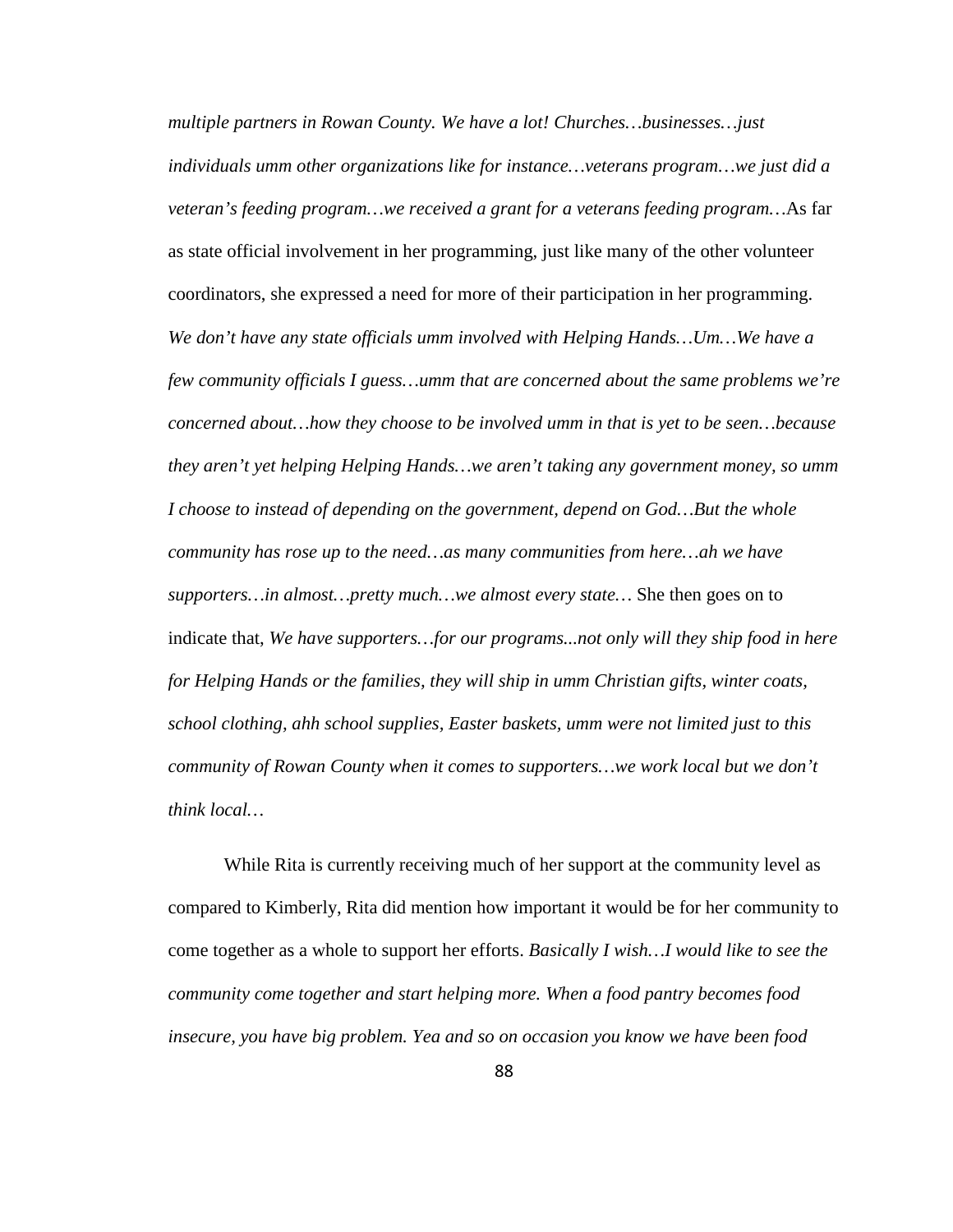*insecure and we're a food pantry. But I'm sure all food pantries are like that…umm the supply and demand goes up and down.* For Rita, she has been able to gather community supporters through various outlets, of which their able to donate more than food to her non-profit organization.

For other volunteer coordinators, much of the community support and awareness has been drawn through word of mouth through their programming, but much community awareness can be done. For Karen and the School Pantry Program she oversees, she noted how there are hurdles she must travel through in order to a great participation from school, local, or state officials' participation in her programming. "*Well actually the Youth Service Center umm we actually operate from Frankfort…so not only do I have uhh someone who is over me in Fayette County, I have someone who is over me in Frankfort…so I have a Regional Director who is over me…ummm like I said we have a budget, so everything is from the state level…that's where we get our money from is from the state…and so I do think that they are involved with us as a FRYSC so umm…but a lot of times I always feel like you know…people up here can make all the decisions and do whatever they need to do, but some of them have never stepped foot in a school or…or really see like, 'do they really see food insecurity'… 'like do they really see somebody struggling with a bill?'…or 'really do they see or care that over here in one of our rooms that's umm emotional behavior.. 'like do they really see that'…like it's OK you can make all of these decisions from up here, but until you actually can see you know what I'm saying…and see what you really need to see the difference that you need to be or see the decision or policy you really need to make and why you need to do that…because it*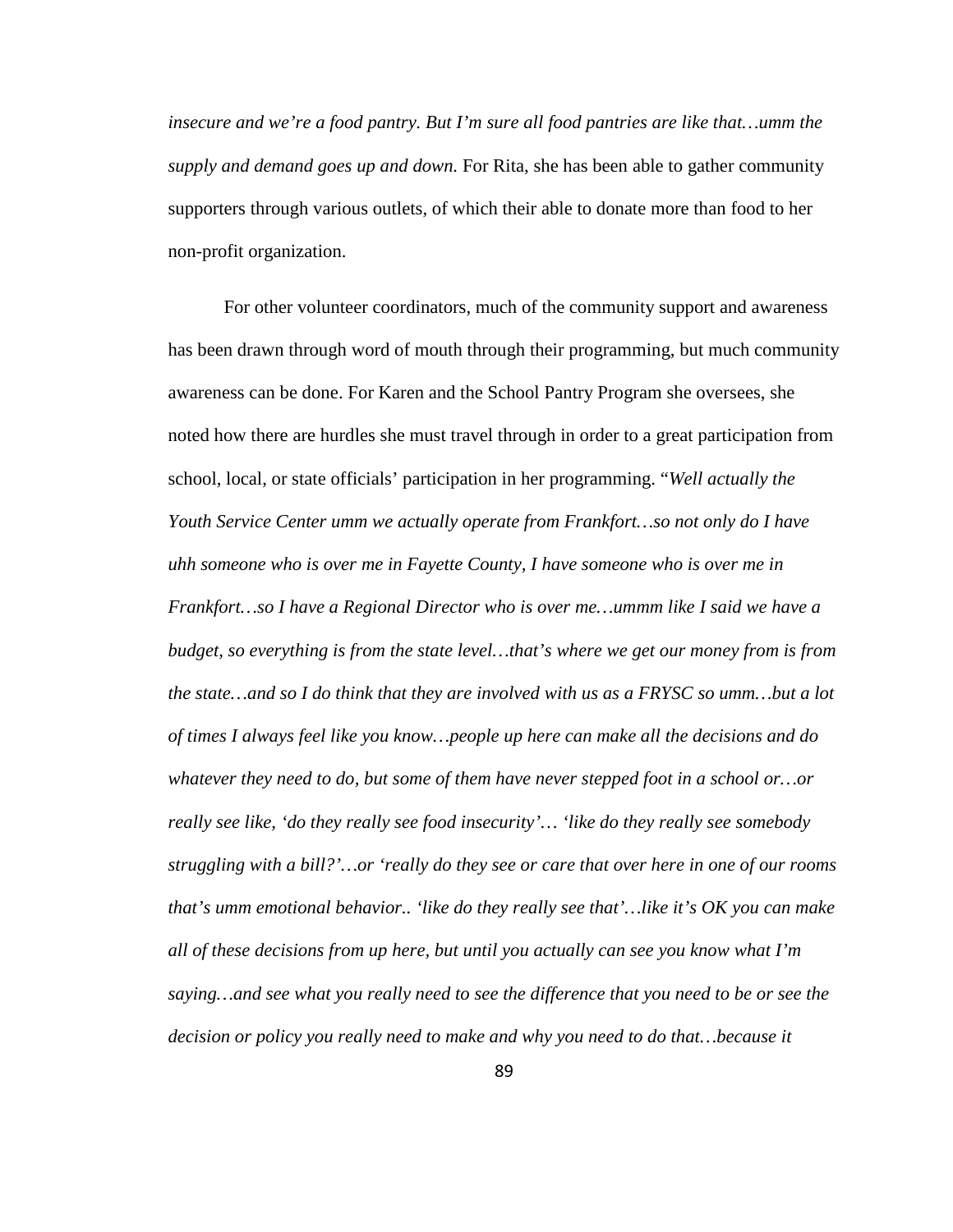*effects this, this, and that…I just…I just don't know…I think it's a difference story…so I just feel like when we're talking about education and we're making these laws, I just fee like a lot of times people just need to come in the school and spend some time here and so they can see…you know? (she laughs)…because I…I don't know…I just think it's hard to go off with what you think…and you really don't know…*"

As Karen has already mentioned, it's difficult for decisions to be made at the state and local levels around child hunger, especially if there has not been any participation along with involvement from those levels. This issue is rooted within the community and can only be addressed from those who are working each and every day to combat the issue from the foundational level. At the end of the day, in addition to community involvement, there is also the awareness piece that plays a key role in the work of these volunteer coordinators. The coordinators are continuing to push the mark on bringing awareness to their communities, by continuing their commitment toward combating child hunger.

## **Coordinator Perseverance**

Each of the volunteer coordinators are motivated differently through their current work in helping to combat childhood hunger. Depending on the motivation they have for their work, this will determine their resilience level for continuing their work in this area. The lower the resilience level of the coordinator, the less dedication and motivation they may have toward continuing their work in combating child hunger. While each volunteer has gotten to the place they are today through various paths of life, each know they play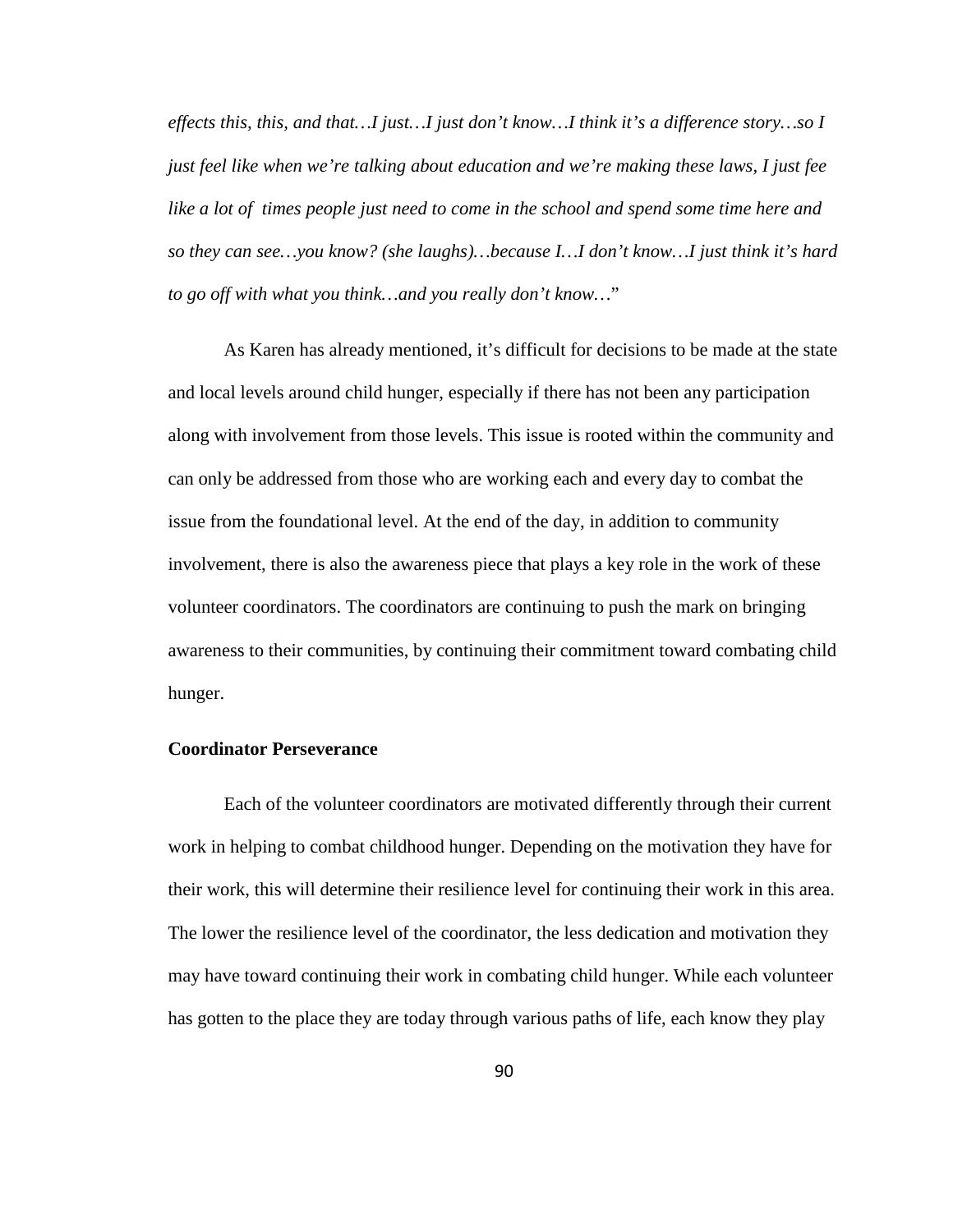an important role within their schools, organizations, and throughout their local communities. They know there is a certain population that depends on the resources and programming they provide and without their specific programming, this population would continue to suffer from hunger needs. When asked what was their motivation in helping children who face food insecurity, many of the coordinators eluded to the fact that, *it's just the right thing to do!* And others indicated that there is a higher spiritual figure which is guiding them to lead this type of work throughout their communities.

**Empathy Toward Childhood Hunger**. The reason as to why community involvement and participation is very important to many of the volunteer coordinators when it comes to their current work, stems from what has previously been mentioned earlier in reference to childhood experiences, relations, and how they have been able to transform those experiences into their adulthoods. When asked if any of the volunteer coordinators have faced any challenge with hunger issues throughout their childhood or adulthood era, many of the volunteer coordinators noted they've never had challenges with hunger. For Kimberly, her response was very different as compared to the other responses from the volunteer coordinators. Well again like I said when I was younger…being from a single parent home, my parents struggled, my mother struggled…umm being a farm family...we... we had everything we needed, it just wasn't an excess. And then when I went through my two years…I'll take this back…I got divorced when I was 33 and for five years I was on public assistance while I finished my degree…and umm so I got food stamps for five years to help feed my children as I went to school and then worked…and then ummm the two years when I left corrections…umm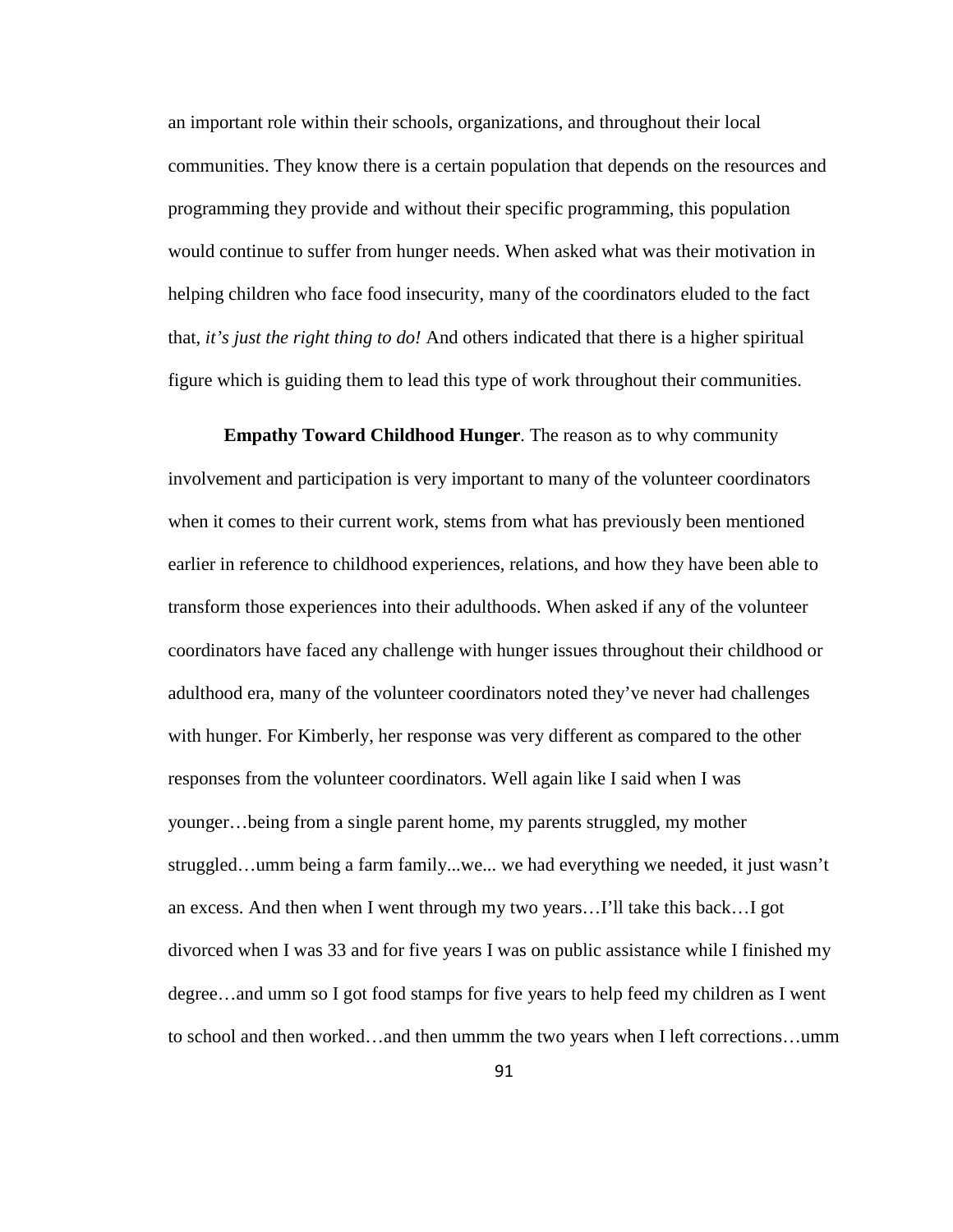I didn't seek public assistance but my son and I we lived on the bare minimum… Due to her strong ties to the issue of having witnessed hunger throughout a period in her life, Kimberly along with some of the other volunteer coordinators are able to translate those experiences and empathize with the families and children they serve in their programs. That's the word right there. I do empathize for the families. I do understand. I'm very quick to tell families that I've been on both side of the desk. I'm not in any way, shape, or form…I mean financially I'm better off but I'm in this because I've worked, put myself through school, got my Master's degree, and went on and one and one…but I understand what it's like to have a hungry child…I understand what it's like to do without so you can feed your child…I get that…so for me when they come and say their hungry, I'm on it…like we have to find something…somewhere…like again I wish we had a place we could send them for the good stuff.

In addition to translating some of the adulthood experiences into her current role today, Kimberly also learned the importance of communication and the power of inclusion when it comes to working with various different populations. *But the way I speak to them…I speak to them in terms of us and we and not as in you…when you have a more inclusive attitude...when you work with people…umm so again for me it's about having an inclusive attitude…I've never had that said to me…Like I said, with any population I've worked with…even inmates. With inmates you'll get, 'you don't know how it's like to be in prison' and 'no I don't. But like I said, I've just never had anybody say that to me…* Even for Carla who grew up in a different area of the world, she too was closely connected to the challenges of accessing food as a child. *I remember my mom*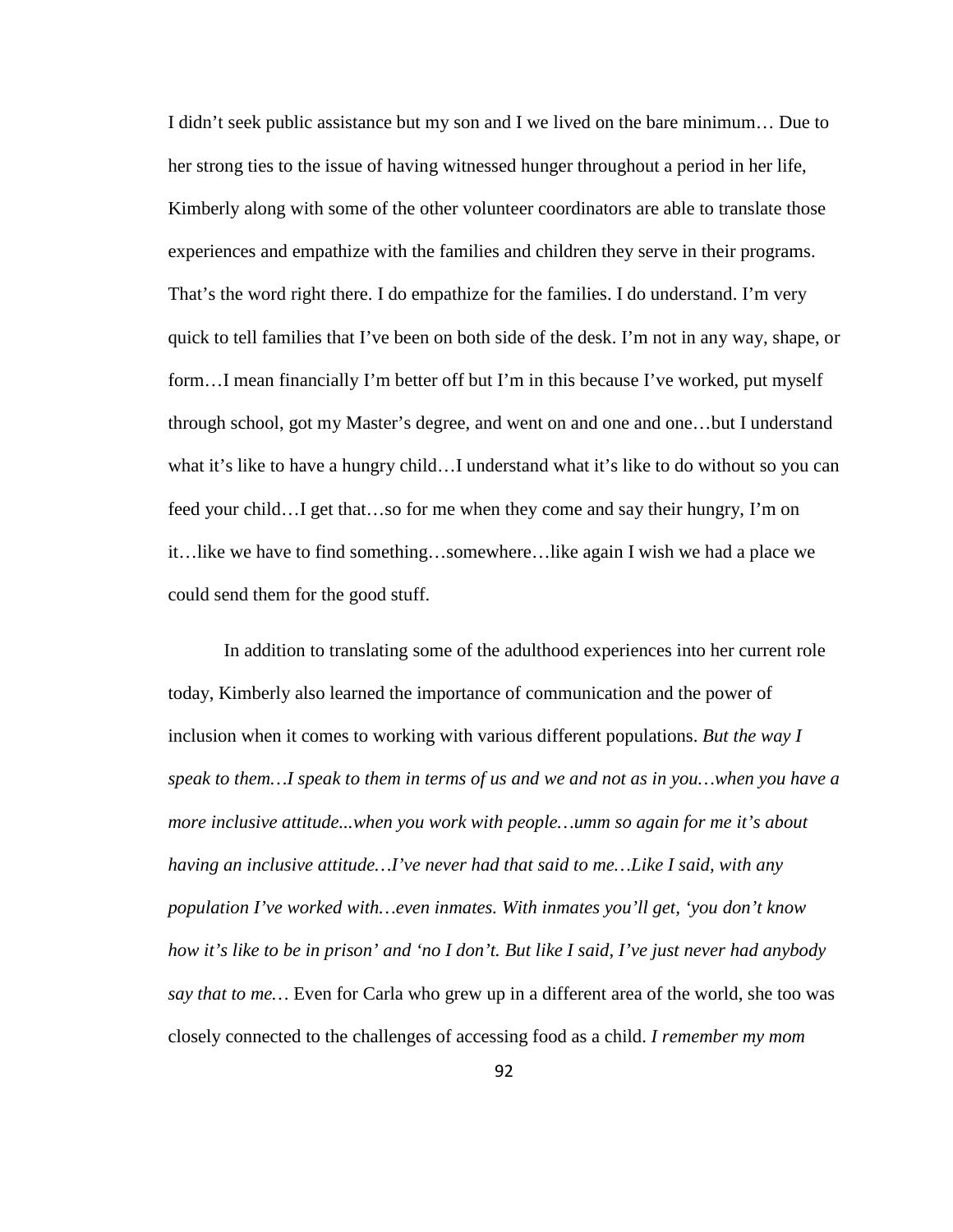*didn't have a car for us, so we had to do a lot of walking…carrying heavy stuff umm when I was little and she would get that…I forgot what they use to call that food…we had to go to some kind of warehouse like and people lined up and umm we did it in Puerto Rico too…She cooked maybe it really wasn't really…could have been on the greasy side you know…being Hispanic, but you know…things were fried…it looked like SPAM*.

While Susan has never personally faced the challenges of accessing food throughout the childhood and adult stages of her life, through her current role as the volunteer coordinator for her School Pantry Program, she has a gained enough perspective and understanding of the situation. *I think everybody goes through that point at some point or another but I don't really ever remember having seen it as something that was maybe necessarily an unmet need...umm…I had good support…I know lots of people don't have grandparents or siblings or anyone to rely on…you know…they feel survival is is you know not is…being in the middle of trying to survive and surviving alone…umm survival kicks in and they will do what ever they can to help their kids, but if you don't have a way to get through, what do you do? You know…you do without…And I just don't like the idea that our kids are doing without…when it's so easy for us to find a way to figure that out…Umm...we have to be creative about it…We did it*! For Shirley, she talked specifically about her childhood experience and some of the staples her family had throughout rough periods in her life. *I've been very fortunate…ahh…cause my mom and dad growing up...we had it rough…we might have to eat soup beans five days a week and fried taters and cornbread…but that was food and it stuck to you…we raised our own garden…I think that's what a lot of people around here…they don't raise gardens*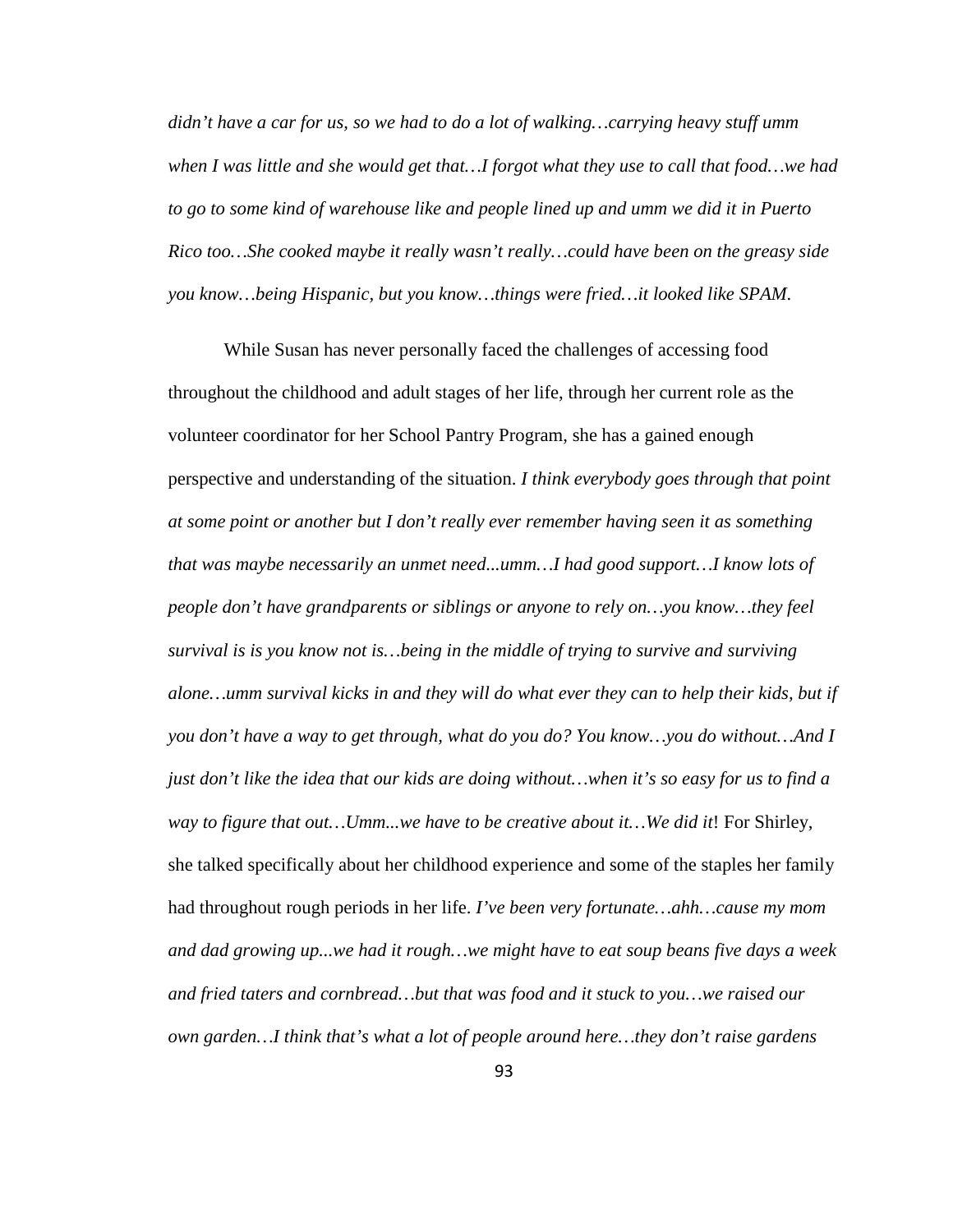*anymore and I think that would help too if they raised their own vegetables…But you know I could survive if I had all these…if the restaurant shut down and stuff…I have green beans, I have tomato juice, taters, and beans…I can survive and I think…I think the kids need to be..go back to the old days…that's what I talk about teaching and stuff…they need to be taught how to survive without Pizza Hut or McDonalds…*

Even for the volunteer coordinators who have not had a close interaction with hunger as a child or even as an adult, they now have a perspective in which they can share with the world. For these volunteer coordinators, the issue of child hunger is something they witness through the interactions of the students and families they serve. Rita emphasized her perspective not only through challenges she faced as a child, but through her the interactions she has held with some of the families she currently serves. *It's always a challenge when you ask for food for someone else…now this I can tell you for myself, I can eat a bake potato and go to bed…ahh…it's always a challenge when you ask for something for another person...it's an uphill battle. you know…it really is an uphill climb...but at the top…when you get to the top of that ladder…everything is here that needs to be here for everybody that comes in…but the main thing is, I want to always be able to have a prayer of circle with a homeless family…a family that has lost a loved one and comes here for help…or a family that has not had anything to eat for like a couple of weeks. I always want to be able to have a prayer circle with these people…*

**Servant Leaders to Others**. Being a servant leader to others means that we are able to put our personal needs aside and attend to the needs of others. Each of the volunteer coordinators have already been immune to meeting the needs of others,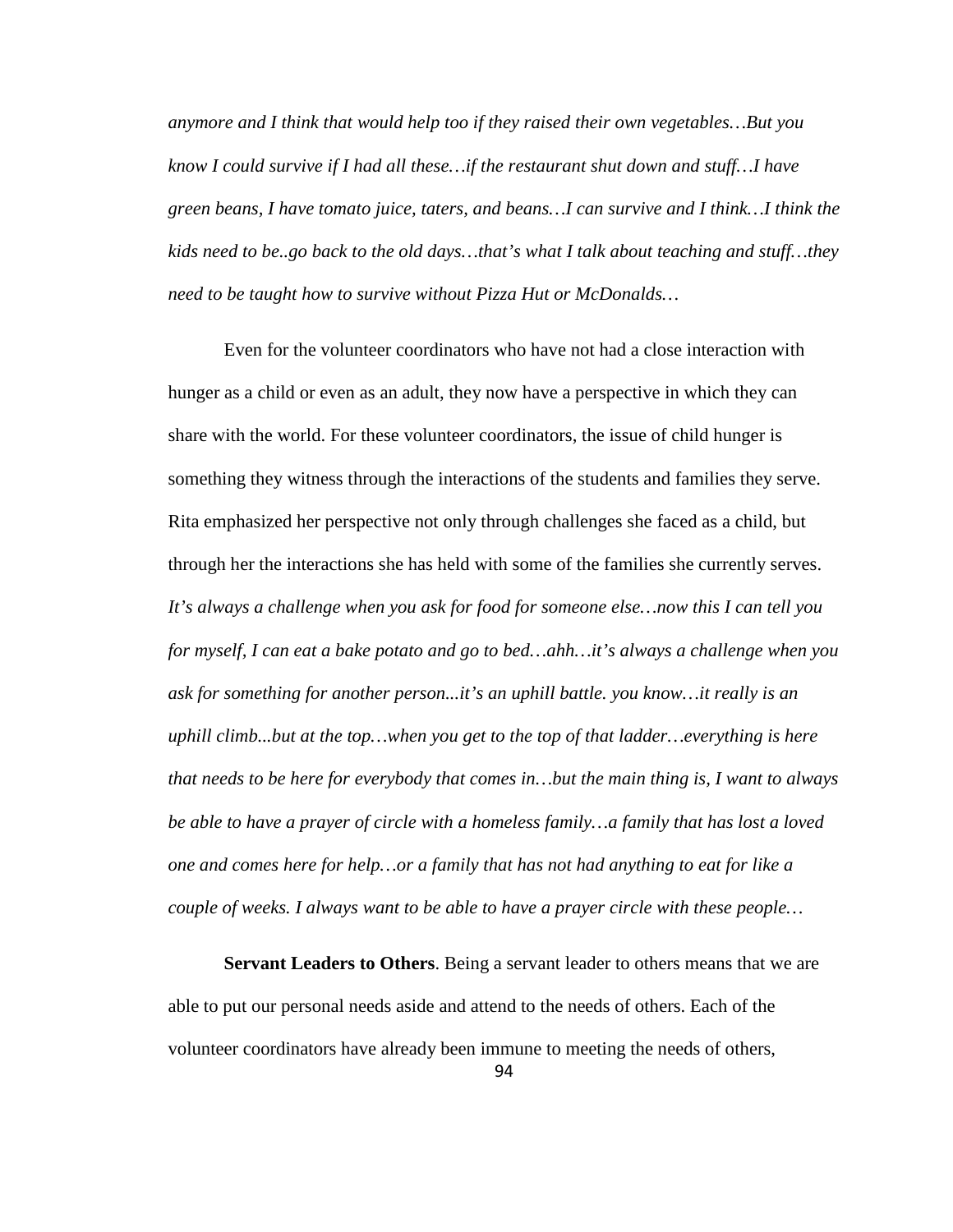whether it's through their personal lives, within their work in their feeding programs, or through other opportunities. Susan's response to her motivation for participating in combating child hunger needs, served as the overarching response as to why a majority of the other volunteers are motivated to participate in combating this issue. *Doing the right thing you know! Being a servant leader is so important to me…ah I think my journey in life isn't just to take care of myself and do for myself, but umm to do everything I can to make things umm better for not just people in my own area, but umm people in general…umm as far as the umm human race…I don't want to leave this world worse than it was…I'm doing the best I can to leave it better than it was..I feel very strongly that I want to leave my name as positive you know…create good karma for myself…you know?" She then added, "we don't have to go through this alone…We may be born by ourselves and alone…we may die by ourselves and alone. As far as that part of the journey, but the journey in between is not alone…And so do the best with what you have…*

Doing the best with what the volunteer coordinators have, is what they've done thus far in their programming. While they may not be able to serve every single child who is experiencing childhood hunger in their communities, they are making a mark that can withstand many barriers and challenges. *I wouldn't want to see any person...you know any human…you know go hungry… a value that I have…you know so and working with kids…you know…you never know when they leave here…we know that most of the kids that are in poverty…when they are in the school they get most of their meals at school…whether that be breakfast and lunch…or if they're in an afterschool program... it*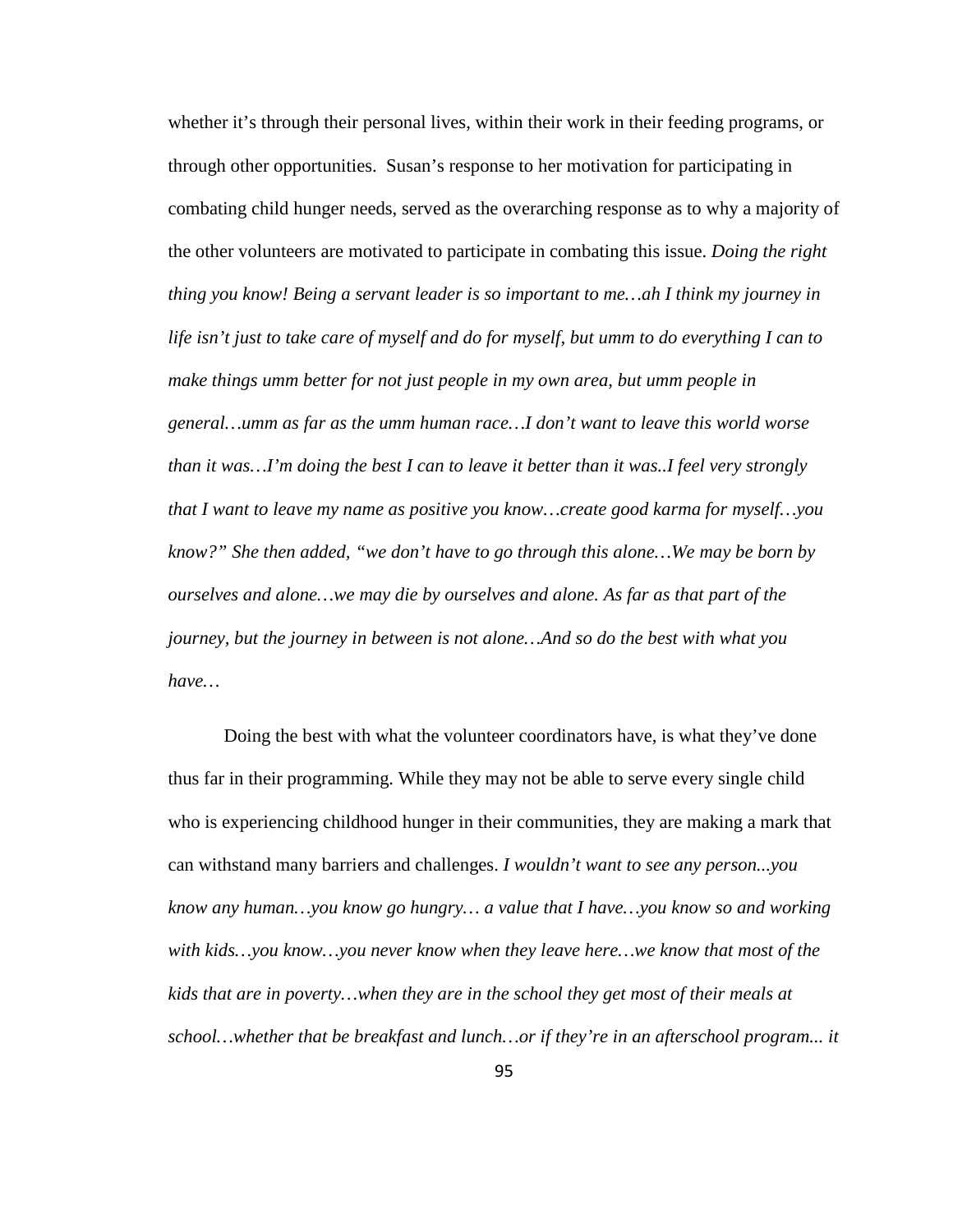*would be breakfast/lunch, then a snack…and so ummm I just wouldn't want any child not to have access to food…*

For Susan, she goes deeper to note how food serves as a major need to the survival of any human being on this earth. Without food and other certain needs, we wouldn't be able to function and fully have the capability to take care of ourselves. *Because food is so important (voice begins to get emotional)…it's the first tier to Maslow's Hierarchy of Needs…it's the first thing…and none of the other things…learning can't happen, umm success can't happen, brain development can't happen unless they have good nutrition and they have good food…and have access to that food…umm so ahh you know that's my number one thing…is that every kid when they walk in the door..if they say I'm hungry and I don't have a way to get food, then that's my number one priority is to go figure out how to get food…so that…and not just one time, but on an ongoing basis…so that need is now, no longer a need…it's now facilitated and there is a way to make that happen…so that's why*…

96 Many of the volunteer coordinators put themselves in the perspective of the children they serve and mentioned how they wouldn't want to go to bed every night thinking if they should have done something different that day in working to make sure their programming is more effective. *I just feel like that's important…ummm and I don't want to go to bed every night thinking if I should have done something that would have been important…Instead I did... you know…something for myself…I don't know, I just don't live that way (she laughs)…That's just not the way I am…" For Karen, she specifically talked a lot about some of the personal interactions she's had with some of*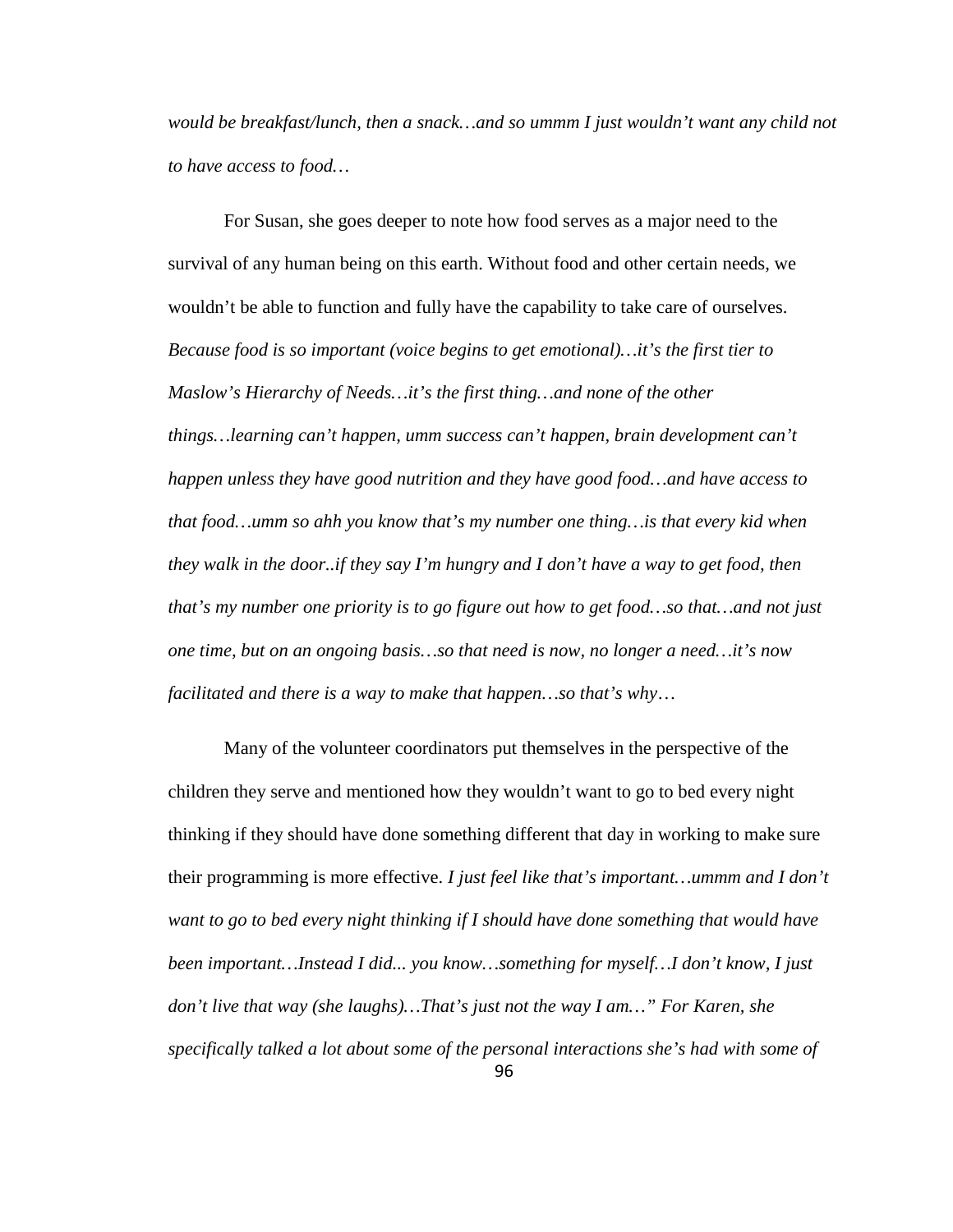*the children she works with through her program. "At the end of the day, kids shouldn't be worried about all these problems and all these other stuff…all these adult issues that they worry about that our kids worry about all the time…or they're tying to get jobs because they're trying to help mom pay for this or pay for that…when they should be worries about being kids…and that's the saddest part of all, because a lot of them…they have to grow up so quick and try to do all these adult things that some of them missed out on the opportunity to go to college or do these things because they have to take on adult opportunities and that is so sad…*

She then notes, *Just to be able to help anybody…you know just motivates me you know…because like I said…we never know what could change…it's not just for somebody that's just needy…it's for anybody. And just being able to help any family here at Leestown that needs help or has that food insecurity …that we can just be that resource for them or they're able to come in here with no judgment you know…And this is a safe place…you know what I'm saying? If you need help, it's ok…you know, it's ok! We might need help! Sometimes you know things get tight for me…I might need help…you know I might need something…I mean, I've had to ask people for help…*

For the volunteer coordinators living throughout Eastern Kentucky, as previously mentioned, a lot of the children they serve have grown up in single parent households, in which one parent is out of the picture due to drug related activities and other challenges. For a lot of the women overseeing child feeding programs throughout these sectors of Kentucky, feel that their programming has served as a solution for many of the potential challenges the children they serve may face. *Umm I worry about a kid going hungry,*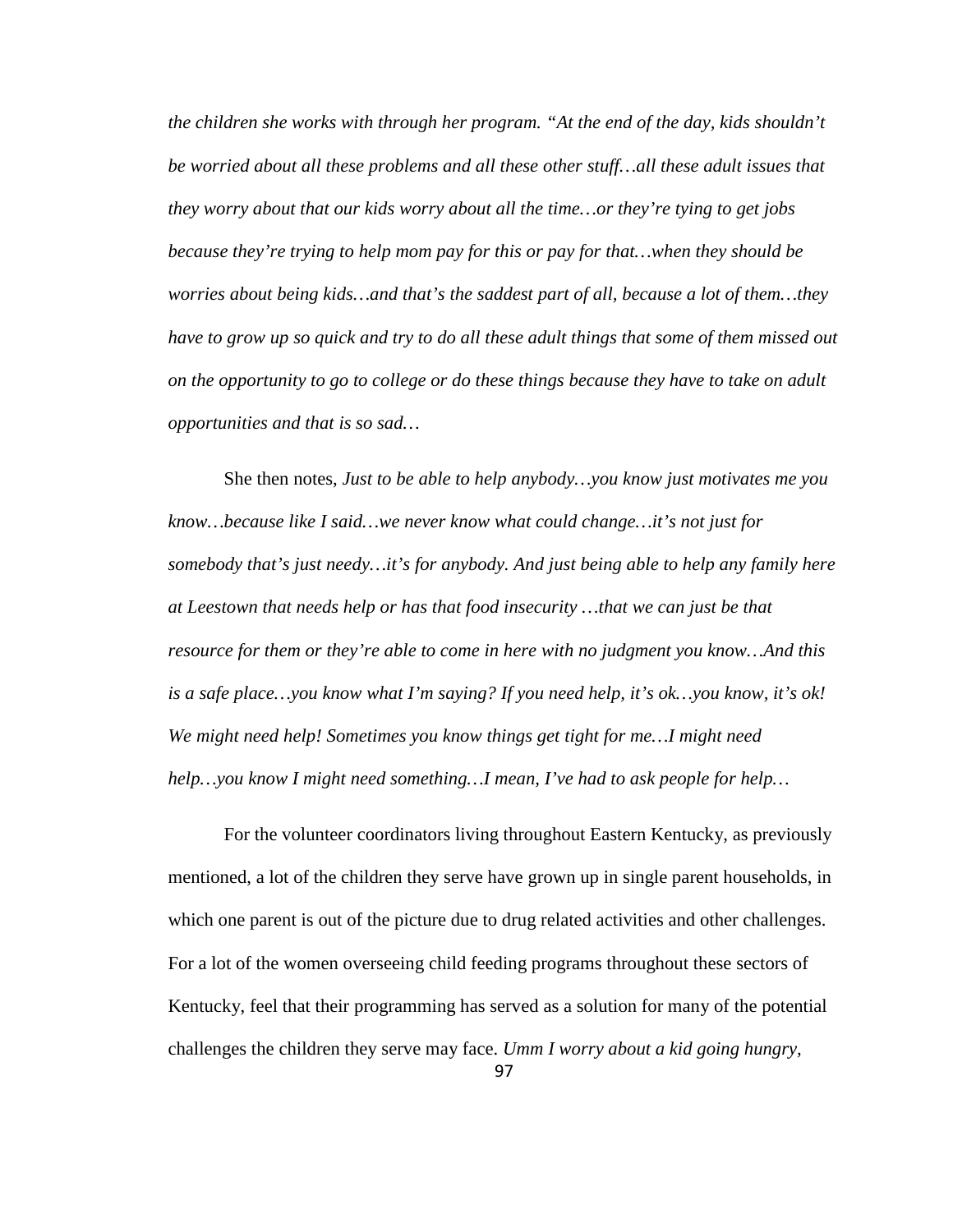*cause I see them come through this door and their moms and dads is blowed out of their mind…and then they're wanting their snack…It's been a blessing!* She then notes that her program has sparked a lot of educational growth within the population of children she serves, because prior to the participation in her program, a lot of the children were not on their reading levels. *I don't care if they're not reading a book, but I have seen during this program you have kids that aren't reading a book, that are picking up a book. And I feel like that's going to further their education, because if you can read…you've just opened up to new vocabulary and umm…it's just going to make school a lot easier and they're getting a snack and they're going to learn...If you're sitting in school and you're siting in a meeting and your stomach is growling you're not going to comprehend any of that... definitely…*

As servant leaders to the children along with families of their communities, they have put their lives, interest, and passion on the line to serve others. Making the decision to take on this role in their community, isn't the easiest each day, as they can visually see how the detriments of hunger has impacted the physical and mental development of the children who are being impacted by their programming. *We're ahh a helping community, a friendly community, and a willing community…And there is one goal that we want the children to be successful. They're our future!* stated Shirley. She then goes on to note, *Umm I want to take the pain and worries away from them..*

While some of the volunteer coordinators related their motivation and resilience for continuing to do their work to either prior personal experiences or other factors, some of the volunteer coordinators spoke a lot to their love for working with children. For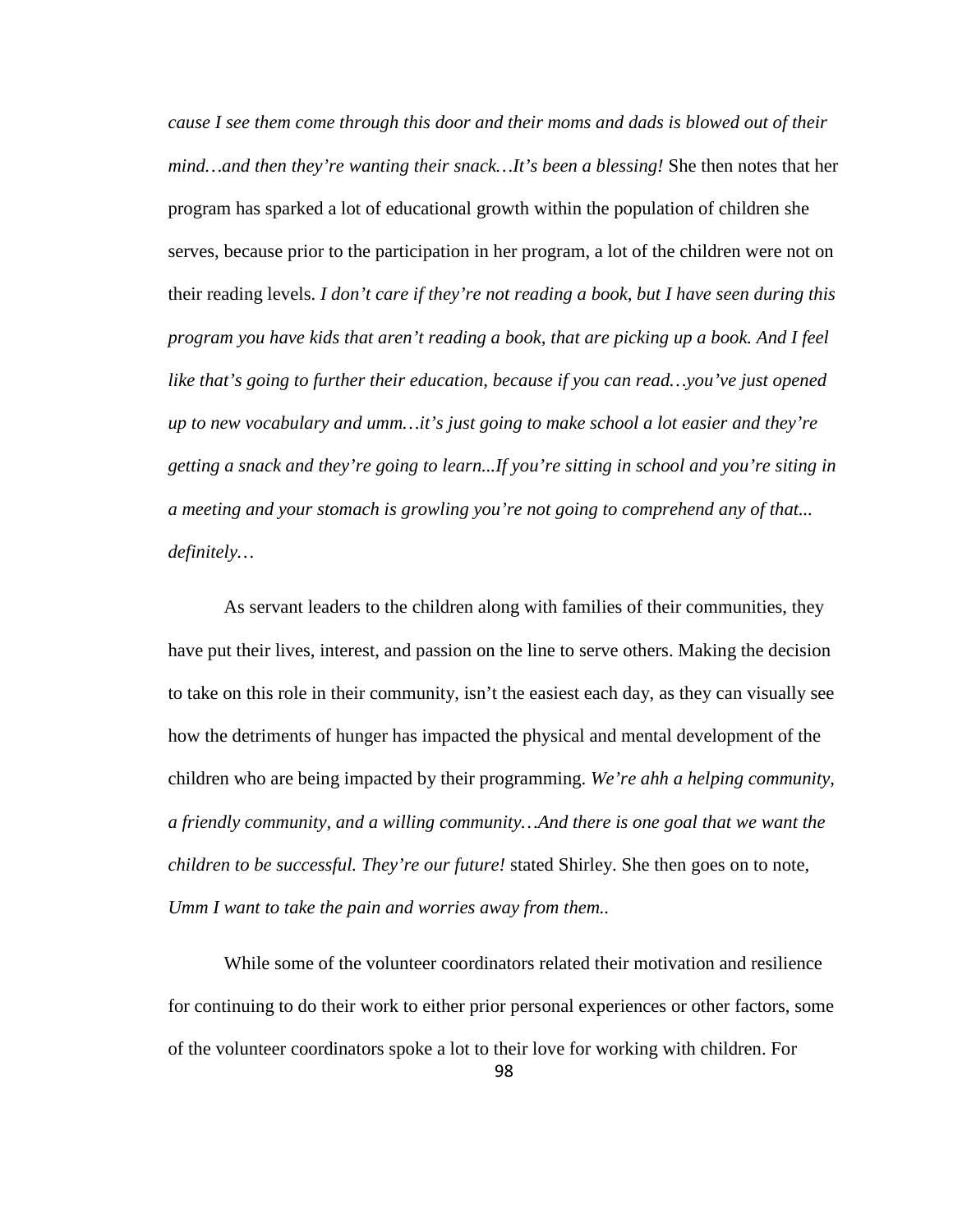Grace, she noted that much of her experience through her work with her feeding program has come through her natural love for working with youth. *I love kids!...I've always been like that…even during school and when I was little... and when we moved up here…I bought my son and I've just been stuck by her side ever since then…we both moved out of here and we're still doing what we can to help Debra*… Even for Claire, also a core volunteer with Estill County, see too enjoys working with kids and their needs. *I just enjoy working with kids…period…no matter what it's trying to help them do...you know whether you know...if I see a kid that needs something…I just try to help kids…I've always been that person…so coat driver you know…I use to have a Girl's Scout group myself…* For Emma, who serves as the main coordinator for the Estill County feeding program, her motivation for doing what she does also stems from the motivation of children. *I just love kids…basically! And umm once I know your kids, I love them and whatever I'd do for my child, I would do for your child…And that's just basically who I am I guess…*

**Greater Impact on Life.** For most, it's as simple as being able to serve the children themselves, assist them, and also meet their needs, because at the end of the day, these children may not be receiving the same support from others in their lives. *I think that everybody has a purpose and for mine, that is being able to serve others…a lot of times we get concerned about our own circumstances and our own worries, but whenever…for me personally when I'm serving others, it makes me feel like I'm fulfilling what my purpose is…and that's a hope I have for other students when they can be involved in serving…I hope that day…they start to see that they have a purpose as well*…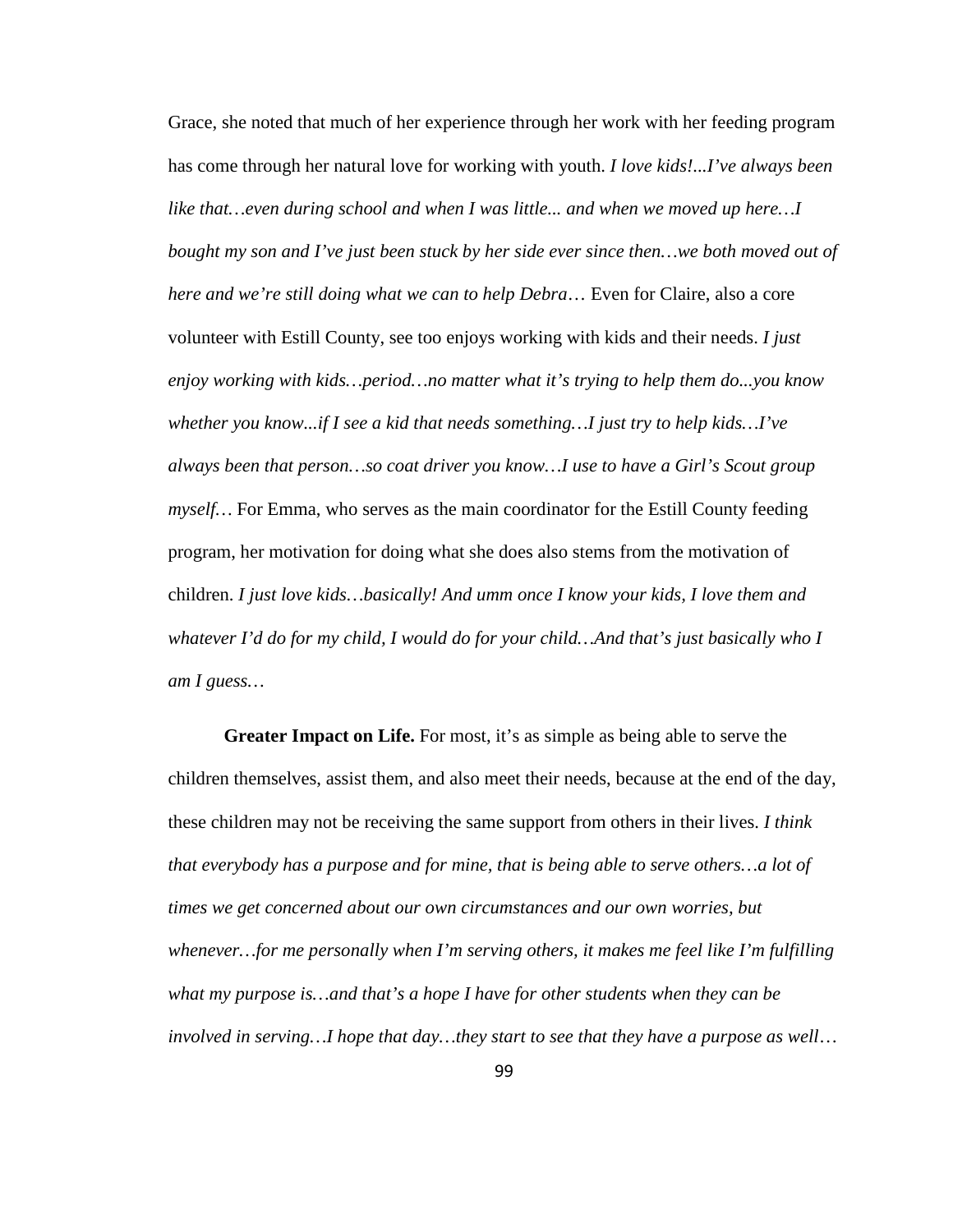referenced Barbara in her interview as she deeply talked about her role as a volunteer coordinator and how that has shaped the person she is today. Much of the impact that has been made on the lives of the volunteer coordinators comes from their continual emphasizes on assisting with the needs of others. While most coordinators have not thought about how their work has made a greater impact on their lives along with their communities, some of the coordinators were able to make a close connection. Kimberly noted this in her interview when asked in what ways she feels her work has made an impact on her community.

*Oh gosh! That's a million dollar question! I don't know if many of us really know…we just get up every day and do the best we can and hope that…I mean obviously we do because they keep coming back…umm they keep asking for these programs…they keep asking 'where can I get the food?' 'Where can I find certain resources?' and then in the respect of food, 'where can I find these resources?' So they keep coming back, so I think were being productive in helping them secure at least some resources. Because they wouldn't keep coming back to use if we weren't able to help them…*As far as a personal impact in which her feeding program has made on her life, Kimberly talked about her emphasizes of never giving up, no matter to what extent she has to go through to get those resources. *I think just knowing…I mean as far as a personal impact just knowing when you walk in this building and hand out personal sacks of food, you know at least that child is going to get something…you know what I mean…It's never going to be enough for me... for me it's never going to satisfy me personally…but I think that try to...*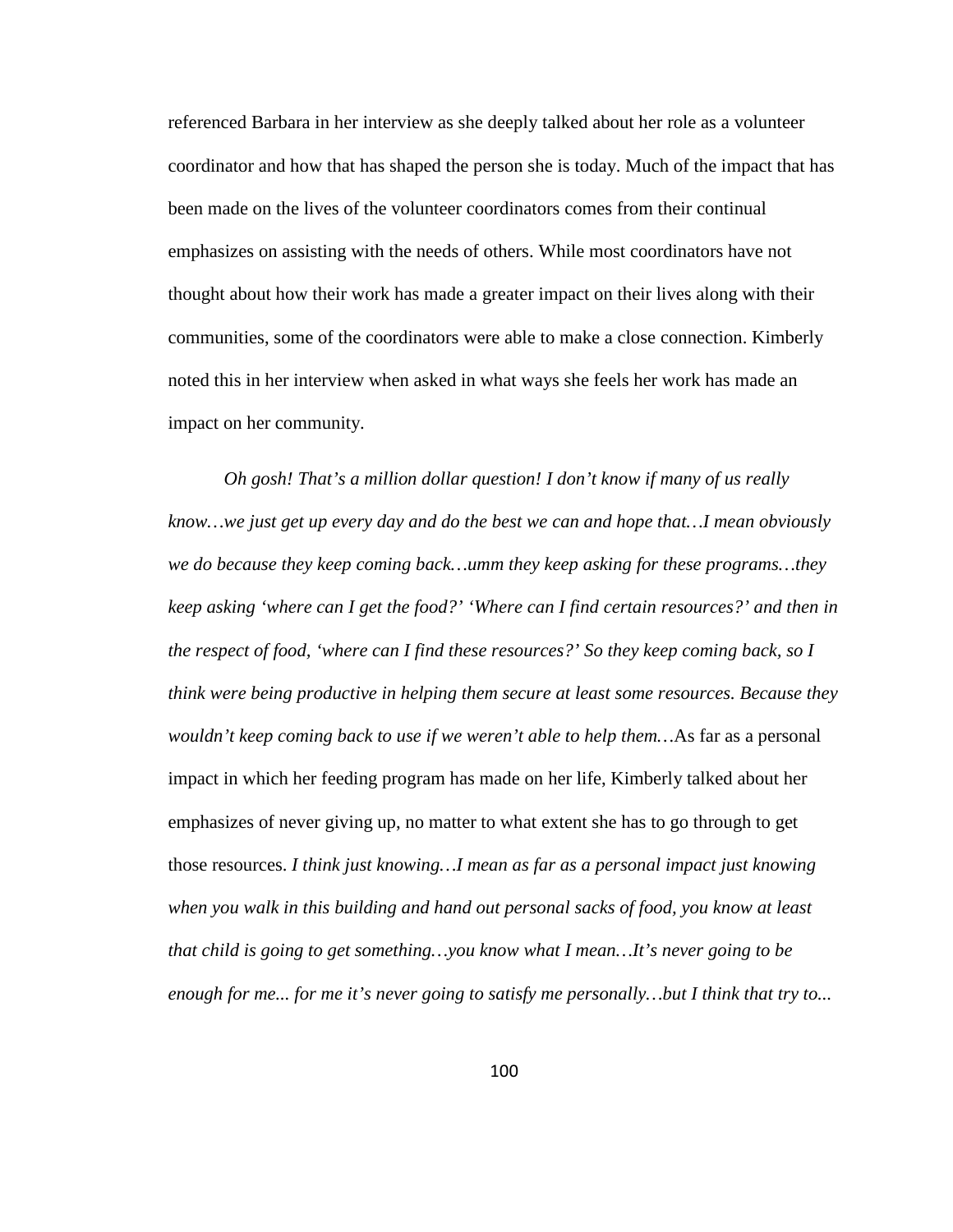*just knowing that you at least assisted in some way to make sure they get something…because I know again in a broken system…*

For Rita, taking on a volunteer coordinator role to ensure children are being fed throughout her community, is a role she never would have imagined herself taking on any day. *I never pictured as having any mean or any way that I could make a difference for anybody…I just thought I could just... you know work and eat and live my life…and work and eat and impact my life and impact my families' life... but I never ever dreamed that I could impact other people's lives from being able to give them food, to being able to give them kind words anywhere else..from Christmas gifts to Winter coats…I have people who call me and say, 'hey, can you help this family? 'The kids are getting on the bus in short sleeve t-shirts in the dead of the Winter. Can you find coats for them?' But I never thought I could make a difference in anybody else's life outside my family until God called me and humbled me to step up and start feeding children…that's all He said that's all I was supposed to do…that's what I thought I was to do…but a hungry child that doesn't have a Winter coat, now what are you going to do?...Ahh and it was like He said to me, 'I want you to feed them. I want you to step up. Stop what you're doing for yourself and I want you to feed these kids*.

Even for Barbara, she believes that everyone has a purpose in their lives that God has earmarked for them to achieve. For her, she began to recognize how she could make an impact of herself, her BackPack Program, and her community at an early stage in her career. *I think that everybody has a purpose and that being able to serve others…a lot of times we get concerned about our own circumstances and our own worries, but*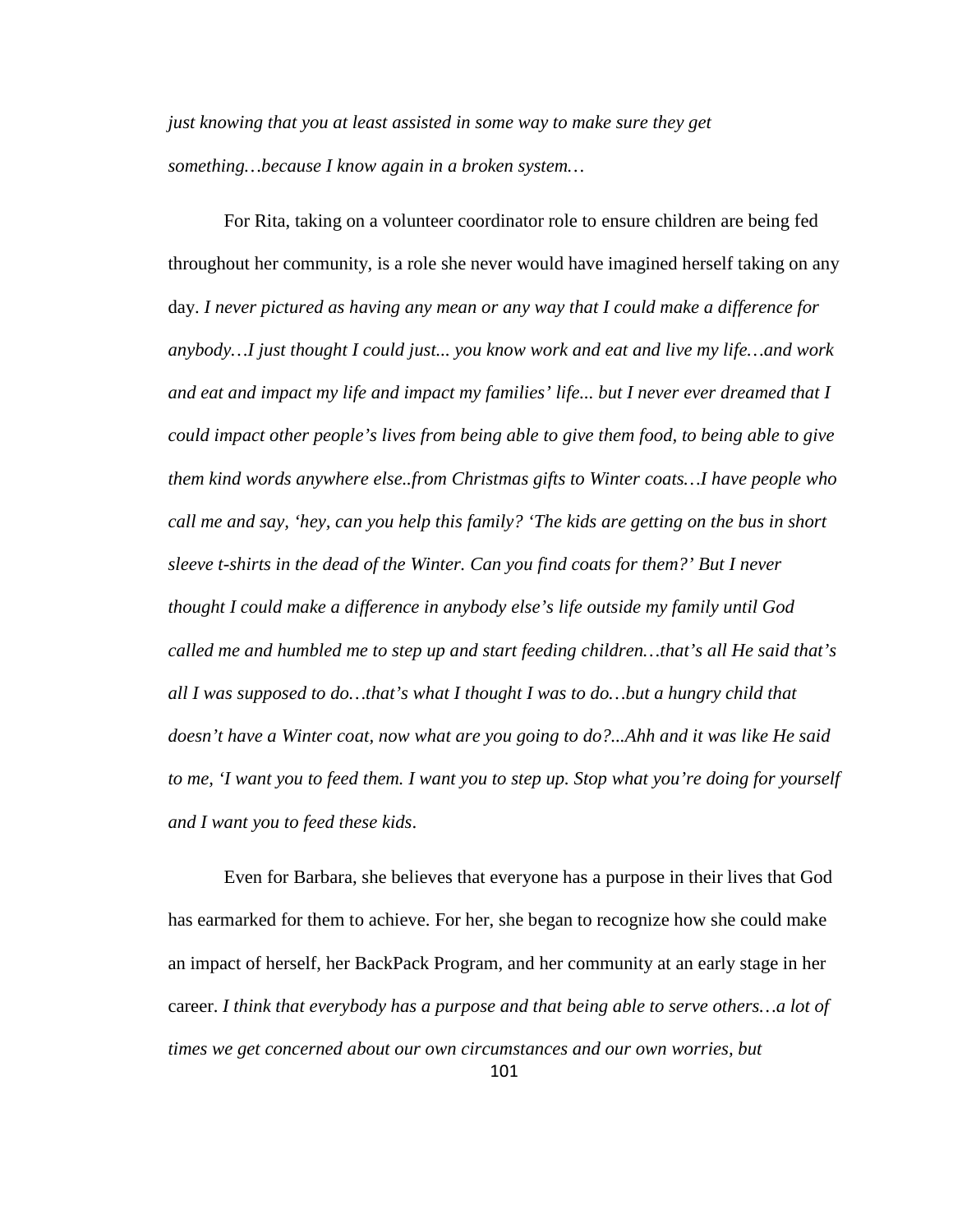*whenever…for me personally when I'm serving others, it makes me feel like I'm fulfilling what my purpose is…and that's a hope I have for other students when they can be involved in serving…I hope that day…they start to see that they have a purpose as well…*

**Champions for Change***. I wouldn't want to see any person…you know any human…you know go hungry…that's just…a value that I have, you know so and working with kids...you know…you just never know when they leave here…we know that most the kids that are in poverty…when they are in the school they get most of their meals at school…so umm I just wouldn't want any child not to have access to food… referenced*  Sandy. From the perspectives of the coordinators, it's about working to bridge the gap between the hunger needs of children along with their continual goal to provide feeding programs to food insecure children. Throughout many of the volunteer coordinator interviews, most noted their dedication and passion for working in their communities. As noted previously, a lot of the volunteer coordinators have either grown up in the communities they serve or have either migrated to their communities at an earlier stage in their lives. For many of the coordinators, they see their current role of feeding children, as something they were put on this earth to do. *Oh I think for everybody that you meet is for a reason and I believe that you can learn something from everybody that you meet. That is why God put people into your life. For instance, when I was first called. ahh.. to open a pantry and start feeding the kids, God spoon fed me information* noted Rita in her interview when she was asked as to way she continues to dedicate her career toward combating child hunger.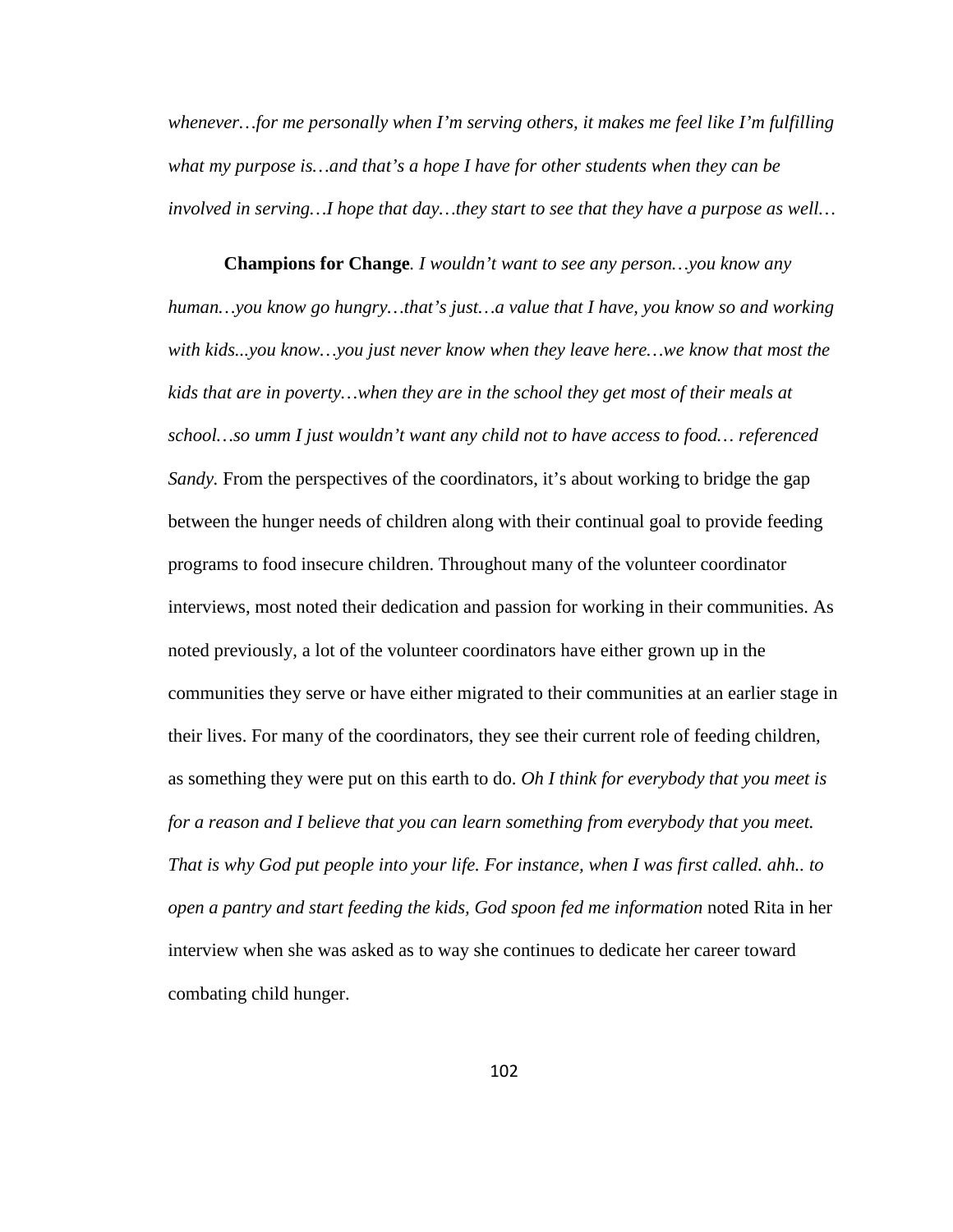She then goes on to place emphasize on her dedication to the mission and how she wants to continue her career path in this type of work. *You can enough and you can never do too much…ahh with the numbers as high as they are right now for children going hungry…umm I'm not afraid to step out and to take a leap of faith in God that her will supply…you know if I add a program on God has led me to do that…and if he leads me to do that, then He will supply…and He does supply…* She then adds, *Well basically we all know kids who are hungry…you probably know some too...but when I get up in the mornings…before I get out of the bed, I thank God for waking me up again. It give me a reason to get out of bed in the mornings because there is people relying on me…you know there…there is people coming in here who if I turn a blind eye to their hunger and to their children ahh going hungry ahh you know…what would they do…what would they do…*

Even as many may note them as "champions" of their communities, some of the volunteer coordinators didn't see themselves in that light, but saw themselves as just being an extra support system for someone else *and sometimes we think we're poor and we're doing so bad, but you always have to look behind you. Umm...you know... there are other people in such worse shape... so I'm more aware of working this position helps me bond…the way I do things maybe...umm I go beyond I think* noted Carla as she talked about how serving others has given her an entire new perspective on life and it's challenges. While each of the women have their own stories to tell and also come from various backgrounds, they have become "champions of change" for their communities.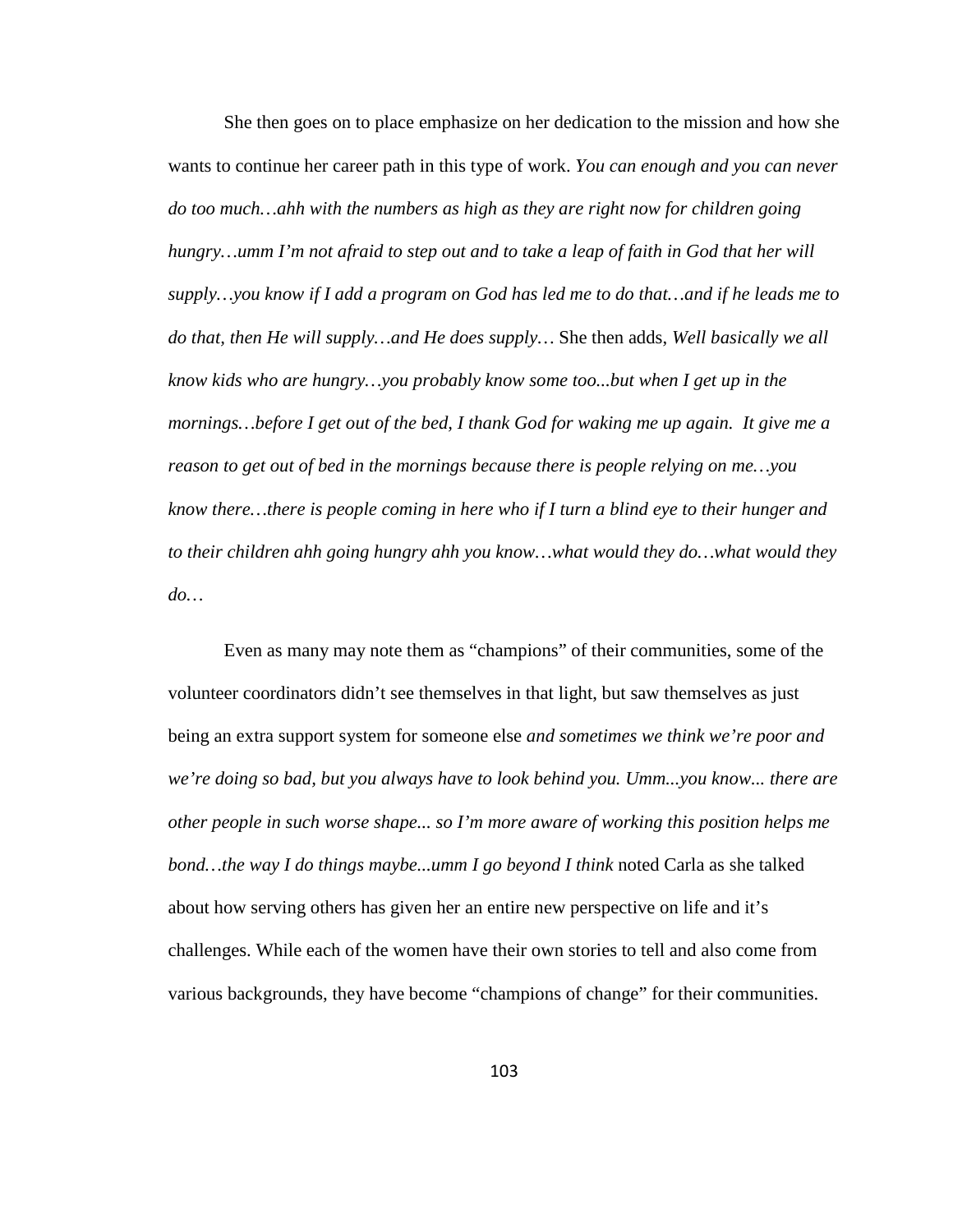For many of them, they don't categorize their roles and what they do for children who are stricken by hunger as "work". *I just feel that I've been able to umm meet so many people…like…and build an impact...like one lady that comes through the pantry…comes through the pantry every week…I've been building a relationship with her…I even know her by name... like I see her in the store and I'm like, "hey girl!'*.. noted Karen about the School Pantry Program she oversees at her middle school. She then goes on to add, *I also let them know that I'm not above them…I'm on the same level…like you know what I'm saying…like you're people just like I am you know... not just you cause you're coming in here for the pantry…you have no judgment…I want this to be a place of no judgment*.

Even for Rita, references how she doesn't judge any child or family participating in the Summer Feeding Program she oversees in Rowan County. "*Those children become just like family to us. Those families just blended in and there is no discrimination in our organization. None of us discriminate against each other...no matter what situation and I think umm we've brought kids together who are African-American…we have kids who are Latinos or all different races…but to see them all interact… I guess that's a high point of the day…*" For Claire with Estill County, she referenced, "*I don't know that I've made that much of an impact on one person, but I hope that I have…yea…to one kid out there somewhere will grow up and do the same thing…you know…or help people or hopefully may own children…you know…cause I try to teach them that no everyone is a fortunate as we are…yes…there is sometimes that we don't have the big seven course*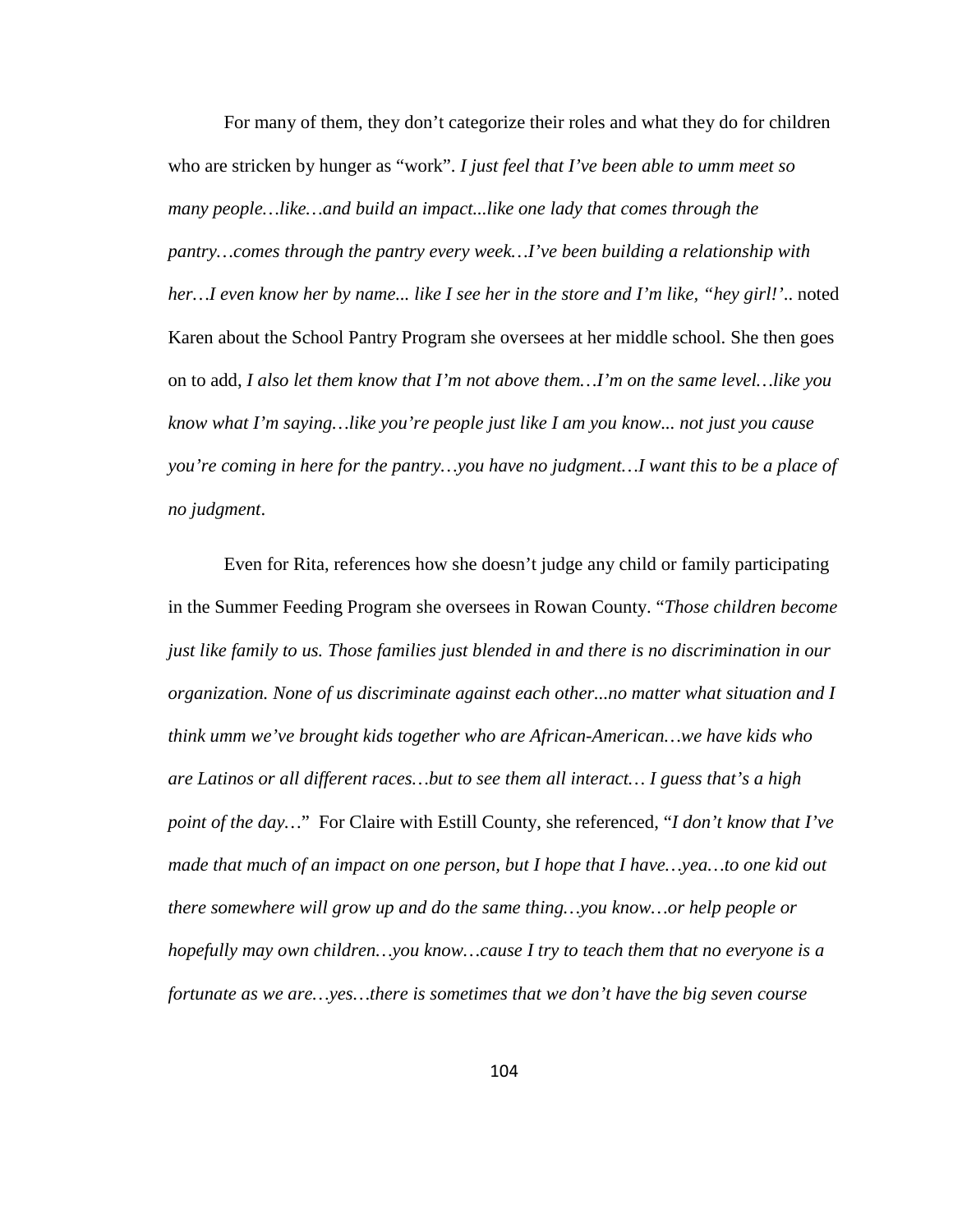*meal on the table ourselves you know…ahh but there is kids out there that don't have a meal at all…*"

**Committed Beyond Barriers**. In regards to the advice these women would provide other volunteers who are thinking about establishing child feeding programs throughout their communities, each have their own suggestions, but all emphasize the importance of finding purpose, community support, and passion for the mission. *Just keep trying…don't be discouraged if you ask one group and they're not umm willing to participate or willing to help…just keep asking…*stated, Sandy. *Umm…I think the biggest thing is try…again...try…to come in with an unbiased opinion about how people get 8000 a month in food stamps and how they are still hungry…that is not for you. So for me I guess try to come into it…if you're going to start a program…start it with the understanding that there is so many facets of poverty…so many levels…it's never black and white…it's never this or that…there are so many gives and takes…hits and misses…always all these things that people don't understand unless you've lived it…*quoted Kimberly. *Make sure you're up for the challenge because it is a challenge...it's an uphill battle. If you were to start a BackPack Snack Program in the community where you live…where nobody knows about the program, then you would have to..*

Even for the volunteer coordinators who have made the commitment to oversee their own feeding program, they each took this task on knowing that there would be both successes and challenges that would come with establishing programming that would help to combat child hunger. Through their immersed experiences in this realm of work,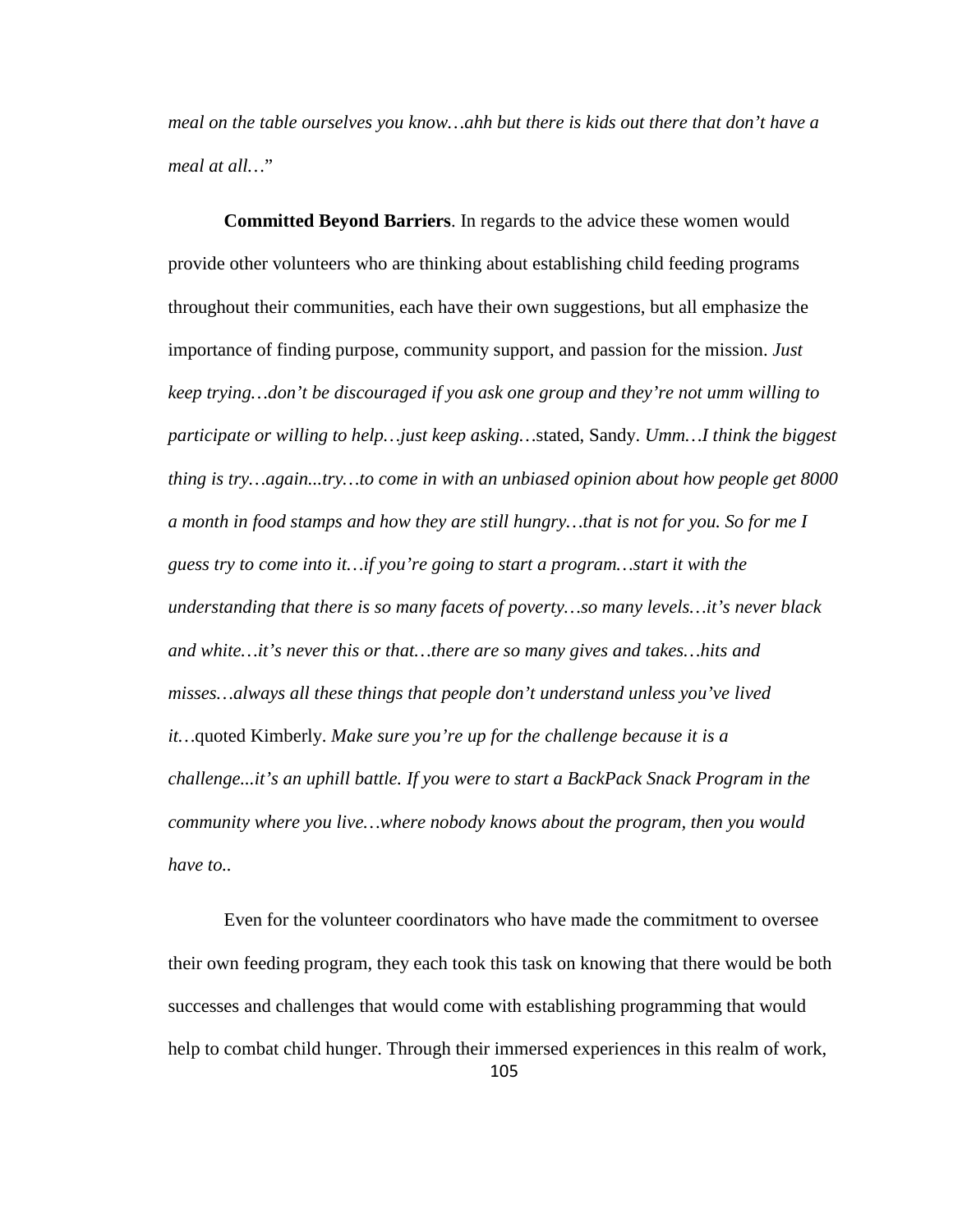are they able to provide in-depth advice to others who also want to commit their lives to alleviating child hunger. Many of them have felt discouraged in their work at one point on another on their journey, but have never once given up on these children that need them in their community. *How did I feel? Discouraged…but then I keep saying well somebody will…you know and I just meet people if they say 'hey! I'm thinking about doing such and such with your school. What is your need?' I say, 'we need such and such, can you do this and can you do that?'* referenced Sandy when she along with the other coordinators were asked about what advice would they give to other community members who are thinking about starting a child feeding program in their own communities.

With establishing a child feeding program, comes acknowledging and understanding the great lengths it takes to establish such a need based and much needed program. Along with much thought put into the logistics of the program, comes recognizing and assessing the needs of one's community prior to the program establishment. *With poverty* there *is realness to that…So I guess if you come into it with that understanding and coming into it with a willingness to want to feed and no other reason, then I think you know…can pass that message on to all those who donate, deliver. And all those who do all different pieces of getting the food out there…*stated Kimberly. In addition to recognizing the needs that exist within a community, also comes with the being intentional and having a purpose for choosing to establish a feeding program for children. *You have to have a really solid understanding of your own intentions…like 'what is your intention in this…you say 'well, all I want to do is feed the babies..' and I*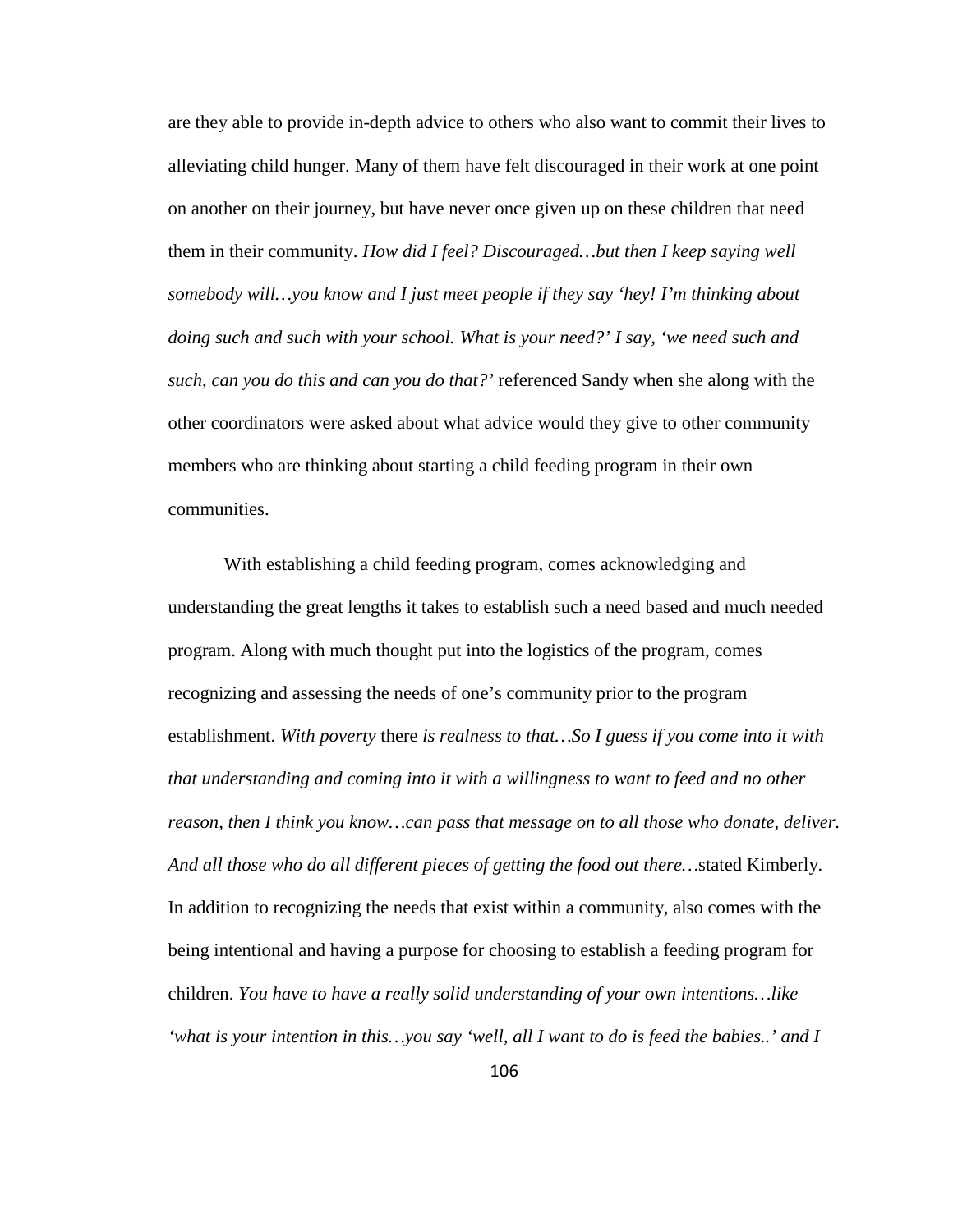*say, 'what does that look like?' 'what do you need to do in order to accomplish that?' 'what kind of people do you need around you to make that happen?'…it's a lot to look at…it's not like 'I'm going to do this and see what happens!'…It's a lot deeper than that…* 

For Rita she talks about some of the challenges you make keep in mind when starting a feeding program. While it may seem like an uphill battle at the forefront, she notes the following that, *What I'd say is this, make sure you're up for the challenge because it is a challenge...*For Rita she recognizes that in addition to the establishment of her Summer Feeding Program, there are additional programs that are needed in surrounding counties such as Lewis, Fleming, Elliot, Carter, Menifee, and Bath counties. *I've had four people contact me and say, 'I'm going to start one, I'm going to start one and never did!'…So, it's much needed in all these counties…* She then goes on to talk about how her role along with commitment to her program and how God has always been able to provide for her. *But first get God on your side…whatever you're going to do…if*  God is on your side, nobody can tear that down...see that's why Helping Hands is still *here because it's God's house…it's not mine!...*

107 When Karen talks about what advice she would provide for others who are considering starting a feeding program for children, she notes how important it is to create a safe environment for the people she is serving. One that is welcoming, nonjudgmental, along with one that genuinely invites everyone in that is suffering from some type of need. *Just make sure you're creating a space for non-judgment environments that families…when families step I here…that they feel welcomed and they feel like this is the*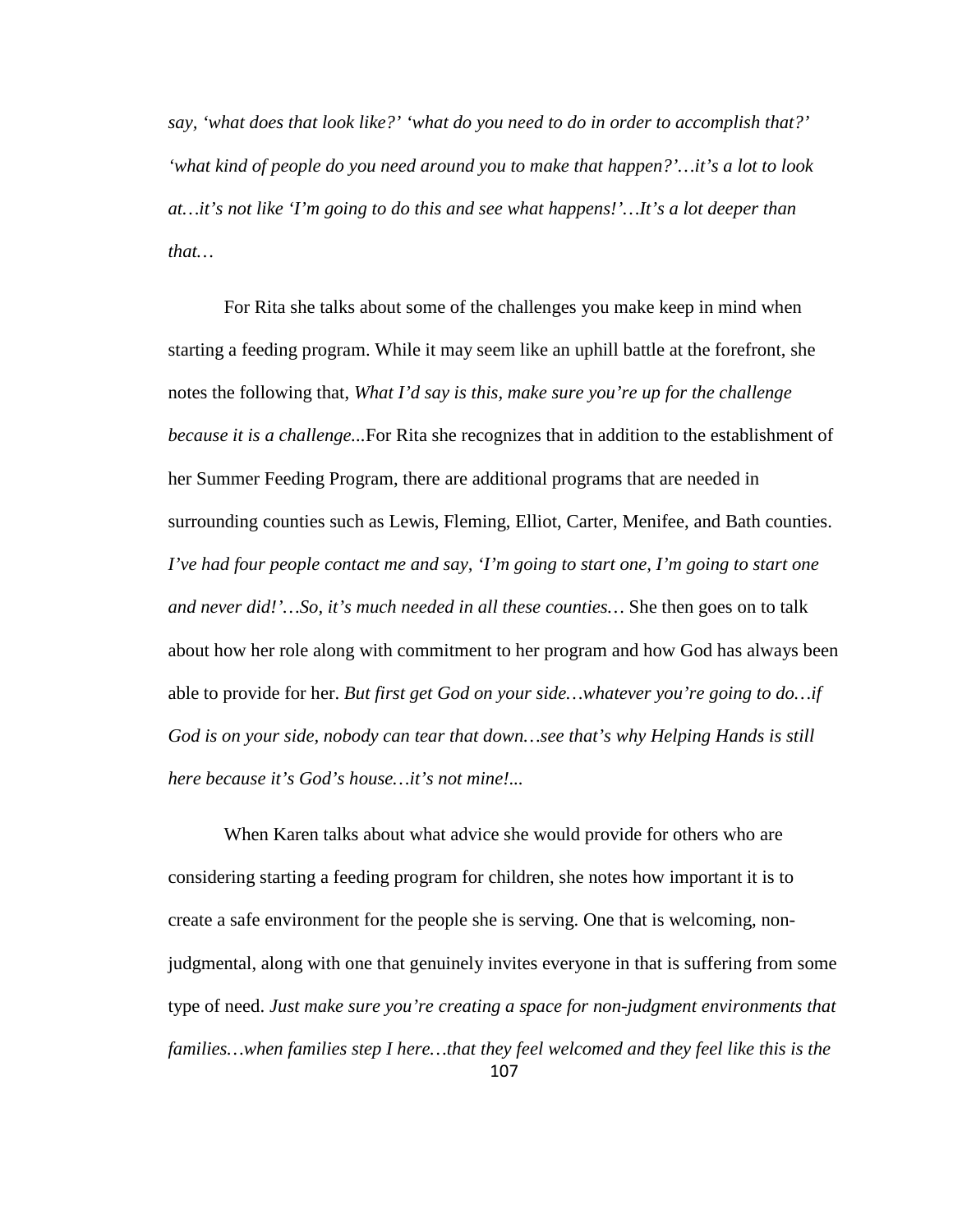*place you can come and get groceries and there is no judgment…* Through her experience with her program, she notices how much courage it takes for students and parents to come to her and receive food resources. *Parents get that vibe…kind of like you don't want to help them…you now…that's just not a good vibe…because I had parents tell me about you know how they umm maybe they couldn't get help and that really hurts my heart…* 

Even with the successes and challenges that may present themselves through the journey of being committed to this type of work, comes pure passion. Even though the volunteer coordinators have outlined a long list of things to consider when establishing feeding programs, much of the experience comes from taking the first step and establishing a feeding program. By overseeing their own feeding programs, the coordinators have been able to gain a new perspective, feedback, and insights into their programming, in which they would not have been able to provide without taking their first steps.

#### **Chapter V: Discussion**

*I hope that your research can help someone else along the way to be a better servant to God and that your research will be seen as favorable…that you're…you know interested in knowing…because some people don't want to hear about poverty and hunger…I respect you greatly because not many people want to hear my story…*encouraged Rita at the conclusion of our interview.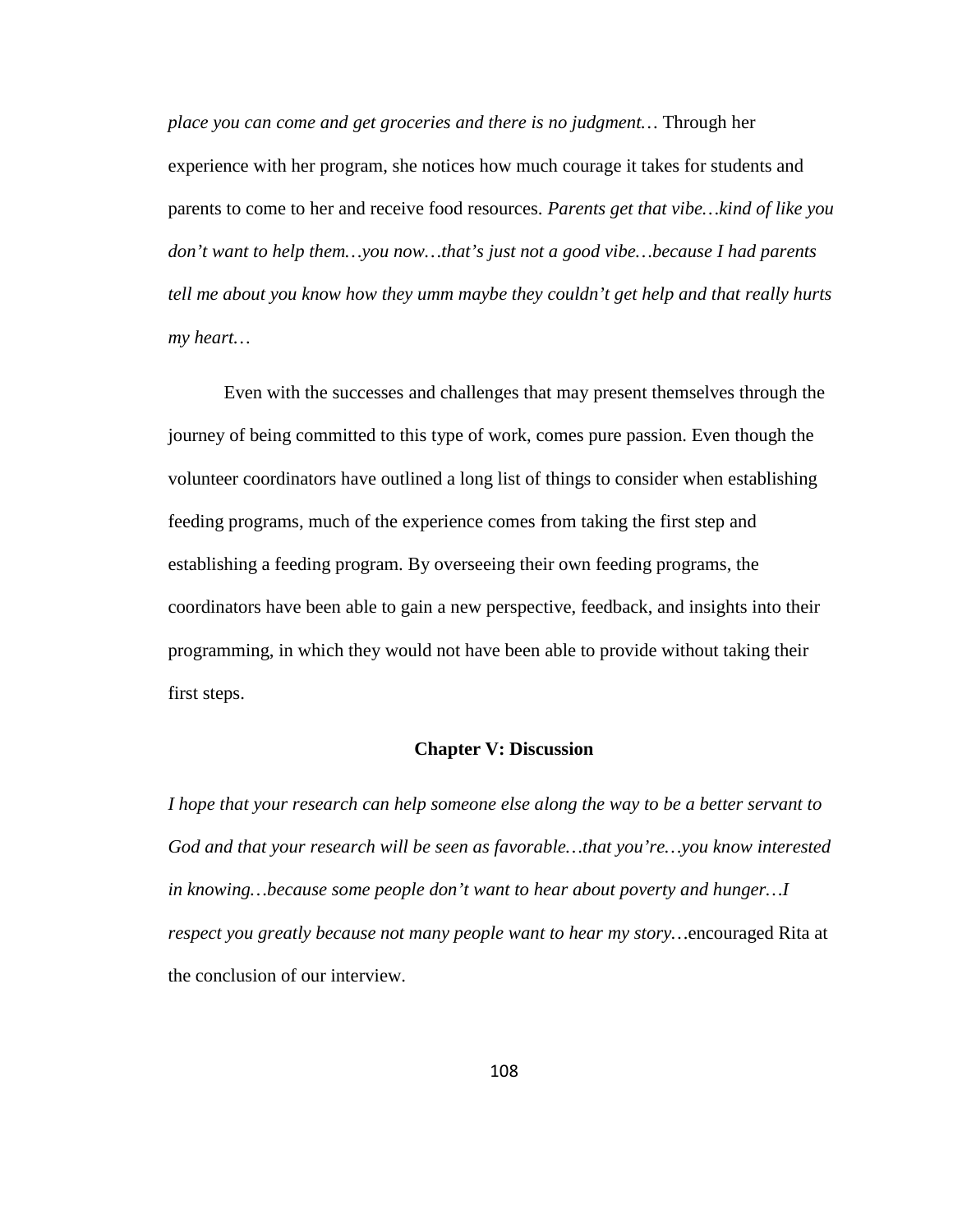In initially contacting each of the volunteer coordinators for an interview, a lot of them were taken back as to way I wanted to spend time interviewing them about their work with their feeding program and also throughout the community. One of the major key components that emerged from the volunteer coordinator interviews was the prevalence of empathy. Empathy is defined as the experience of understanding another person's condition from their perspective in placing yourself in the shoes and feelings of others (Empathy, 1991). These volunteer coordinators are not motivated out of sympathy, but out of understanding of the challenges child hunger presents. These women are able to empathize with the population of children they serve each and every day as a result of their previous experiences and circumstances they've each gone through in their own ways to get to the place they are today. Hence a persistent theme of empathy emerges from the voices of these dedicated interviewees. Each of these volunteer coordinators truly care and have a deep heart for the population of children they serve. Their genuine and selfless roles as volunteer coordinators, serve as a key piece for the work that is being done around child hunger and for generations moving forward.

While there is not much research that examines the topic of child hunger through the lens of London's Career Motivation Theory, Day and Allen et al., (2002) examine how career motivation mediated the relationship between career mentoring and performance effectiveness This study was the first to reveal linkages between mentoring, career self-efficacy, career motivation and protégé career success (Day & Allen, 2002). Hence, career motivation can serve as the linkage between the mentorship and overall effectiveness. While this study does not reference the child hunger topic, it does reference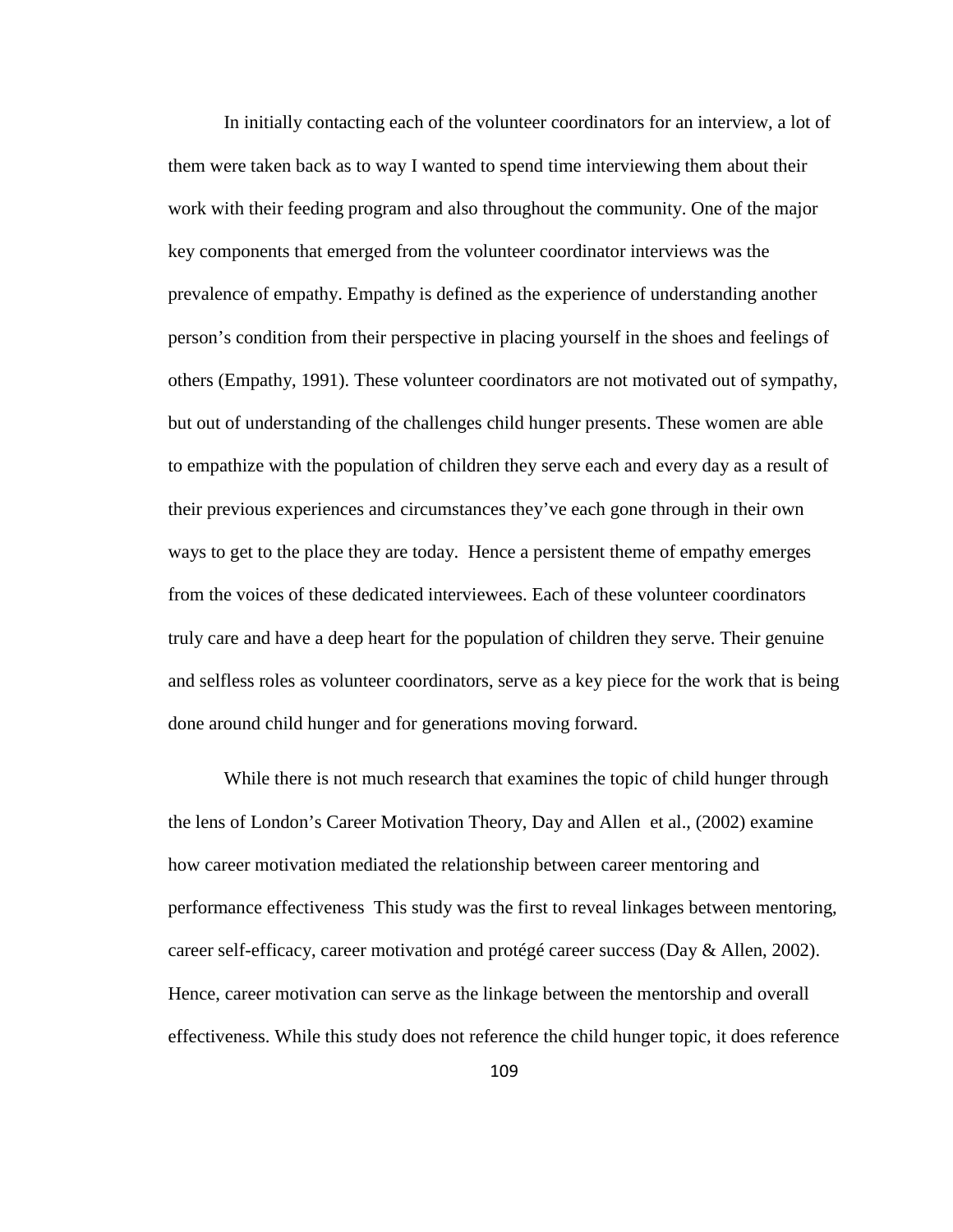the importance of mentorship, in which can be strongly tied to the volunteer coordinators and the role they play in overseeing their child feeding programs. To the children who are participating in these programs, these coordinators play a strong role in their lives, in which they may recognize the coordinators themselves as much needed mentors in their lives. Many of the children who participate in these programs see and interact with their coordinators on a regular basis. These relationships are clearly significant to the coordinators as many shared stories of the close knit relationships they have built with the children they serve. These volunteer coordinators attribute program successes to having generated as a result of their personal interactions with 'their' children.

As previously noted, many of the volunteer coordinators I interviewed for this research, I'd come to know through the relationship I built with them through my work with God's Pantry Food Bank. In building those relationships with each of the coordinators, I began to capture the needs of their communities through my ongoing site visits, acknowledge and understand the needs of their communities, and gain an entire new perspective on the amount of passion, dedication, compassion, and devotion it takes in overseeing a feeding program for food insecure children. Each and every volunteer coordinator should be commended for their work in bringing light to an issue such as this, that tends to unconsciously go unacknowledged.

Throughout each and every one of the volunteer coordinator interviews, I continued to circle back to my research question as to why these women have chosen to dedicate their careers to an issue that is bigger than themselves. Through these interviews, I realized that each of these volunteer coordinators are truly dedicated to the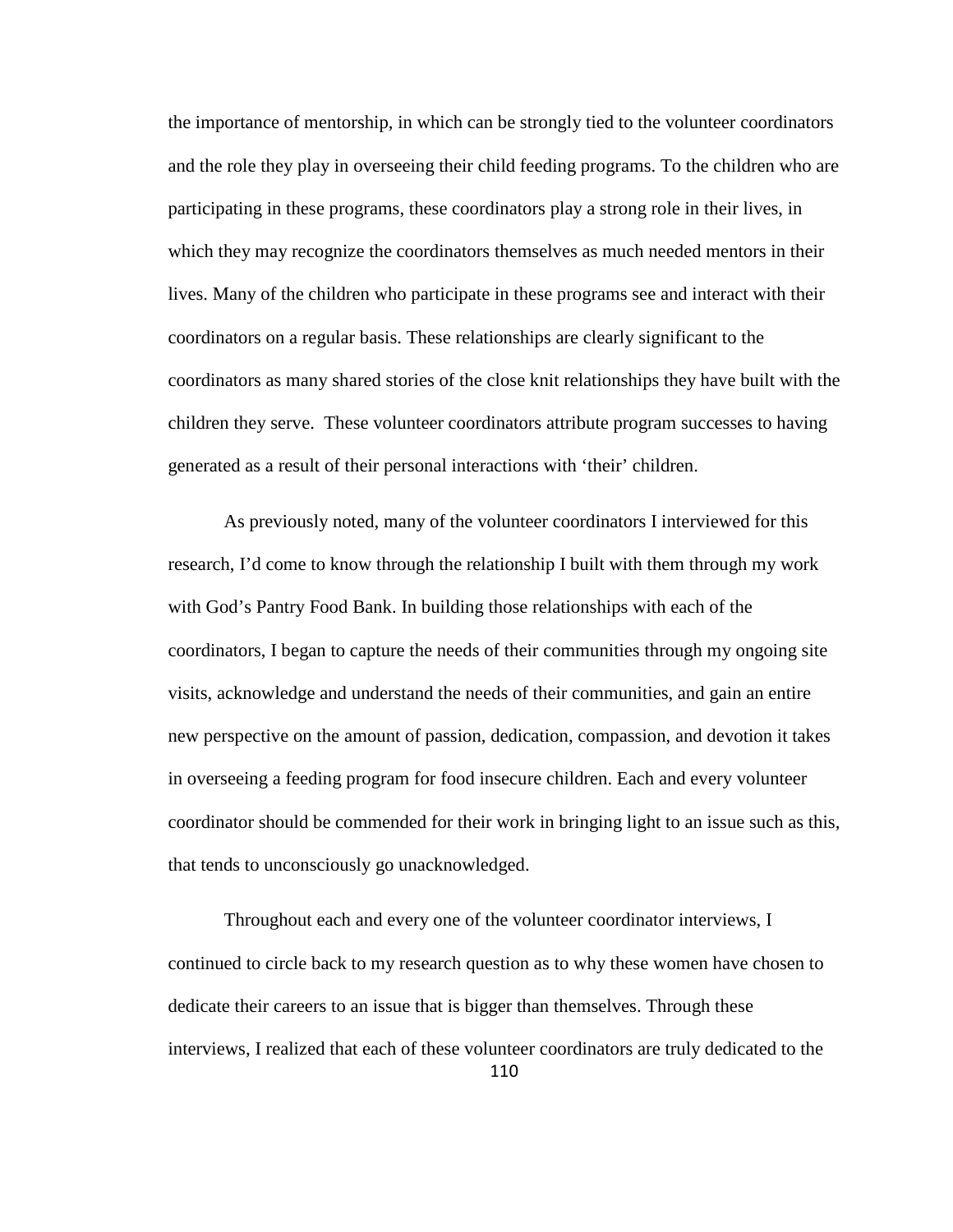mission of this work, because of a personal decision they have made for themselves. There is no job description, set standards, or specific characteristics that one must have in order to do something bigger than themselves. Each of these women come from a wealth of different backgrounds that have shaped them into the person they are today. Their backgrounds, personal circumstances, education experiences, childhood insights, along with other factors have inadvertently created a pathway, in which has led them to take on an overseer of a child feeding program. For many of the women, they didn't know which career paths they wanted to take at an early stage of their lives, but all had a passion for working with children. For some of the volunteer coordinators, based on some of the life circumstances they were challenged with, they couldn't see their destiny.

Aside from their own personal experiences and a reflection of their background, they were presented with an opportunity to make their communities better and each of them decided to pursue this opportunity. For many of the volunteer coordinators who are overseeing BackPack Programs, much of their commitment to their programming can in addition to their roles as Family Resource Coordinators. As a part of this role, their purpose is to help children within their school location who are in need of resources. These resources may vary from a child needing a coat, to a child needing food resources. In stating this, each of these BackPack Program coordinators could have turned down their decision to participate in the BackPack Program when requested to do so by God's Pantry Food Bank. Even for the volunteer coordinators overseeing the School Pantry Program, their role as Youth Service Center coordinators is to also help alleviate many of the needs of students at their school locations. Instead of participating in the BackPack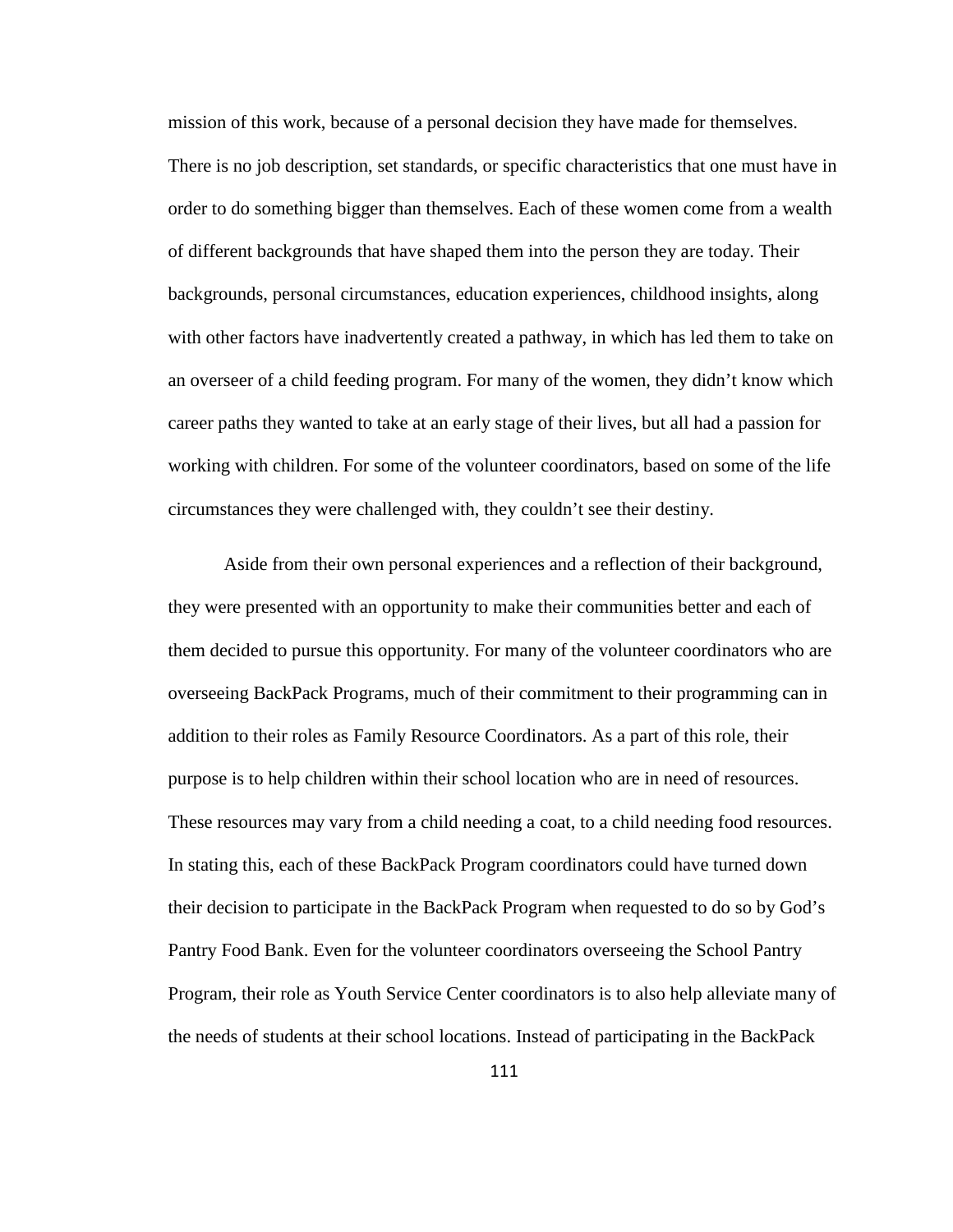Program, Sandy and Karen made the decision to participate in the School Pantry Program, when the offer was requested by God's Pantry Food Bank. Again, each of these volunteer coordinators took on the role of overseeing their programming based on their own personal decisions.

Even for the volunteer coordinators overseeing feeding programs in Eastern counties, these coordinators didn't hesitate to begin establishing and overseeing their feeding programs, because they knew how much need existed throughout their communities when it came to child hunger. To even note, many of these women were grateful and appreciative in knowing that an overarching organization such as God's Pantry Food Bank that works with so many counties throughout Kentucky, wanted to work with them in establishing a feeding program for children in their communities. Their eagerness, drive, and passion for establishing their feeding program in their community, has made a major difference in the lives of the children throughout their communities. As compared to Fayette County, many Eastern Kentucky counties have some of the highest child food insecurity rates in the nation. In addition to having some of the highest rates, there are also a short supply of resources available such as means of transportation, employment opportunities, along with plenty of other additional factors.

Now that the women have established their role in overseeing their feeding program, they have earmarked all successes, challenges, and solutions they must attest to in order to make their programming more efficient. In stating this, a lot of the women talked about the importance of knowing their program inside and out, acknowledging the importance of help from the outside community, along with any additional resources they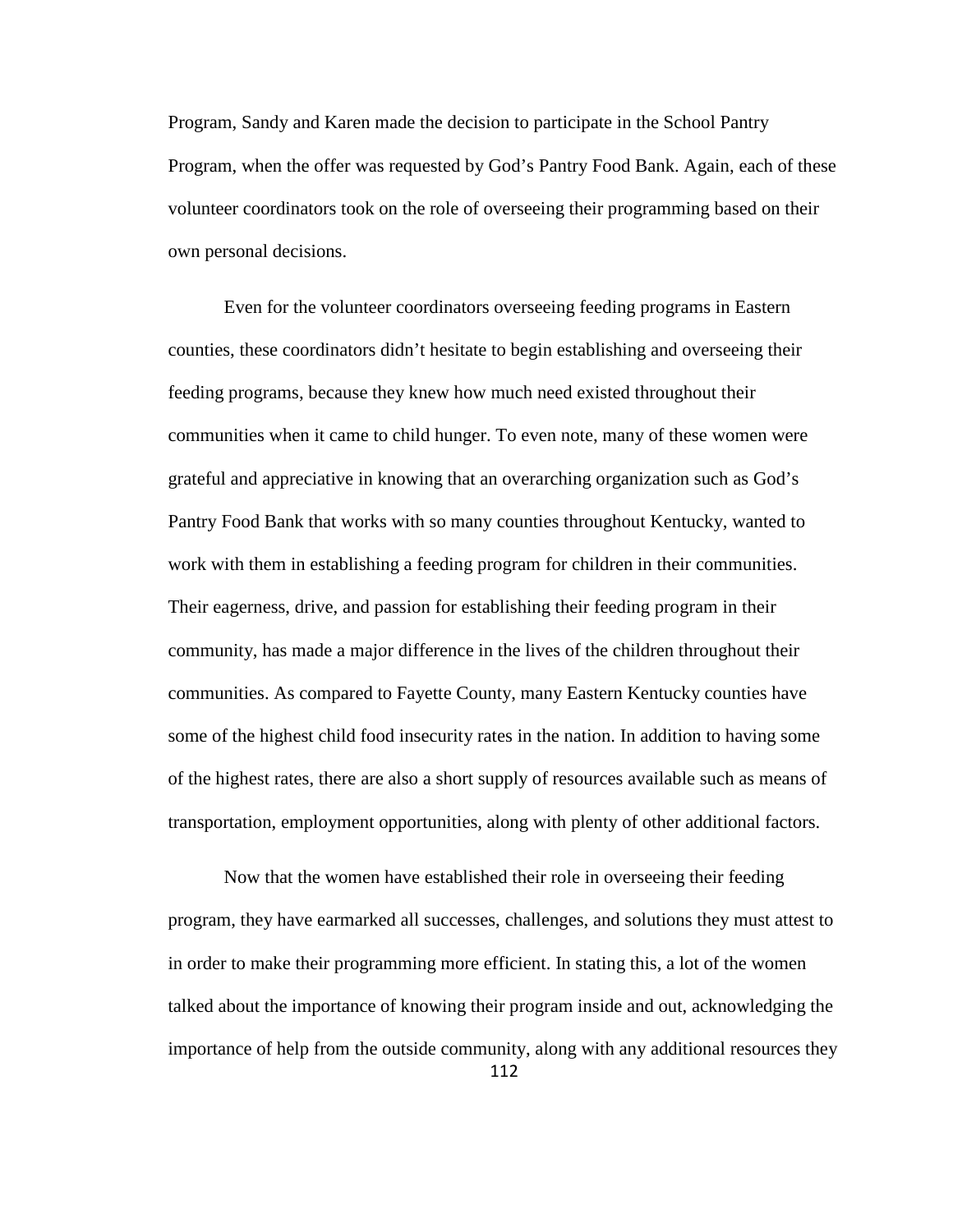can implement into their programming moving forward. For these women, it's about meeting the need by meeting the children half way, no matter what type of circumstances are present within that child's life. In the eyes of that child, they may see the volunteer coordinator as an influential figure in their lives. For the volunteer coordinators themselves, they recognize that every child deserves a fair chance in life. Each volunteer coordinator's mission falls in giving back to their children, their community, and themselves. For the volunteer coordinators, there is no game plan for them each and every day. As Rita references, *we don't need to write it down on paper. We just need to get off our butts and go and do it. And that's what we do here. We get up from the table. We go and do! We don't need a game plan! Our game plan is taking care of the need immediately.* 

Throughout my interviews with each of these women, I was inspired by the high energy and positivity, in which internally along with externally existed within each of these women. As they talked about their role in combating child hunger, each woman couldn't help but to glow. I asked myself, "How does this happen? I mean, how are these women so positive in their work?" By the conclusion of my interviews, I realized that each woman made the decision, before diving into this type of work, to put on their happy faces. Then after coming to this conclusion, I realized that in doing this type of work, how can you not want to be the best you? Their selfless comments and feedback, changed my entire perspective on even my work in helping to combat child hunger.

As volunteer coordinators, they carry the needs of other on their shoulders, because they know the impact their programming has made on their community and how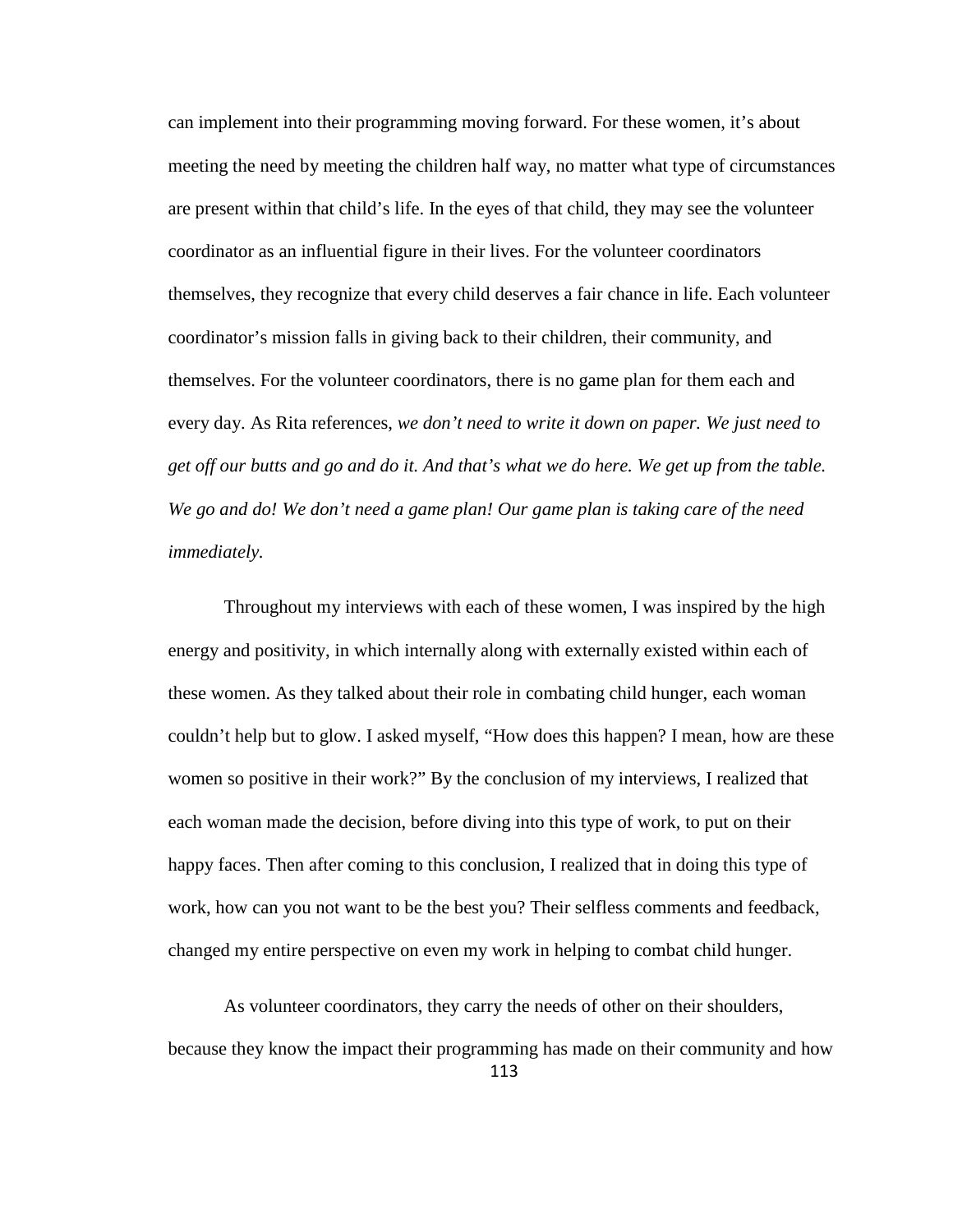children are able to benefit from this type of programming. Many of the women spoke about some of their interactions with the children they serve and how that first interaction has led to an even greater impact. The children who initially started in their program, continue to return and continue to participate in the program. One coordinator talked about how she has seen a little boy grow up through her program and how he is now able to read. Another volunteer coordinator spoke about how she has been able to see children participate in new activities through her BackPack Program and try new things.

Through the stories from each and every volunteer coordinator, is a way to bring awareness to the issue of child hunger across the state of Kentucky. The point of this research is again to tell the story as to why the women who were interviewed have decided to dedicate their careers to combating child hunger. While London's career motivation theory is presented in a formal and structured way, through my journey with these women, I realized that these women have informally made a decision to dedicate their careers toward this field of work. Their work around child hunger wasn't preplanned or anything type of work they ever dreamed of taking on throughout their younger adult lives. Instead, the area of work was introduced to them through many of layers of finding their own paths within their own careers and who they personally represented. These women do not consider themselves as heroes of their communities, but coordinators who want the best for "their children" along with their community. They each take pride in knowing that they are catalyst for change and find it necessary to continue to implement additional child feeding programs across the state of Kentucky.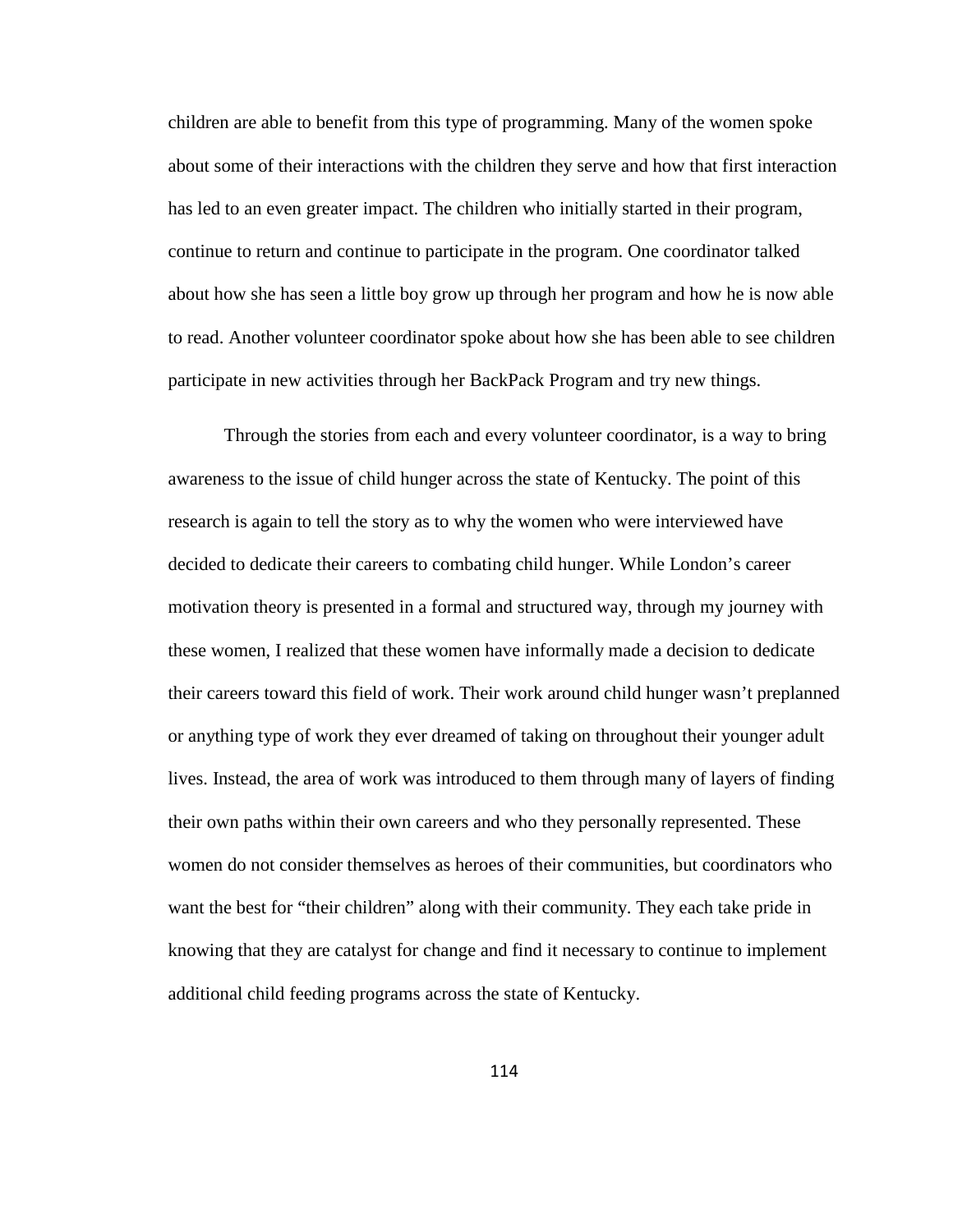Based on the findings from this research and feedback from the women, the goal of this research is to spread child hunger awareness across the state and even throughout the nation. While there are many conversations around this topic take place at a national and state level, more conversations need to take place at the community level. A vital piece that is currently missing amongst the child hunger conversation, is the lack of input from the community these programs are serving. A question in which I've asked myself over and over again over the years are the following: How are you going to implement a child feeding program without having community champions on board to oversee these programs? A child feeding program cannot exist without having the backbones of the community to support such a need based community programs.

The volunteer coordinators are the champion of their community, because they have stepped out of their comfort zones and have went beyond the call of duty to make a difference in the lives of others. From my perspective, these women represent vital gems, in which are so difficult to find within communities who have been nationally recognized as having some of the highest needs. In order to be effective in striving for change, these women may acknowledge the barriers that exist within their communities, but they don't allow these barriers to serve as road blocks in their programming. Until we are the world recognize that women such as these volunteer coordinators are working to scrap away the mark of child hunger, our attention will continue to focus on the things going wrong in our communities, instead of these women who are working hard to make things right in our communities.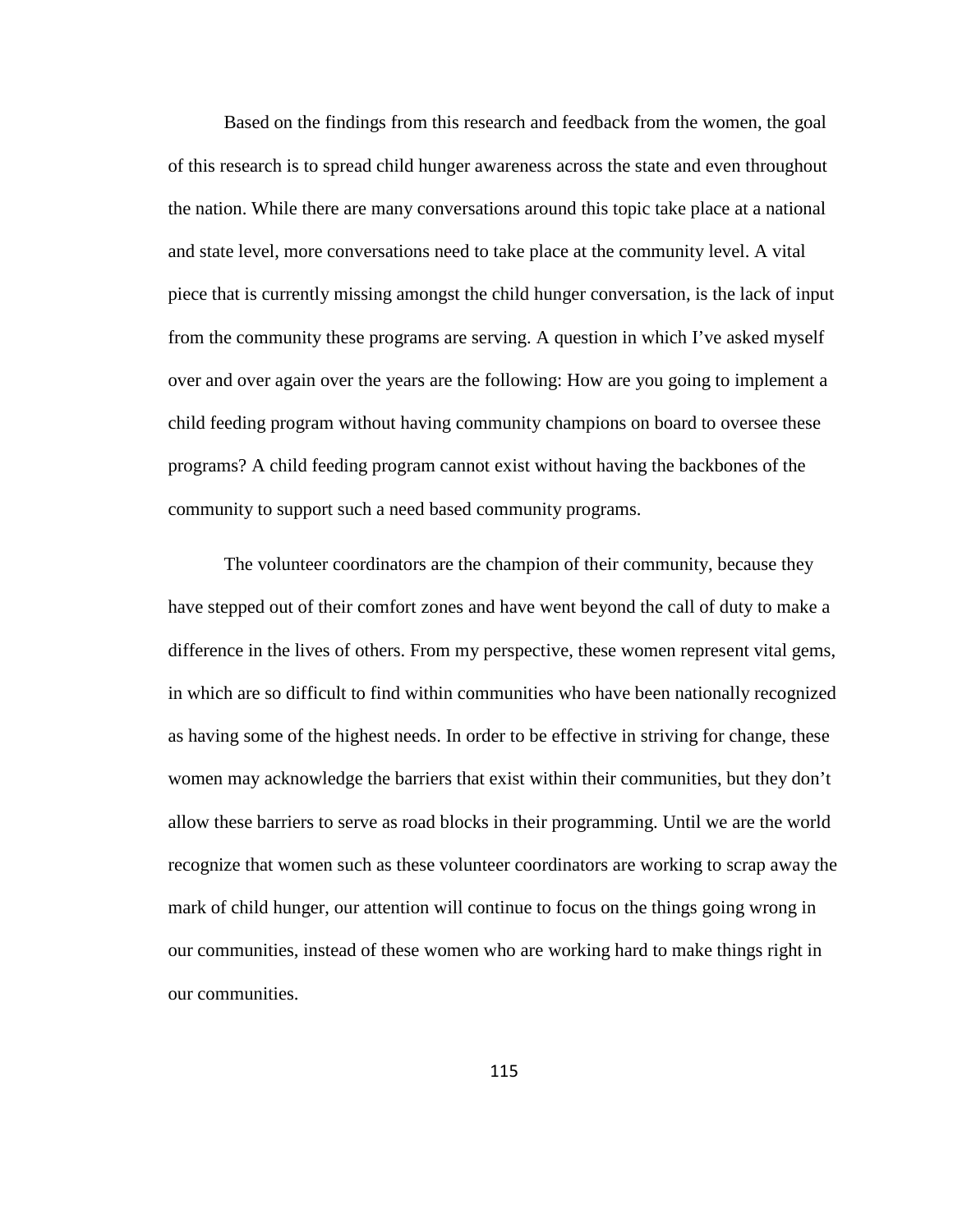Without saying, there have been challenges in which the women have faced throughout their journey of establishing feeding programs in their communities. As noted in the findings, some of the barriers have stemmed from the lack of community engagement along with awareness. As many of the women addressed in their interviews, a key piece to operating their program comes from the involvement of the community when it comes to the creation of a strong volunteer base, donation of food items, community partnership/collaboration, and additional joint efforts from the community. Although these barriers never created a permanent stumbling block for many of the women, as they are proactive in their endeavors and don't allow opportunities to pass them by. Especially, when it comes to their personal goals for their own programming. For them, a lot of the women foresee the strengths of their communities and the potential of their programming for their communities.

A lot of the women are able to foresee many of these community strengths, understandings, and perspectives, due to their own personal journeys. For many of these women, their own childhood stories were not pitch perfect. Their own personal backgrounds varied from growing up in a single parent household to being bullied throughout their school aged days. In going through trials and challenging situations like these, many of these women are able to relate to the trials and tribulations in which the children they serve through their programs face. Through their personal ties, many of the women are able to establish a deeper connection with many of the children they serve and find joy within their roles in serving others. For these women, it's never been about their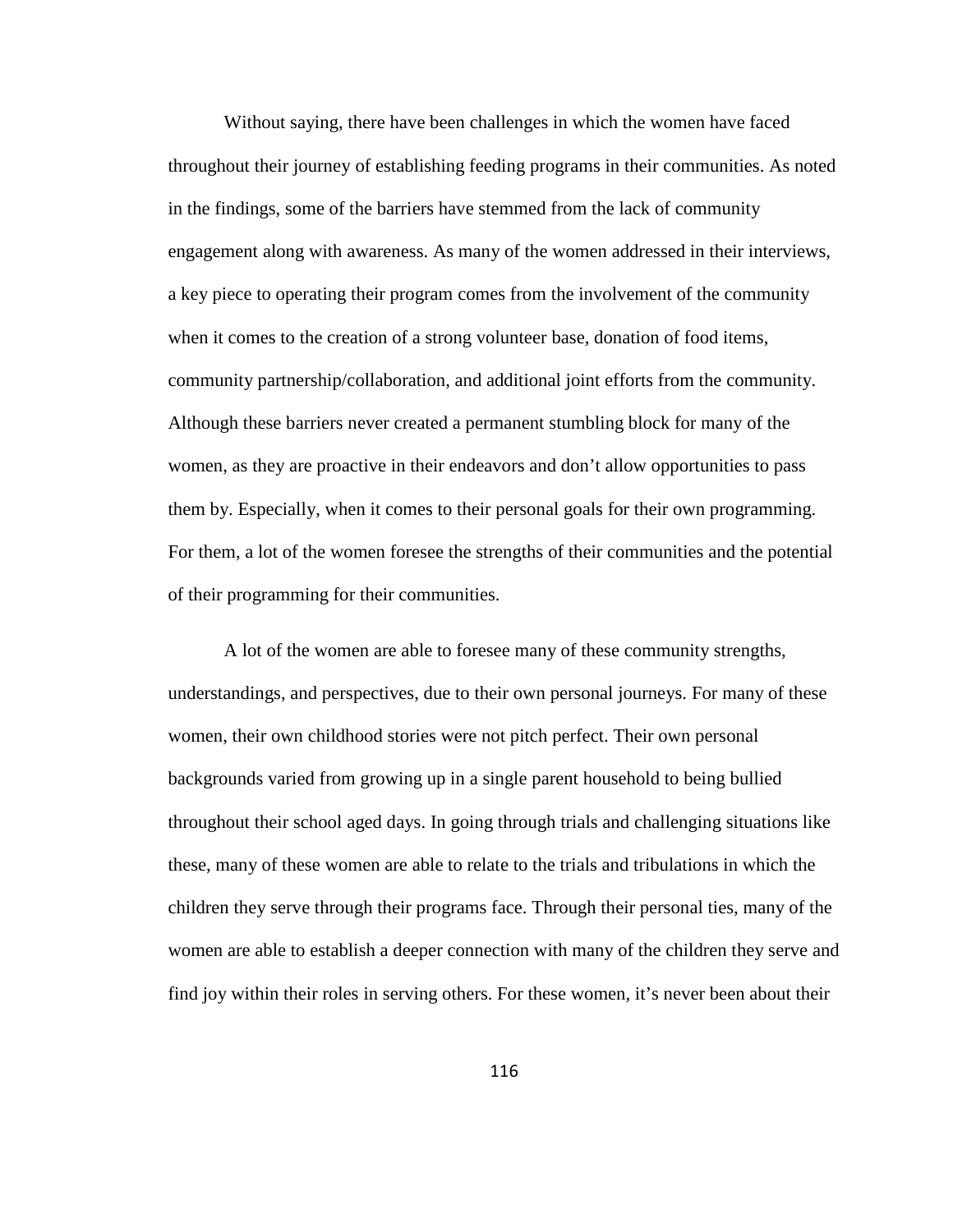personal gain and what they're going to receive out of their program, but it's always been about "their" kids.

Through their passion for creating an open environment for the children they serve, they are able to surpass anything challenges they face, because they've each build a foundation of knowledge of their programming and childhood hunger, in which no one can bring down. There is much power that lies within their direct service and interaction with the children they serve. These women have built an empire of knowledge around an issue that is rarely noted. These women have invited and guided me on a journey in which I knew existed, but some of the things I didn't expect to learn through our conversation. Each woman recognizes the difficulty of their work, but they also see their work as purposeful and meaningful to them and also for the children they serve. Their committed work to combating child hunger shouldn't go unnoticed, but should go beyond and inform others who may or may not be working to establish their own child feeding programs. At the end of the day, their work is centered on the needs of the children, not themselves. These women have been selfless in the deliverance of their work to make to the issue of child hunger a non-factor in their communities.

Their eagerness, passion, and dedication to the mission of helping to eliminate child hunger, brings hope to my heart in knowing that these Kentucky women along with others throughout this nation are just as (or if not more) passionate about the mission just as I am.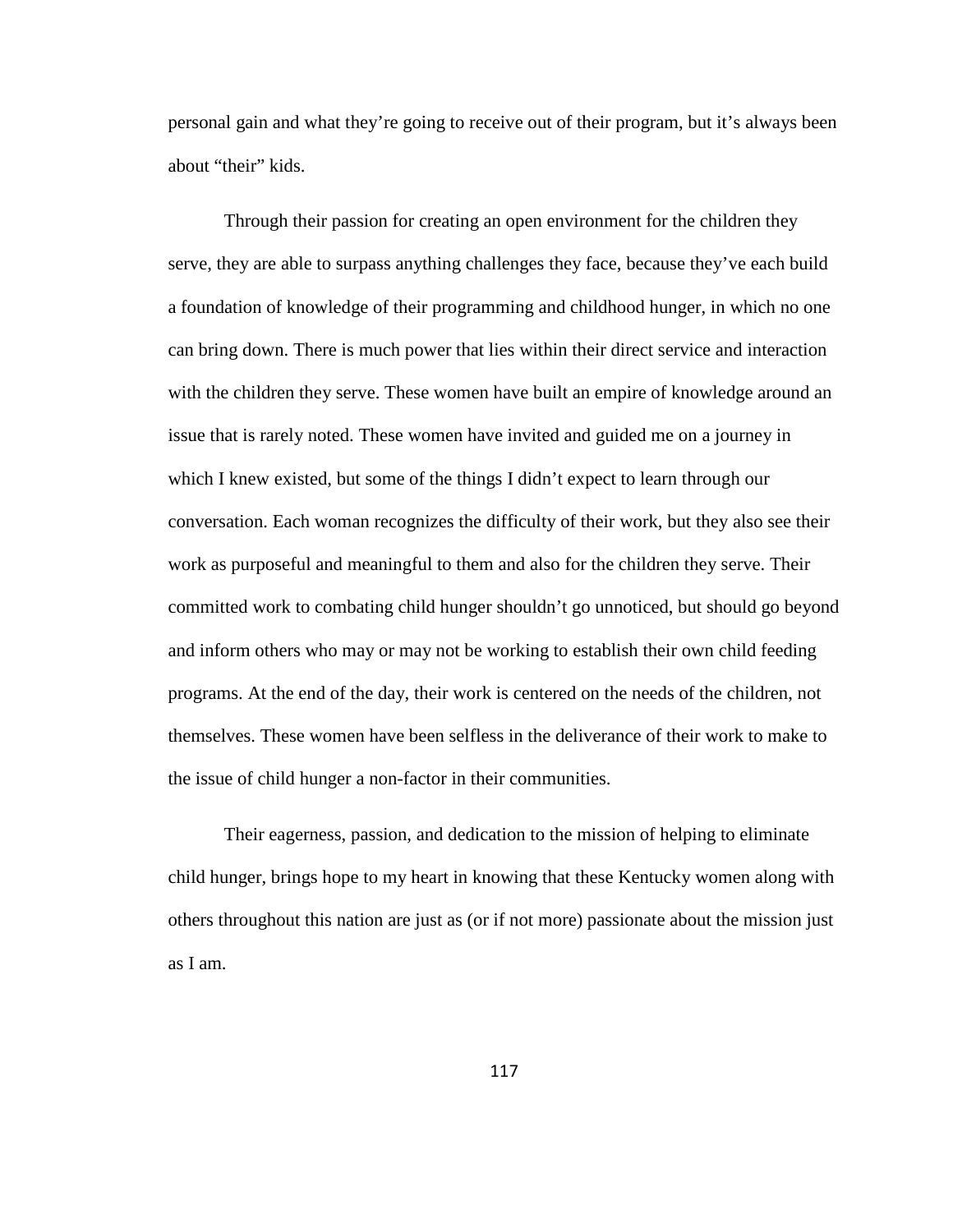#### **Research Implications**

In general, there is a need for additional research around the topic of child hunger. This study is a window into the subject through the perspective of women intimately engaged in meeting the food security needs of the children in their communities. Though rich insights into the challenges of combatting child hunger were shared by the volunteer coordinators who are overseeing the feeding programs, future research can be expanded to include interviews with the children who are participating in the feeding programs , the parents/guardians of these children, and also the organizers and community leaders who are working to implement feeding programs for food insecure children across the nation.

Additionally, future interviews with volunteer coordinators of child feeding programs can be expanded to include who are men overseeing child feeding programs, additional targeted age populations, diverse geographic locations, and variance in ethnicities of the volunteer coordinators and populations served. These further insights can contribute in further understanding the richness of employing London's theory as a guiding framework.

Career Motivation Theory was an appropriate lens through which to examine why volunteer coordinators have chosen to dedicate their careers toward combating child hunger throughout their communities. By gaining more insight into these women's involvement, challenges and perseverance through their rich narratives, I was able to identify common themes within each of these components to gain deeper understanding of the "why" behind their dedication. As noted above, I would recommend continuing to

118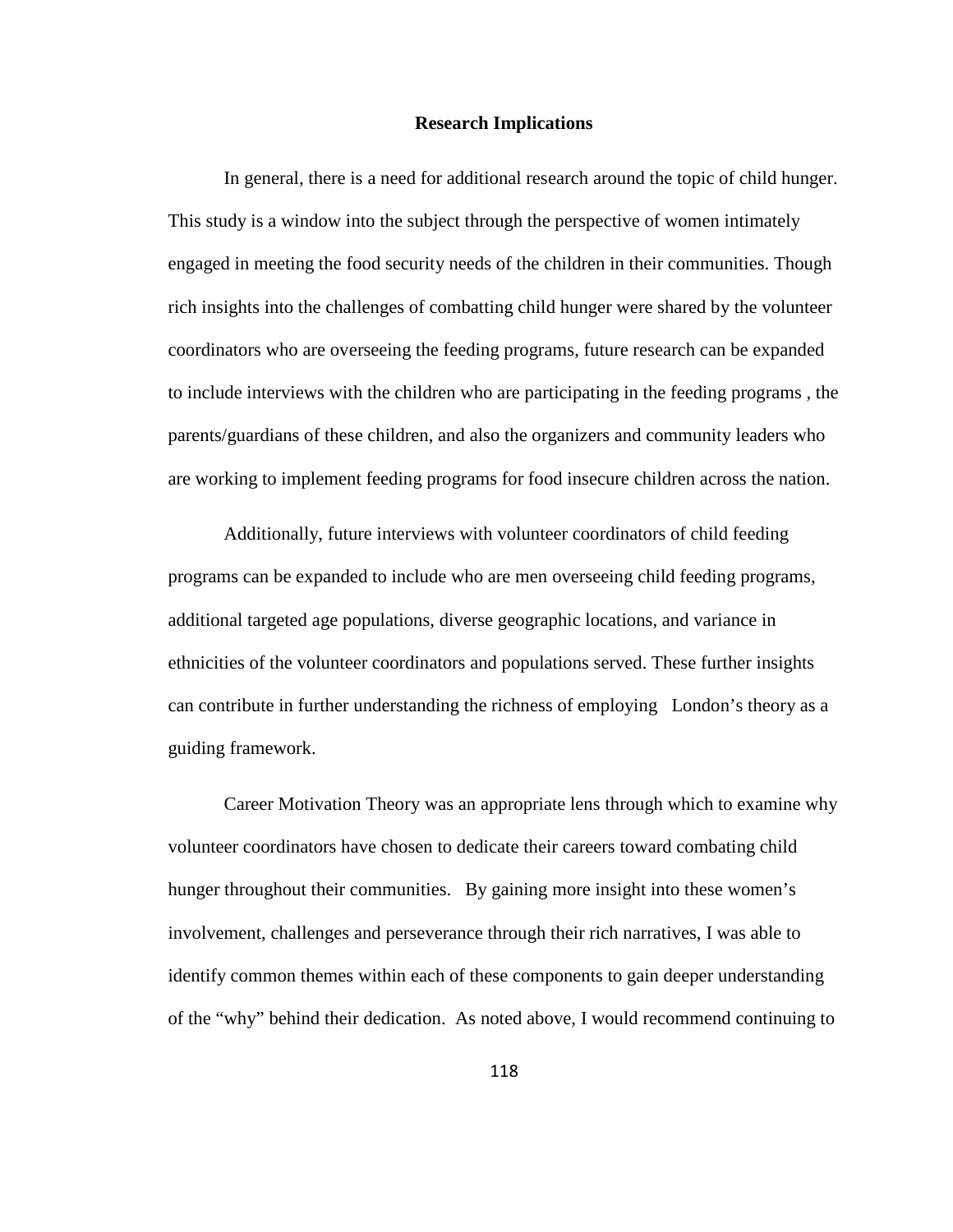use this theory as the framework for future studies focusing on child hunger topic particularly as a broader network of volunteers and supporters combating child hunger are interviewed. As their stories continue to be told, greater awareness of the severity of child hunger can be awakened. Hopefully through these efforts community members, policy makers and concerned world citizens will rally to combat child hunger throughout their communities.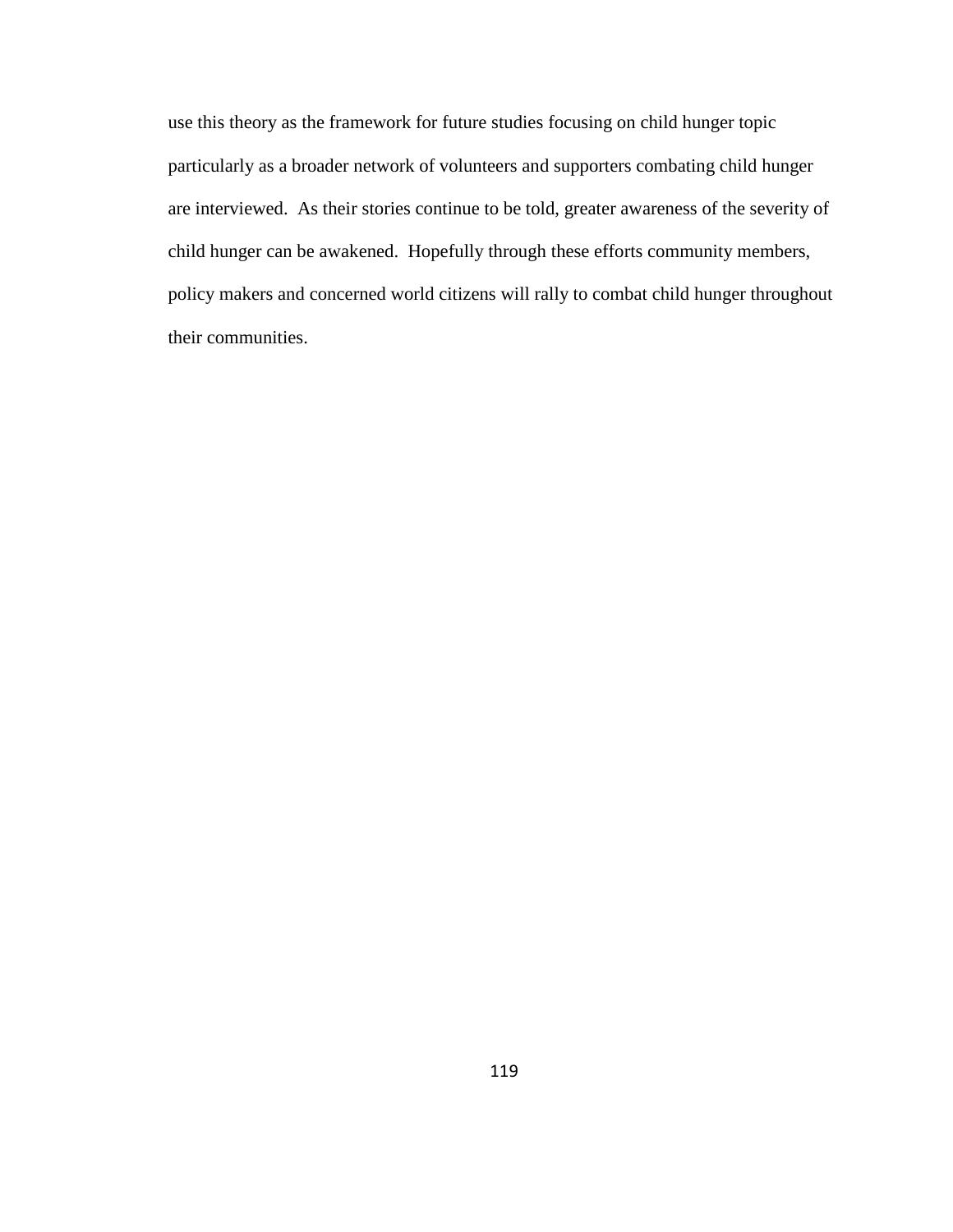## **Appendix A**

#### **Consent to Participate in a Research Study**

Feeding the Soul: Voices of Kentucky Women Combating Child Hunger

## **WHY ARE YOU BEING INVITED TO TAKE PART IN THIS RESEARCH?**

You are being invited to take part in a research study that will address food insecurity. Your voice along with other women's voices will be uplifted through the representation of narratives by your experience as a volunteer coordinator in helping to combat child hunger throughout Kentucky. If you volunteer to take part in this study, you will be one of 10-15 volunteer coordinators who will be interviewed.

## **WHO IS DOING THE STUDY?**

The person in charge of this study is Mya Oneisha Price, a graduate student of the Community and Leadership Development (CLD) program, housed at the University of Kentucky. She will be guided in this research by Dr. Patricia Dyk (chair of research.)

## **WHAT IS THE PURPOSE OF THIS STUDY?**

The purpose of this study is to understand the reasons why individuals dedicate their careers toward combating child hunger throughout their communities. These narratives will serve as a way to inform the public, create awareness, and to "tell the story" in reference to the prevalence of child hunger that greatly impacts the lives of children throughout the state of Kentucky.

## **ARE THERE REASONS WHY YOU SHOULD NOT TAKE PART IN THIS STUDY?**

There are no barriers in this study that will put subjects at risk in their decision to participate in this study.

## **WHERE IS THE STUDY GOING TO TAKE PLACE AND HOW LONG WILL IT LAST?**

The interview will be conducted at a location convenient for volunteer coordinators. The interview will take place between 1-1.5 hours.

### **WHAT WILL YOU BE ASKED TO DO?**

As the participant for this study, you will be asked to participate in a 1-1.5-hour interview, in which the interviewer (Mya Price) will ask you a series of questions related to the volunteer coordination of your feeding program. Questions will specifically cover your background, experience, involvement, and feedback you have concerning the participation in your program. You will only be expected to provide your input on the program in which you help to coordinate. The responses that you give will be digitally recorded.

### **WHAT ARE THE POSSIBLE RISKS AND DISCOMFORTS?**

To the best of our knowledge, the things you will be doing have no more risk of harm than you would experience in everyday life.

### **WILL YOU BENEFIT FROM TAKING PART IN THIS STUDY?**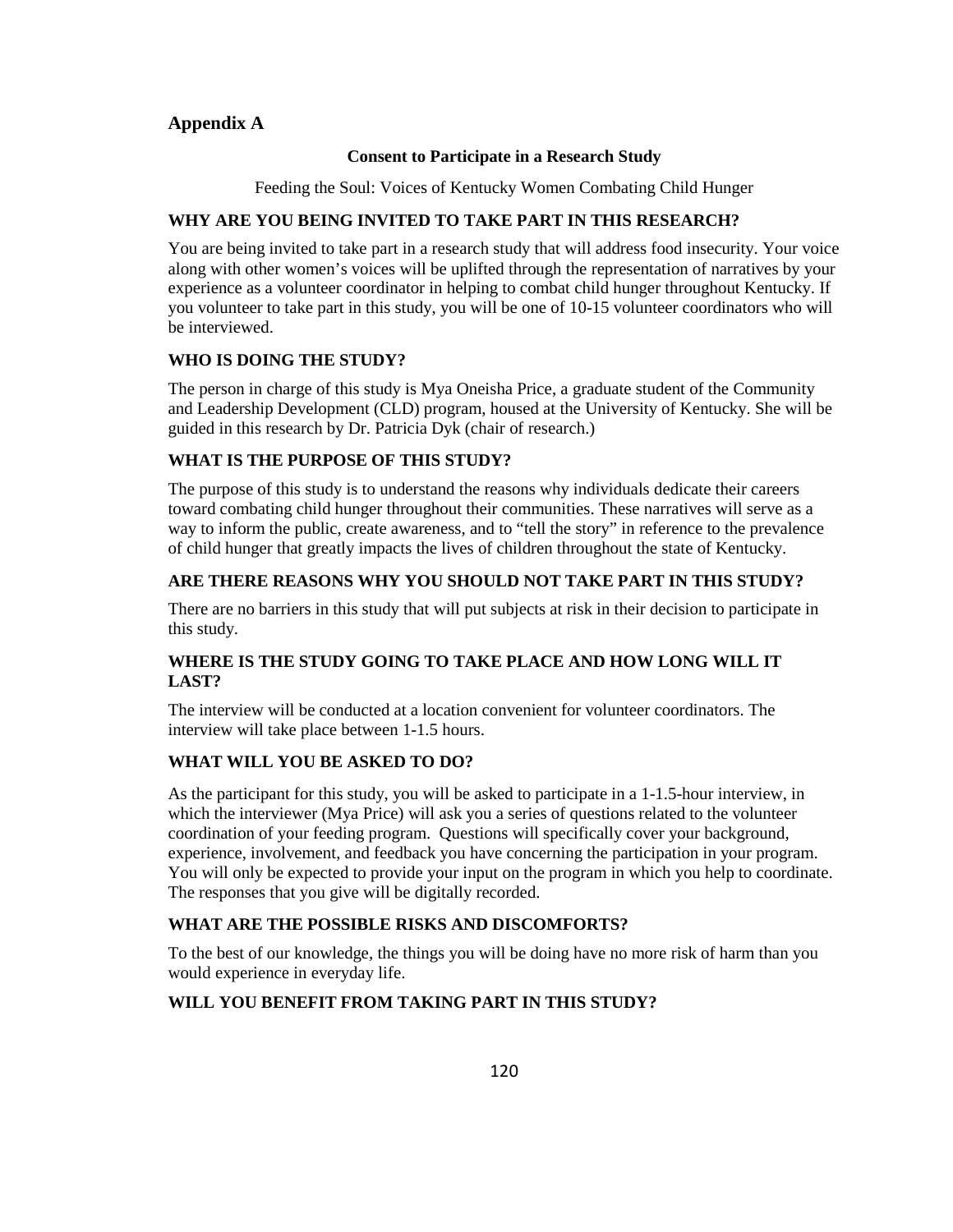There is no guarantee that you will get any benefit from taking part in this study. Your willingness to take part, however, may, in the future, help society as a whole better understand this research topic.**DO YOU** 

### **HAVE TO TAKE PART IN THE STUDY?**

If you decide to take part in the study, it should be because you really want to volunteer. You will not lose any benefits or rights you would normally have if you choose not to volunteer. You can stop at any time during the interview.

#### **IF YOU DON'T WANT TO TAKE PART IN THE STUDY, ARE THERE OTHER CHOICES?**

If you do not want to be in the study, there are no other choices except not to take part in the study.

### **WHAT WILL IT COST YOU TO PARTICIPATE?**

There are no costs associated with taking part in the study.

### **WILL YOU RECEIVE ANY REWARDS FOR TAKING PART IN THIS STUDY?**

You will not receive any rewards or payment for taking part in the study. Your participation in this study will strictly be done on a voluntary basis.

### **WHO WILL SEE THE INFORMATION THAT YOU GIVE?**

We will make every effort to keep confidential all research records that identify you to the extent allowed by law. Your information will be combined with information from other people taking part in the study. When we write about the study to share it with other researchers, we will write about the combined information we have gathered. You will not be personally identified in these written materials. We may publish the results of this study; however, we will keep your name and other identifying information private.

We will make every effort to prevent anyone who is not on the research team from knowing that you gave us information, or what that information is. The interviewer (Mya Price) will store all data collected from each interview on a jump drive, in which will remain in a secured area in her home. In stating this, all research will remain private and in the hands of the interviewer (Mya Price). However, the researcher (Mya Price) may need to show information which identifies you to people who need to make sure she has done the research correctly. For example, the researcher (Mya Price), may need to receive guidance from her research advisor, Dr. Patricia Dyk, on data collected throughout interview process. Additionally, the interviewer (Mya Price) may be required to to show information which identifies you to people who need to be sure we have done the research correctly; these would be people from such organizations as the University of Kentucky.

#### **WHAT IF YOU HAVE QUESTIONS, SUGGESTIONS, CONCERNS, OR COMPLAINTS?**

Before you decide whether to accept this invitation to take part in the study, please ask any questions that might come to mind now. Later, if you have questions, suggestions, concerns, or complaints about the study, you can contact the investigator, Mya Oneisha Price at [myaprice10@yahoo.com](mailto:myaprice10@yahoo.com) or Dr. Patricia Dyk at [pdyk@uky.edu,](mailto:pdyk@uky.edu) Mya's research advisor, with the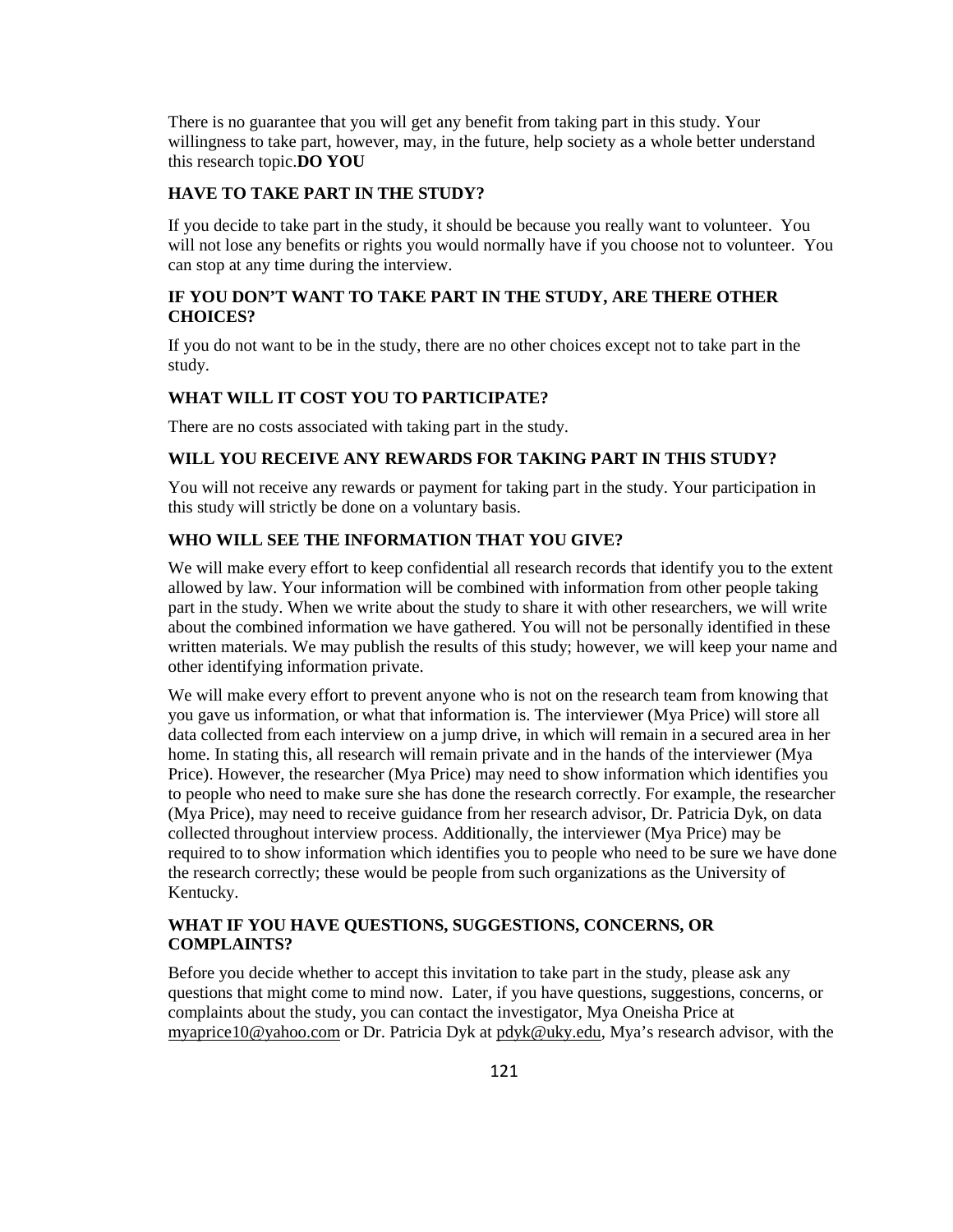University of Kentucky's Department of Community and Leadership Development (CLD) . If you have any questions about your rights as a volunteer in this research, contact the staff in the Office of Research Integrity at the University of Kentucky between the business hours of 8am and 5pm EST, Mon-Fri. at 859-257-9428 or toll free at 1-866-400-9428. We will give you a signed copy of this consent form to take with you.

*\_\_\_\_\_\_\_\_\_\_\_\_\_\_\_\_\_\_\_\_\_\_\_\_\_\_\_\_\_\_\_\_\_\_\_\_\_\_\_\_\_ \_\_\_\_\_\_\_\_\_\_\_\_*

Signature of person agreeing to take part in the study Date

\_\_\_\_\_\_\_\_\_\_\_\_\_\_\_\_\_\_\_\_\_\_\_\_\_\_\_\_\_\_\_\_\_\_\_\_\_\_\_\_\_

Printed name of person agreeing to take part in the study

Name of (authorized) person obtaining informed consent Date

\_\_\_\_\_\_\_\_\_\_\_\_\_\_\_\_\_\_\_\_\_\_\_\_\_\_\_\_\_\_\_\_\_\_\_\_\_\_\_\_\_ \_\_\_\_\_\_\_\_\_\_\_\_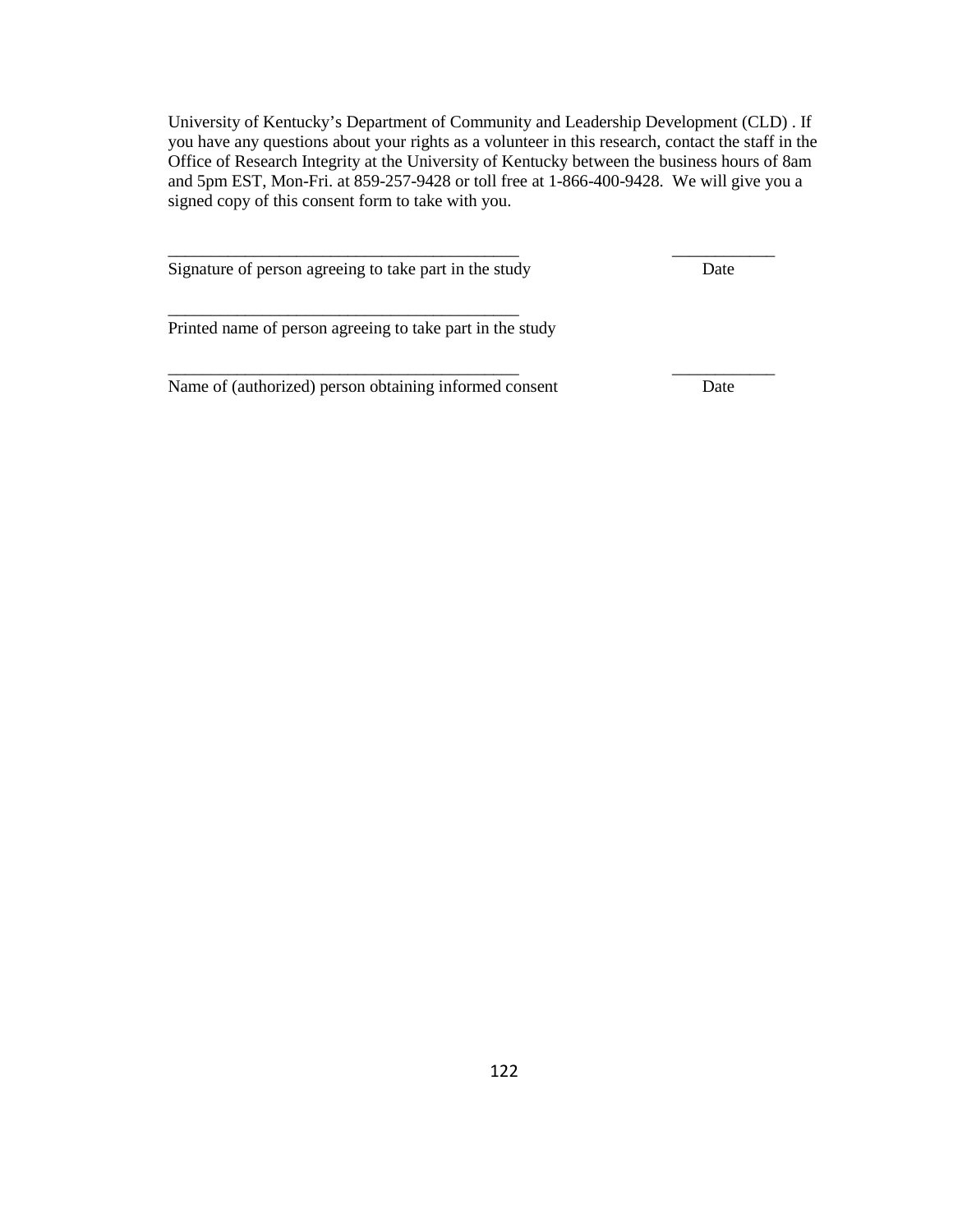#### **Appendix B:**

#### **Interview Questions**

#### **Identity**

- 1. Tell me a bit about yourself ----
- 2. How long have you been a resident of this community?
	- Is your family from this community? How long have they been connected to this community?
	- What was your childhood like growing up in this area?
	- What was your experience like attending school?
- 3. If not, where are your from?
	- What was your childhood like growing up in this area?
	- What was your experience like attending school?
- 4. Briefly tell me about your organization and the role you play?
- 5. What are your responsibilities in this role?
- 6. How long have you served as volunteer coordinator for this program?
- 7. How many hours per week do you dedicate toward overseeing this operation of this program?
- 8. Do you have volunteers working with you to operate this program?

#### **Insight**

9. How prevalent do you think food insecurity is within your community? -Amongst the adults/elders population? -Amongst children?

10. Are there food assistance resources available in your community?

• If so, what food assistance resources are available?

11.Why did you decide to become a volunteer coordinator specifically for a child feeding program?

12. Have you or your family ever faced a challenge in accessing food?

• If so, could you briefly tell me about that?

13.How involved is your community, local officials, and state officials in efforts working with this program?

#### **Resilience**

14. What motivates your to help children who are food insecure in your community?

15. In what ways do you think your work has made an impact on your community?

16. How would you evaluate the overall effectiveness of your program?

17. In what ways would you say your life has been impacted by your role as the volunteer coordinator in helping to combat food insecurity amongst children throughout your community?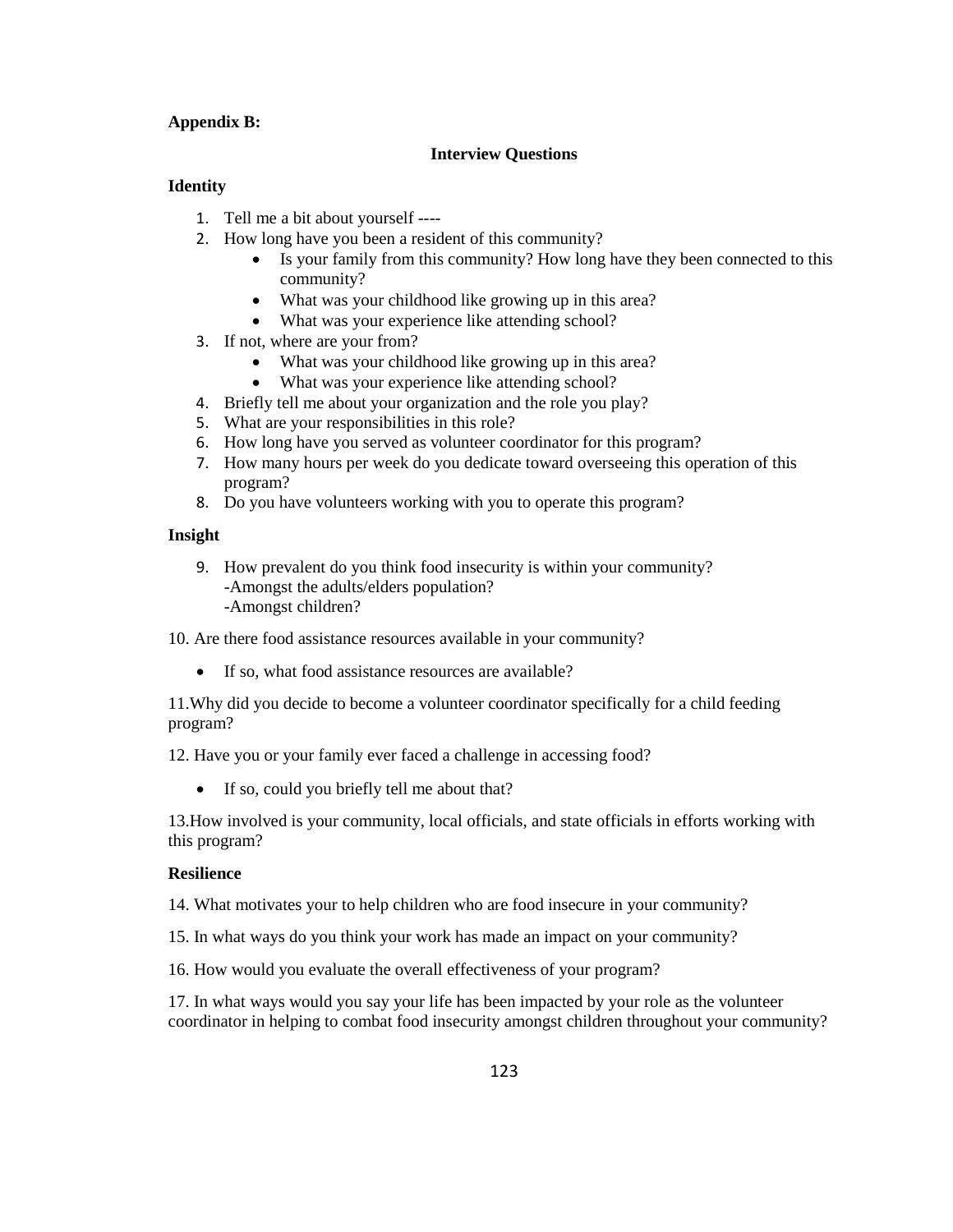18. If there is anything you would change about role as the coordinator or about your feeding program, what would it be?

19. What are your thoughts on the expansion of more programs like yours throughout your community and/or Kentucky?

20. What advice would you provide for others who are interested in helping to combat food insecurity amongst children throughout their communities?

21. Could you share a personal story or interaction you've had with a child/children attending your program that you would like to share?

22. Any additional comments?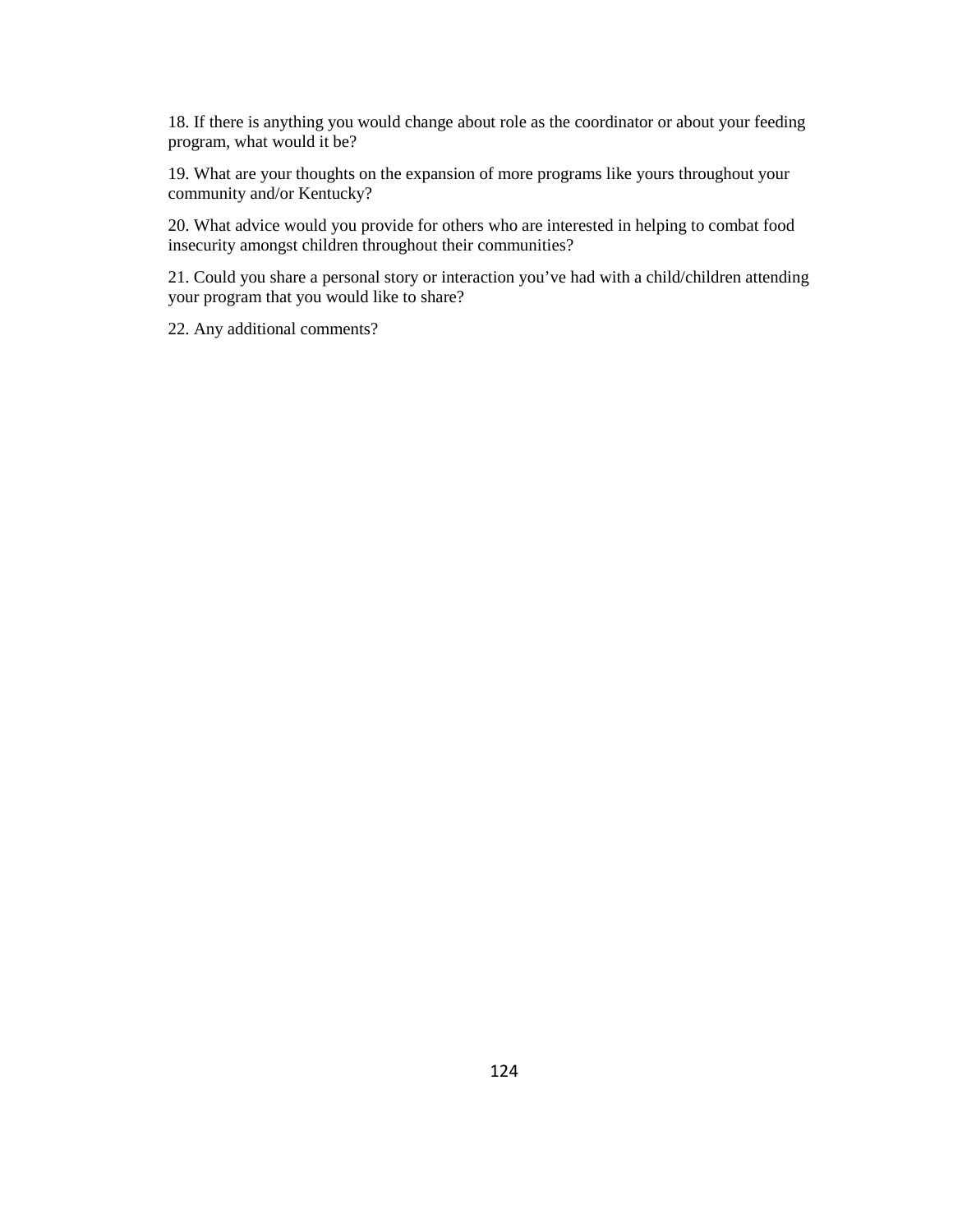### **References:**

(2014). Retrieved April 4, 2017, from<https://www.godspantry.org/>

(2016, April 13). Retrieved April 12, 2016, from http://www.fns.usda.gov/smp/specialmilk-program

- Ashiabi, G. S., & O' Neal, K. K. (2008). Child Development Perspectives. *A Framework for Understanding the Association Between Food Insecurity and Children's Developmental Outcomes, 2*(2), 1st ser., 71-77. doi:DOI: 10.1111/j.1750- 8606.2008.00049.x
- Bartfeld, J., & Dunifon, R.. (2006). State-Level Predictors of Food Insecurity among Households with Children. *Journal of Policy Analysis and Management*, *25*(4), 921–942. Retrieved from<http://www.jstor.org/stable/30162768>
- BHATTARAI, G. R., DUFFY, P. A., & RAYMOND, J.. (2005). Use of Food Pantries and Food Stamps in Low-Income Households in the United States. *The Journal of Consumer Affairs*, *39*(2), 276–298. Retrieved from <http://www.jstor.org/stable/23860606>
- Brisson, D. S., & Usher, C. L.. (2005). Bonding Social Capital in Low-Income Neighborhoods.*Family Relations*, *54*(5), 644–653. Retrieved from http://www.jstor.org/stable/40005268
- Brown, P. (1996). Comprehensive Neighborhood-Based Initiatives. *Cityscape, 2*(2), 161- 176. Retrieved October 1, 2015, from http://www.jstor.org/stable/20868414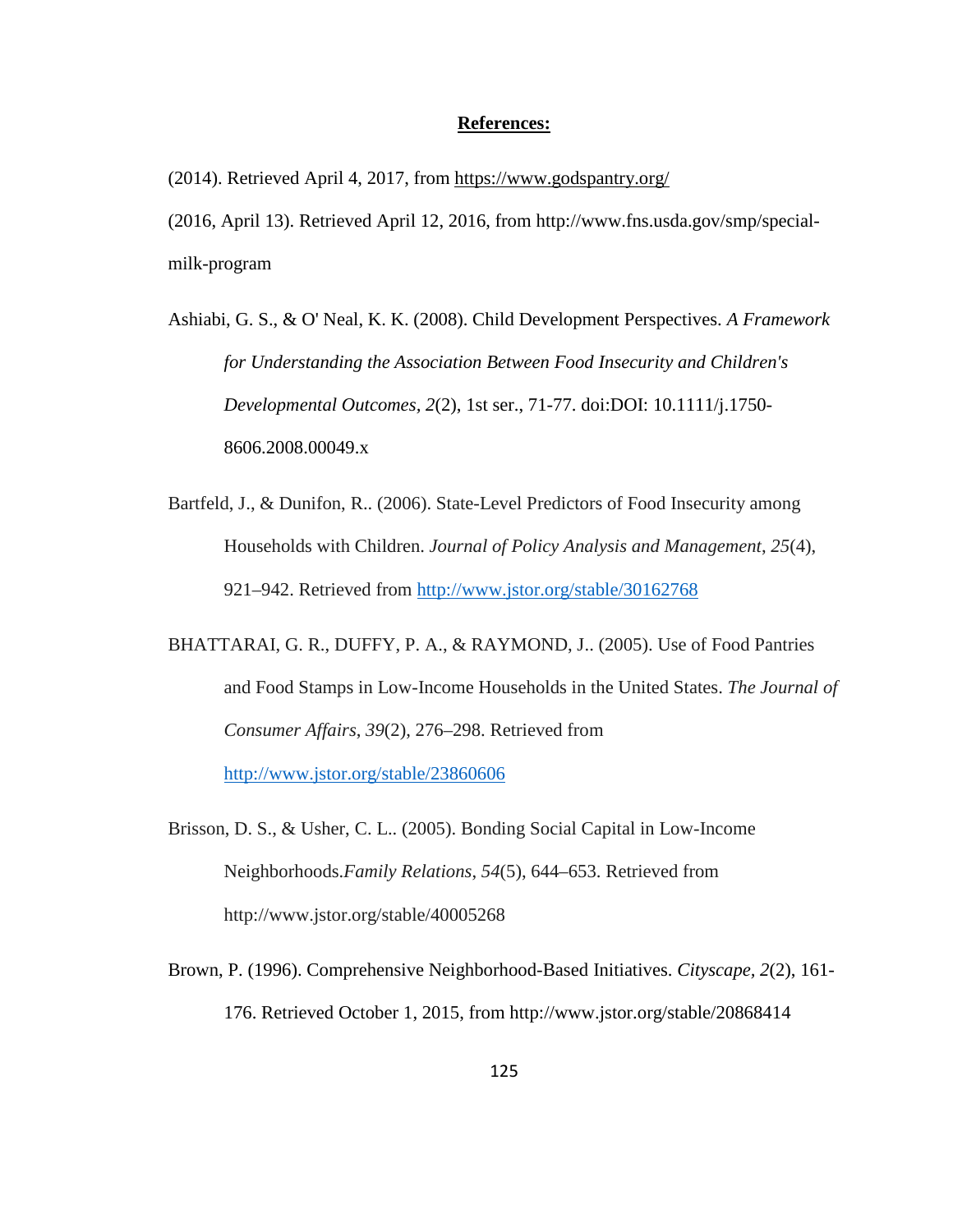Clark, E. (2012). INVEST IN A HEALTHY FUTURE. *Public Health Reports (1974- )*, *127*(5), 472–474. Retrieved from<http://www.jstor.org/stable/41639540>

- Colman, A. (2015). Summer Feeding Programs and the Child Nutrition Reauthorization Bill. *Parks and Recreation, 50*(10), 58-59. Retrieved March 12, 2016, from http://eds.b.ebscohost.com.ezproxy.uky.edu
- Cook, J. T., & Frank, D. A. (2008). Food Security, Poverty, and Human Development in the United States. *New York Academy of Sciences, 1*, 193-209. doi:10.1196/annals.1425.001
- Coyle, K. K., Potter, S., Schneider, D., May, G., Robin, L. E., Seymour, J., & Debrot, K.. (2009). Distributing Free Fresh Fruit and Vegetables at School: Results of a Pilot Outcome Evaluation.*Public Health Reports (1974-)*, *124*(5), 660–669. Retrieved from<http://www.jstor.org/stable/25682290>

Day , R., & Allen, T. (2002). The Relationship between career motivation and selfefficacy with

protege career success . *Journal of Vocational Behavior , 1*, 1-20. Retrieved April 23, 2017.

Devaney, B. L., Ellwood, M. R., & Love, J. M.. (1997). Programs That Mitigate the Effects of Poverty on Children. *The Future of Children*, *7*(2), 88–112.

<http://doi.org/10.2307/1602389>

Dreier, P.. (1996). Community Empowerment Strategies: The Limits and Potential of

Community Organizing in Urban Neighborhoods. *Cityscape*, *2*(2), 121–159.

Retrieved from http://www.jstor.org/stable/20868413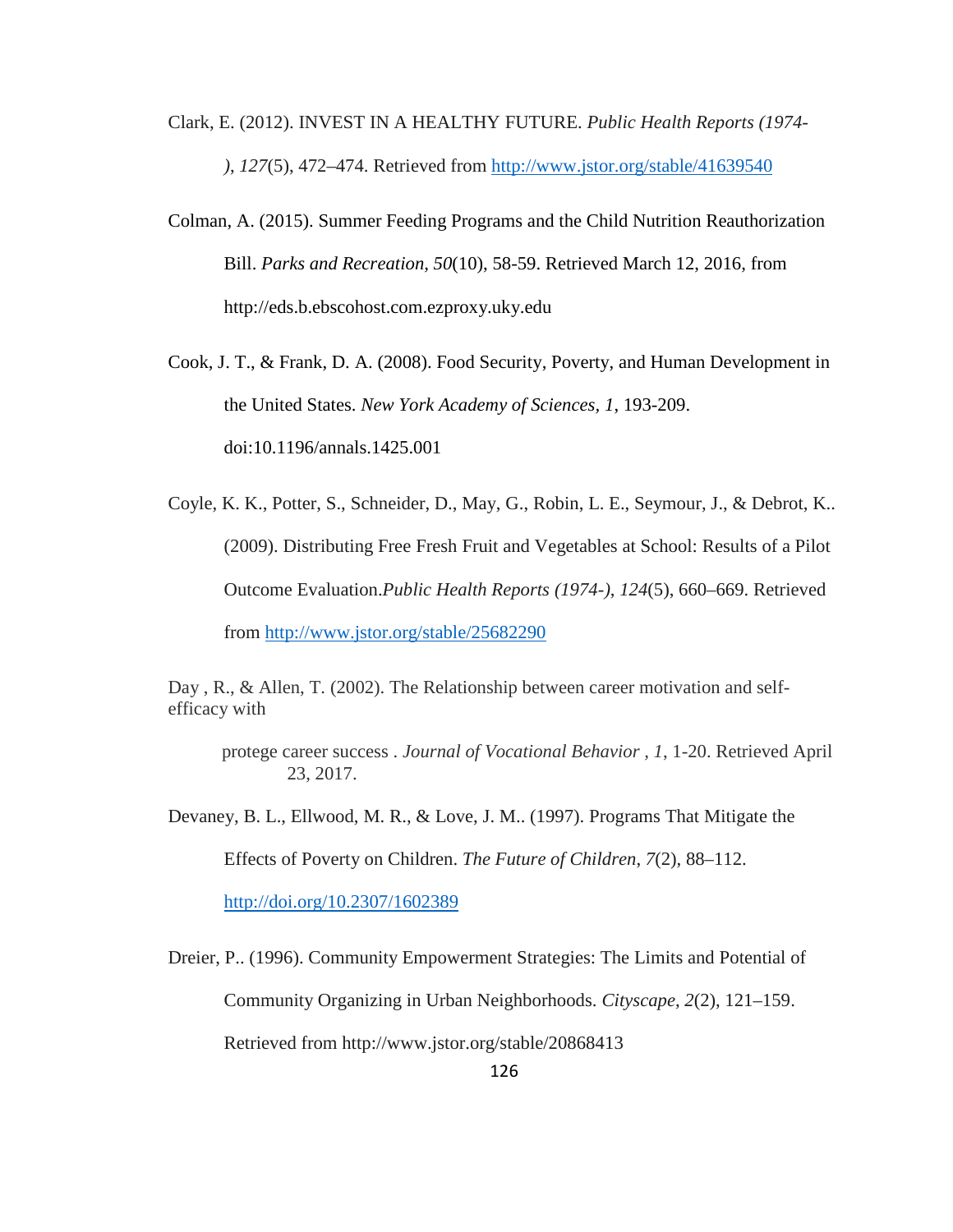Dryfoos, J. G.. (1999). The Role of the School in Children's Out-of-School Time. *The Future of Children*, *9*(2), 117–134. http://doi.org/10.2307/1602710

Dubowitz, T., Cohen, D., Huang, C., Beckman, R., & Collins, R. (2015). Using a

Grocery List is Associated With A Healthier Diet and Lower BMI Among Very High-Risk Adults. *Journal of Education & Behavior, 47*(3), 259-264. Retrieved October 1, 2015, from eds.a.ebscohost.com.ezproxy.uky.edu.

Dudovskiy, J. (2012). Convenience Sampling . Retrieved April 23, 2017, from

[http://research-methodology.net/sampling-in-primary-data](http://research-methodology.net/sampling-in-primary-data-collection/convenience-)[collection/convenience-](http://research-methodology.net/sampling-in-primary-data-collection/convenience-)

sampling/

Dunifon, R., & Kowaleski‐Jones, L.. (2003). The Influences of Participation in the

National School Lunch Program and Food Insecurity on Child Well‐Being. *Social* 

*Service Review*, *77*(1), 72–92.<http://doi.org/10.1086/345705>

Empathy. (1991). Retrieved April 23, 2017, from

https://www.psychologytoday.com/basics/empathy

Feeding America. (2013). Retrieved March 11, 2016, from

<http://www.feedingamerica.org/?referrer=https://www.google.com/>

Fram, M., Frongillo, E., Fishbein, E., & Burke, M. (2014). Roles for Schools Social Workers in Improving Child Food Security. *Child and Schools, 36*(4), 231-239. doi:10.1093/cs/cdu018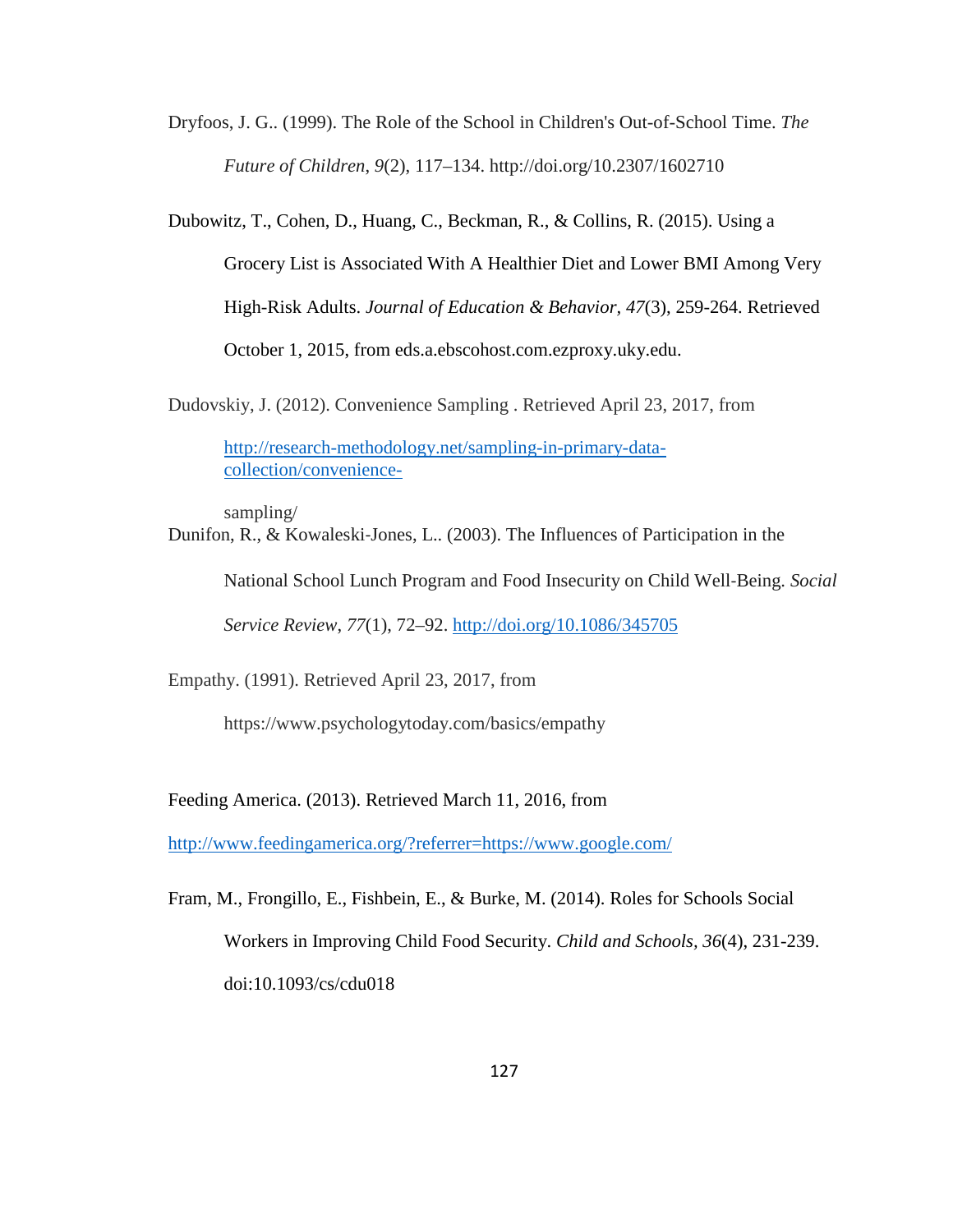- Freeman, A. (2007). Fast Food: Oppression Through Poor Nutrition. *California Law Review, 95*(6), 2221-2259. Retrieved October 1, 2015, from <http://eds.a.ebscohost.com.ezproxy.uky.edu/>
- Finke, M., Chern, W., & Fox, J. (1997). Do the Urban Poor Pay More For Food? Issues in Measurement. *Advancing the Consumer Interest, 9*(1), 13-17. Retrieved October 1, 2015, from<http://www.jstor.org/stable/23862345>
- Ghosh-Dastidar, B., Cohen, D., Hunter, G., Zenk, S., Huang, C., Beckman, R., & Dubowitz, T. (2014). Distance to Store Food Prices, and Obesity in Urban Food Deserts. *American Journal of Preventive Medicine,* 587-595. doi:10.1016/j.amepre.2014.07.005
- Gordon, R. A., Kaestner, R., Korenman, S., & Abner, K. (2011). The Child and Adult Care Food Program: Who is Served and Why? *Chicago Journals, 85*(3), 359-400. Retrieved March 20, 2016, frohttp://eds.a.ebscohost.com.ezproxy.uky.edu/ehost/detail/detail?vid=22&sid=70

695020-3309-4487-9164

- Greenberg, M., Greenberg, G., & Mazza, L. (2010). Food Pantries, Poverty, and Food Justice. *Academic Journal of Public Health, 100*(11), 2021-2022. doi:10.2105/AJPH.2010.201848
- Gundersen, C. (2015). Food Assistance Programs and Child Health. *The Future of Children*,*25*(1), 91–109. Retrieved from<http://www.jstor.org/stable/43267764>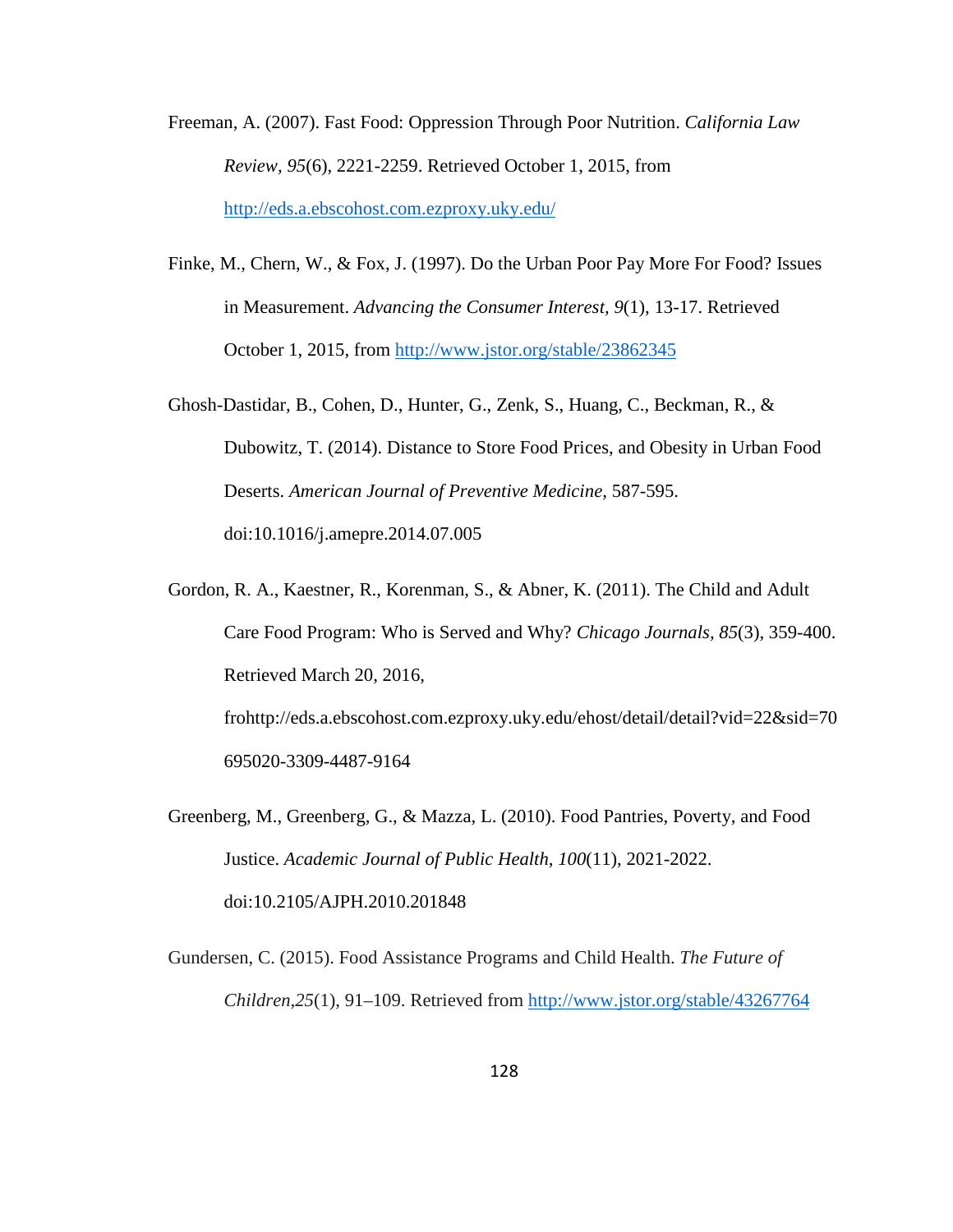Halpern, R.. (1999). After-School Programs for Low-Income Children: Promise and Challenges.*The Future of Children*, *9*(2), 81–95. http://doi.org/10.2307/1602708

Harris, E. W.. (1990). NUTRITION AND FOOD PARTICIPATION PROGRAMS. *The Black Scholar*, *21*(1), 27–31. Retrieved from http://www.jstor.org/stable/41067669

Hilmers, A., Hilmers, D., & Dave, J. (2012). Neighborhood Disparities in Access to Healthy Foods and Their Effects on Environmental Justice. *American Journal of Public Health, 102*(9), 1644-1654. doi:10.2105/AJPH.2012.300865

Heflin, C., Arteaga, I., & Gable, S.. (2015). The Child and Adult Care Food Program and Food Insecurity. *Social Service Review*, *89*(1), 77–98.

<http://doi.org/10.1086/679760>

Jenson, H. (2002). Food Insecurity and the Food Stamp Program. *American Journal of Agricultural Economics,* 1215-1228.

Kentucky Association of Food Banks. (2016). Retrieved March 11, 2016, from

http://kafb.org/

Kentucky.gov. (2016). Retrieved March 11, 2016, from http://kentucky.gov/

Kicinski, L. R.. (2012). CHARACTERISTICS OF SHORT AND LONG-TERM FOOD

PANTRY USERS. *Michigan Sociological Review*, *26*, 58–74. Retrieved from

<http://www.jstor.org/stable/23292651>

LaRossa, R.. (2005). Grounded Theory Methods and Qualitative Family Research. *Journal of* 

*Marriage and Family*, *67*(4), 837–857. Retrieved frohttp://www.jstor.org/stable/3600242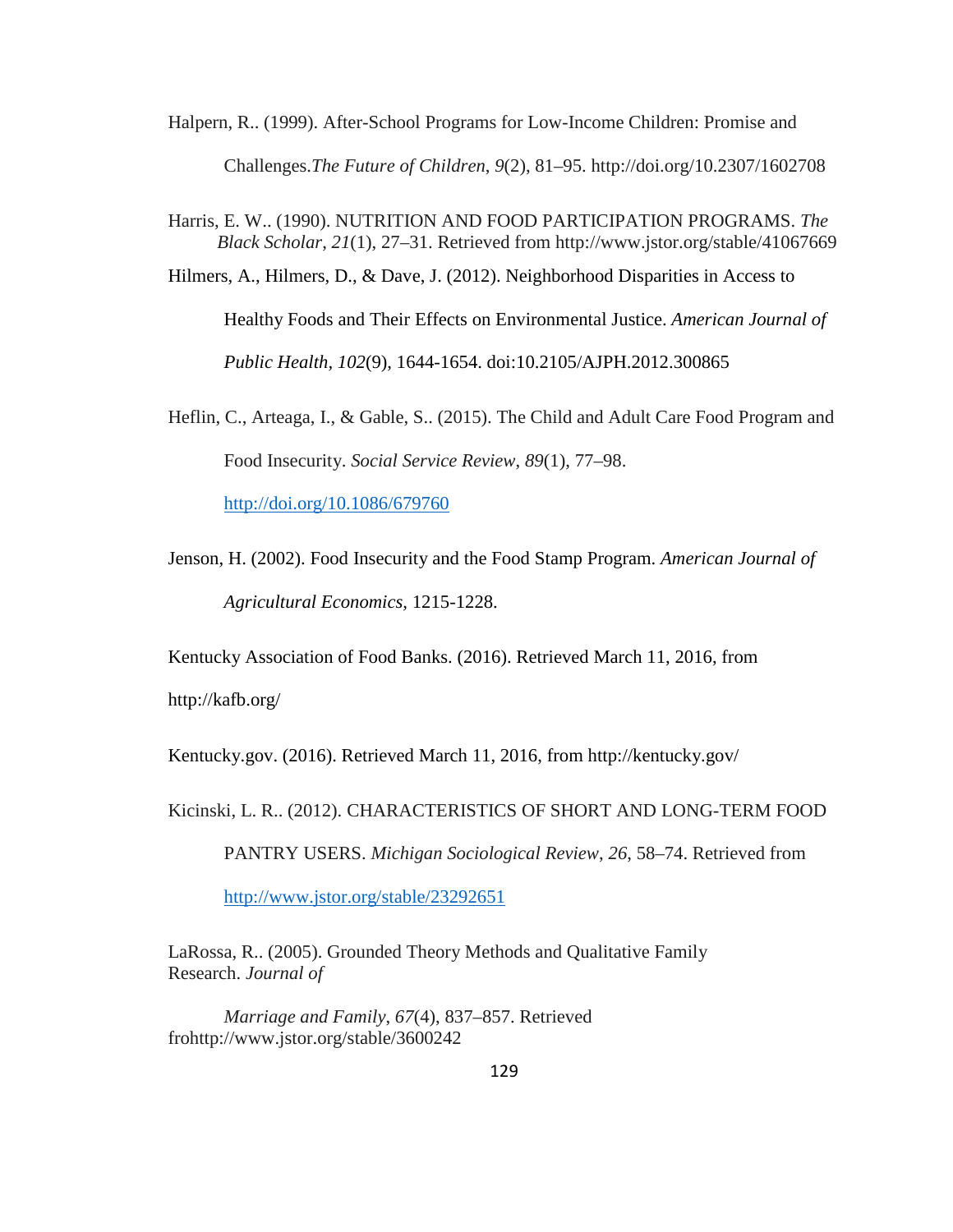- Love, R. (2008). Access to Healthy Food In A Low-Income Community: A Service-Learning Experience. *Public Health Reports, 123*(2), 244-247. Retrieved October 1, 2015, from<http://www.jstor.org/stable/25682029>
- Mammen, S., Bauer, J. W., & Richards, L.. (2009). Understanding Persistent Food Insecurity: A Paradox of Place and Circumstance. *Social Indicators Research*, *92*(1), 151–168. Retrieved from<http://www.jstor.org/stable/27734856>
- McBride, A. M., Sherraden, M. S., & Pritzker, S.. (2006). Civic Engagement among Low-Income and Low-Wealth Families: In Their Words. *Family Relations*, *55*(2), 152–162. Retrieved from http://www.jstor.org/stable/40005326
- McCurdy, K., Gorman, K., & Metallinos-katsara, E. (2010). From Poverty to Food Insecurity and Child Overweight: A Family Stress Approach. *Child Development Perspectives, 4*(2), 144-151. doi:10.1111/j.1750-8606.2010.00133.x
- Metallinos-Katsaras, E., Gorman, K. S., Wilde, P., & Kallio, J. (2011). A Longitudinal Study of WIC Participation on Household Food Insecurity. Retrieved March 12, 2016, from http://eds.b.ebscohost.com.ezproxy.uky.edu
- Miller, D. P., Nepomnyaschy, L., Ibarra, G., & Garasky, S. (2014). Family Structure and child food insecurity. *American Journal Public Health, 104*(7), 70-76. doi:10.2105/AJPH.2014.302000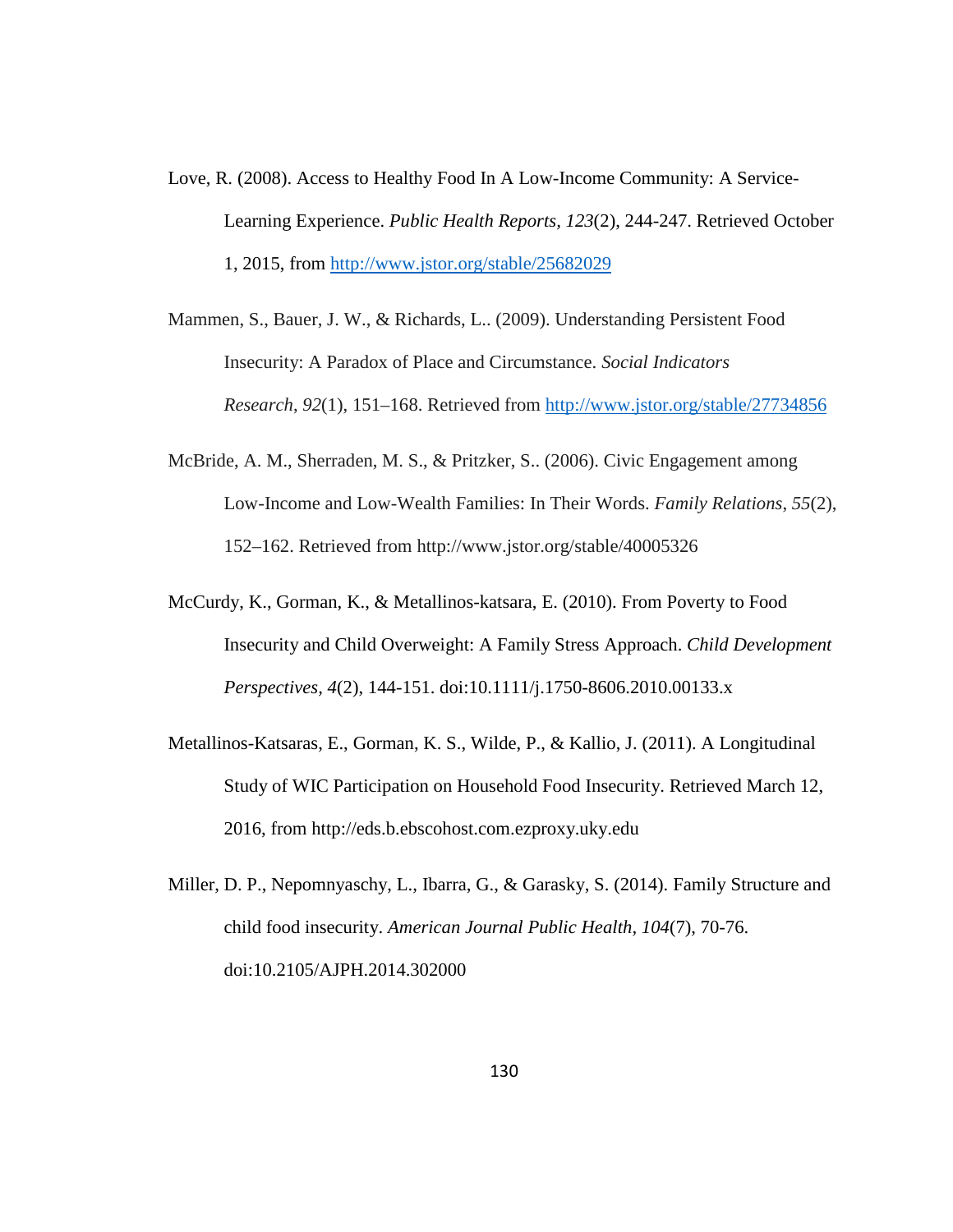Morrill, A. C., & Chinn, C. D.. (2004). The Obesity Epidemic in the United States. *Journal of Public Health Policy*, *25*(3/4), 353–366. Retrieved from <http://www.jstor.org/stable/3343494>

Ohmer, M. L.. (2007). Citizen Participation in Neighborhood Organizations and Its Relationship to Volunteers' Self- and Collective Efficacy and Sense of Community. *Social Work Research*, *31*(2), 109–120. Retrieved from http://www.jstor.org/stable/42659652

Olson, C. M., Anderson, K., Kiss, E., Lawrence, F. C., & Selling, S. B. (2004). Factors Protecting and Contributing to Food Insecurity Among Rural Families. *Family, Economics and Nutrition Review,* 12-20. Retrieved March 11, 2016, from [http://eds.b.ebscohost.com.ezproxy.uky.edu](http://eds.b.ebscohost.com.ezproxy.uky.edu/)

Payne, L. H. (2016). Glaser or Strauss? Consideration for Selecting a grounded theory study.

 *South African Journal of Pyschology, 46*(1), 50-62. doi:10.1177/0081246315593071

Peterson, D., Leatherman, J., Baker, B., Henness, S., Mains, M., Newman, M., & Miske,

S. (2014). Teens Tackle Food Insecurity. *Reclaiming Children and Youth, 23*(3),

30-33. Retrieved March 12, 2016, from

http://eds.b.ebscohost.com.ezproxy.uky.edu/

*Poverty and Well-Being in Rural America, 12*, 93-95. (1999). Retrieved March 11, 2016,

from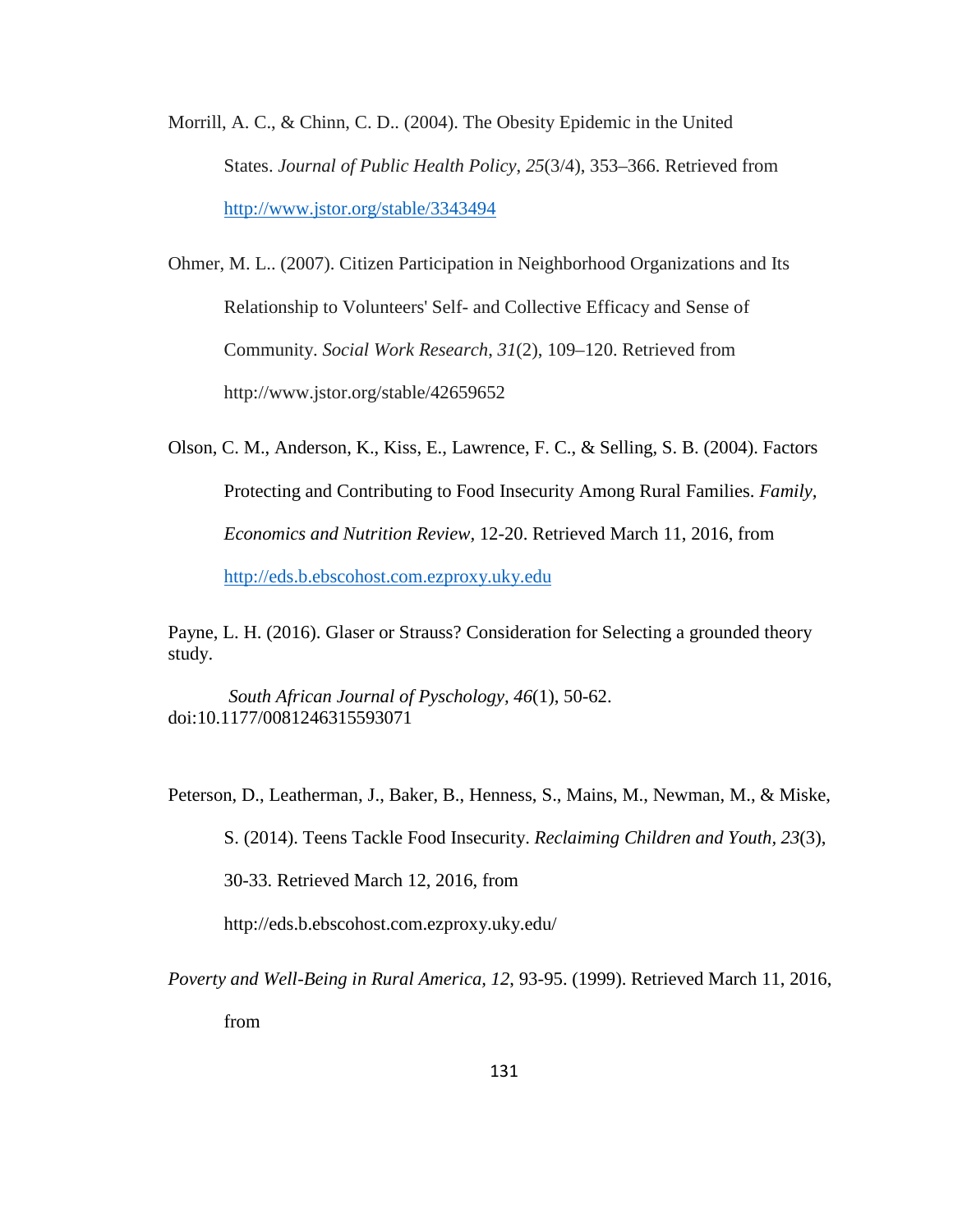http://eds.b.ebscohost.com.ezproxy.uky.edu/ehost/pdfviewer/pdfviewer?sid=abefc bf6-9e78-4e27-875f-d43fab81886f@sessionmgr112&vid=8&hid=117

- Quick, S. (2014). A Town Called Malnourished. *Newsweek Global, 162*(14), 1-5. Retrieved March 15, 2016, from http://eds.b.ebscohost.com.ezproxy.uky.edu
- Ramadurai, V., Sharf, B., & Sharkey, J. (2012). Rural Food Insecurity in the United States as an Overlooked Site of Struggle in Health Communication. *Health Communication, 27*(8), 794-805. doi:10.1080/10410236.2011.647620
- Raphel, S. (2014). Children, Hunger, and Poverty. *Journal of Child and Adolescent Psychiatric Nursing, 27*, 45-47. doi:10.1111/jcap.12062
- Rondinelli, D. (1987). Cities as Agricultural Markets. *Geographical Review, 77*(4), 408- 420. doi:10.2307/214281
- Sacks, R., Yi, S., & Nonas, C. (2015). Increasing Access to Fruits and Vegetables: Perspectives from the New York City Experience. *American Journal of Public Health, 105*(5), 29-37. doi:10.2105/AJPH.2015.302587
- Sharkey, J. R., Johnson, C. M., & Dean, W. R. (2011). Less-Healthy eating behaviors have a greater association with a higher level of sugar-sweetened beverage consumption among rural adults than among urban adults. *Food and Nutrition Research, 55*, 1-9. doi:10.3402/fnr.v55i0.5819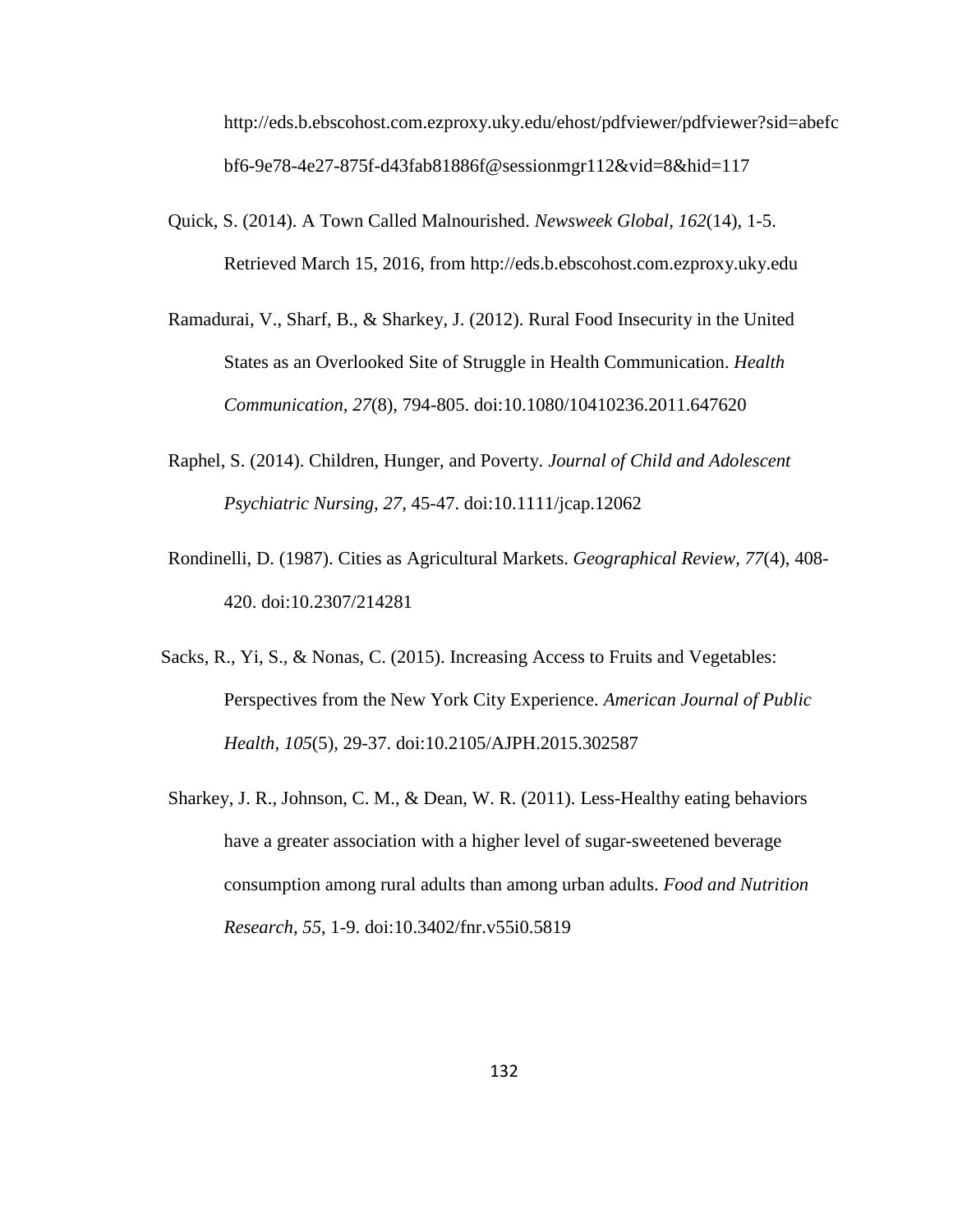- Shaw, J., Crawshaw, B., & Fortier, F. (1994). Using Project Aid to Help Alleviate Urban Poverty: Experiences and Issues. *GeoJournal, 34*(3), 305-313. Retrieved October 1, 2015, from<http://www.jstor.org/stable/41146309>
- Silverbush, L., Jacobson, K., Goldman, K., Chilton, M., Rabinowich, J., & Weill, J.. (2010). The State of Hunger in 2009. *Human Rights*, *37*(1), 12–16. Retrieved from<http://www.jstor.org/stable/23375600>
- Slack, K. S., & Yoo, J.. (2005). Food Hardship and Child Behavior Problems among Low‐Income Children. *Social Service Review*, *79*(3), 511–536. http://doi.org/10.1086/430894
- Smrekar, C.. (1996). The Influence of the Family Services Coordinator on Family-School Interactions in School-Linked Social Service Programs. *The Elementary School Journal*, *96*(4), 453–467. Retrieved from http://www.jstor.org/stable/1001867
- Stewart, H., Blisard, N., & Jolliffe, D. (2003). Do Income Constraints Inhibit Spending on Fruits and Vegetables Among Low-Income Households? *Journal of Agricultural and Resource*
- Wilson, J.. (2000). Volunteering. *Annual Review of Sociology*, *26*, 215–240. Retrieved from http://www.jstor.org/stable/223443
- Vinluan, M. H. (2006). Advocate Update: Program Keeps Kids Fed Year-Round. *Making Parks and Recreation a Priority, 41*(4), 14-17. Retrieved March 11, 2016, from http://eds.b.ebscohost.com.ezproxy.uky.edu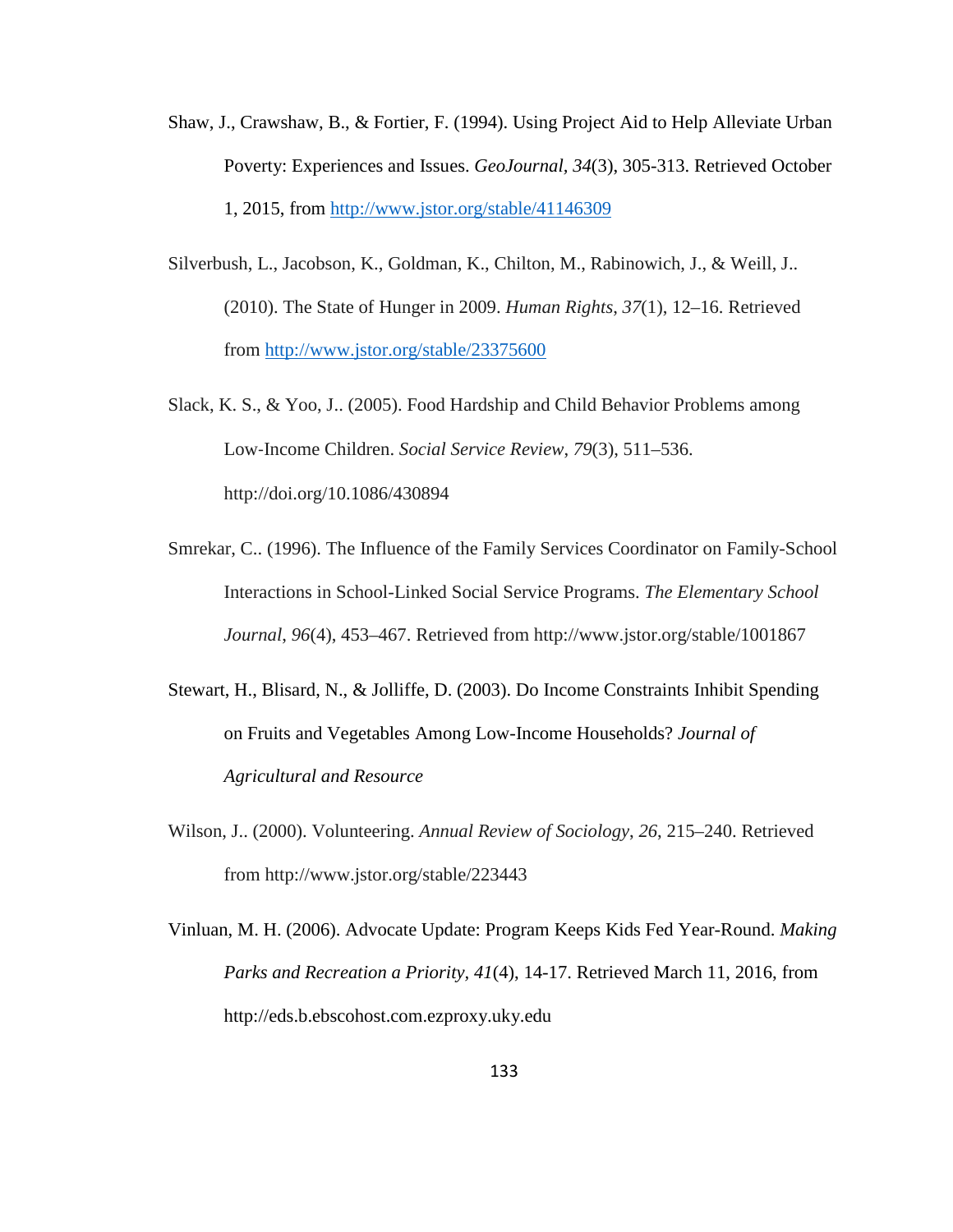Zhang, Q., Jones, S., Ruhm, C., & Andrews, M. (2013). Higher Food Prices May Threaten Food Security Status Among American Low-Income Households with Children. *Journal of Nutrition, 143*(10), 1659-1665. doi:10.3945/jn.112.170506